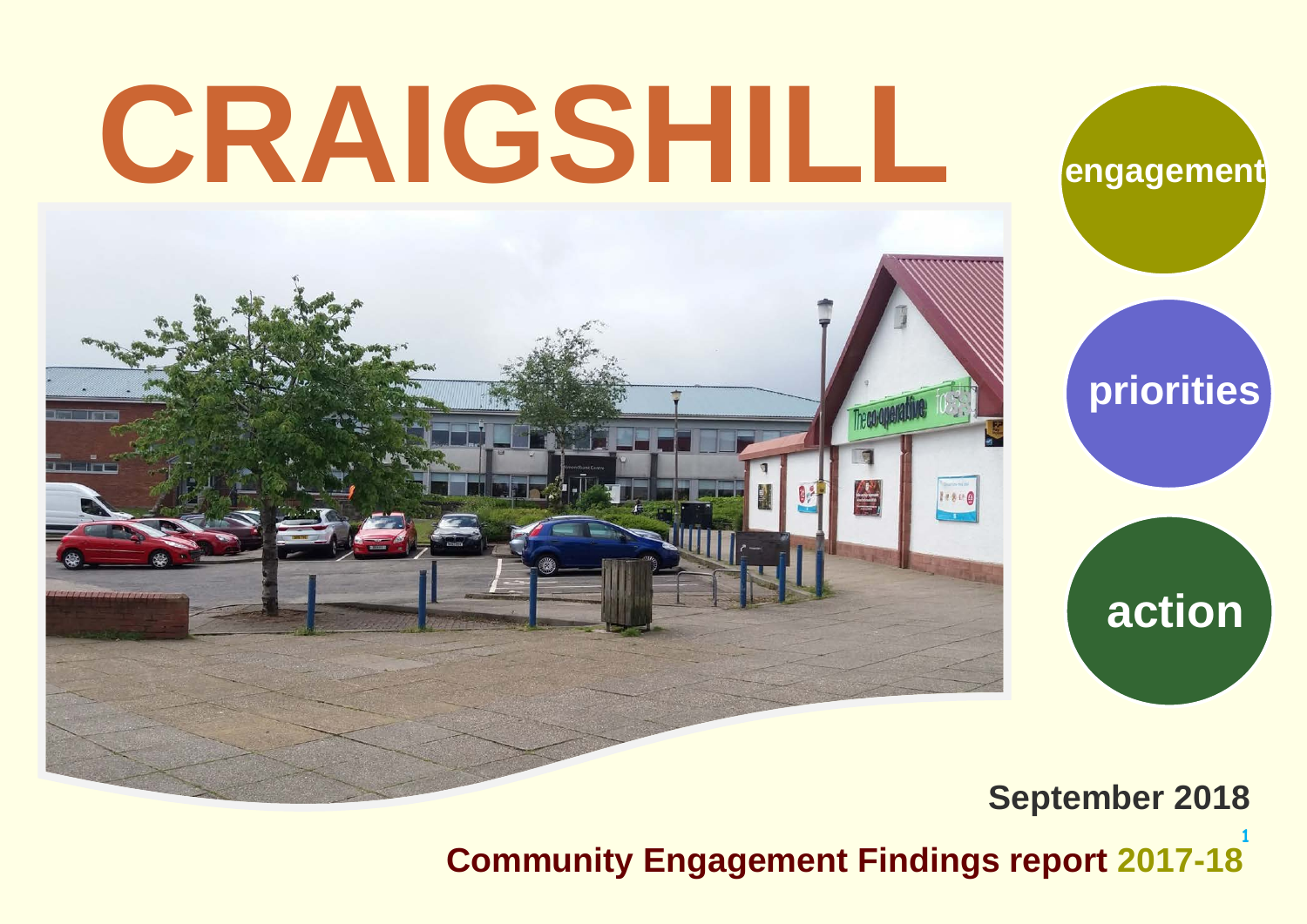# **Contents**

| <b>Contents</b>            | Page           |
|----------------------------|----------------|
| Who we spoke to            | 3              |
| <b>Methods used</b>        | $\overline{4}$ |
| <b>Findings and themes</b> | 5              |
| <b>Collated findings</b>   | $\overline{7}$ |
| 5-11 years                 | 35             |
| 12-14 years                | 45             |
| 15-26 years                | 53             |
| 27-40 years                | 60             |
| 41-59 years                | 72             |
| <b>60-74 years</b>         | 81             |
| 74+ years                  | 86             |
| Did not disclose           | 90             |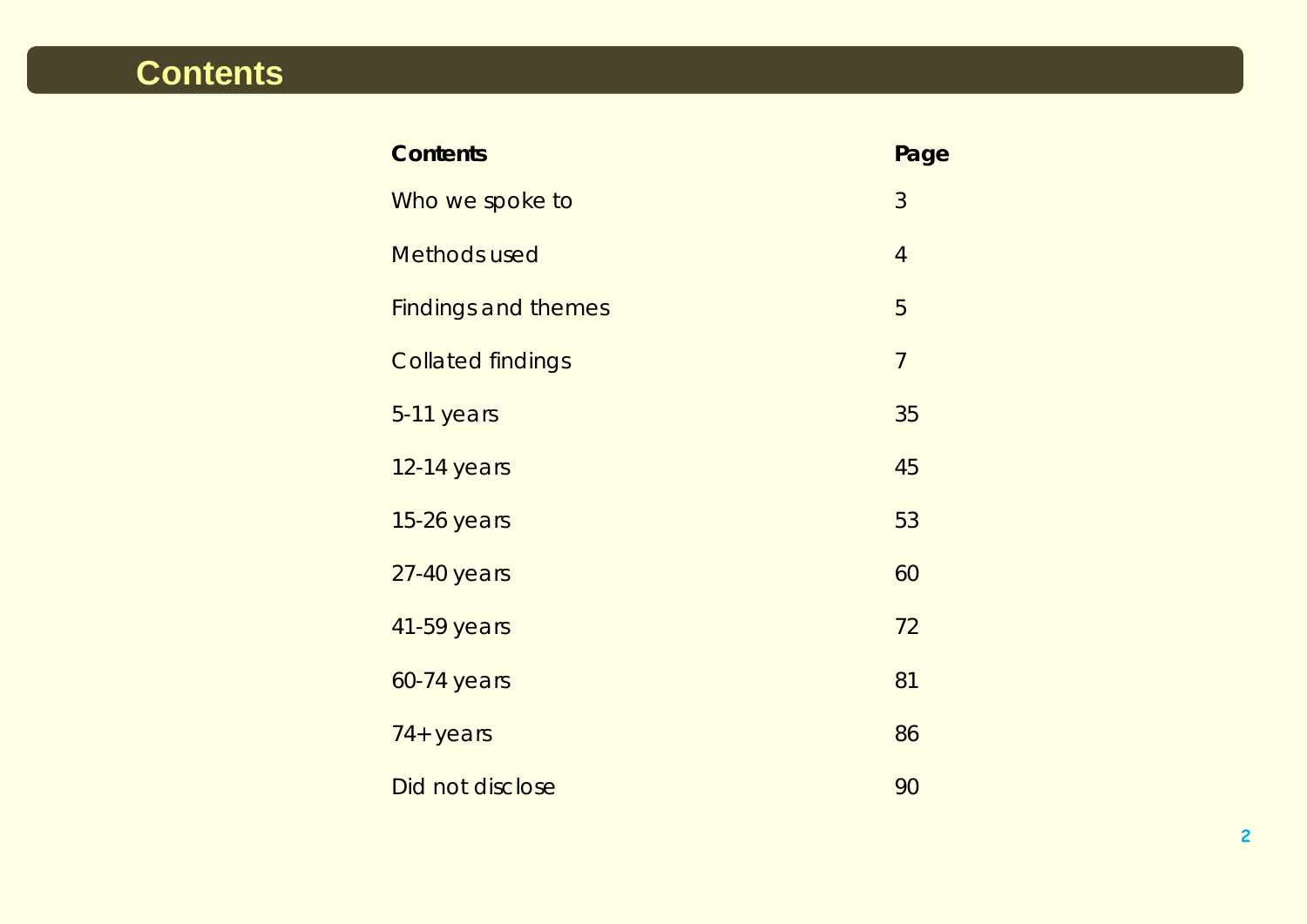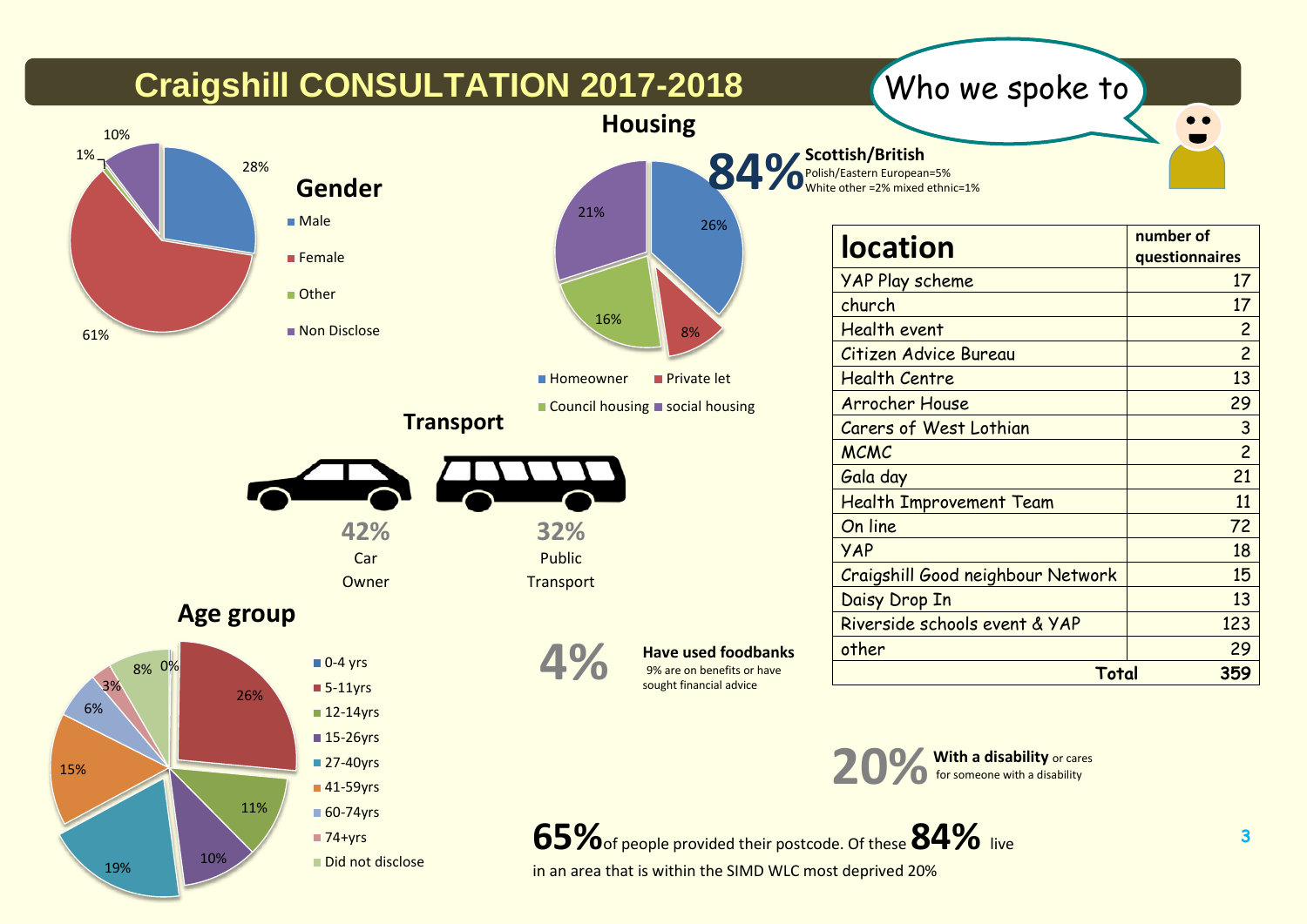# **CONSULTATION:** Methods used

## **H Diagrams**

The H diagram is a simple tool which we have used to engage with those who live in the area. It consists of asking what people like about their area, don't like and any ideas they have to make it better. These were conducted as a mini interview which helped us drill down to the details of the issue or idea. For example if someone said they liked the park we would ask them to explain what it is about the park that they like. On the back of the H diagram is demographic information questions this allowed us to make sure we got a good representation of the community



## **On line Survey**

The H diagram is a simple tool which we have used to engage with those who live in the area. It consists of asking what people like about their area, don't like and any ideas they have to make it better.

H Diagram

## **Place Standard**

The Place Standard tool was designed by the Scottish Government, NHS Scotland and Architecture & Design Scotland. It provides a simple framework to structure conversations about place and community. It covers the physical and social environment. We have added two more themes which we felt were important: Lifelong learning and education; and Childcare and respite.



**4**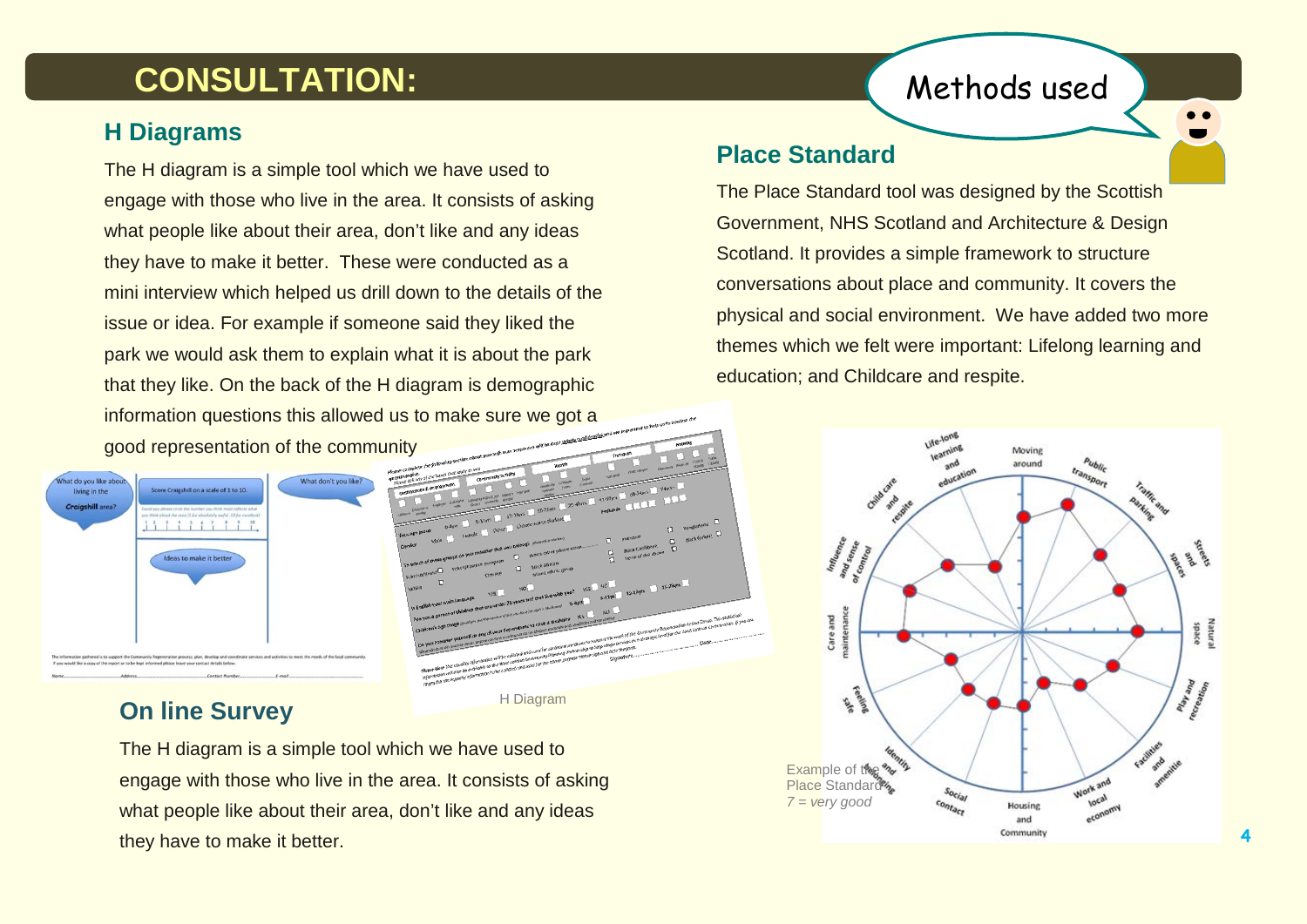## **CONSULTATION:** findings and themes

All the information from the H Diagrams and on line survey were gathered together. The comments on the H Diagrams were split up under the 16 place standard themes. When we asked people what they liked about Craigshill this allowed us to identify what the communities assets were (illustration opposite). By asking what they don't like and any ideas to make it better, this has helped identify priorities and areas for action.

## What we like

These four themes had the most comments under them, showing: what you like most about Craigshill!

**Facilities and Amenities** Doctors, Library, Vol Organisations, local shops 154 comments

**Play and Recreation** Parks, clubs, groups, activities, affordability

**Social interaction** events, cafes, library, bus stops, groups

112 comments

128 comments

## **Identity and belonging** Community spirit, helpful, look after each other

**5**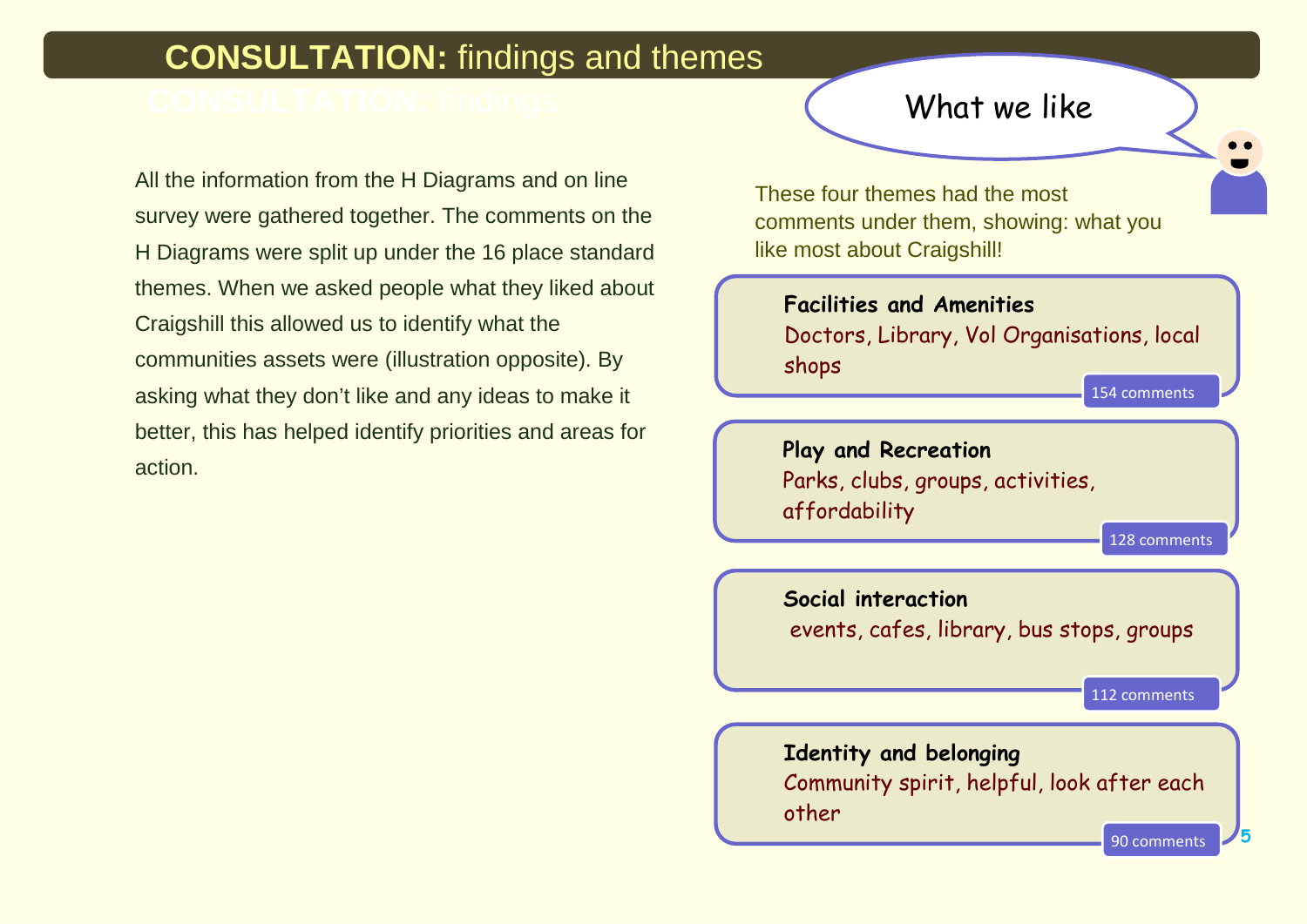## What we don't like a controller courrideas

These four themes had the most comments under them for dislike, illustrating thesearea in need of improvement.

#### **Care and Maintenance**

Dog mess, litter, fly tipping, vandalism, old buildings

288 comments

## **Feeling Safe**

Anti-social behaviour, loitering, drink, drugs, lighting

116 comments

#### **Facilities and amenities**

GP appointments, community facilities, The Mall

99 comments

## **Play and recreation**

Youth, Parks, clubs, sports, affordability

83comments

These four themes had the most comments under ideas, showing these are areas you would like to improve.

#### **Play and recreation**

Improve parks, youth activity, sports, range of activity

#### **Care and maintenance**

Litter picks, more bins, dog fouling campaign, landscaping, gardens, and flats—update

155 comments

274 comments

## **Facilities and amenities** Swimming pool, community facility, access to food

86 comments

# **Streets and spaces**

Lighting, improve tired buildings/underpasses, paths

37 comments

**6**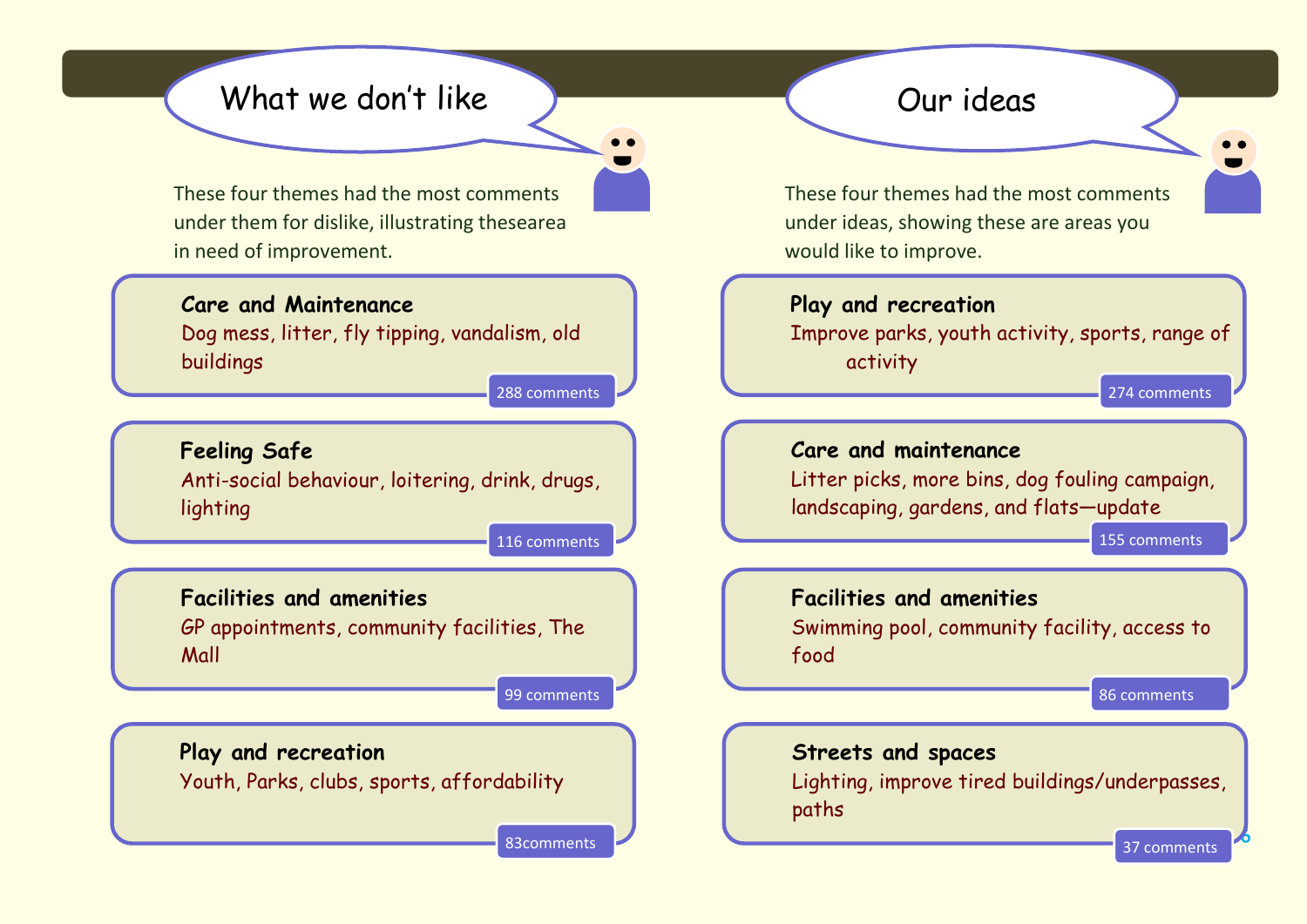## **CONSULTATION:** collated findings What we like

#### **Moving around 63**

- **everything is accessible**; everything we need is close by when working properly; mall and shops close by, ameniti within walking distance, health centre, Industrial estate parks, library, chemist, schools, Schools, shops, doctors and library all with walking distance, Daisy, playgroup, the Mall is next to my house, there's a chippy next to me, the library being close, close to schools near to shops, playparks and doctors, hospital, school and the centre I like that everything is sort of close if you live in the area, central location in the town to shops, walks and parks, Everything is accessible for my wheelchair x **41**
- **near the centre**, don't need to travel long for shopping Get to stores quick, Easy to get to Centre x **5**
- easy access to the roads, close to motorway x **4**
- Almond great to cycle across the path ,many places close to run and jog x **3**
- It is local to work x **3**
- not far to the shops, The Mall is good for people who cant get about and central between two primary schools x **2**
- walking around the Almond you can spend a whole day there with the kids. It's a big area of green space with lots of different areas and space x **2**
- **I** like having places to go x 1
- convenient for work Livingston Rugby Club x **1**
- plenty cafes around, don't need to go far for what you need x **1**

#### **Traffic & parking 2**

- Easy Parking around the Mall, the Surgery, the Library x **1**
- Would like to make visitors to meetings in the Library more aware to the easy spacious parking behind the Co-Op and beside the Bottle Bank. This would help other visitors doing shopping to be able to park near Co-Op and Beatlie School. **X 1**

#### **Public transport 16**

- transport; helps you get to the centre easily x **5**
- Good bus service X **4**
- close to bus stops, bus stops everywhere x **2**
- **like the school buses x 1**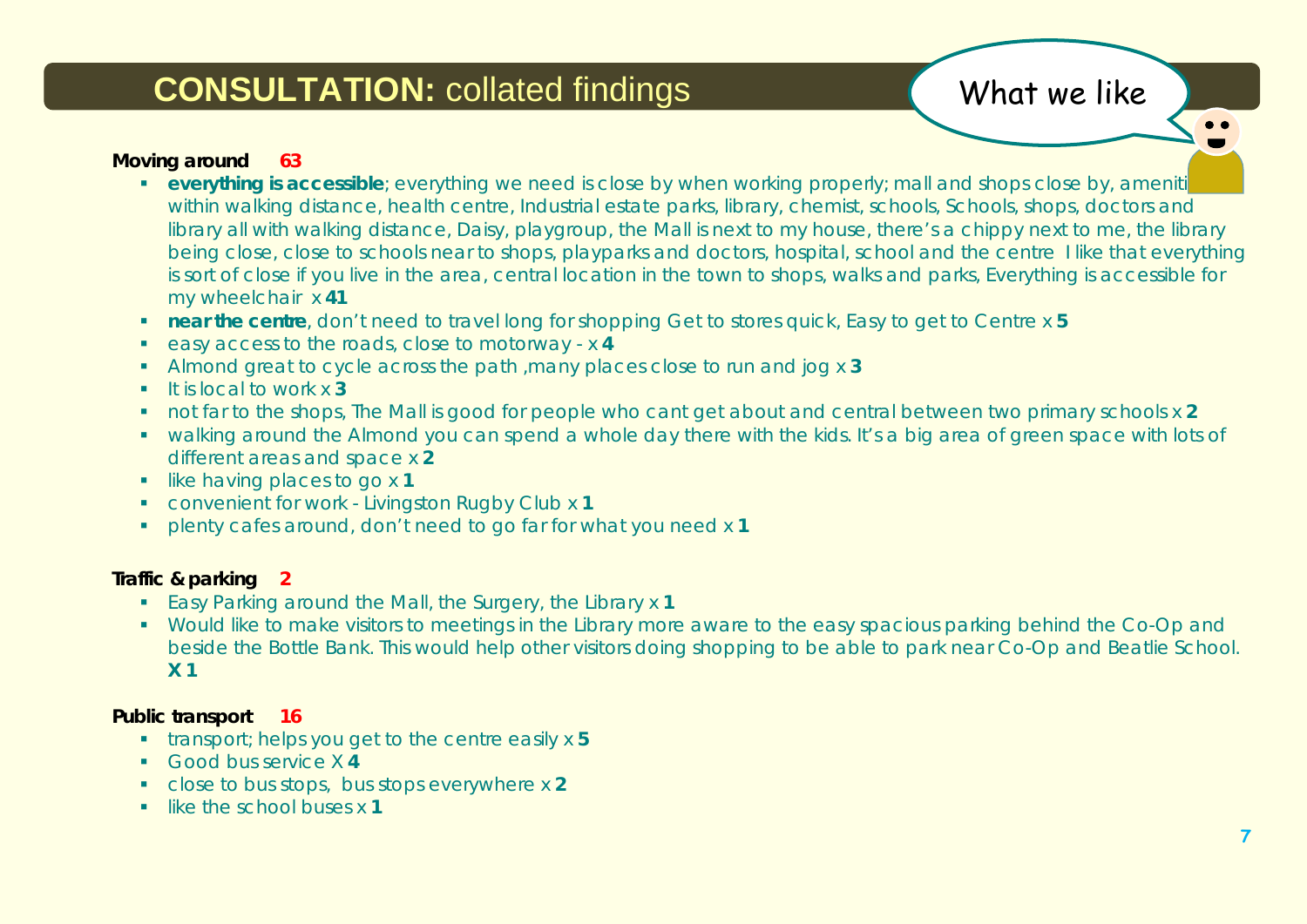- I like bus rides in my local woodlands x 1
- I like that it gives information of bus timetables at bus stops x 1
- close to train station x **1**
- **regular bus service x 1**

#### **Streets & Spaces 12**

- like the streets, going about the streets, I like walking about good walking area x **4**
- plenty under passes for safe routes for children when out playing x **2**
- get to go to friends without crossing roads x **1**
- over all nice x **1**
- **The streets x 1**
- **the new streets are very nice looking and tidy x 1**
- Good area in Craigshill x **1**
- clean streets x **1**

#### **Natural space 77**

- **Almond park**, because it is big and peaceful, on the seaside for walks: The Almond has good walkways: space to walk and play, like being near the water its peaceful and quiet, close to the Almond/river Walk Parks redeveloped and maintained Almond, Not much to be honest. Almond Park is only good thing about it, Almond park provides a good space for the whole community, community woodland and open spaces- well looked after and good for local people to use, The closeness to the river and the pathways and litter bins along the route, good places to walk dogs, down the Almond x **40**
- open & Green space x **13**
- There is a lot of open green spaces and the woodland's enhance the feel of the area. X **9**
- next to natural walks for the dog x **5**
- Animals, The local nature x **4**
- like woodland, biking i.e woods at witchy park I like climbing the trees x **4**
- There is a lot of green spaces and woodland. Lots of green spaces adjacent to pavements so as a wheelchair user can access them, It's got plenty of access to the countryside for calming walks X **4**
- The gardening keep it beautiful with flower, shrubs and trees x **1**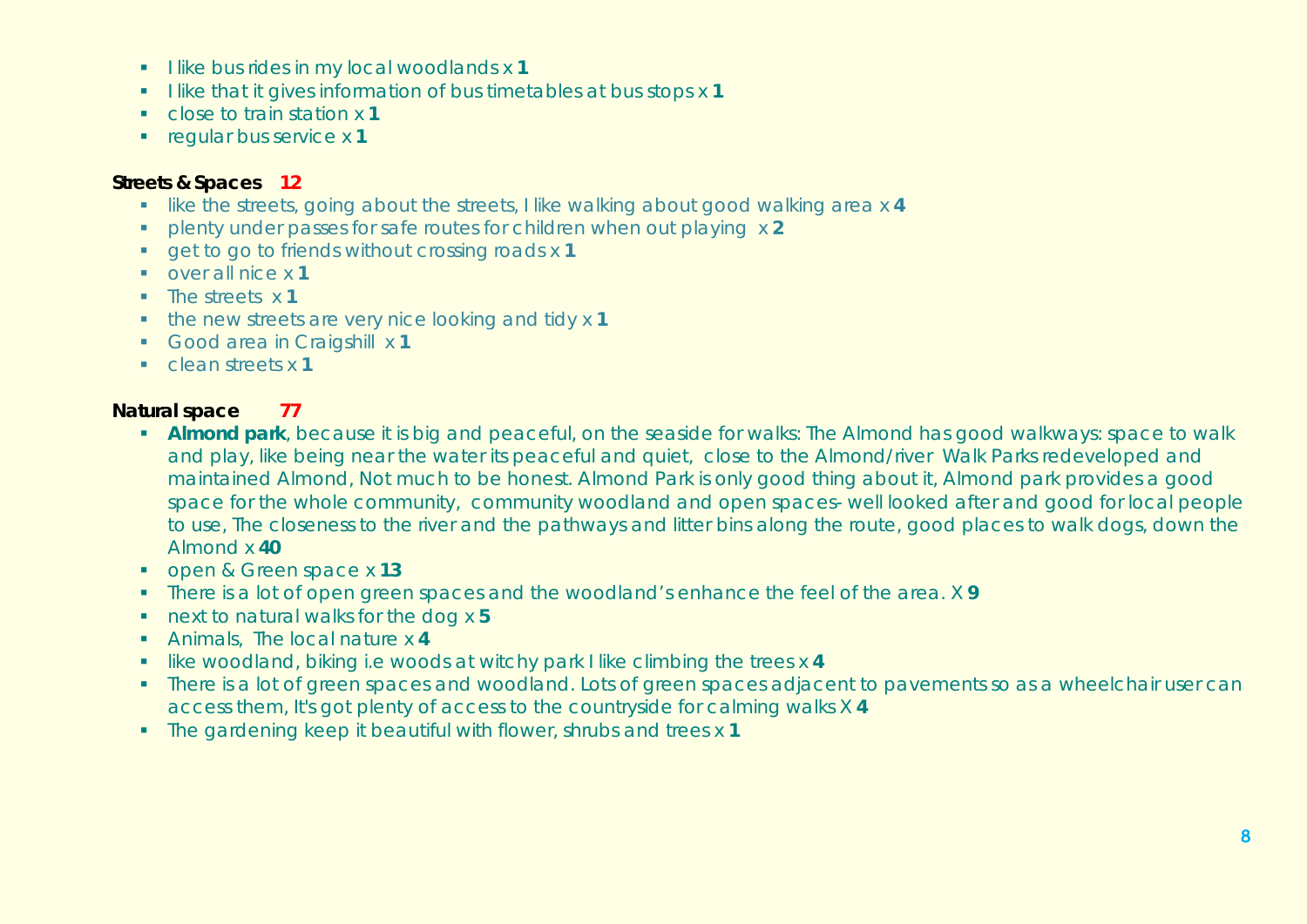#### **Play & Recreation 128**

- **Parks**: fun parks. The bigger the better! because there is lots of things to do and it is easy to get too, letham park/Witches park, Almond Park is fun because they have 2 slides and one ig swing and yeah its really fun, it helps me exercise, Love the flying fox, parks redeveloped Letham; good for the kids parks; there is very modernised parks for all the ages; few play parks available for all the ages , the choice means on a day out the kids have lots of choice of where to go and it's a cheap day out, Parks, play areas, on our doorstep, I like the parks and the almond walking route, brilliant long walks and parks, park regeneration good for the kids, all the new parks an paly areas built for children, Plenty of parks for children to play in. good playgrounds x **74**
- **Clubs**, community groups good variety: Tae Kwondo: handball: girls clubs: basketball: rugby training: Bowling club, rugby club, gives you something to do, I enjoy girls groups and I play football for Craigshill Thistle x **14**
- **Groups/clubs:** Girls group, I like all the clubs because you can relax and not be stressed, The young clubs giving you a safe space, clubs, I have youth club that I attend one night per week, There are a lot of clubs x **10**
- **Affordability/summer provision:** a lot to do for younger kids and in the summer holidays, Excellent girl groups and playscheme, kids activities on your doorstep that are good prices and affordable playscheme running in the summer holidays Amazing clubs with reasonable prices that's about x **6**
- All the activities there are in the area x **4**
- playground football area that is free, there are lots of places to play x **4**
- Youth Action, music and social time Having youth action around, youth action project young people 13 yrs + summer gig x **5**
- **Gala day** and events people can go too, fun days x **3**
- Arts , Music like the art work x **3**
- **Social clubs** Drop ins, many groups for young or old to participate in Clubs- socialising and activities, x **3**
- Jump Station x **1**
- All the different thing to do there , Great places to spend time with kids X**2**
- **I** lenjoy the community projects we do in clubs working with the regeneration groups, Projects x 2
- Soft play x **1**
- CGNN x **1**
- **Good for Kids**
- Coming to classes
- **qoing on trips**
- $\blacksquare$  Lots of activities for over 50's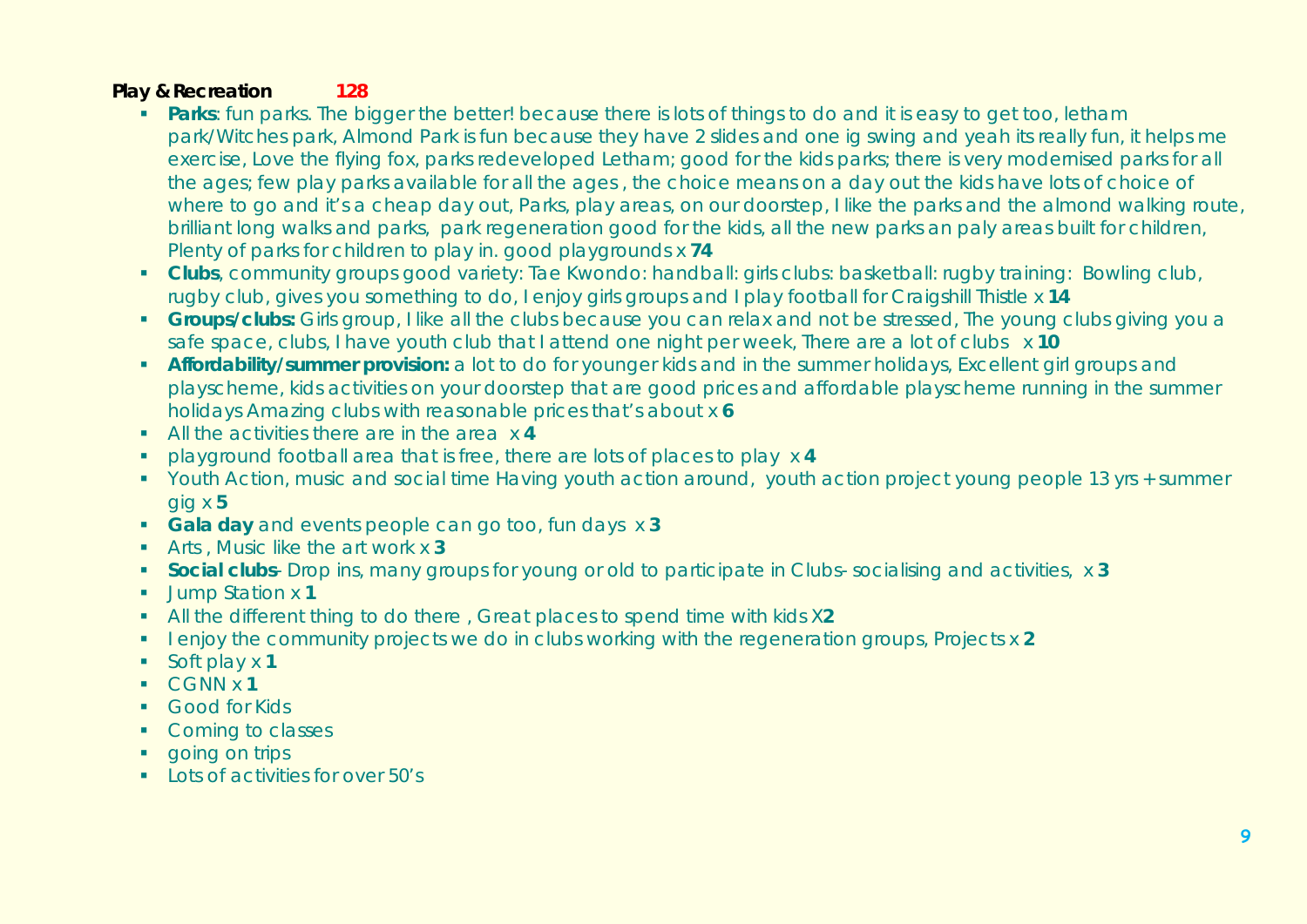#### **Facilities & Amenities 154**

- Shops: a lot of shops; like the shops- mall sweetie shop schools and local shops, Close stores, The mall (cafe), its good if you have a young family as it has good schools near and shops if you run out of milk and bread etc close to amenities, mall, coop - although small has a lot of what you need centre, shops nearby; Handy for shops; The shops, lots of places that anybody can go to x **32**
- The centre; lots of variety; lots of places to go like the movies, swimming pool and a lot more X **7**
- lots of wi fi, like WiFi x **4**
- The library, it's good for kids, I don't want it to close public library for everyone x **4**
- Craigsfarm, Craigshill pavilion, Riversdie youth wing and more x **5**
- xcite because its in Craigshill and its fun: because I go to swimming lessons and it is so fun x **4**
- Nice food, lots of food and drink Café, Food places x **5**
- **Garages to fix your car**
- Howden park
- $\blacksquare$  fire station
- the churches are welcoming
- $\blacksquare$  like the tower and stirrup stane
- The health centre
- the rugby club and the field next to it gives you a lot to do when needed, lots of sport facilities for fitness, Xcite x **3**
- Howden park, YAP/offbeat YAP music, daisy drop in, xcite, the facilities-gym, football pitches x 7
- There is some good services cadets,
- **social activities for kids**
- I like the fact there is shops, doctors and schools, post office, playgroup, daisy etc in the centre of Craigshill, local fire station xcite library x **18**
- **access to the Daisy for me and my son, groups for my son, learned to drive through the groups. Love the Daisy Drop In** to get me out of the house and for my children to meet other kids. Driving course helped me get into college and complete HND in beauty and continue to go to university. playgroup and pre school activities, plenty to do for children under 5 X **8**
- **Shops: mall shops close by; your never stuck for a shop near every street; enjoying having a local coop and shop The** mall is useful but need to be pampered, varied shops, Good selection of shops at mall x **8**
- activities for the kids are starting to pick up quite well
- playscheme come and have fun something to do during the summer holidays, playscheme available and is important  $x<sub>2</sub>$
- There is a lack of shopping service and places to eat/or even a cafe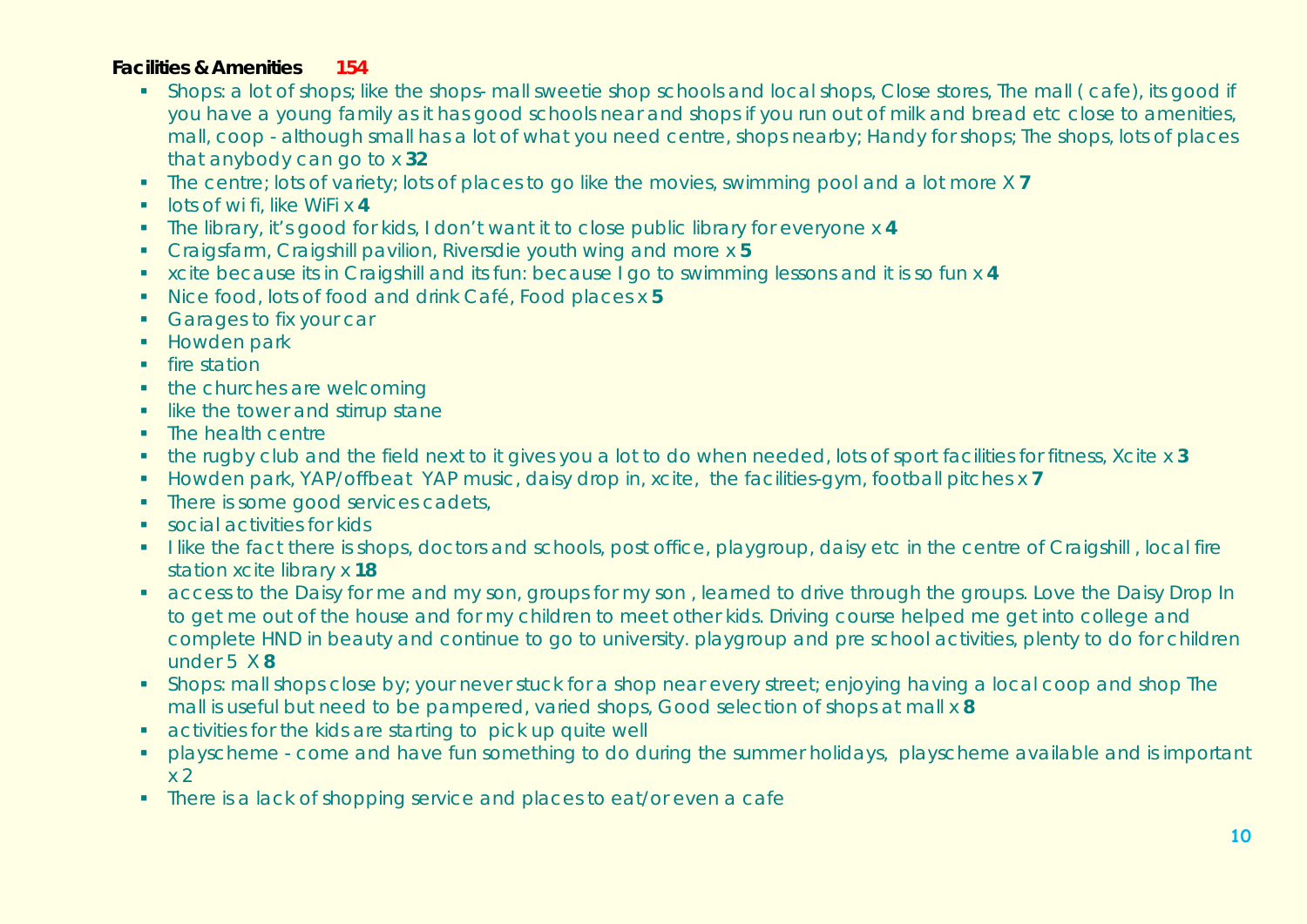- **Craigswillow**
- **qood local amenities: Love the library and daisy drop in service, church, library, doctors; A great team of doctors,** charity shop i love the library i do not want it to close i love the staff are great people and very helpful, a few cafes easy access to shops, schools library, dentist etc x **19**
- Gym, fire station is close x **2**
- **EXTENDING THE Mail area as gives a central meeting/connecting place. All local community services centralised therefore easy** to access. The mall is in a good location and central for everyone. I like the community facilities X **3**
- Neighbourhood network needs to reach out to community more as very insular.
- **-** library
- I feel the council are doing a good job in Craigshill, Good GPs/ council services x 2
- the playgroup has been a great help for my two son in laws
- **good waste management services**
- The new GOOD NEIGHBOUR NETWORK and the upgraded Craigs Farm will be a positive place for Social Opportunities, money being awarded for Craigsfarm refurb and upgrade x **4**
- Good facilities for families x **2**

#### **Work and local economy 9**

- Mall ,shops, shops are great x **3**
- my work is local (SJH) x **1**
- **pubs are great x1**
- $\blacksquare$  looking for a job x 1
- work place x **1**
- **I** l work in Craigshill for 31 years x 1
- enjoy being part of a town x **1**

#### **Housing & Community 26**

- **the houses x 7**
- **-** love my home and family x 3
- Parks. Beeches & Groves x **3**
- **IDEN FINDS** IDES OF homes, Good mix of housing, Housing seems good. X 3
- **Houses** -colour
- **newer houses look great,**
- **good place**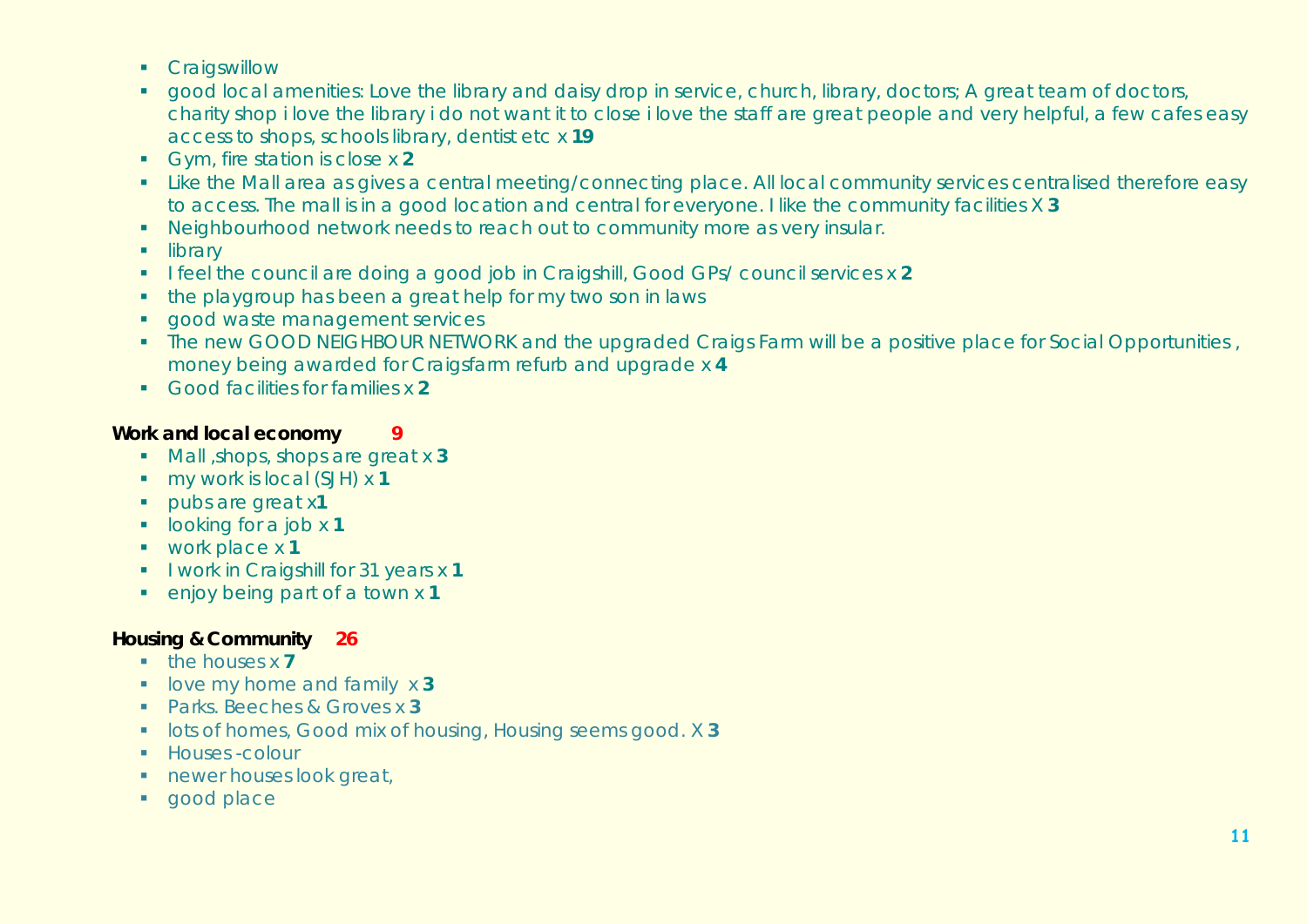- **I** lovely house and garden
- Almond Housing is good value with regular maintenance.
- Craigshil it's ok the housing ok if new windows was put the flats
- **qood opportunities for housing**
- **Cost effective housing**
- **•** community work
- the fact the Almond HA are now sprucing up the housing

#### **Social interaction 112**

- **People**: most people are friendly and helpful; friendly people good network; very friendly environment; friendly; friendly people; the people know lots of people, friendly neighbours My friends live here socialising, Socialising with friends and meeting new ones at clubs nice friends; make friends fast, all my friends are most people are very nice, like the people; generous get on well with them; people are friendly; nice people; people are brilliant; helpful people; mostly friendly people; the people the atmosphere; friendly people knowing faces when you walk to shops at bus stops etc, People you see on the street are friendly and approachable. friendly neighbours, Neighbours are really nice like my neighbours our area has nice people including Polish people x **72**
- **Meeting new people**
- **People I know a long time**
- $\blacksquare$  talk to everyone x 2
- $\blacksquare$  lots of kids to play with x 2
- $\blacksquare$  there are lots of people here x 2
- **exervone gets along**
- **lots of places to go I can hang out x 2**
- People; People in my street are polite x 3
- been coming to the gala since I was a bairn everyone knows everyone
- **schemies**
- **qroups**
- It's a very sociable area and most people look out for each other, socialising with friends whilst kids play x 2
- some of the more anti-social residents
- **In local community comes together**
- **People keep themselves to themselves part of modern life.**
- **good mixture of different cultures and backgrounds**
- a lot of community support if you know about it and where to find it.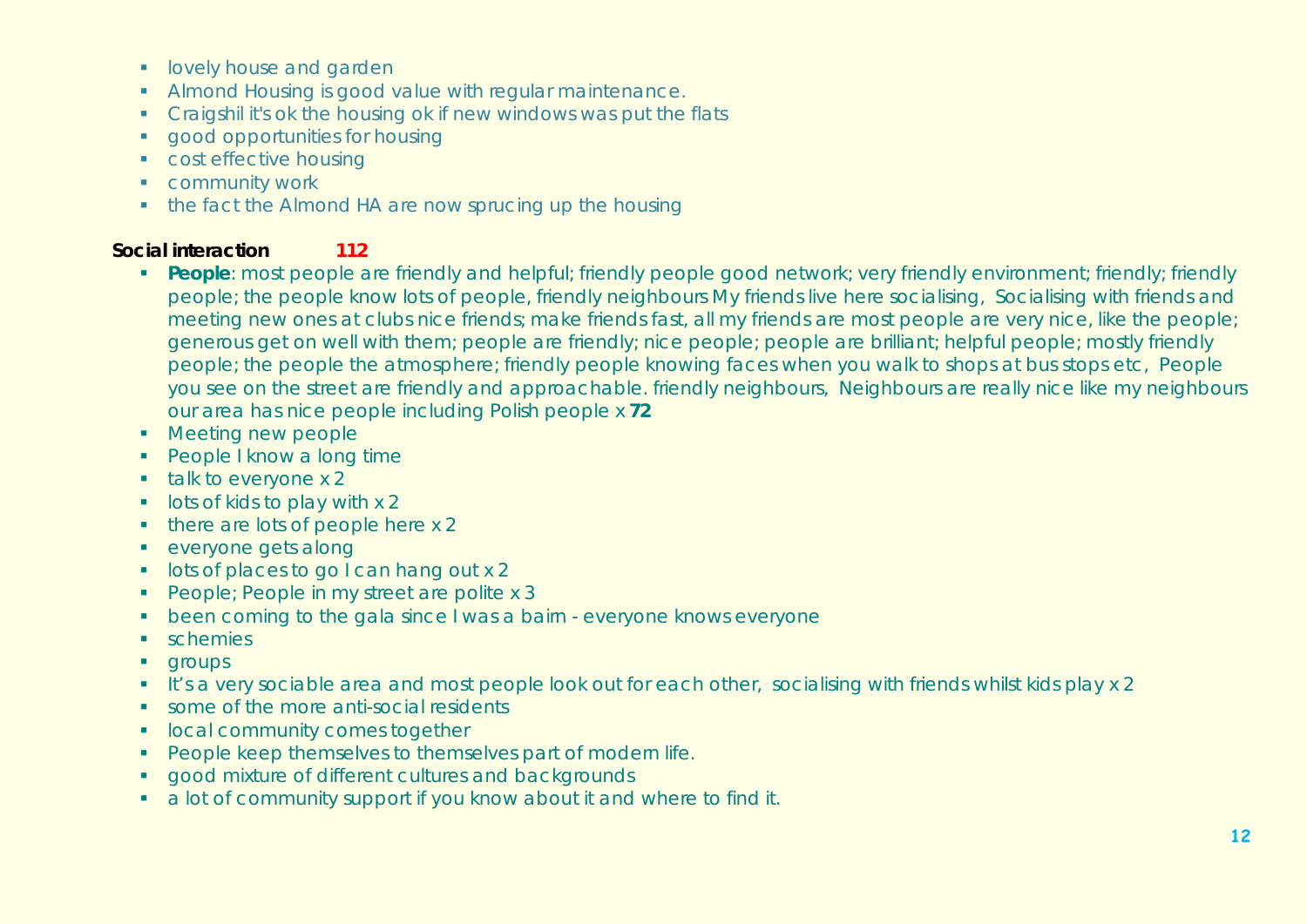- $\blacksquare$  like the weans
- Knowing lots of people
- **I** likes the dogs
- Cafe, library-,especially for children, good meeting places x **2**
- not to busy
- $\bullet$  the people and the community grew up with
- Friendly, Friends are here, meeting new friends, Getting to meet new people and having a laugh x **4**
- **I** like the mix of people x 2
- **Good neighbour network**
- People always willing to help, people are very friendly willing to help in every way x **2**

#### **Identity and belonging 90**

- **Community:** friendly community; looked after, I like the community because everyone is close and helps each other, Lots of friends look out for each other good community and good company, I like the community feel in Craigshill everyone knows one another and most are willing to pitch in and help, community spirit; like the place it has a good spirit; great community spirit; community spirit, a strong sense of community most people are friendly and helpful; friendly people good network; very friendly environment; friendly; friendly people; the people know lots of people, friendly neighbours My friends live here, The community stay together I like living in Craigshill and belonging to the community x **59**
- I was born here, I grew up in Craigshill so it is home to me, been here for years as its my town I have lived here most of my life and grew up in a caring, loving community. Still this to this day people take care of each other, been my home for 40 years and never wanted to live anywhere else x **8**
- **Family:** Close to family, all family live in Craigshill, Family local all my family were able to find houses nearby x **5**
- **I'm proud to live here x 2**
- secure with family and friends, my friend Logan x **2**
- It's a very sociable area and most people look out for each other, socialising with friends whilst kids play x **2**
- $\blacksquare$  It's interesting
- been coming to the gala since I was a bairn everyone knows everyone
- **schemies**
- **qroups**
- some of the more anti-social residents
- church gives me strength
- Got a community feeling at Mall area but not out with.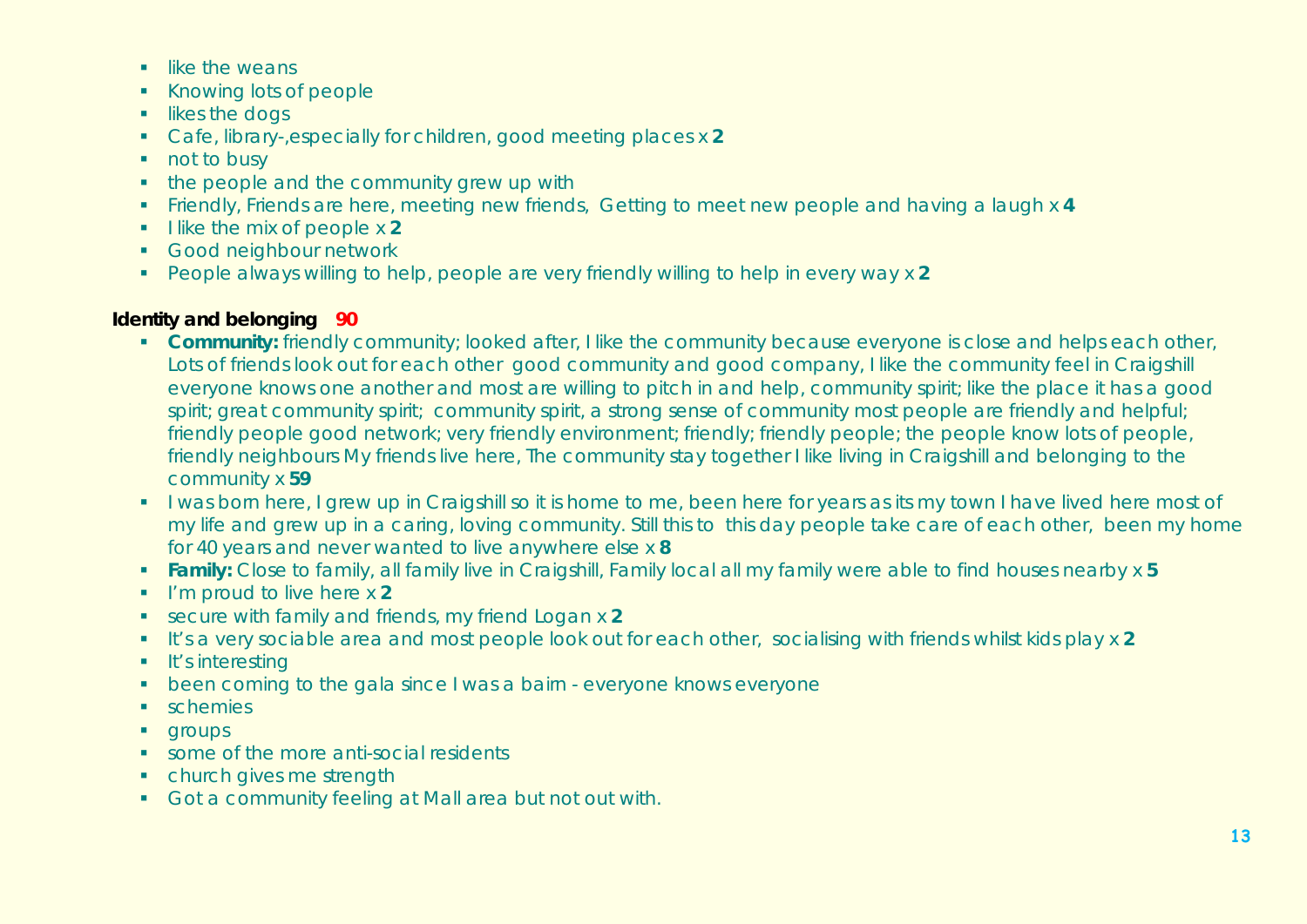- **familiar**
- not much has changed very settled
- Been here 40 years- never had any bother
- **Neighbourhood feel- 10yr resident**
- **•** been happy here

#### **Feeling safe 38**

- **quiet** area; nice and quiet I find it a nice area It is very quiet where I stay and have never had any problems in my street with youths or any disruption Nice quiet place x **23**
- Fun and safe parks and grass; Parks are safe, It's a safe place to live; feel safe Feeling safe, feel very safe x **9**
- sometimes safe, most of the time feel safe to walk the streets x **2**
- **If's a peaceful area to live in**
- underpasses everywhere so kids don't need to cross the roads
- **Visible police presence.**
- do not feel safe going out at night in Craigshill

#### **Care & maintenance 8**

- I like it because there are bins scattered around the place
- my street is clean and tidy, mostly tidy , Well maintained , its nice x **5**
- Usual things about communities, dog fouling, litter
- The pockets of Craigshill that smell strongly of drugs

#### **Childcare and respite**

• Daisy drop in

#### **Education and lifelong learning 33**

- School, letham PS, riverside PS letham ps is a great school. I went and my children x **25**
- two good schools with good reputations x **3**
- I like Inveralmond community high school because the teachers are nice x 2
- **•** outdoor learning and natural environment
- kids can get an education
- a lot of roles for the kids at school which I feel gains confidence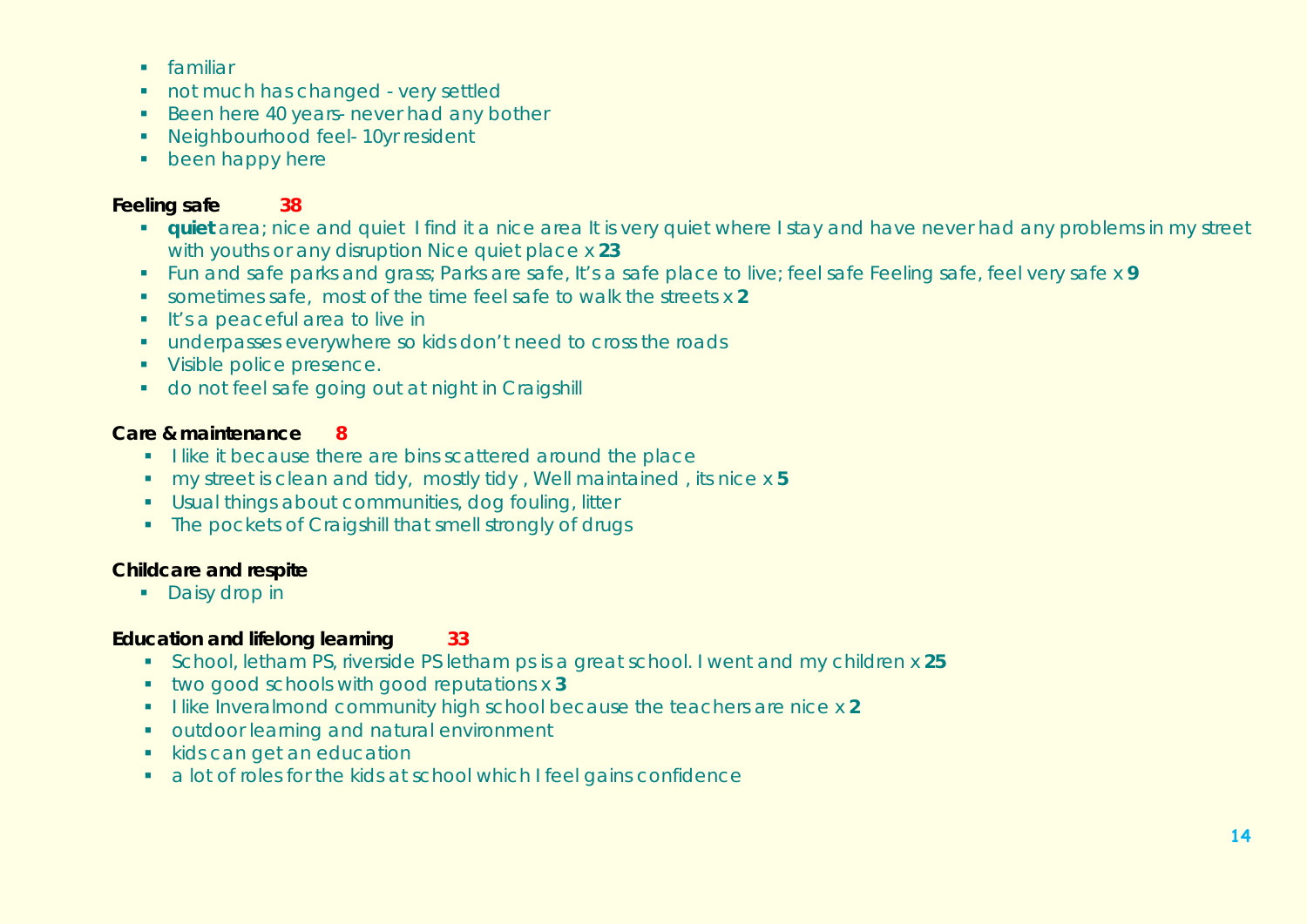#### **Influence & Self Control 10**

- **In like nothing x 2**
- $\blacksquare$  like everything
- $\blacksquare$  Its ok
- I enjoy volunteering at summer programme
- **It could be Knightsridge**
- I feel that nobody thinks they are better than anybody else (not that I have come across that)
- It's god's chosen land due to the community. FULL STOP
- areas being painted and decorated by local children
- Better that it used to be

## **CONSULTATION:** collated findings What we don't like

#### **Moving around 5**

- **don't like having to go to the centre for my main shopping I would prefer to do it local, have to go further to get to the** bank and larger shops x **2**
- **How difficult it can be to reach the town centre**
- The shops aren't easy to get too
- not a descent pathway for wheelchairs to go to the centre

#### **Public transport 32**

- **Bus service**, transport not good only two buses public transport getting stopped, lack of buses from next month to where I need to go, the fact that the bus to Bathgate was cancelled!! even just visiting friends in deans is now an issue as I now need two buses the new bus service has made a worse impact on my life and now find it harder to get around and getting to college, it now take me two buses to get to work with the new timetables,- even longer travel time, Public transport I'm fortunate to have a car but I am aware of the lack of bus services in the area, reliable enough. late buses, We could do with a better bus service from east/mid Calder up to Pumpherston/Broxburn used to have 7 or 8 buses an hour now just 2 after the hour and half hour. Both go round Craigshill at the same time with nearly half an hour in between them, sporadic bus service x **22**
- **School bus**
- the bus stops aren't too clean/tidy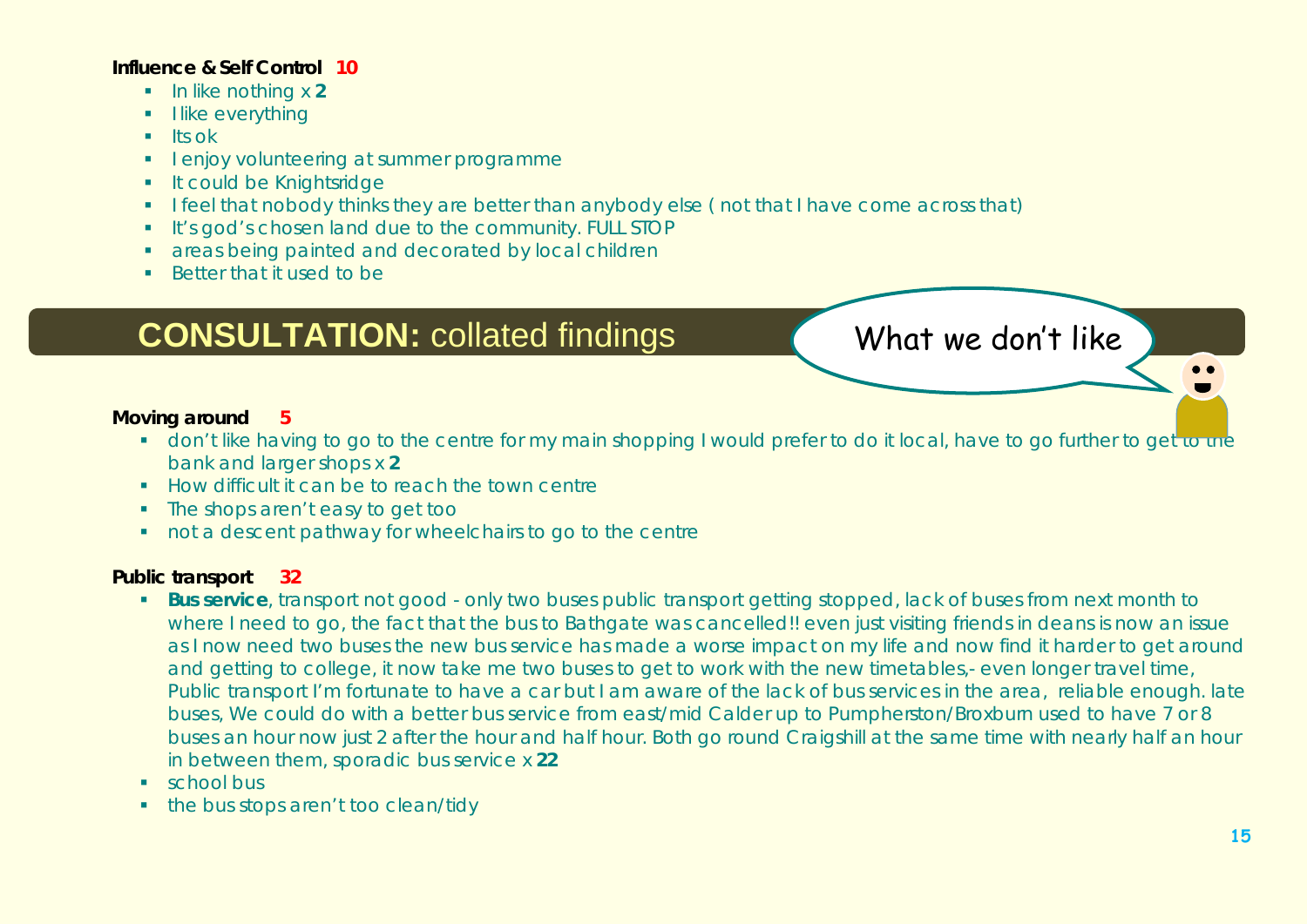- public transport need improvement/ horrendous x 2
- **bus service fares are too expensive x 2**
- **buses not enough for the area, not enough to the bungalows, hard for folk with disabilities**
- **taxis are expensive**
- Wouldn't want the premier bus pass to go
- Bus transportation to local trains and Glasgow etc.

#### **Traffic & parking**, **33**

- **streets and parking**; could do with more parking in streets (Groves) plenty of room for more parking spaces, just needs the time and money spent, not enough parking near the Mall, parking spaces in the streets, Etive walk, residents blocked in, cars parking at the curb side in my street due to no parking for the amount of cars, kids can't be seen crossing the road, lack of parking at Letham for parents Inglewood street new housing - promises to take grass away for more parking, can cause friction between neighbours, I do not like the fact not self at night and when phoning the house about parking and get told people can park where they like, not enough car parking, people that have garages stuffed with rubbish - fire hazard - Beech Grove Parking is bad in my street far to many vans Parking around the Mosque needs to be looked into as cars block the roads around the fire station Parking at Mall area really bad especially blue badge spaces not enough, not enough parking spaces for local residents and visitors, lack of parking eg in our cul de sac there are 13 houses and only 9 parking bays, The Parking problems near the Mall Shopping Centre caused by large numbers of visitors to Library meetings - could easily park above the Co-Op premises **x 19**
- **Crossing roads**; don't like crossing the road, not safe on the road the cars parking at the side of the road, kerbs; because I cants see cars coming if I'm crossing the road, not safe crossing the roads x **6**
- **Speed:** don't like cars coming so fast down the street, the road going up to the doctors from the Drives is an accident waiting to happen due to the high speed motorist drive up/down, Cars racing around Craigshill, cars speeding up and down the street or the main road where the kids cross no speed bumps x **5**
- **I don't like motorbikes going in-between cars**
- **Motorbikes and quads being rode after 9pm**
- main road at back of garden

#### **Streets & spaces 17**

- I don't like how some of the underpasses lighting is not very good for at night time, lighting /lampposts, street lighting poor, better lighting for pathways x **5**
- **Condition of Paths and roads**: chunks out roads & paths due to the snow ploughs when icy and snowing, the paths are dangerous: uneven paths are not cleared enough from glass rubbish and dirt x **4**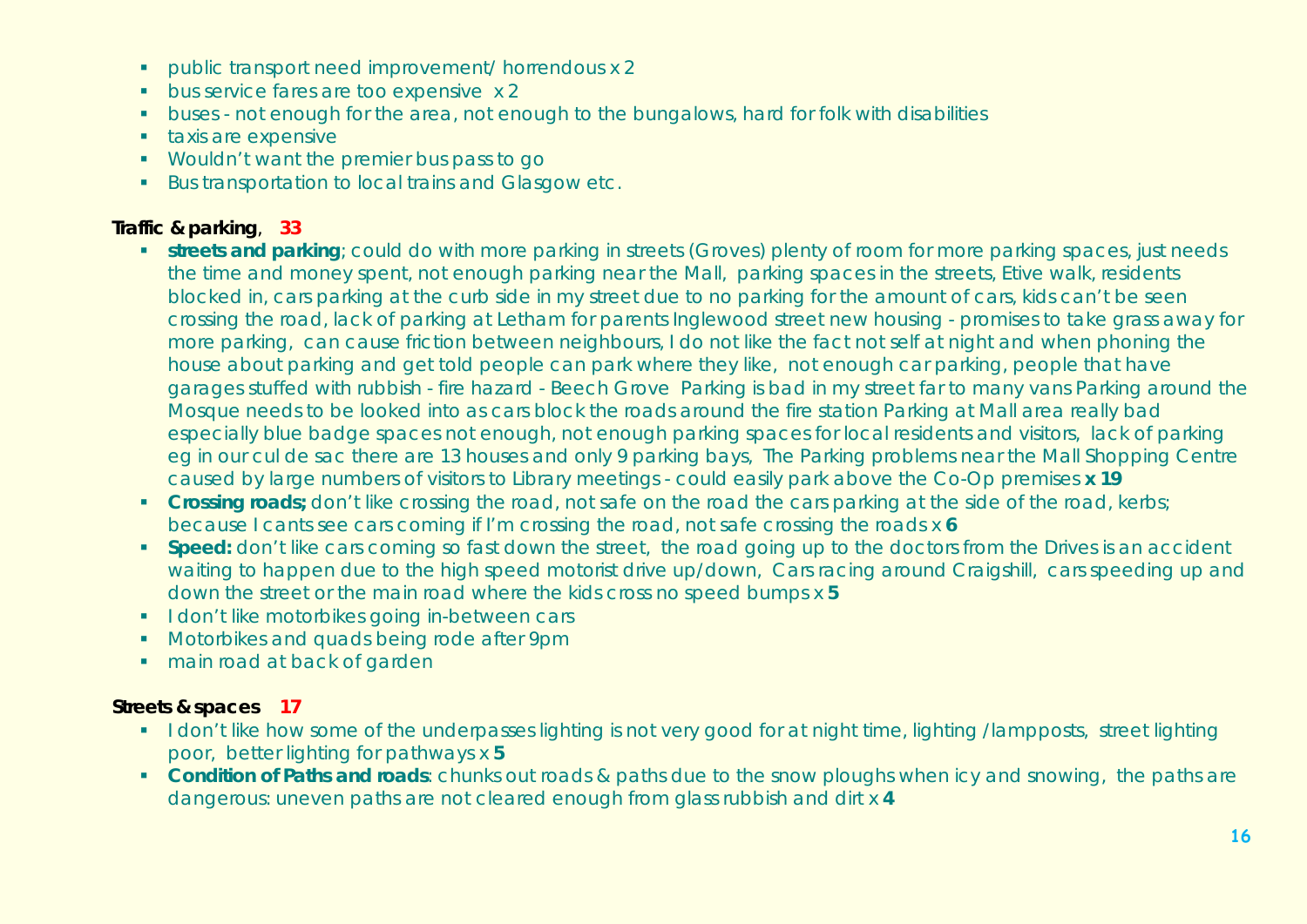- very concrete looking x **3**
- **Bushes at houses it looks horrible**
- more paths
- **streets are quiet now as kids are all indoors**
- **Streets are too spread out**
- **•** roadway into street and like battle areas

#### **Natural space 10**

- there isn't enough greenery, stop chopping down nature x **3**
- The almond park field make some of it bark!
- I don't like the almond lake because it is filled with rubbish
- **•** more engagement with the young people/families who dont use the wood/people who don't use the woods/green spaces and understand what the barriers are to them not using the wood/open areas x **2**
- the lack of green spaces between the houses being removed impacting on kids ability to play in safe view of homes
- **nore plants and flowers to add colour.**
- Weather x **2**

#### **Play & recreation 83**

- **Youth**; youth groups not available, not enough choice for teenagers to keep them off out of trouble, Nothing for the kids or teenagers to do. Nothing for disabled people No speakeasy discos etc Nothing for kids to do.5 15 years, nothing for teens to do, Youth clubs, funding comes in so late for clubs so cant plan - Youth Action struggle to find youth club or activity to suit my teen love to see a computer club Asides from the youth clubs run by YAP there not much to do not enough things for teens, Could do more for younger people, safe places where they can go and meet friends but not in a pub or bar x **22**
- **Opportunities:** not lots of activities for any age group esp families esp weekends that isn't expensive, Lack of community clubs for my age range 33, more stuff for the kids to do locally, Craigshill Football club is in Broxburn, if you can't drive your kids too it you can't go to training not enough for the kids, after school, more clubs out of school like football, dance classes , basketball, hockey etc x **15**
- **Parks:** don't like the parks all too old, quite untidy Parks, Not good parks, Parks are rubbish The parks could be better, equipment is dirty and old so it might not work as well, swing park- nothing for disabled children not enough play areas for small kids, lack of decent play areas soft play only caters for up to 5 years more climbing monkey bars x **14**
- **nore public places so you can play or relax, not enough parks: places to play, Need something for us to do to meet** more people, Galadays and such like events decreasing year on year x **9**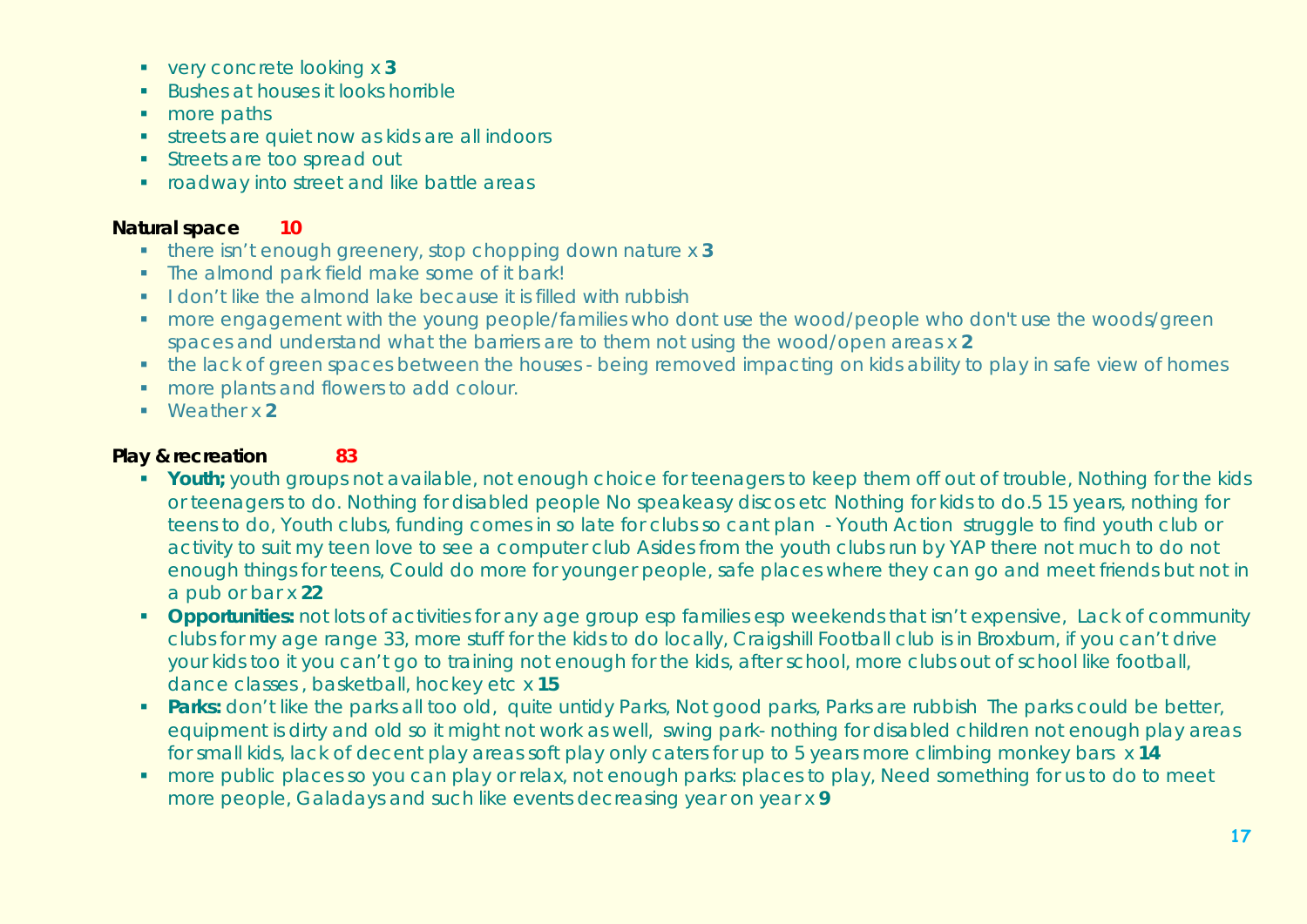- **affordability:** some groups/clubs cost too much, make excite cheaper so people use it more: not enough sports facilities not a lot of places for younger children e.g. garden, play area that is free x **5**
- more activities, for older people; x **2**
- how we are not allowed football as we have no facilities nearby unless in a team: not enough football pitches x 2
- I don't like the swimming pool because it is too cold
- All the parks have been made for under 5s
- **•** bubbles loophole charging for the flumes
- **Activity centres-leisure centre, ice skating**
- **I** lack of tracks for bikes

#### **Facilities & amenities 99**

- **GP health:** the doctor's appointment system could be better; Getting doctors' appointments and access to services such as mental health services getting harder and longer to obtain; health centre services very poor appointments, prescriptions etc. not a lot of appointments for health centre, dentist, trying to get doctor's appointments can't get GP appointment when you need one; nightmare getting a doctor's appointment, The worst thing you did was change the process of turning up before 8:30am for a same day appointment. This was NOT a change for the good of your patients. I have given up trying to get an appointment. The last time l did l called 72 times in order to get through. It's sad when processes are changed without the patient's best interests being the primary concern. I (and my whole family) am actually in the process of finding another surgery because of this x **15**
- Craigshill mall, more shops sells boys stuff and models; clothes shop in the mall x **5**
- **Community facilities:** lack of access to community facility, No community centre what is the building at riverside for? Music? Pool? x **5**
- The library to possibly close and leave, Craigshill, library not open at the weekend/Sunday x **4**
- $\bullet$  bad Wi FI x 2
- IT do not love the room
- All the takeaways are in the same place
- no swimming pool
- No available ATM after 6pm
- no dentist
- There is a lack of shopping service and places to eat/or even a café x **2**
- Tower pub building looks like prison, gymnastics and taekwondo centre- ugly, grey building x **2**
- Hidden services, there is help out there: alcoholics anon gamblers anon Frank Anderson but difficult to find unless you are in the know or know someone in the know.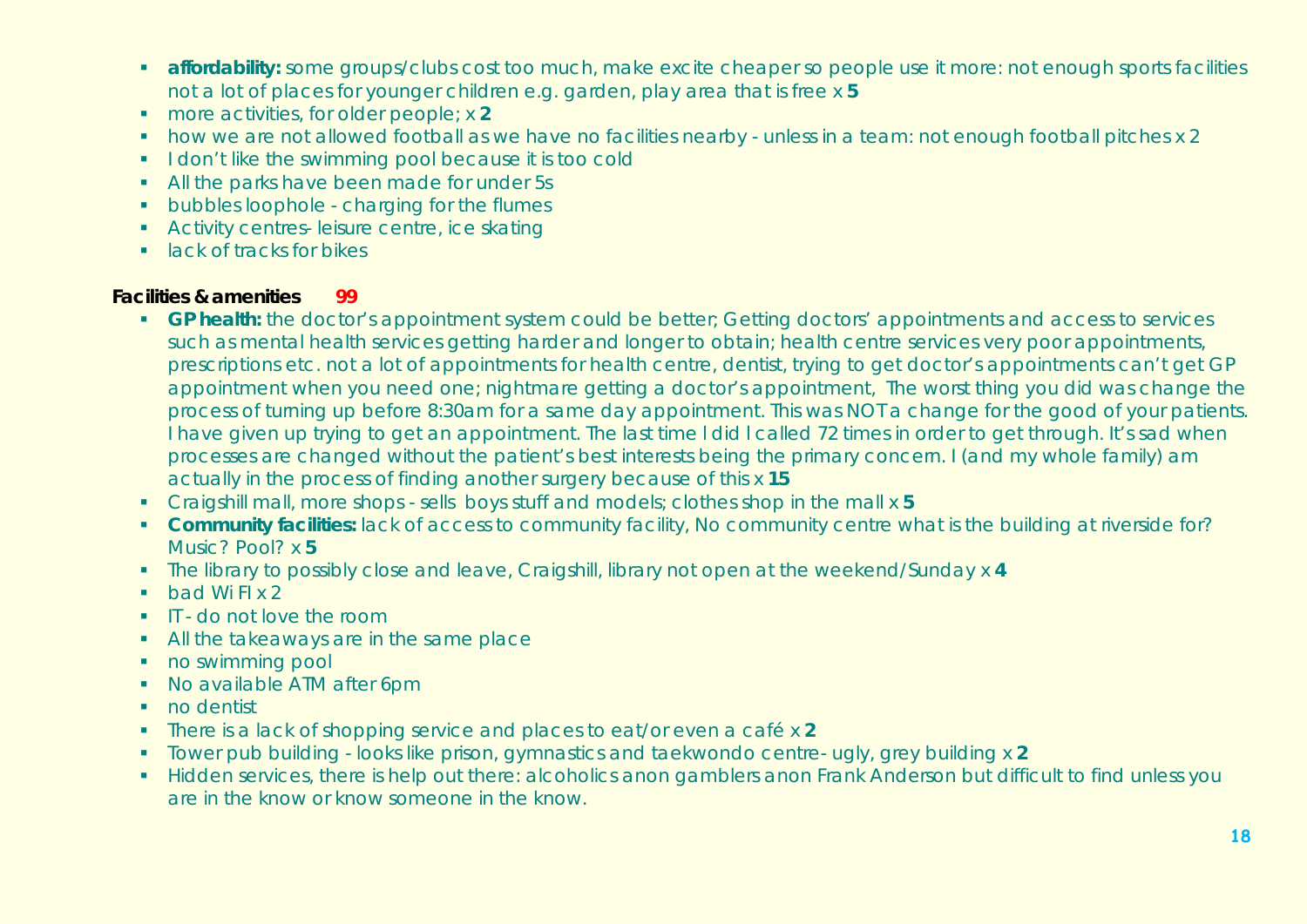- **Hospital children's ward being closed is very bad**
- more facilities, few community spaces available to residents who work 9-5 x **2**
- we need a hub that looks after junkies and alcoholics giving out methadone
- lack of public seating areas around The Mall not much shops that are accessible x **3**
- shopping Mall has no general shops now x **2**
- **lack of doctors and nurses wanting to work in local health centres**
- the lack of community centre/facility which can be adaptable, I don't like that we don't have a community centre like many other places x **3**

#### **Work and local economy 10**

- Not enough employment
- don't like the Mall, the mall needs to be revitalised x **2**
- not a lot of local businesses more support is needed for them
- **trying to make changes for many years but Craigshill is a very deprived area**
- **I** lonely people coming into the shop
- having too go further to get to the bank and larger shops
- need better shops as only have the coop
- **too many shops closing**
- not enough help for school leavers

#### **Housing & community 21**

- $\blacksquare$  I don't want to move house :-(
- the housing is quite poor and looks scary, Houses are manky Housing don't do repairs they temp fix. The flats are damp which is not good for kids, Grey and dirty houses elevations, Older houses are very dated and cold, some of the flats have dampness, have done for years - would be good to see it go - housing repairs x **6**
- **People from here can't get houses**
- **More housing for our kids**
- **too many private lets**
- not enough bigger properties, lack of housing for larger families, x 2
- not allowed to put high fence around garden
- not enough council housing need to be looked at- is it suitable? X 2
- The reduction in green spaces for housing
- **too many untidy gardens**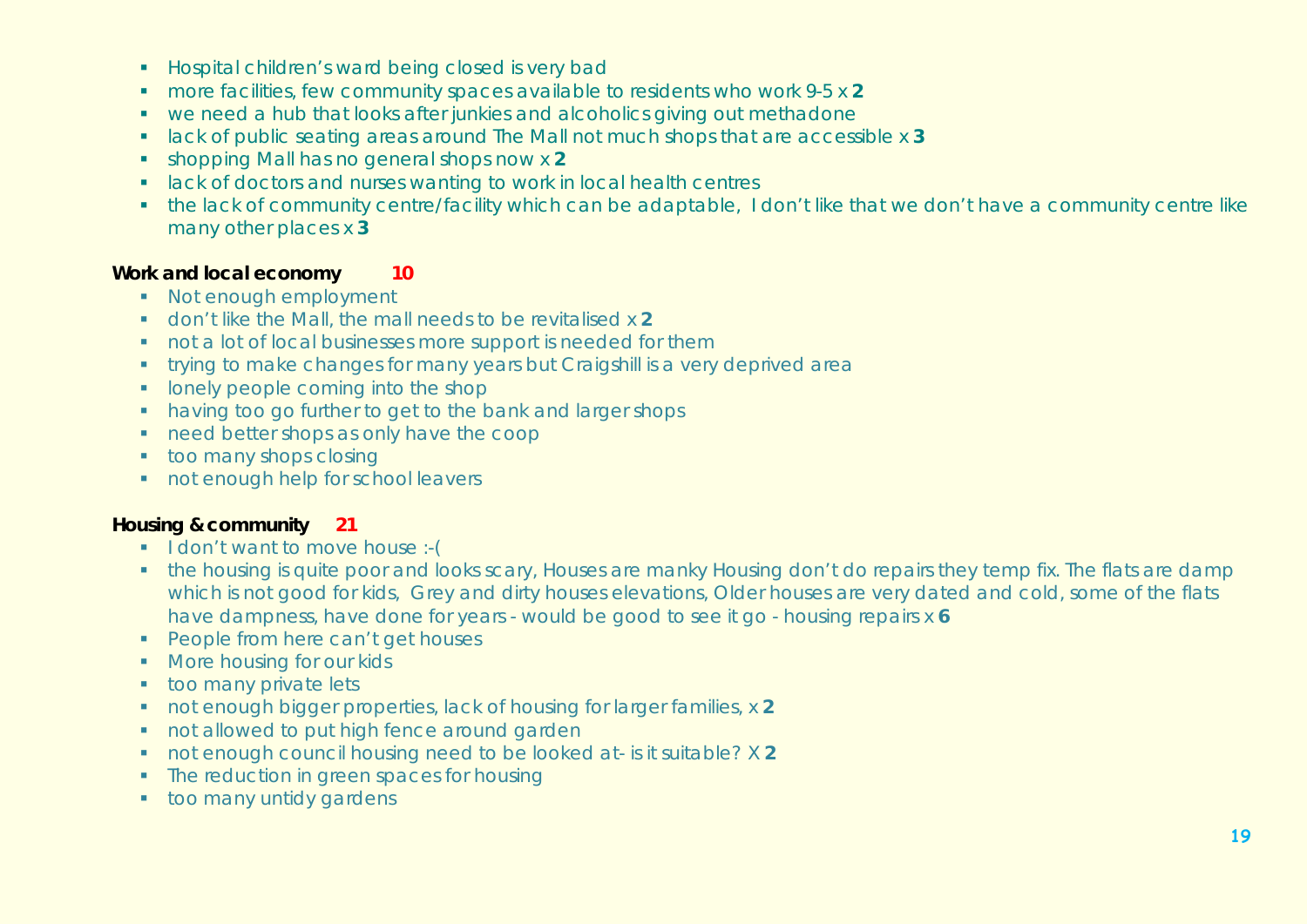- Can't afford better
- selling a lot of houses for letting leading to multiple occupancy
- Locals getting access to the housing (people that have stayed in the area all their life)
- Keep building houses on green space- the kids used to play on these areas

#### **Social Interaction 26**

- some people are finding it hard to find somewhere to find friends, you can hardly meet new people because everybody goes to the same place, there's less mixing between young people now a lot of people need more meeting opportunities, too many teenagers on the streets, youth that don't know what to do with themselves and are on the street, isolation, not good places to go x **10**
- Some people; some are mean and nasty x **5**
- **Kids don't know how to communicate, young people loud, no one to correct them x 3**
- Smoking x **2**
- **Homeless people**
- **Drug dealers**
- **•** more info required on what's going on for kids and adults
- **neighbours from hell**
- $\blacksquare$  the idiots
- **•** bad language

#### **Identity and belonging 14**

- Stigma of being a deprived area is it really? On selling sites on social media buyers are put off as soon as you say you live in Craigshill- perceived reputation, the bad name Craigshill has stigma that people say about Craigshill and about coming from Craigshill x **4**
- don't like some of the people that live near me: a lot of nasty people the minority of residents who trash the area and refuse to use bins x **3**
- **•** old weird people
- the area has a lot of people, area is to big x **2**
- Certain areas in C`hill not as good as others but bit I`m in is good.
- **nothing for disabled here**
- **people come and go**
- **I** lack of community spirit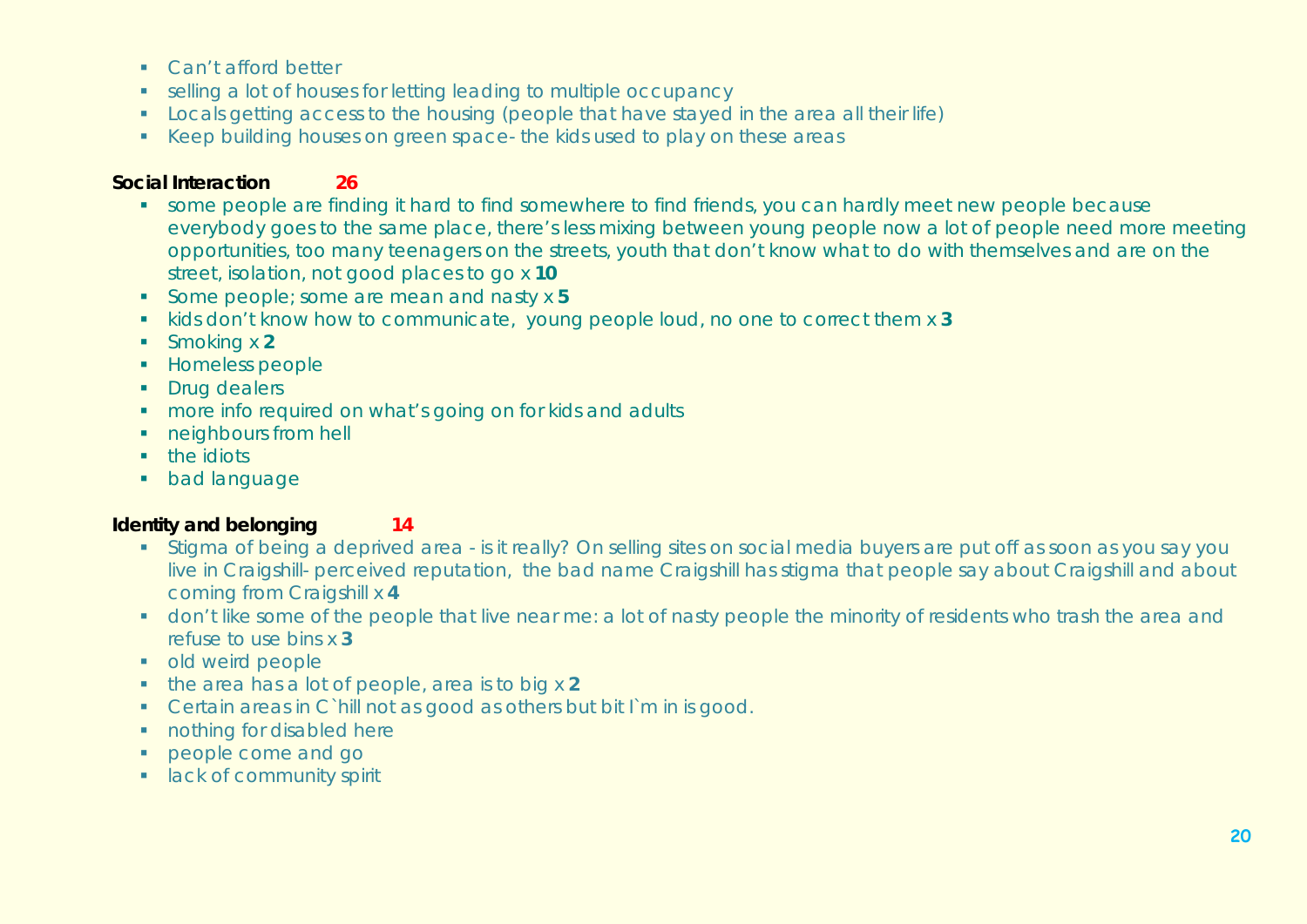#### **Feeling safe 116**

- **Drink and drugs:** too many taking drink and drugs; don't like the drugs and alcohol; drugs; anti-social behaviour ( weekdays and weekends from 11 pm onwards) Too much violence, I don't like how there are a lot of delinquents a lot of drug users There is too much drinking in public, drunk and loud teens and adults ( older men) causing a stir, not often but it happens (sometimes in large groups) groups of men drinking on the bench outside the coop - very intimidating, There is a lot of anti-sociable behaviour in the woodlands/fire damage and broken glass everywhere., youths setting fires to parks groups of Eastern European males/ youths gathering and drinking in the evenings in public places around the shopping centre and health centre area. swearing raised voices, and mannerism in front of the kids Underpasses I don't like the underpass, people get drunk in there Druggies, don't like the amount of drugs around I don't like the fact that most streets smell of cannabis obviously down to an individual rather than anyone else, x **41**
- **Lighting**; Don't feel safe walking home at night, Walking through Craigshill football to Ladywell- scary path, bad lighting , Can be unsafe to walk at night cause of the lighting the street lights are too dull Poor lighting in areas, I don't like it if I walk somewhere at night I don't feel safe, don't feel safe in some areas because it is dark, because the lights are pants x **9**
- Bullys and weirdos x **5**
- **Violence:** the fights, theft an arguments I feel its not safe for younger and elderly community, Don't feel safe, my son and i rarely leave house due to health trading to walk around area yet assaulted 4 times in past 5 years x **7**
- a lot of police presence about, you find it scary at times as I don't know why they are there, police presence is negligible ,Not enough police presence x **6**
- going up and down pathways on quad bikes x **5**
- **Don't feel secure on my own x 2**
- I don't like the dirty flats they are scary don't feel safe x 2
- Breaking the laws
- **gangs**
- The only bad thing is really the noise at Veiches because they could probably be high but can still give you a headache
- the crime: I would love to cut down a bit more by letting more police go along the streets
- **•** people put stuff in your bin
- that some of the parks are being ruined with spray paint
- People stealing from shops
- Not safe
- The under paths
- **looks scary**
- poor recording of crimes, But safety and crime is my biggest issue in Craigshill X 3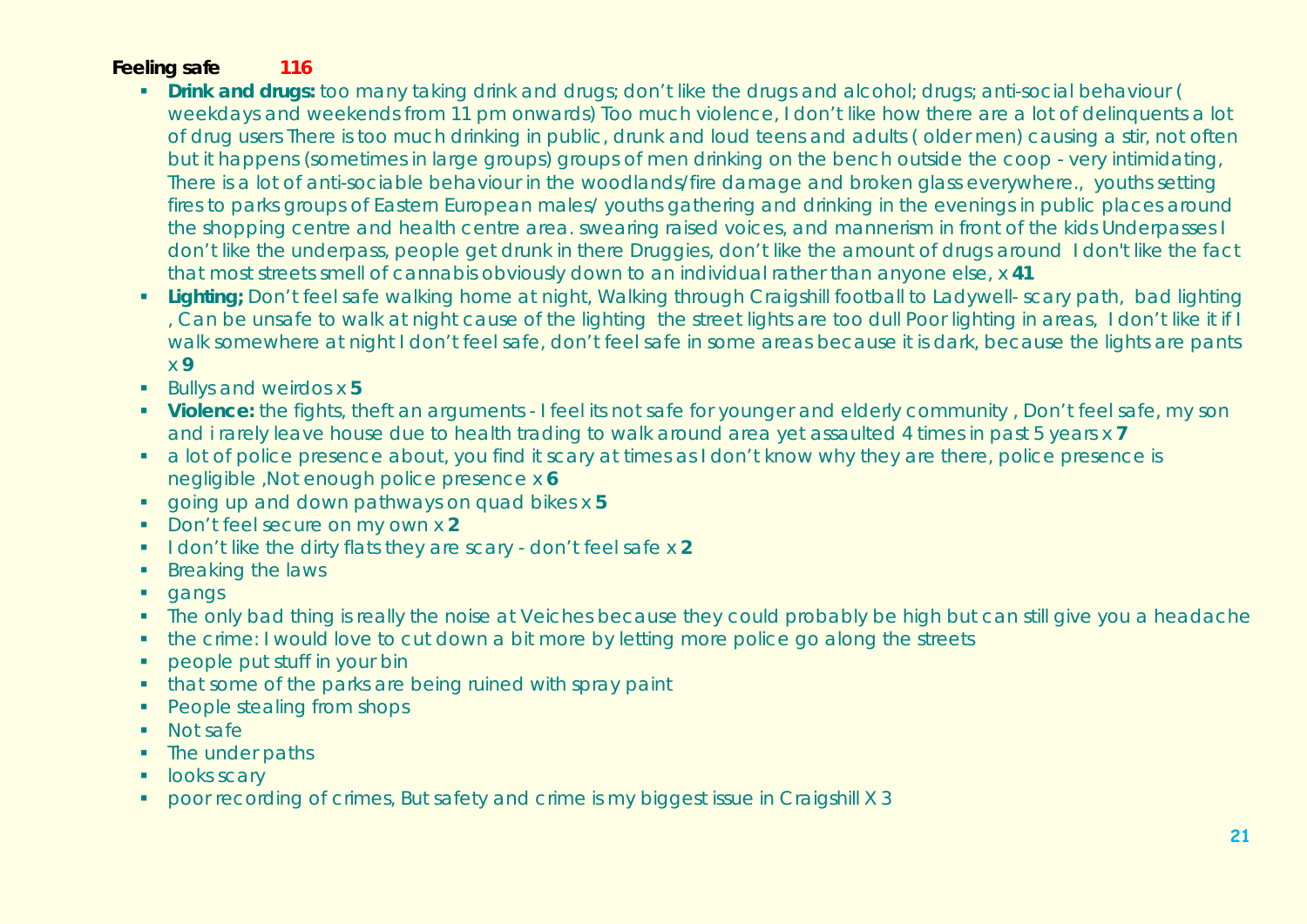- some areas known for trouble make me feel Unsafe to walk past x 2
- a few noisy neighbours x 2
- young kids throwing eggs at my window, young people loud at cash machine gets concerning x 2
- high fence around garden for dog and to feel safe
- youths hanging around the letham swing park drinking don't see any police walking about like they used too x 2
- Would not like to walk in evenings/ night round about tower area
- **people trying to get into our door**
- **Live near open door, have to put up with anti-social behaviour, constant phone to police, feel nothing gets done**
- Kids running across the road late at night to the shops

#### **Care & maintenance; 288**

- **Dog poo** everywhere; too much dog waste, Consistent mess of public foot path need to do something about the dog mess on the streets; dog waste not picked up, Really bad dog fouling around all Craigshill, There's dog poo on almost every path, people not cleaning up after dog poo; bad for dog poo; dogs dirt; dog poo on the grass and even the paths, The dog mess EVERYWHERE and the state of the roads in the streets, left lying on grass and pavements. It's awful! Having to manoeuvre the buggy round the dog poo. There needs to be a stronger approach to the people who do this, The fact that there are not nearly enough Dog Waste baskets provided - many are full to overflowing - both in the local area and particularly in Almond Park. As a Dog Walker I have noticed how many more people pick up after their pets responsibly - good for them - stupid not to have enough Waste baskets x **90**
- **Litter:** Too much rubbish lying around; lots of litter would be willing to help on litter pick, also anything else to clean up our areas; Litter: too much litter; don't like when people litter; woods near my house is fill of litter; wild fires caused encouraged by the rubbish and hurting wildlife x **72**
- **Fly tipping:** in Don drive, Dumping rubbish, There is a lot of fly tipping at the woodland entrances and in some cases residents are fly tipping over their fence into the wood fly tipping broken glass, fly tipping- outside housing estates, and various places, underpasses, parks: becoming a serious problem that's needs to be addressed seeing furniture lying around the streets and gardens, Forth/Don drive power wash the streets, broken items left on the streets, parks and woodland area ( some there for around 6 months) Litter and dumped household items as well as black bags in Gardens and on the street; litter and rubbish being thrown about (household items) litter and on streets regular Fly tipping, Its a complete dump. Lots of litter, fly tipping, people here have no pride in where they stay. Not as clean as it used to be, untidy looking, x **53**
- **Glass:** There is a lot of glass everywhere, glass all over the place, bottles lots of broken glass on pathway, grass verges, around the school, broken glass everywhere: and how it can hurt people and animals broken glass in the parks, in kids playing apparatus - king kong park; broken glass all over public walkways; glass left all over the paths x **35**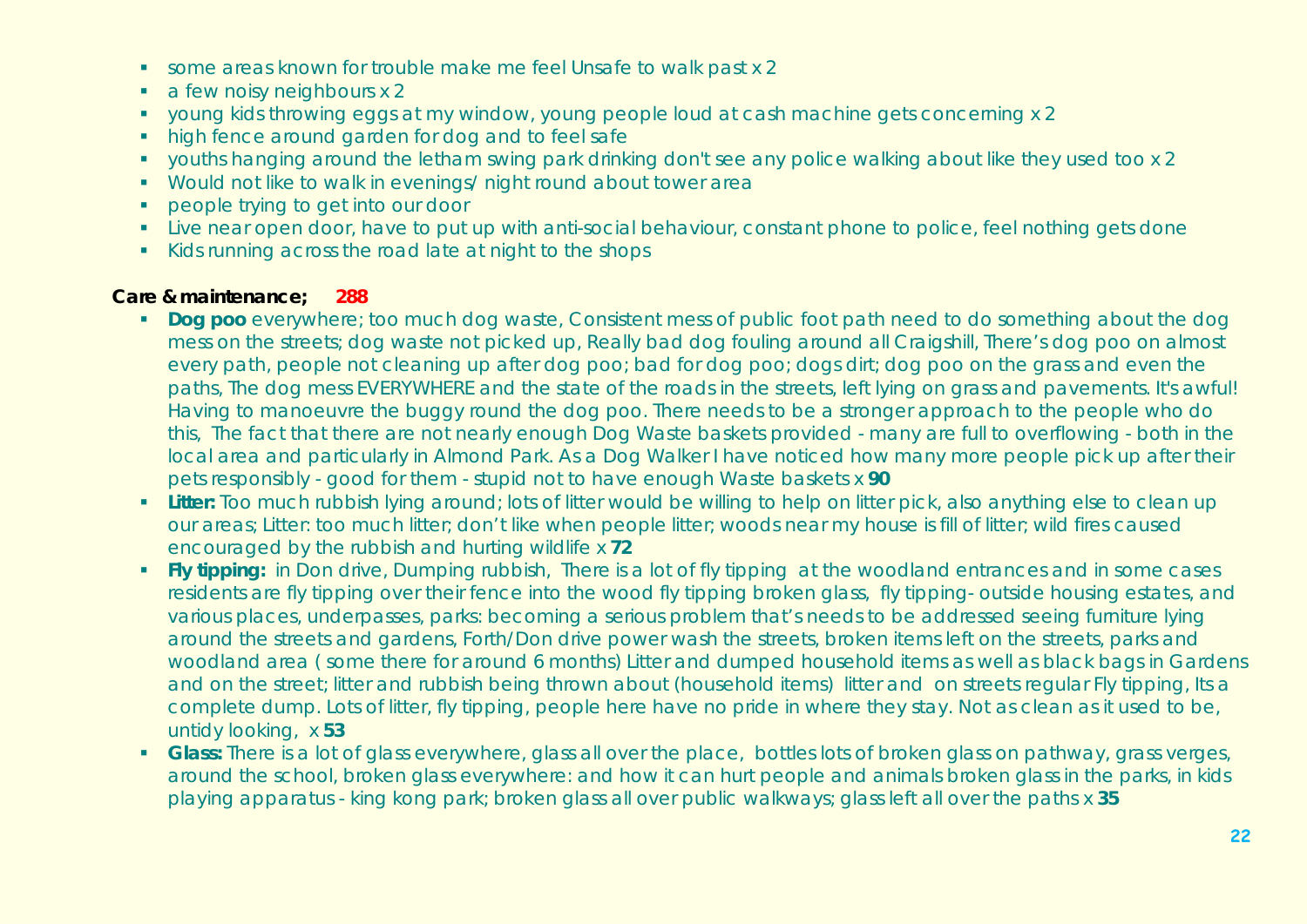- **Vandalism**; I don't like that sometimes pitches and parks get vandalised, some people like to break stuff at the parks, that is done to the things that are for the kids - teenagers set fire to the park or pour paint on the play equipment children's playparks x **24**
- **old buildings looking tired:** (the Tower) groves, letham primary tidied up, Feel the whole area looks shabby, run down and untidy it would be nice if our services were improved, budget cuts - some areas looking deprived Don Drive, Forth Drive and parts of the walks Canberra street, Onslow, and Brisbane street, People are messy, some areas need renovated and tidied up, its an area that seems to be forgotten as in tidiness etc., feels abandoned by the council The mess of the area Some parts of it can be a mess Grubby area, The streets are now a mess and look grubby Grove block of flats need a facelift x **25**
- **graffiti**: on the walls where people have broken in, broken bricks on wall, graffiti and paint, amongst the flats x **12**
- **Bins**; not enough bins: near the shop at Darwin street, throughout Craigshill, there is not that many bins about, I have to walk too far to find a bin Address bin situation at the flats x **10**
- **Street lights** don't work sometimes x **8**
- The stairs at the health centre is all messed up
- Bin waste and recycling problems. A lot of flats in area only have grey bins despite requesting other bins for recycle, Length of time to get bulk uplift x **3**
- **Ugly looking fences made of sticks**
- **Public footpaths need more maintenance.**
- Bus shelters need repairing and information updated.
- The council used to send the street sweepers into individual streets, this has not happened in at least 2 years.
- Care and maintenance to pathways, roads, Paths are dirty and the car parks need maintenance x **3**
- unkempt garden areas and public areas, very unattractive to others. Not welcoming x **3**
- fences not being replaced by council, Fence needs fixed pathway between bailley and shop area of mall x 2
- Needles lying about park at Craigsfarm
- Beer bottles/ broken glass on streets x 2
- paths and council furniture i.e handrails etc. neglected , There is not being enough street lights on the back paths x **2**

#### **Education & lifelong learning 4**

- School- don't like maths x **2**
- Schools don't do enough outside term time, don't get involved with the gala day
- when children are diagnosed with dyslexia etc. no continued support in mainstream schools throughout different ages and stages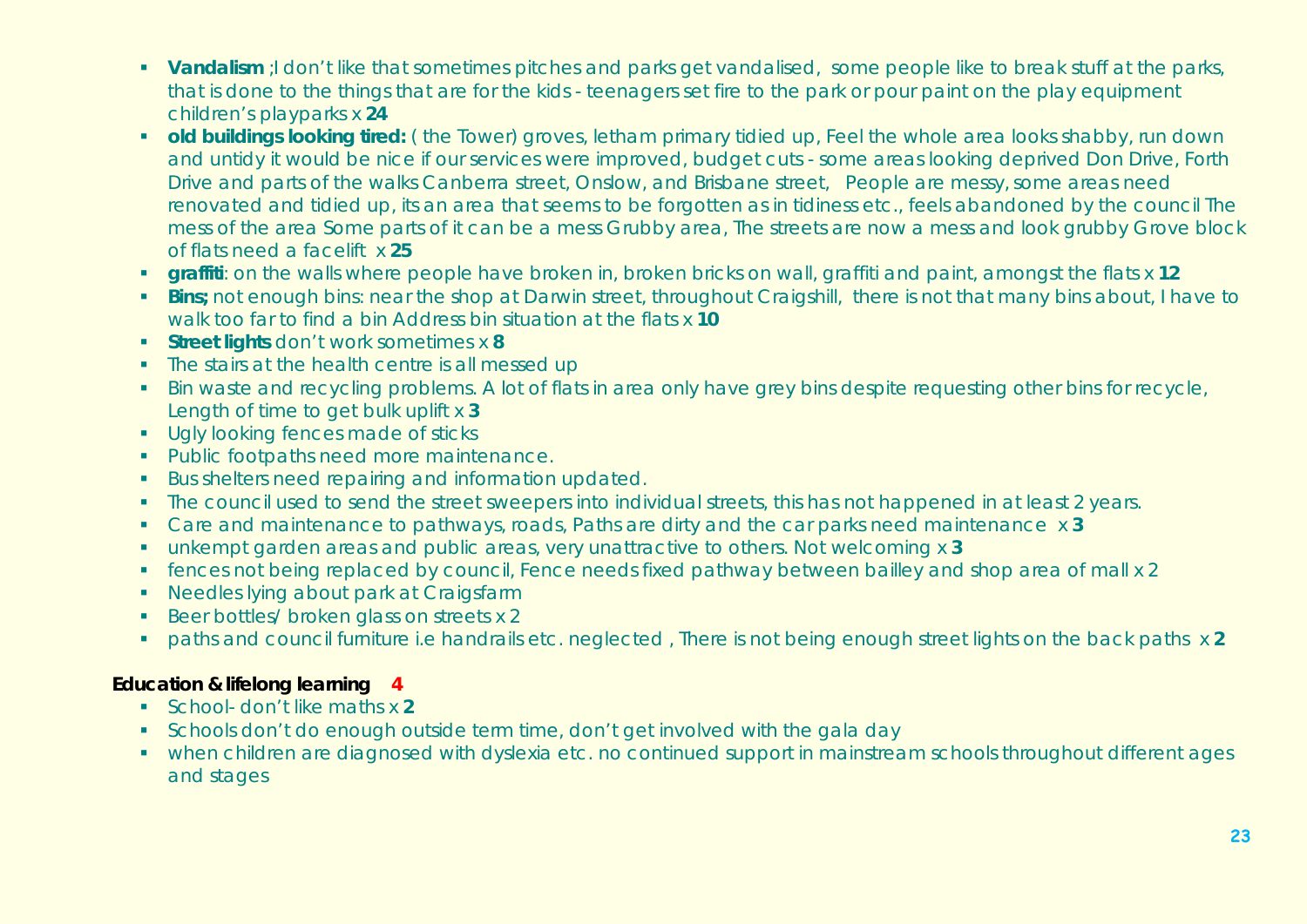#### **Childcare and respite 3**

- **no childcare**
- lack of after school clubs
- **In a lack of assistance with special needs children**

#### **Influence & self-control 24**

- Stereotyping, the reputation it has from its past because it isn't even that bad, Area has a bad name (reputation) x **5**
- I don't like money, how dear everything is, being able to afford things with lots of children isn't good; affordable activities especially important for those on low income and larger families x **3**
- Nothing, I wouldn't change anything x **3**
- smell of cars, too much pollution x **2**
- **•** everything- messy
- I don't like that there is basically nothing too see
- **i** it's always the same people trying to make things happen in Craigshill
- **More money spent on Craigshill to make it nicer. Walkways, streets, rubbish.**
- organisation of the gala day to help get more funding and see what other funding is available to make it better
- Letham young person's unit these children need to be introduced into the community and taught to respect Craigshill
- **•** people that will listen to them with free internet use of computers
- Where the elderly are served first in the chemist instead of those on methadone programmes
- the amount of money which has been wasted in Craigshill in the past on pet projects
- Need central area where we can get listened to as we are constantly being pasted from pillar to post
- A right to welcome new people to the community

## **CONSULTATION:** collated findings and Ideas to make it better

#### **Moving around 3**

- **•** wheel chair accessibility for the disabled
- **an actual bike path for safe cycling to school**

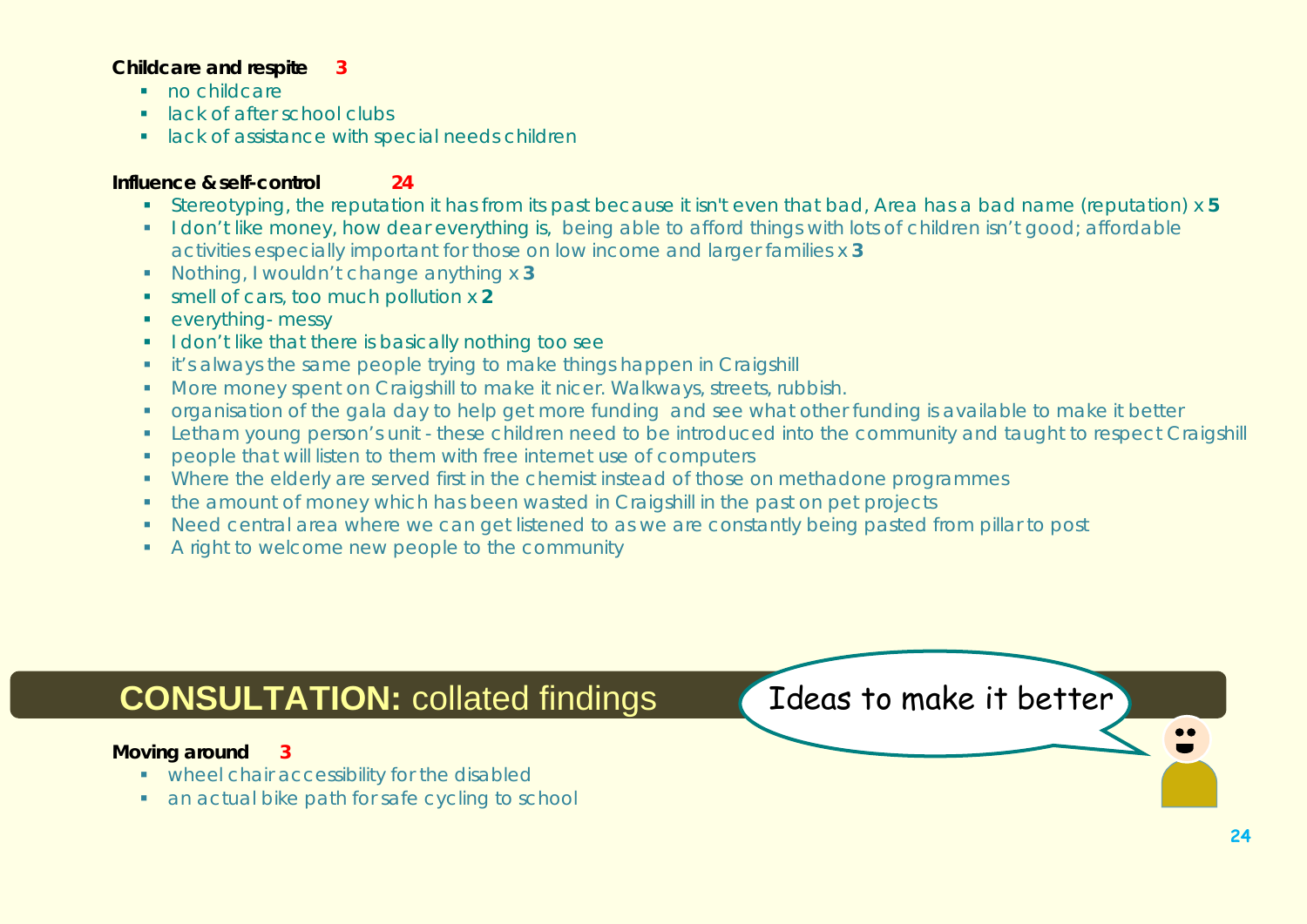• only the mall left - old people can't get to the centre

#### **Public transport 30**

- **•** better bus service, busses need to be on time and take you to the right place; and with regular bus stops Better bus routes x **8**
- **better public transport x 4**
- change and update the old bus timetables at the bus stops; add schedule back for the buses bus changes is problematic - timetable difficult x **3**
- **fix the bus stops; change the transparent roofs to opaque roofs as they act like greenhouses, plus since I have been very property** young they have been damaged and not repaired x **3**
- have more buses, More local buses x **3**
- **school bus**
- **bus trackers in bus stops**
- Add a bus to Bathgate even a couple of times a day,
- **Good bus service**
- **•** public transport could be vastly improved. Don't like having to wait ages for buses
- **I** would like a quicker service to edinburgh rather than the present one- something like an express would be great
- More bus stops (some too far apart)
- Can't get a bus to Howden/ Bathgate need to go to town centre
- **Bring back Glasgow bus**

### **Traffic & parking 14**

- **Parking:** more parking spaces, More parking spaces esp blue badge ones; Etive walk utilise the greenspace centre for more parking, loss of garages could be turned into parking spaces, parking on and all around the mosque in surrounding streets too much, sort out parking situations now that houses have 2-3 cars and sometimes caravans; and it would solve a lot of disputes between neighbours, car park limited, not enough spaces to do my shopping at the coop x **10**
- more zebra crossings, crossings x **2**
- **In the kids own a car and drive more sports cars**
- speed reducing measures around certain areas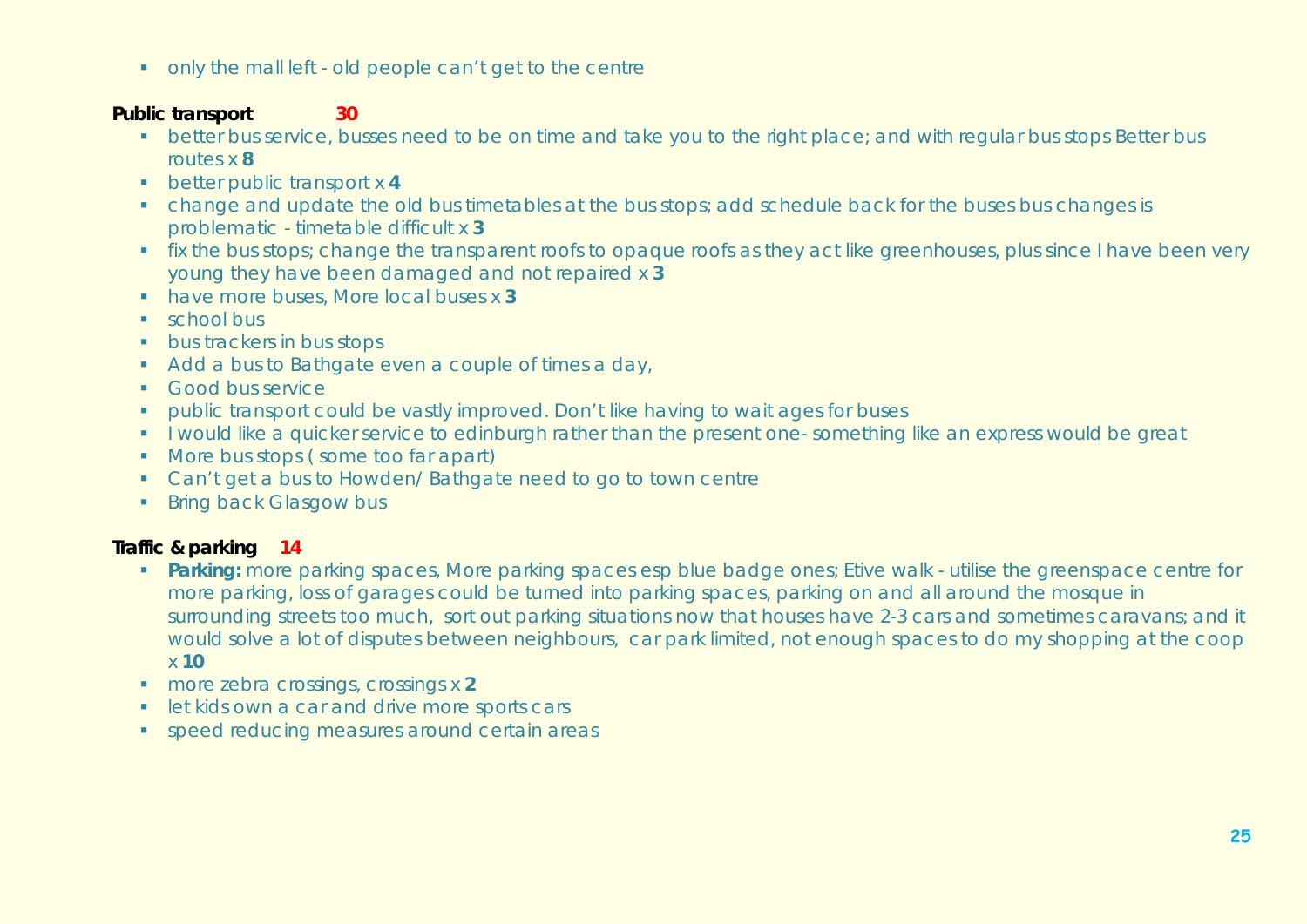#### **Streets & spaces 37**

- **Lighting:** more lights in the underpasses, more street lights, and around park area at Spruce grove: more lamp posts, refurbish some poorly areas, a few more lamps about the street - dark spots from the parks to the Mall through the houses brighter and more lights to feel more safe x **16**
- brighten the place up, more underpasses decorated like Ladywells, More colour, more art and new structures, to have the underpasses painted and have white lights Use different colours! There is more than brown and grey x **9**
- **Paths:** More improve Paths, Better paths so you don't need to go off pavement x 4
- Benches/seats for people to sit on walk paths/areas x 2
- **•** modern building
- **Individual around flats**
- Better roads going into the street as a lot are falling apart and full of potholes
- encourage the children to use the underpasses ie signs
- **IMPROVE LOOK of buildings**
- More ramps at shops and getting down to cross roads

#### **Natural Space 26**

- more green spaces, and places to relax and explore with children and adults, more places to run x **6**
- more woodland areas, trees, and woods we can go in; more trees at the centre x **4**
- **nore parks and more green areas to grow your own vegetables, nature trails more stuff for the kids out in nature ie how** we live outside x **3**
- a beach x **3**
- some ponds, more plants, a pool in the park x **3**
- Field at the top of almond park
- the animals : camels in the Forrest
- more engagement with the young people/families who don't use the wood/people who don't use the woods/green spaces and understand what the barriers are to them not using the wood/open areas
- open area turned into quiet places ( waste ground)
- would like assurances that our Almond Park and local woodlands will be conserved.
- **Wooded areas have been abandoned by council**
- **•** bush and shrubs and fast disappearing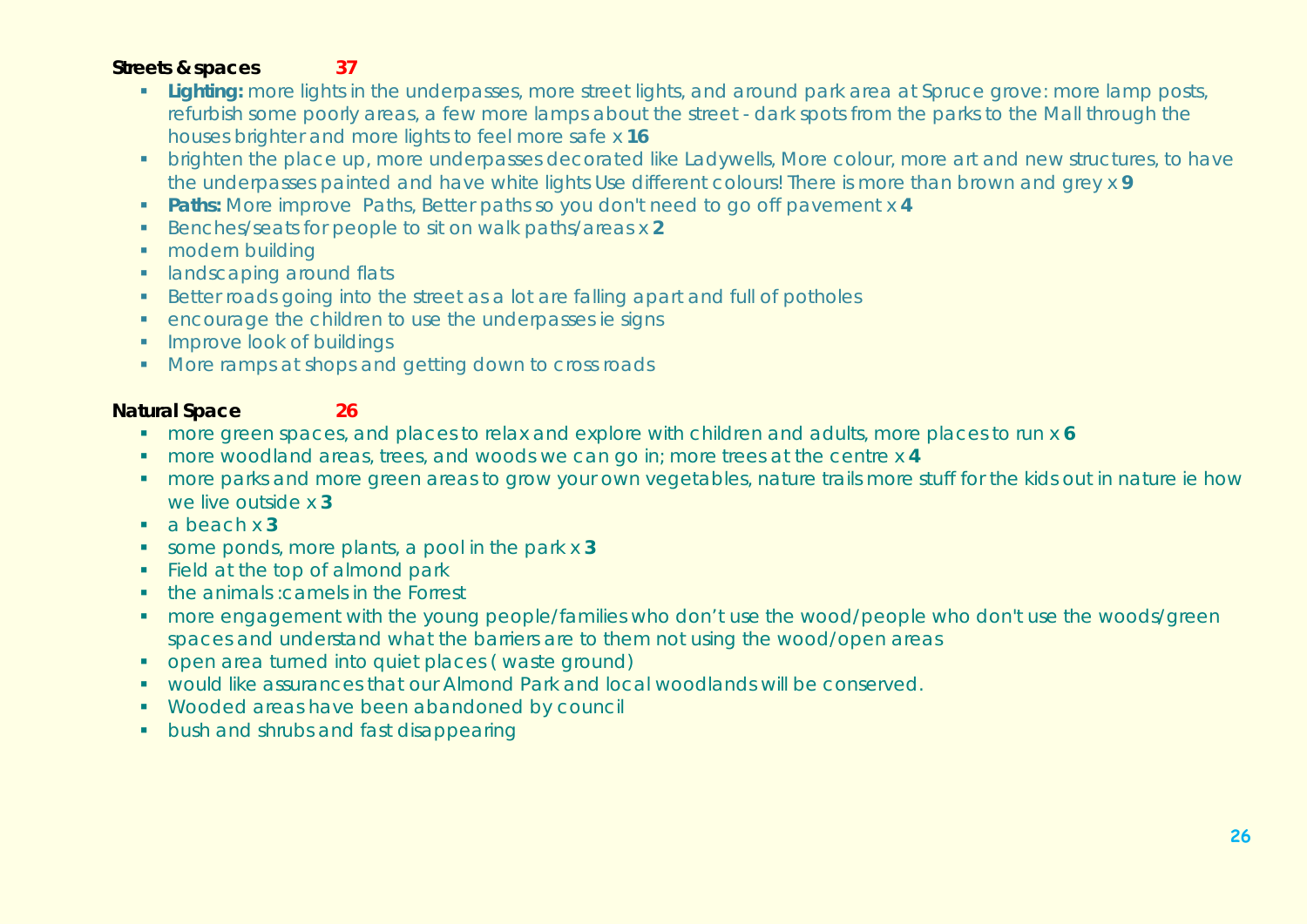#### **Play & recreation 274**

- **Improve parks**: Better parks and shops; upgrade parks example, spinning, climbing etc; rainbow park chestnut grove improve park for older children - climbing web bigger slide places to hang out; better stuff on playgrounds like park or stuff and more cool swings; More things to climb; instead of concrete in parks something soft; more climbing stuff at parks; more parks swings and climbing stuff; more parks, better age appropriate equipment, play equipment for children with additional support needs, one more swing because if someone on it more people can enjoy, water park, more teen stuff, bike track, not much baby stuff: trampolines; swings in the witches park; a pool in the park, put a park in Perth street and I would like it to have a lot of stuff, put something in the big field at Almond, water park, make letham Park bigger a bit boring, Add flying fox to King Kong park, adventure courses, min golf, Biking courses, mountain bike tracks, more equipment at the AlmondNicer/ more parks, created by young people more for young children at parks, A flying fox improve public parks Skate park or bike trail, sports eg basketball x **71**
- **Youths:** Make area for teenagers at weekend, More things for teenagers to do More groups, More youth group, like this girls group, would like to go to more youth groups More to do for our age group (16+), Somewhere for teenagers to do on Friday nights, More clubs/youth groups, More activities for youngsters (teens) 14-16, Wee areas for youths with a shelter roof- to stop them scaring older people by hanging around streets/tunnels youth groups for kids, Some youth clubs, Youth clubs or more social activities for the youths 11-18years clubs for boys, more affordable clubs for young people 11to 18 more programmes to occupy youth from Anti-social behaviour, club for teens so they don't feel the need to shout in the street and smash bottles everywhere; more clubs for teenagers, more amenities for the youth, youth clubs even Christian youth clubs x **51**
- **Types of activities; clubs** arts and crafts, Singing club; more music clubs; more clubs, Rock climbing, more clubs/community groups : boxing for kids; in the community closer to other people: sports clubs, I would like if school clubs were more often especially football club in Letham Primary school, more winter activities; indoor park, more stuff to do inside bowling, more activities for boys aged 8-11, more clubs like this (girls club) More local clubs more to do for school age children 5-15 yrs. more choice of after school clubs, indoor winter time activities and groups, Indoor play options for kids more for kids to do in the school holidays; more kids groups, More things for kids, more thing to do, more things to do for the kids, kids programmes, evening drop in for kids we need much more community facilities, clubs for kids, more clubs to go to, for kids, youth club for boys around 6-7 years x **44**
- **Sports**: Basketball/ football court; Football pitch; Basketball pitch; free astro pitch; Free football pitches: more parks for sports, more places to play sports, gym for children 3G football pitches;( for rugby & public use) Basketball area; Football areas - obstacle courses in parks , public 11 aside pitch, 3G football pitch, rope swing across the Almond, badminton courts, more sports activities, 5 a side pitch x **26**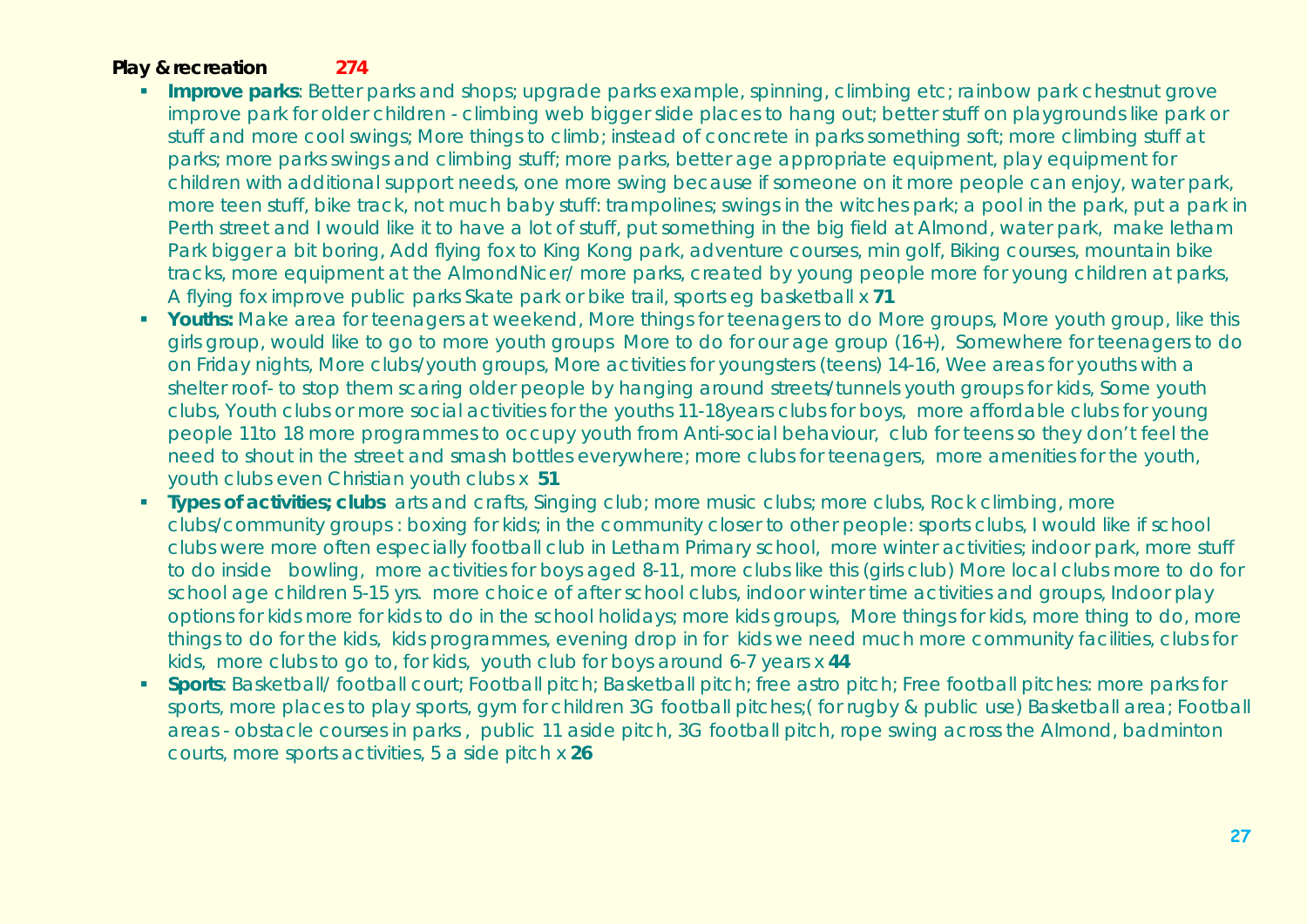- coffee mornings maybe for adult interaction, more parents groups, Having an adult group so locals can get together and learn about each other as well as from each other, Adults nights: bingo, cooking, arts and crafts cross stitching, more mother and baby groups, x **7**
- **number things to keep people busy, more things to do, More social activities, More for the elderly, more adult clubs, men's** groups x **7**
- Skate park; Somewhere to bike and skate in my area, min skate park x **5**
- $\blacksquare$  Ice rink x 4
- Introduce one large Gala day in Howden Park and make it as good as they used to be, social gatherings/ activities More fun days x **4**
- Advertise more groups for school children not just younger children, activities better advertised so we know what is on x **2**
- **Arcade**
- Dog places with have like dog training obstacles
- **n** more mario
- Dance club that is not lots of money
- some shop that will let children do crafts things for free
- **more graffiti art**
- More animal parks
- **membership cards for groups** More leisure activities
- **E.** leisure activities to be more affordable
- A large play area/space for kids with bench or seating for adults would be an asset. This would allow children a safer environment to play.
- **•** coffee mornings
- more safe play areas
- **meetings for disabled with teas/coffee**
- clubs can be made longer
- **community activities for young and old**

#### **Facilities & amenities 86**

- 
- **swimming pool**; a bigger swimming pool, at xcite so the young kids don't need to wait on parents x **11**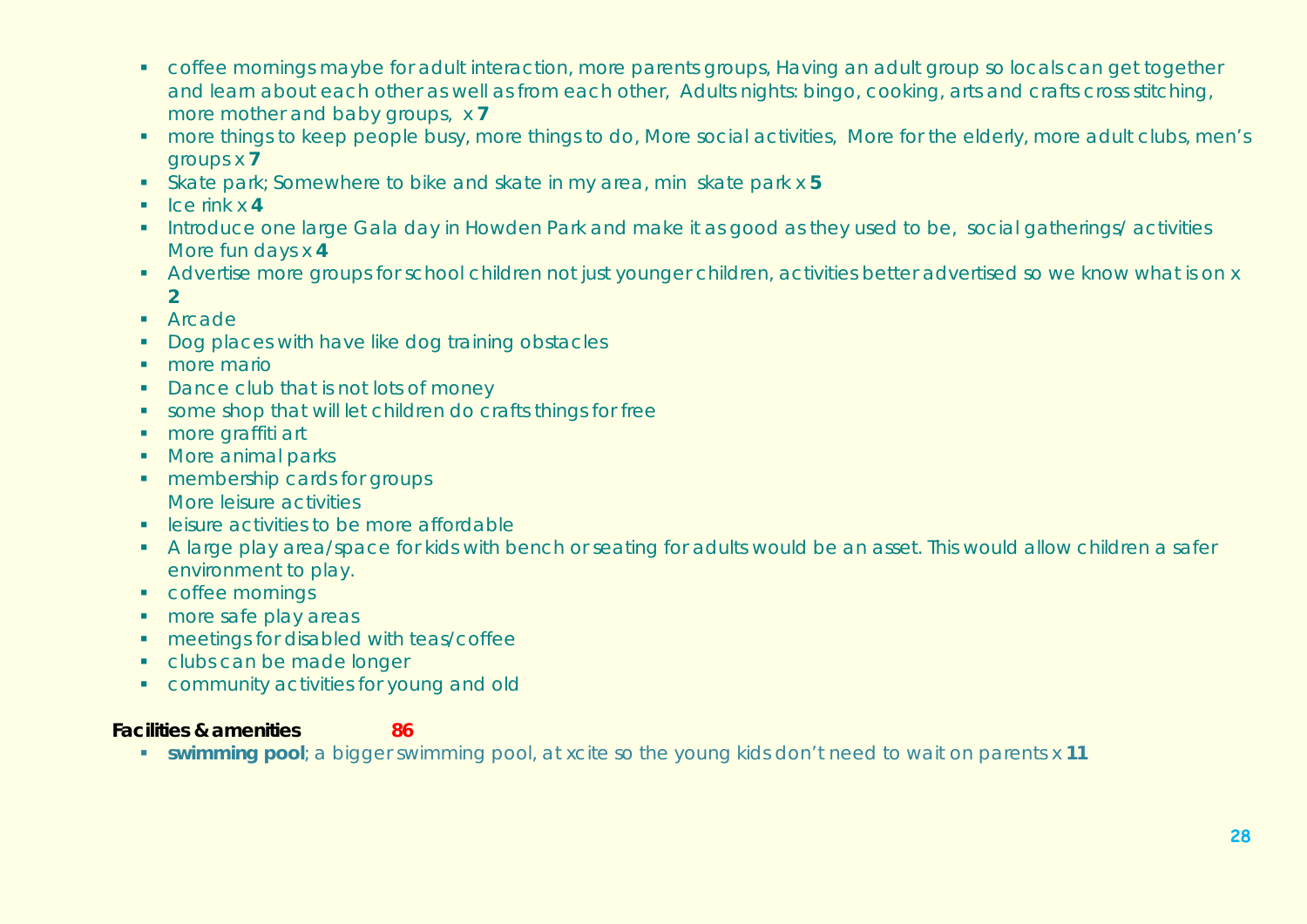- tie in more with Craigswood for community, a community centre for everyone would be good, it would be good to see Craigsfarm with affordable activities for the children and teenagers in Craigshill, Riverside opened up for a drop in café coffee mornings, a purpose built building similar to the one at Armadale Strathbrock To have a community centre x **11**
- **Access to food**: cheaper food and drink, There are big fields put some food shops/banks in and parks there, local foodbank subway, local Mc Donalds a local food bank x **11**
- **more shops**; toyshops; big clothes shop; more corner shops, add Five Guys, make a mario shop in the centre x 10
- Cafes: Cafes for after school shopping area; more cafes; kids café; more cafes make more cafes and restaurants Milkshake bar more local shops a shop for all ages full of activities like making slime, free Wi-Fi, painting, drawing; more shops in the Mall X **17**
- More health centres, better organisation at health centre x **2**
- 4D cinema
- **nore** centres
- **•** better hospitals
- Arcade
- more libraries, Fighting to keep the library would be a good start. X **2**
- **add more public facilities**
- **less queuing at chemist**
- More clubs activities for women or for 20-40 more work experience opportunities to gain skills for older age groups such as admin roles to help people get work .
- more arts and craft workshops
- have the football in Craigshill
- cheap access to gyms and swimming through weekends
- health centre to meet demand, Simply put your patients first and bring back the walk in "same day" appointments. (doctors), Better GP service x **5**
- Drop in's: drop in for the elderly; drop in service for adults and kids; drop in services for 16-20 for drugs and alcohol; drop in for single parents x **4**
- Keep library service here plus computer access at library, library/Almondbank centre/Good neighbour network should offer classes and activities at weekends and evenings X **3**
- A bank x **2**
- **n** more resources for youth action, pottery project etc
- **•** workshops
- services that you can just go to without being referred
- **n** more community centre involvement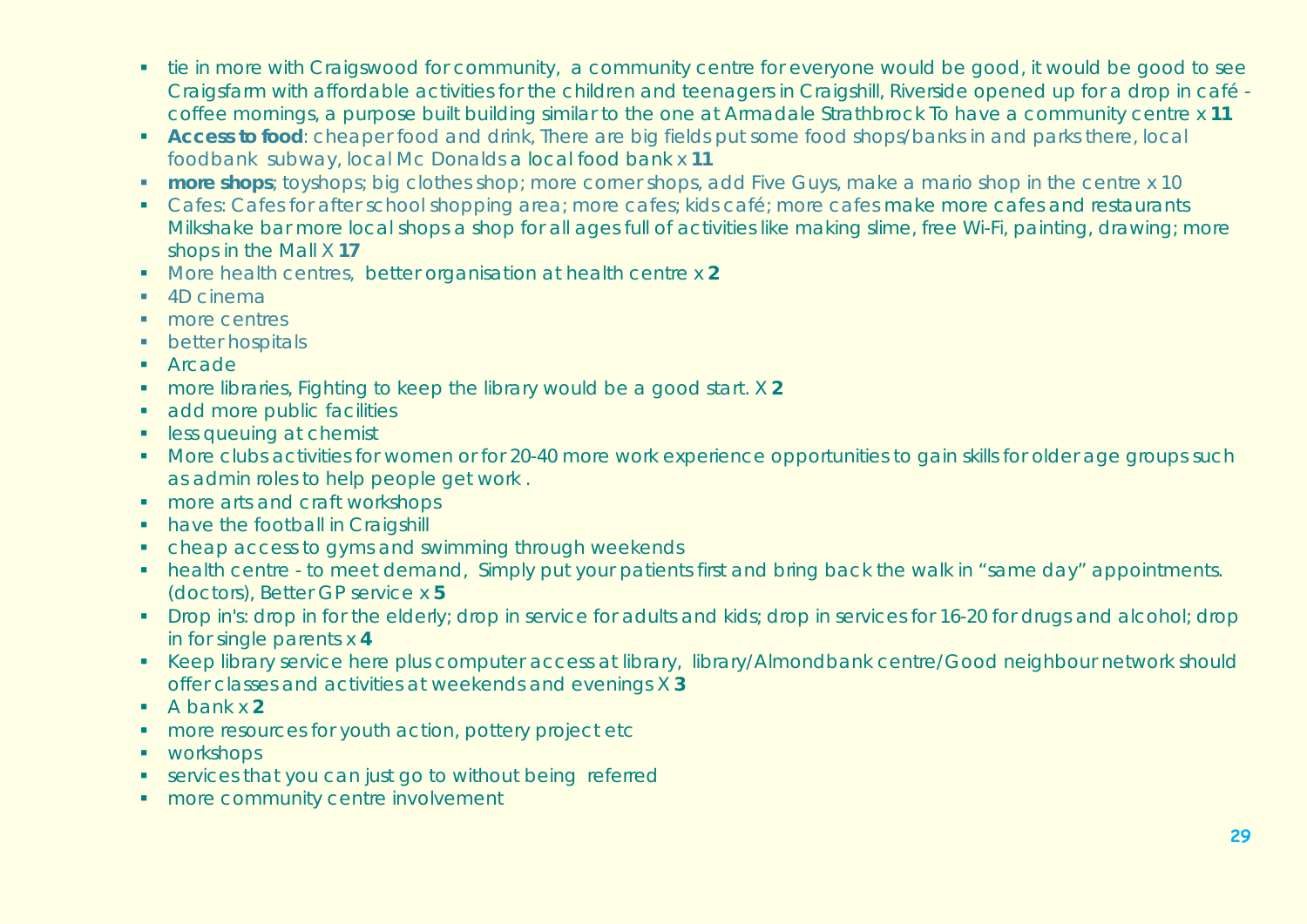- **those with mobility issues need local shops like butcher and bakers**
- **n** more staff for st johns hospital i.e doctors and nurse
- **More amenities for elderly**
- **More facilities that people can use (see community centre) especially the disabled and unemployed**

#### **Work & local economy 11**

- **local jobs**
- **nore** places to volunteer
- **nore jobs for teenagers**
- **regenerate garage @ Carron Walk**
- **making it easier for businesses to have business in the Mall**
- **•** put a Gregs in the mall
- more shops
- Looking to attract more shops and business that meet the resources the community's needs
- **jobs, types, pay, need to be looked at?**
- **nore done to encourage businesses in the area**
- **nore shops for those of us without transport, suitable for the area. Poundland, card factory etc.**

#### **Housing & community 19**

- chair, suitable stuff and houses, houses improved, a house to live in, make sure everyone has a home x **7**
- Housing to take folk seriously and do something about cold and draughty homes! housing association to listen better to tenants regarding gardens, dogs dirt bins etc, x **2**
- Council Housing associations enforces policies to encourage people to keep their gardens and outside areas clear of rubbish, Almond housing maintain properly the green areas as some bits very badly neglected x **2**
- more adaptable housing for people with disabilities , more disabled housing and car park x **2**
- New houses
- **bigger council or local housing**
- finding ways to make area more appealing ( painting, planting etc)
- The houses are dated and Almond Housing needs to work harder on the upkeep. I think this would encourage people to take pride in their homes and in the community.
- Almond housing out patrolling and looking at the state of some of the houses and gardens- like old LDC did, garden inspections
- **n** more investment in upgrading housing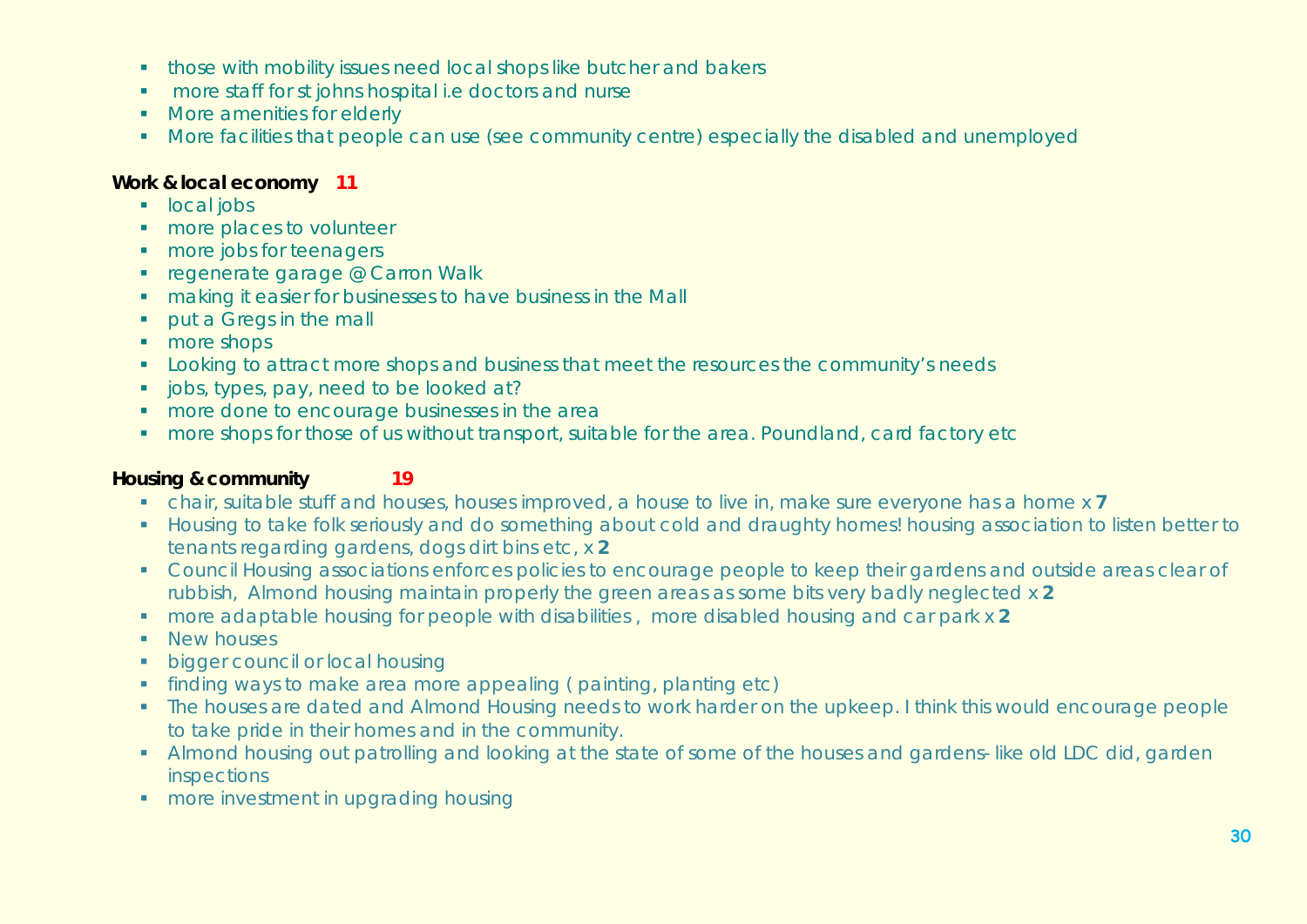#### **Social interaction 12**

- a club for people that don't have anyone to play with, more places to play sports, more places for people to play x **4**
- **nore community events like the gala day all to the support the committees that put them on, try and make the** community come together more x **4**
- make Craigshill more welcoming
- nothing for older people to do
- **friendlier people**
- **EXECTE:** keep control of the idiots

#### **Identity & Belonging 3**

- could make it feel more homely
- **need better community spirit**
- neighbours caring for their own area

#### **Feeling safe 28**

- **CCTV:** street cameras to stop people littering, More cameras for safety CCTV around underpasses and patrols to prevent vandalism and fly tipping to catch disrespectful people x **6**
- **Police:** more police as too many people drinking and taking drugs more community police so that things getting ruined stops and community feels safer at night There needs to be more local police presence x **6**
- More local police patrolling: visible, More policing of areas were youths hang about, x **4**
- **Anti-social behaviour**: Stop adults drinking in under passes (some Polish adults do this near my area and it is scary to pass them) Not knowing what they are saying makes me walk over the road, Drinking in street both adults and young x **2**
- safer
- no more bullying
- whistles in case we feel someone is following another person
- **EXECT:** less places for people to buy alcohol ( sells less in shops)
- $\blacksquare$  Less crime
- some undesirable people
- More accurate recording of crime.
- **Troublemakers dealt with**
- **•** reduce and deter public drinking
- **alarm systems/security**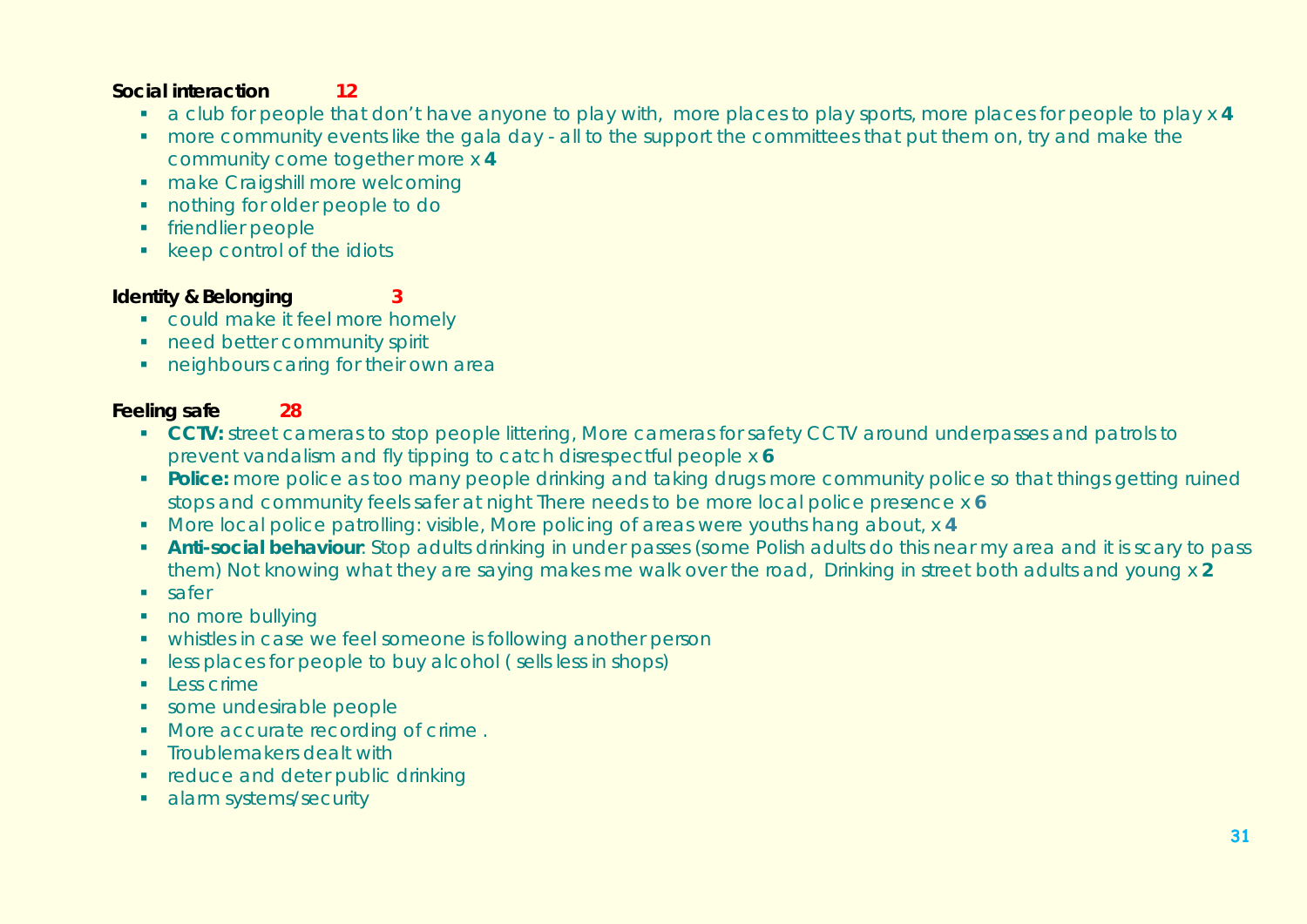#### **Care & maintenance 155**

- **Ilitter:** Help to pick up litter me and my friends want to help, put signs up, Tidy up the mess, more litter pickers, stop litter, less rubbish on the streets, Litter pickers and clean ups, put littering posters up around the place More litter pickers as a lot of rubbish in the streets Get the community to take part in litter picks, Regular community litter picks in all areas of Craigshill, not simply around the courts and parks there should be big fines for people who drop litter, Litter picked up on more regular basis and council needs to start stepping up to make it more enjoyable place to live x **32**
- **Bins,** for areas that are worse places; poo bins, more bins, around the paths and Almond, parks and houses, more litter bins bins emptied more often x **29**
- **Dog fouling:** more dog facilities around parks/ bins! A dog warden, litter bins, More campaigns to raise awareness of cleaning up after your dog. I would like to see more done about the dog mess there is supposed to be wardens who can issue fines never seen this happen yet, Uphold the fines against dog fouling and littering, A way of enforcing dog owners to clean up after their pets, Cleaning dog poo, More vigilance on dog fouling dog fouling - need stickers and bins X **28**
- **Clean area:** cleaning the streets more; would be nice if the council cleaned up the area., make some areas look better, Cleaning up a bit. General untidiness. New parts of Craigshill where the houses are is much nicer than the flat area, its run down at Don Drive flats, crap on the ground, smashed windows, looks abandoned x **17**
- **Vandalsim:** less vandalism, Make the area better by less vandalism x **8**
- **Street lights:** better Streetlights x **8**
- fixed the roads & paths, Footpaths/lighting need improving, x **6**
- clean the glass up so it stops hurting everyone x **5**
- **Graffiti:** help to graffiti art make underpasses look good, Involved in street art-work underpass at Beech Grove leading to \*\* street, as we have nowhere to properly do it \*learn how to do\*graffiti art properly x **5**
- **•** bulky uplifts especially of things that cause hazards, More street cleaning needs to be done as there is often a lot of bulky rubbish, clean up the streets from flytipping, fine the residents who constantly fly tip and do not use the bins provided x **5**
- **Fines:** a bigger fine for litter and dog poo x **2**
- More recycling facilities. For flats removing lots of smaller bins and replacing with industrial sized bins to save space (and I'm sure money for the council) x **2**
- Better maintenance. And looking after resources x 2
- face lift on older buildings needed, outside of buildings painted to make the Mall more appealing x **2**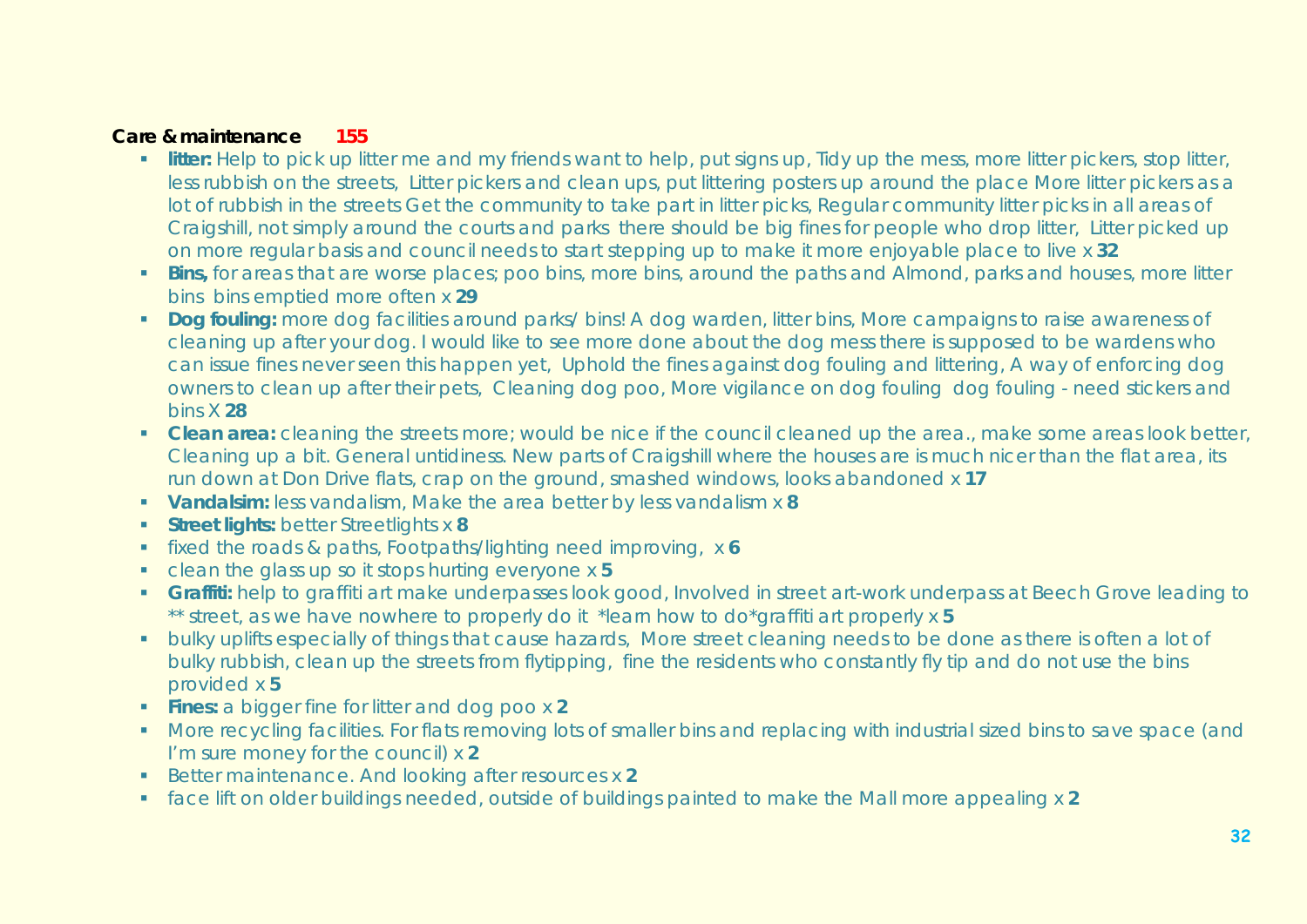- **More authority in the area and fines should be given**
- **Upgrade the whole of Craigshill by Parks, bowling greens, roads walls, tennis court.**
- **introduce service for free uplifts every 3 months**
- **more police presence**
- Would like to see the area around Letham primary improved with landscaping, shrubs, plants, better pathways to the main entrance from Forth Drive. It is a great school inside and the playground had good elements but from the outside looks almost prison like and lots of concrete. Also the litter trapped behind the railings at the community wing part brings it down too.
- More groups that could help people become more aware of their area and their part in it.
- Glass remover or a group locally organised to remove glass (I would do this!)
- **Encourage people to recycle as they are supposed to.**
- **nore enforcement on the upkeep of gardens**
- **Cleaner environment**
- address private landlords conditions of buildings and gardens
- Craigshill Rugby club edging is a disgrace weeds never cut!!
- **i** improve the area with extra gardening services
- **number 10** and the one behind the Co-Op is often overflowing bottles are left outside and then smashed by kids. I am 79 and take up my bottles in my Shopping Trolley - have no intention of dragging them back home again

#### **Education & lifelong learning 8**

- more activities in the school playground
- schools could do more to help parents to teach kids
- **nore activities in school playground**
- a high school
- **I** language classes
- **Good school**
- we still had a high school now too many houses
- we need more academic books like maths and interactive books

#### **Influence & sense of control 21**

- **People chipping in as a collective to make the place better eg cleaning up a garden area, or a repair with a reward of** a free burger etc or get some businesses involved to support offer incentives etc x **2**
- no bullies and bully and help/support group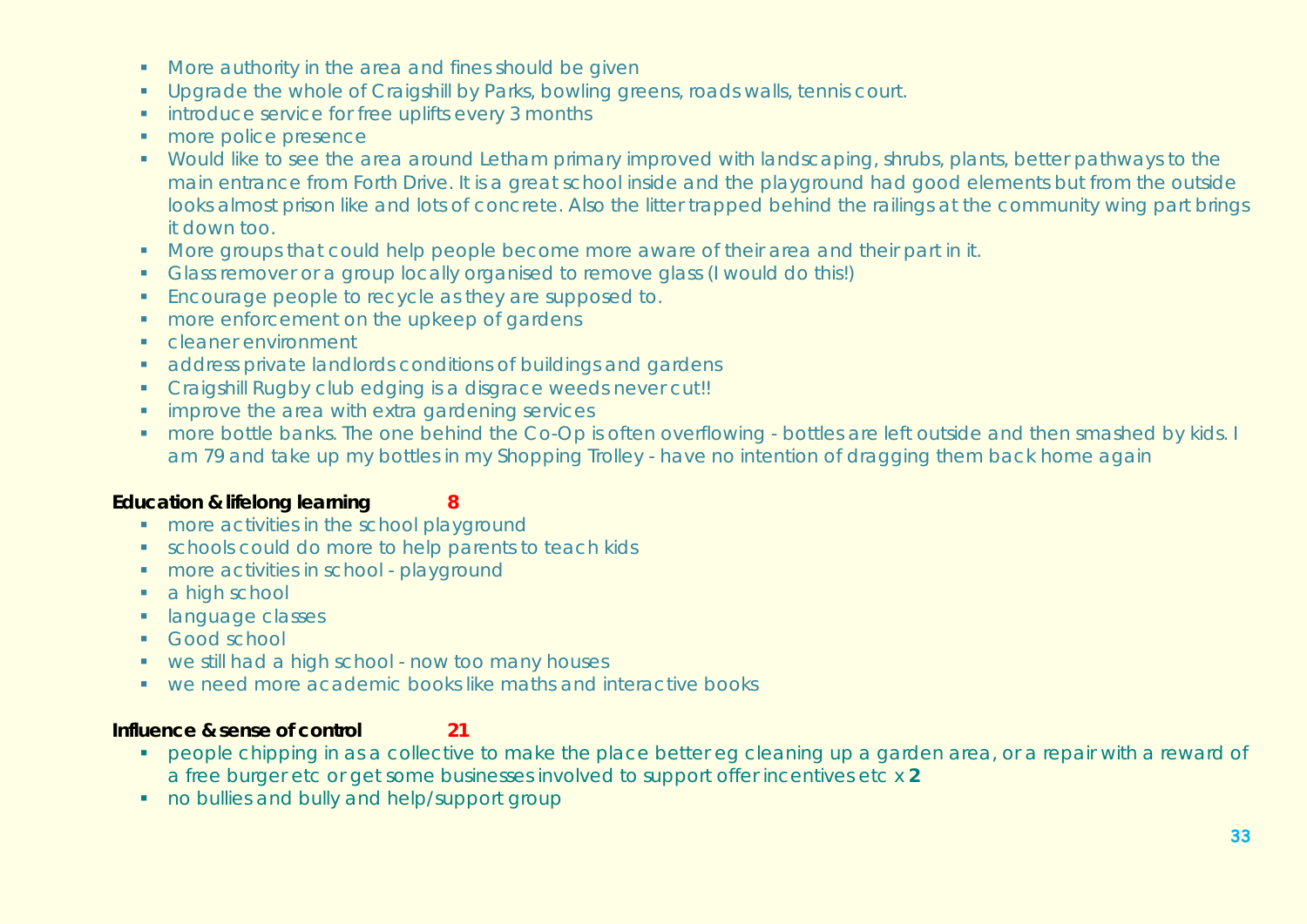- **respect sad people**
- **Craigshill newsletter what on etc.**
- I think there should be more things to see like things that stand out
- **and stop people smoking because it can make you very sick and it's not good for you**
- **•** poverty (can't afford stuff ; need to steal)
- drugs ( kills people)
- alcoholics (do stupid stuff)
- **I** litter ( kills animals)
- **Glass (kills animals and people**
- **bus (not on time)**
- More for teenagers, more advertising about
- A committee to look at ways community can be involved in supporting the young people with more clubs, especially for those that may be causing some of the offending behaviours.
- **nore charity fundraisers for the gala day. On top of WLC funding, more advertising, sponsored walk etc**
- community meetings need to be at all times not just during the day
- **•** work with the tower to help bring the community together
- development trust to generate money to be spent within Craigshill on the likes of the CGNN, summer play scheme
- to YAP re open door- I know these young people need help but it disturbs my life
- **Example 2** List of voluntary group that could be made available to residents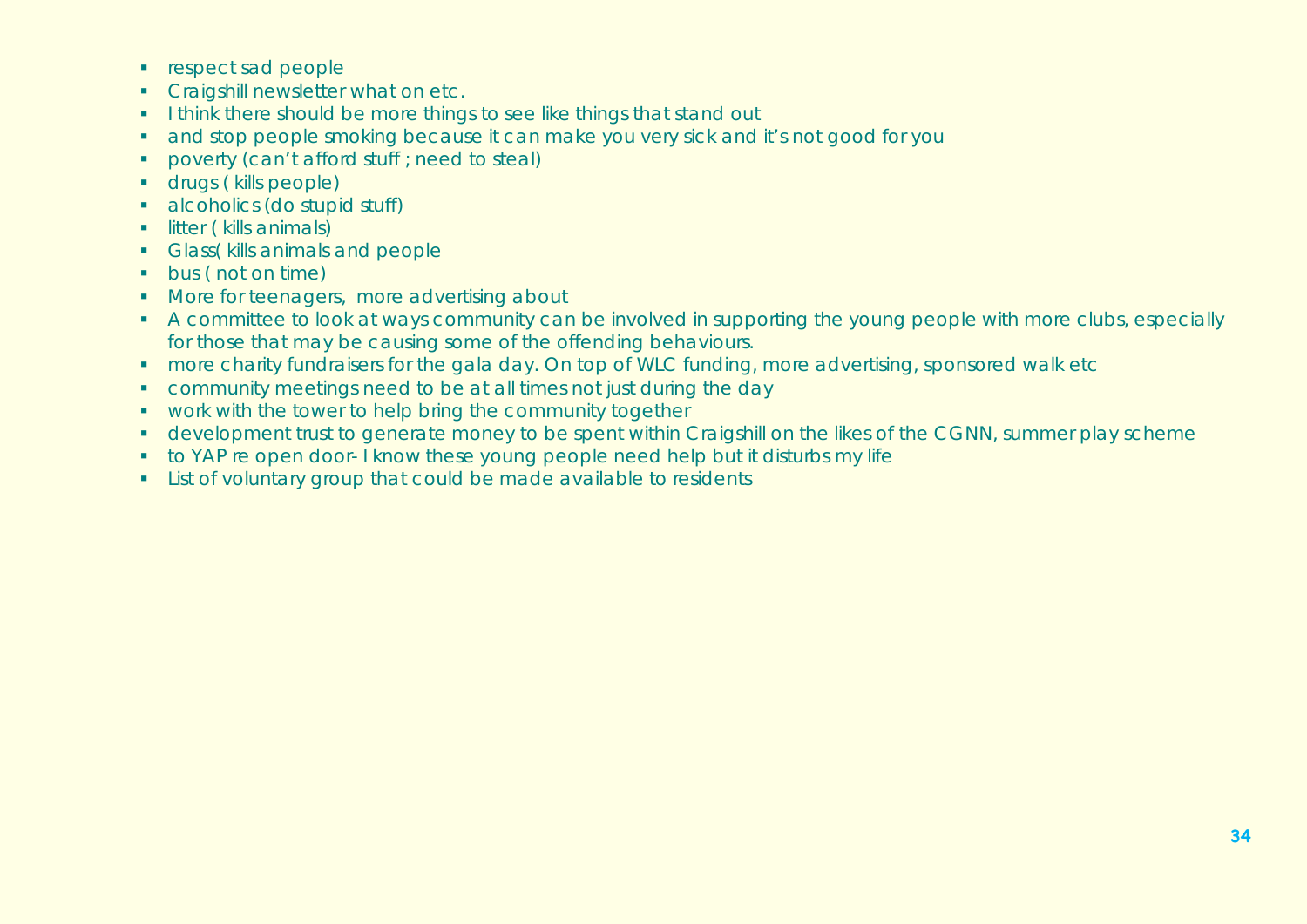# **Craigshill CONSULTATION: 5-11 years What we like**

**Age spans 5-11 years (94 responses) Demographic breakdown**

**Ethnicity**: **91%** Scottish/British **5%** Polish/Eastern European **2%** white other **1%** mixed ethnic **Gender**: **48%** Female 50% Male 2% Non-disclosed,

61% that answered 6% have accessed foodbanks 79% that answered 4% access childcare 100% that answered 12% consider themselves to have a disability or having a caring role for a family member

64% that answered

- o 29% regularly access hospital or specialist services
- o 3% access social work/care services

Of the 60% that answered on housing

- o 18% lived in mortgaged/homeowner housing
- o 7% lived in private lets
- o 9% lived in council housing
- o 26% lived in social housing

Within the remaining 40% we know we have a few respondents that live in homeless accommodation that have contributed to this consultation. *\*\*\*\* (The questionnaire was not set up for homeless or temporary accommodation)* 

#### **Moving around**

- **Get to stores quick**
- I like that the school is very close in the community
- **I** like having places to go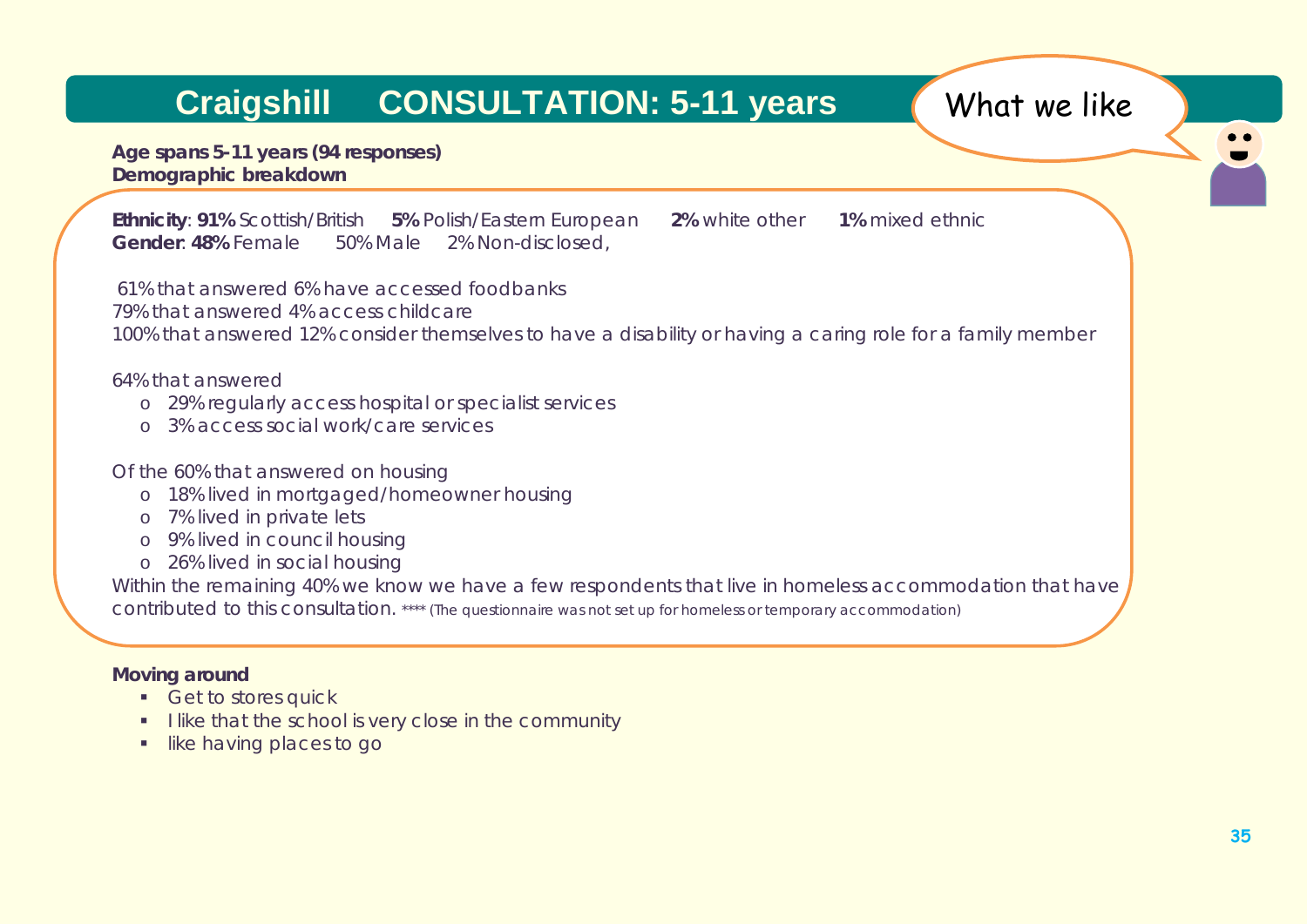#### **Public transport**

- **the transport; helps you get to the centre easily x 3**
- $\blacksquare$  like the school buses
- I like bus rides in my local woodlands

#### **Streets & Spaces**

- $\blacksquare$  like the streets, going about the streets, I like walking about x 3
- **quetto go to friends without crossing roads**

#### **Natural space**

- open & Green space x 7
- Almond park x 5
- $\blacksquare$  Animals x 3
- like woodland, biking i.e woods at witchy park I like climbing the trees x 3
- on the seaside for walks: The Almond has good walkways: space to walk and play x 3

#### **Play & Recreation**

- **Parks**: fun parks. The bigger the better! because there is lots of things to do and it is easy to get too, letham park/Witches park, Almond Park is fun because they have 2 slides and one ig swing and yeah its really fun, it helps me exercise, Love the flying fox x 28
- Clubs, community groups good variety: Tae Kwondo: handball: girls clubs: basketball: rugby training: x 10
- playground football area that is free, there are lots of places to play x 3
- Gala day and events people can go too x 2
- **Youth Action**
- **Jump Station**
- $\blacksquare$  like the art work

#### **Facilities & Amenities**

- **Shops: a lot of shops; like the shops- mall sweetie shop X 12**
- The centre; lots of variety; lots of places to go like the movies, swimming pool and a lot more X 7
- $\blacksquare$  lots of wi fi, like WiFi x 4
- The library, it's good for kids, I don't want it to close x 3
- **Craigsfarm, Craigshill pavilion, and more x 3**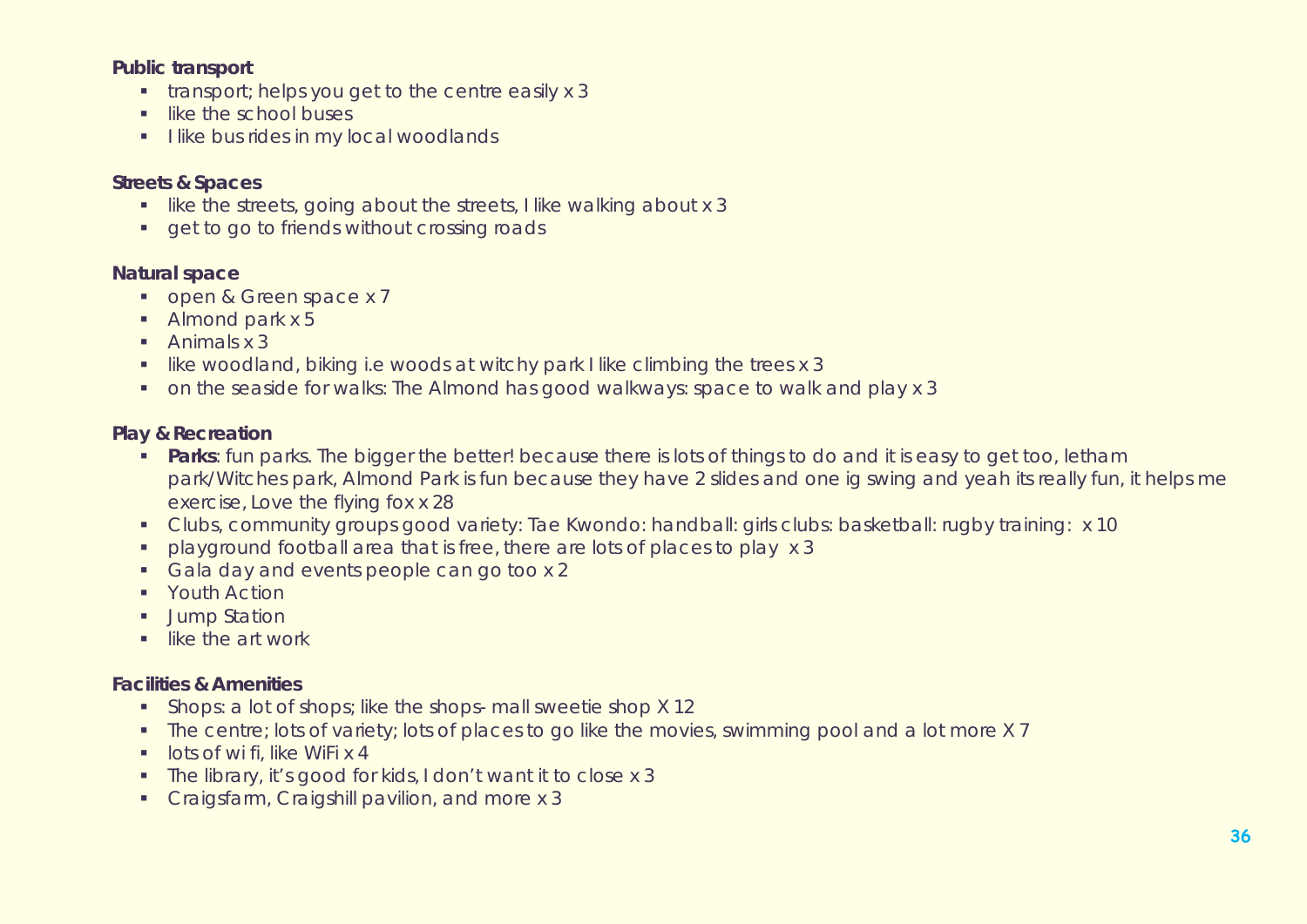- xcite because its in Craigshill and its fun: because I go to swimming lessons and it is so fun x 3
- Nice food, lots of food and drink x 2
- $\overline{C}$ afé X 2
- **Garages to fix your car**
- **Howden park**
- $\blacksquare$  fire station
- the churches are welcoming
- **If like the tower and stirrup stane**

### **Housing & Community**

- $\blacksquare$  the houses x 4
- **I** love my home and family x 2
- Parks. Beeches & Groves x 3
- **I** lots of homes

### **Social interaction**

- Friends: nice friends; make friends fast, all my friends are here x 15
- most people are very nice x 6
- **Meeting new people**
- People socialising x 2
- $\blacksquare$  talk to everyone x 2
- $\blacksquare$  lots of kids to play with x 2
- there are lots of people here x 2
- **Ilike my neighbours**
- **IDES** lots of places to go I can hang out x 2
- $\mathbf{r}$

### **Identity and belonging**

- **firmally community; looked after x 4**
- Close to family, all family live in Craigshill x 3
- $I'm$  proud to live here  $x 2$
- secure with family and friends, my friend Logan x 2
- $\blacksquare$  It's interesting
- $\blacksquare$  I was born here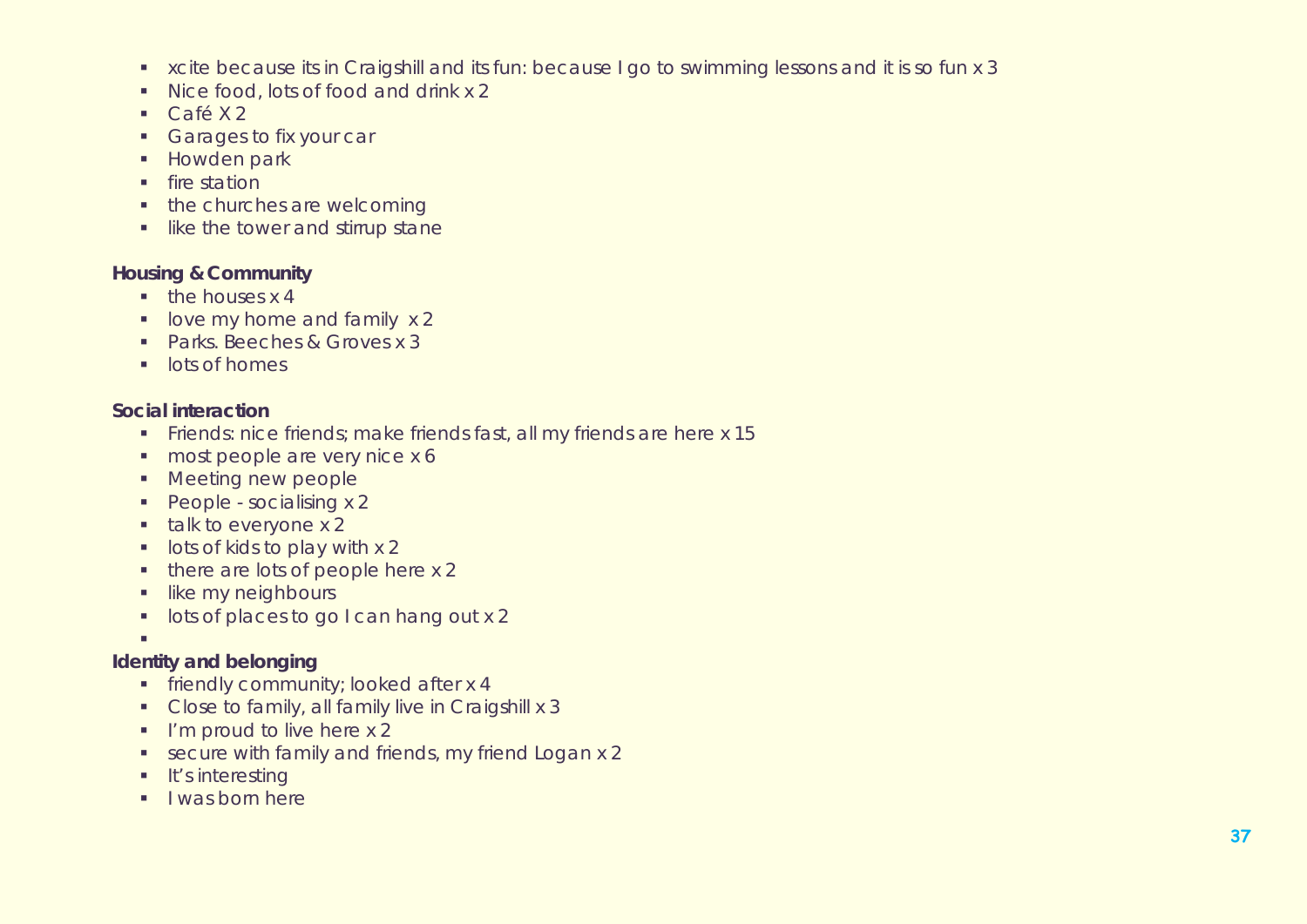### **Feeling safe**

- Nice quiet place x 7
- Fun and safe parks and grass; Parks are safe, It's a safe place to live; feel safe x 5

### **Education and lifelong learning**

- School, letham PS, riverside PS x 12
- **outdoor learning and natural environment**

### **Influence and Self control**

- **I** like everything
- $\blacksquare$  In like nothing
- $\blacksquare$  Its ok

# **Craigshill CONSULTATION: 5-11 years What we don't like**

### **Public transport**

**school bus** 

### **Traffic & parking**

- the cars parking at the side of the road, kerbs; because I cants see cars coming if I'm crossing the road x 2
- **don't like cars coming so fast down the street**
- don't like crossing the road, not safe on the road x 3
- I don't like motorbikes going in-between cars

### **Streets & spaces**

- the paths are dangerous: uneven x 2
- **Streets are too spread out**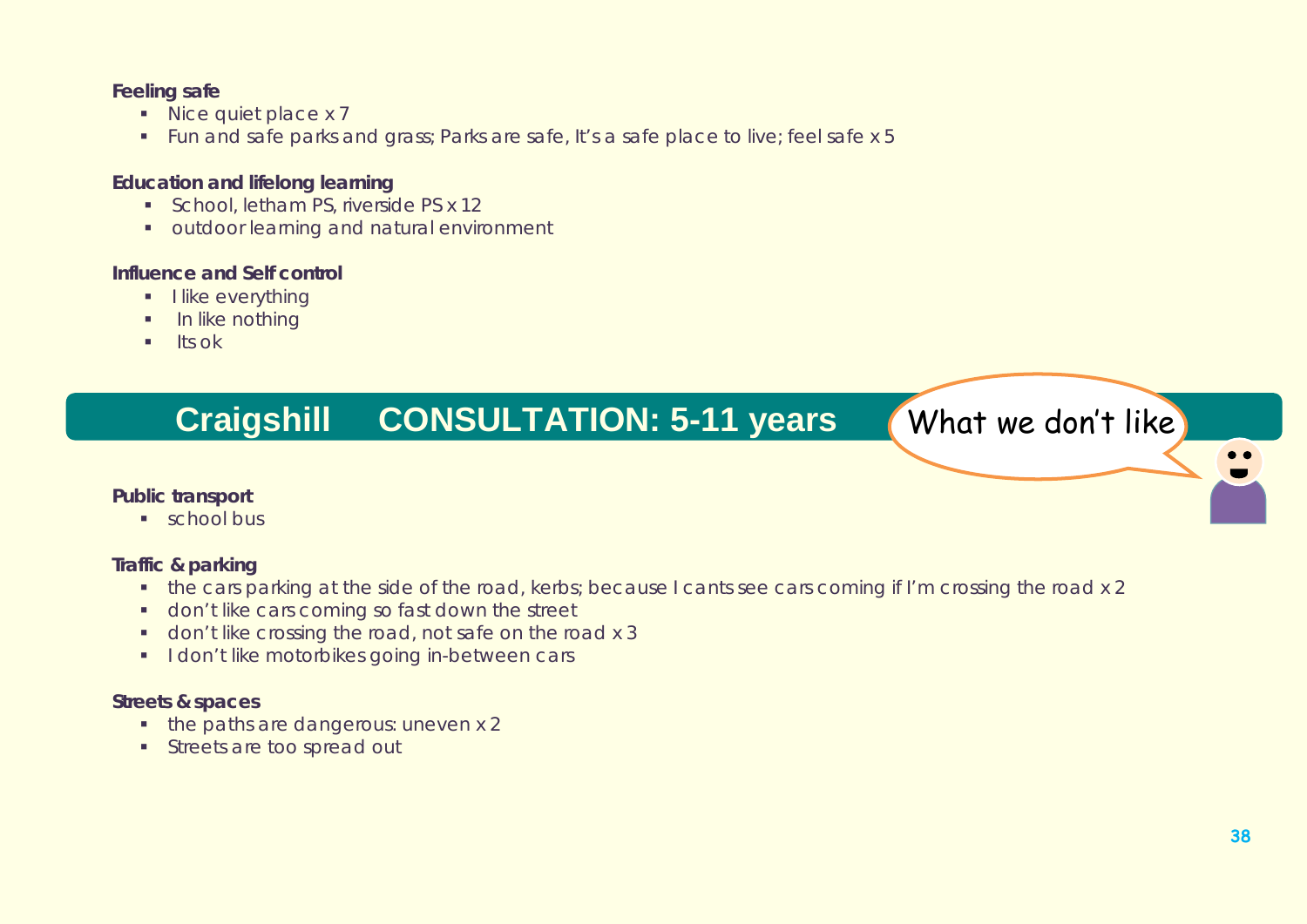### **Natural space**

- there isn't enough greenery, stop chopping down nature x 2
- The almond park field make some of it bark!
- I don't like the almond lake because it is filled with rubbish

### **Play & recreation**

- **nore public places so you can play or relax, not enough parks: places to play, Need something for us to do to meet** more people x 5
- The parks need more activities, for older people; more climbing monkey bars x 5
- don't like the parks all too old, quite untidy x 3
- some groups/clubs cost too much, make excite cheaper so people use it more: not enough sports facilities x 3
- how we are not allowed football as we have no facilities nearby unless in a team: not enough football pitches x 2
- I don't like the swimming pool because it is too cold

### **Facilities & amenities**

- The library to possibly close and leave, Craigshill, library not open at the weekend/Sunday x 3
- **n** more shops sells boys stuff and models; clothes shop in the mall x 3
- $\blacksquare$  bad Wi FI x 2
- IT do not love the room

### **Housing & community**

- I don't want to move house :-(
- the housing is quite poor and looks scary

### **Social Interaction**

- Some people; some are mean x 2
- Smoking x 2
- some people are finding it hard to find somewhere to find friends, you can hardly meet new people because everybody goes to the same place x 2
- **Homeless people**
- **Drug dealers**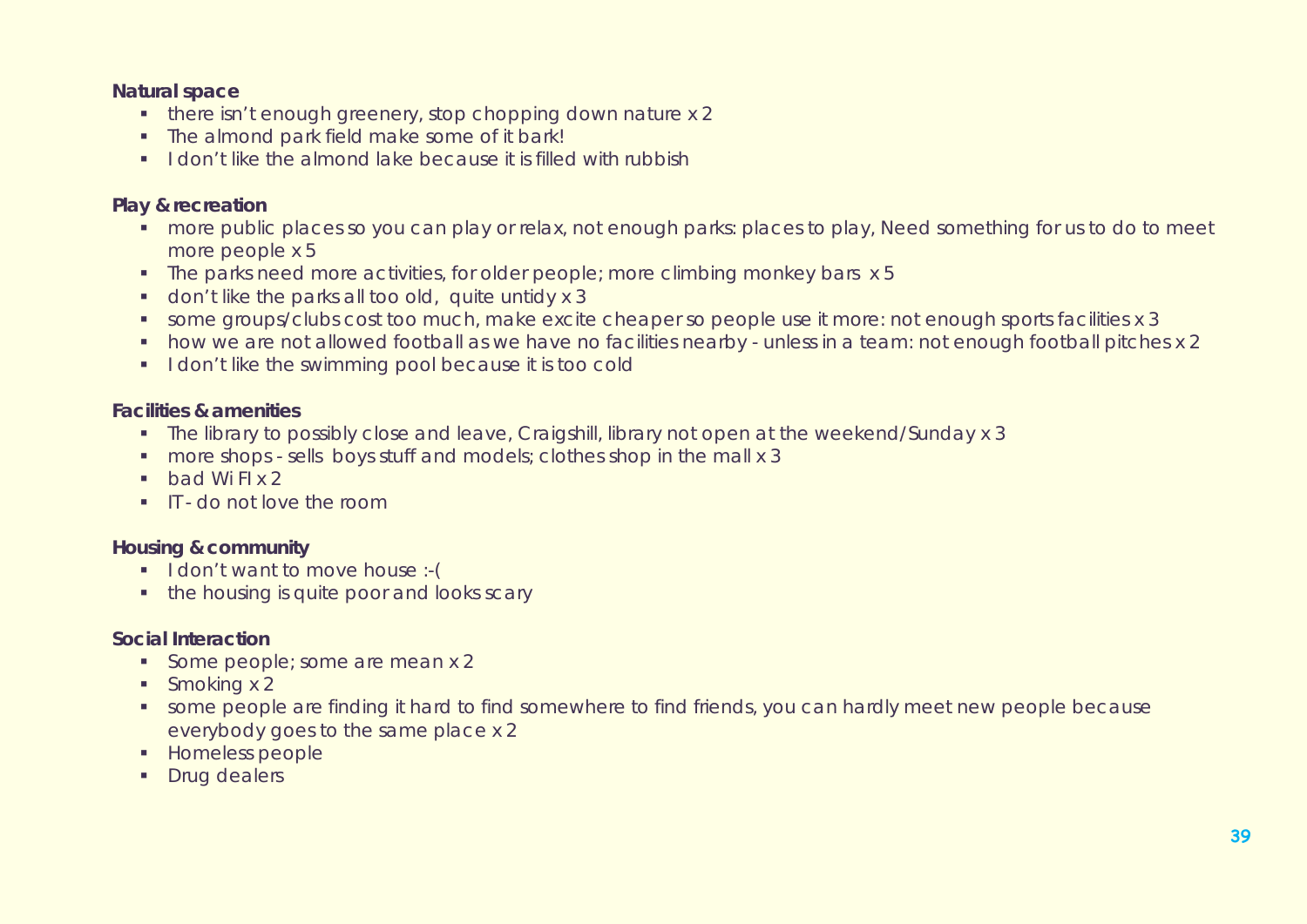### **Identity and belonging**

- don't like some of the people that live near me: a lot of nasty people x 2
- **•** old weird people

### **Feeling safe**

- I don't like the underpass, people get drunk in there  $x 5$
- **Bullys and weirdos x 4**
- Druggies x 3
- Don't feel secure on my own x 2
- $\blacksquare$  violence x 2
- **Breaking the laws**
- **gangs**
- alcohol
- The only bad thing is really the noise at Veiches because they could probably be high but can still give you a headache
- don't feel safe in some areas because it is dark, because the lights are pants
- the crime: I would love to cut down a bit more by letting more police go along the streets

### **Care & maintenance**

- **Too much rubbish lying around; lots of litter would be willing to help on litter pick, also anything else to clean up our** areas; Litter: too much litter; don't like when people litter; woods near my house is fill of litter; wild fires caused encouraged by the rubbish and hurting wildlife x 40
- Dog poo everywhere; too much dog waste x 25
- **I** lots of broken glass on pathway, grass verges, around the school, broken glass everywhere: and how it can hurt people and animals x 19
- People are messy x 2
- **Vandalism x 12**
- **The starffiti: on the walls where people have broken in, broken bricks on wall x 5**
- not enough bins: near the shop at Darwin street, throughout Craigshill x 5

### **Education & lifelong learning**

School- don't like maths x 2

### **Influence & self-control**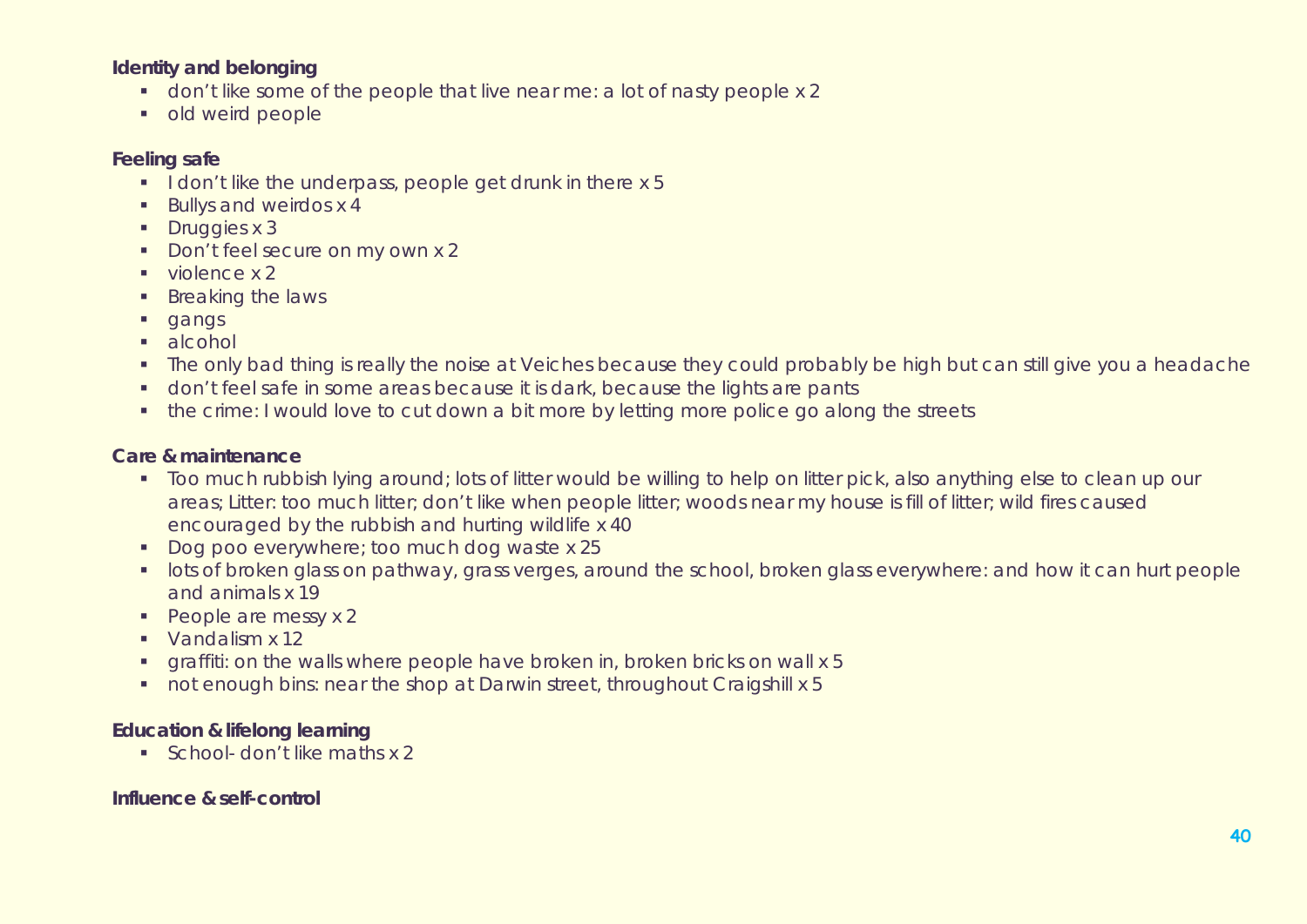- smell of cars, too much pollution x 2
- **Nothing**
- **•** everything- messy
- I don't like that there is basically nothing too see
- I don't like money, how dear everything is
- the reputation it has from its past because it isn't even that bad

## **Craigshill CONSULTATION: 5-11 years (Ideas to make it better)**

### **Moving around**

**•** wheel chair accessibility for the disabled

### **Public transport**

- change and update the old bus timetables at the bus stops; add schedule back for the buses x 2
- **busses need to be on time and take you to the right place; and with regular bus stops x 2**
- **more buses**
- **school bus**

### **Traffic and parking**

- **more parking x 2**
- **nore zebra crossings**
- **let kids own a car and drive more sports cars**

### **Streets & spaces**

- **numore lights in the underpasses, more street lights, and around park area at Spruce grove: more lamp posts, refurbish** some poorly areas x 9
- **more Paths x 2**
- **more underpasses decorated like Ladywells x 2**
- **F** more art and new structures

### **Natural space**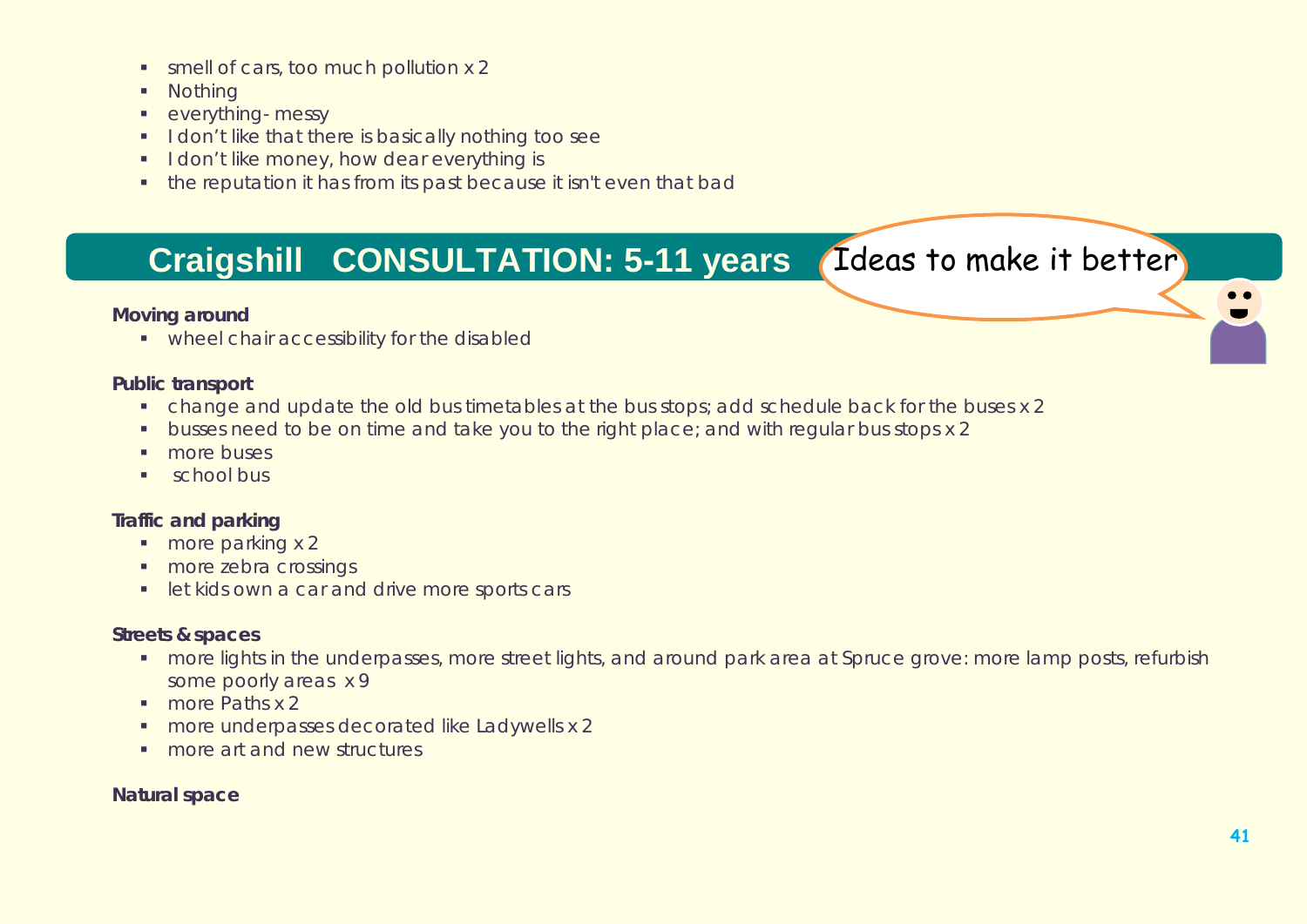- **nore green spaces, and places to relax and explore with children and adults x 5**
- **trees, and woods we can go in; more trees at the centre x 3**
- $\blacksquare$  a beach x 3
- some ponds, more plants, a pool in the park x 3
- Field at the top of almond park
- the animals : camels in the Forrest

### **Play & recreation**

- **Improve parks:** Better parks and shops; upgrade parks example, spinning, climbing etc; rainbow park chestnut grove improve park for older children - climbing web bigger slide places to hang out; better stuff on playgrounds like park or stuff and more cool swings; More things to climb; instead of concrete in parks something soft; more climbing stuff at parks; more parks swings and climbing stuff; more parks, better age appropriate equipment, play equipment for children with additional support needs, one more swing because if someone on it more people can enjoy, water park, more teen stuff, bike track, not much baby stuff: trampolines; swings in the witches park; a pool in the park, put a park in Perth street and I would like it to have a lot of stuff, put something in the big field at Almond, water park x 41
- **Types of activities** arts and crafts, Singing club; more music clubs; more clubs, Rock climbing, more clubs/community groups : boxing for kids; in the community closer to other people: sports clubs, I would like if school clubs were more often especially football club in Letham Primary school, more winter activities; indoor park, more stuff to do inside bowling, more activities for boys aged 8-11, more clubs like this (girls club) x 21
- **Basketball/ football court; Football pitch; Basketball pitch; free astro pitch; Free football pitches: more parks for sports,** more places to play sports x 11
- Skate park; Somewhere to bike and skate in my area x 2
- make letham Park bigger a bit boring x 2
- **Arcade**
- Dog places with have like dog training obstacles
- **n**more mario
- $\blacksquare$  Ice rink x 3

### **Facilities & amenities**

- **Access to food:** cheaper food and drink, There are big fields put some food shops/banks in and parks there, local foodbank subway, local Mc Donalds x 10
- **more shops**; toyshops; big clothes shop; more corner shops, add Five Guys, make a mario shop in the centre x 10
- **Cafes:** Cafes for after school shopping area; more cafes; kids café; more cafes x 7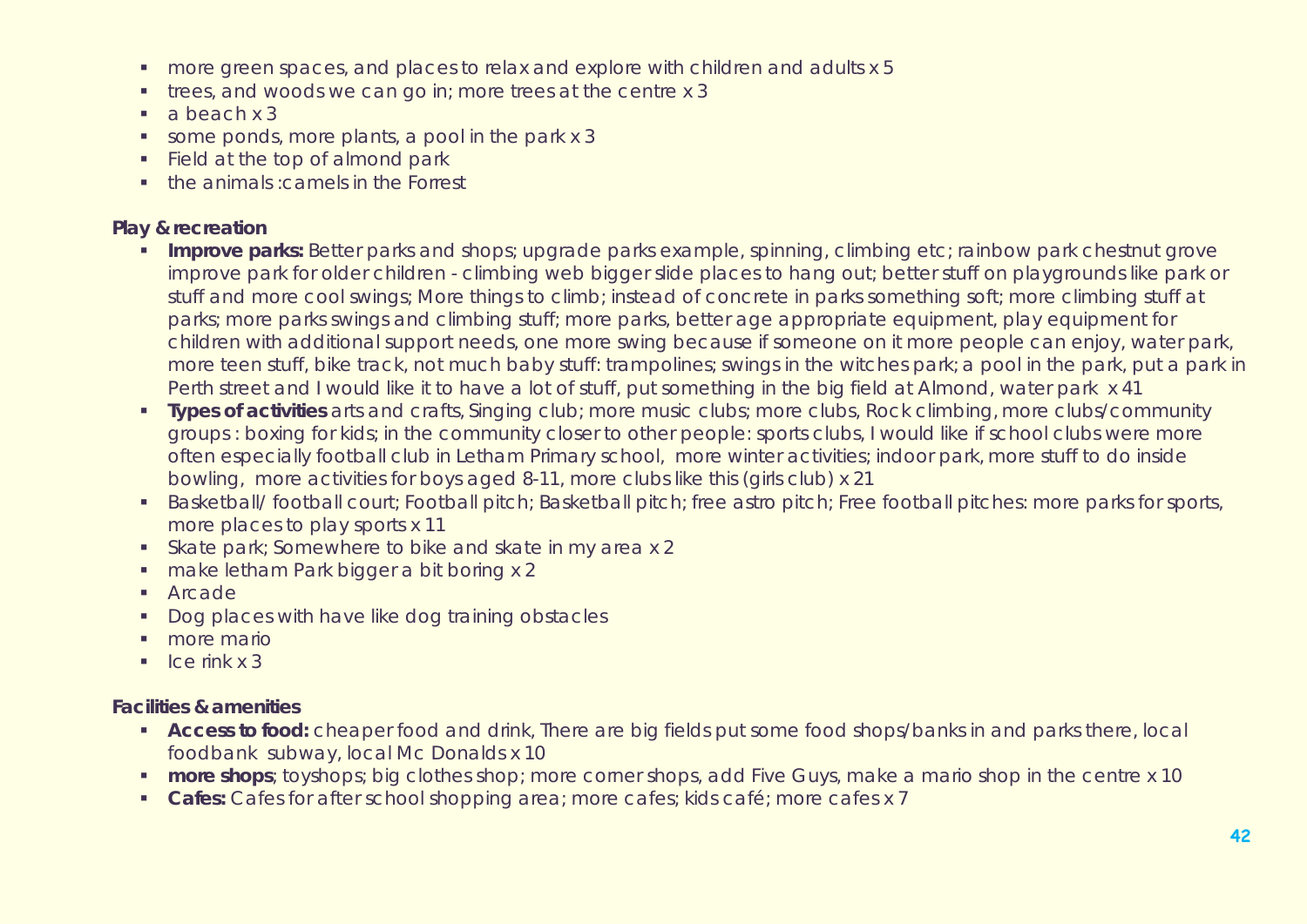- swimming pool; at xcite so the young kids don't need to wait on parents x 5
- **More health centres**
- 4D cinema
- **nore** centres
- **•** better hospitals

### **Work & local economy**

**local jobs** 

### **Housing & community**

chair, suitable stuff and houses, houses improved, a house to live in, make sure everyone has a home x 7

### **Social interaction**

a club for people that don't have anyone to play with, more places to play sports, more places for people to play x 4

### **Feeling safe**

- street cameras to stop people littering x 2
- **safer**
- no more bullying

### **Care & maintenance**

- Bins, for areas that are worse places; poo bins x 15
- Help to pick up litter me and my friends want to help, put signs up, Tidy up the mess, more litter pickers, stop litter, less rubbish on the streets x 14
- $\overline{\phantom{a}}$  less vandalism x 6
- **better Streetlights x 5**
- clean the glass up so it stops hurting everyone x 4
- help to graffiti art make underpasses look good, Involved in street art-work underpass at Beech Grove leading to \*\* street, as we have nowhere to properly do it \*learn how to do\*graffiti art properly x 4

### **Education & lifelong learning**

- **more activities in the school playground**
- a high school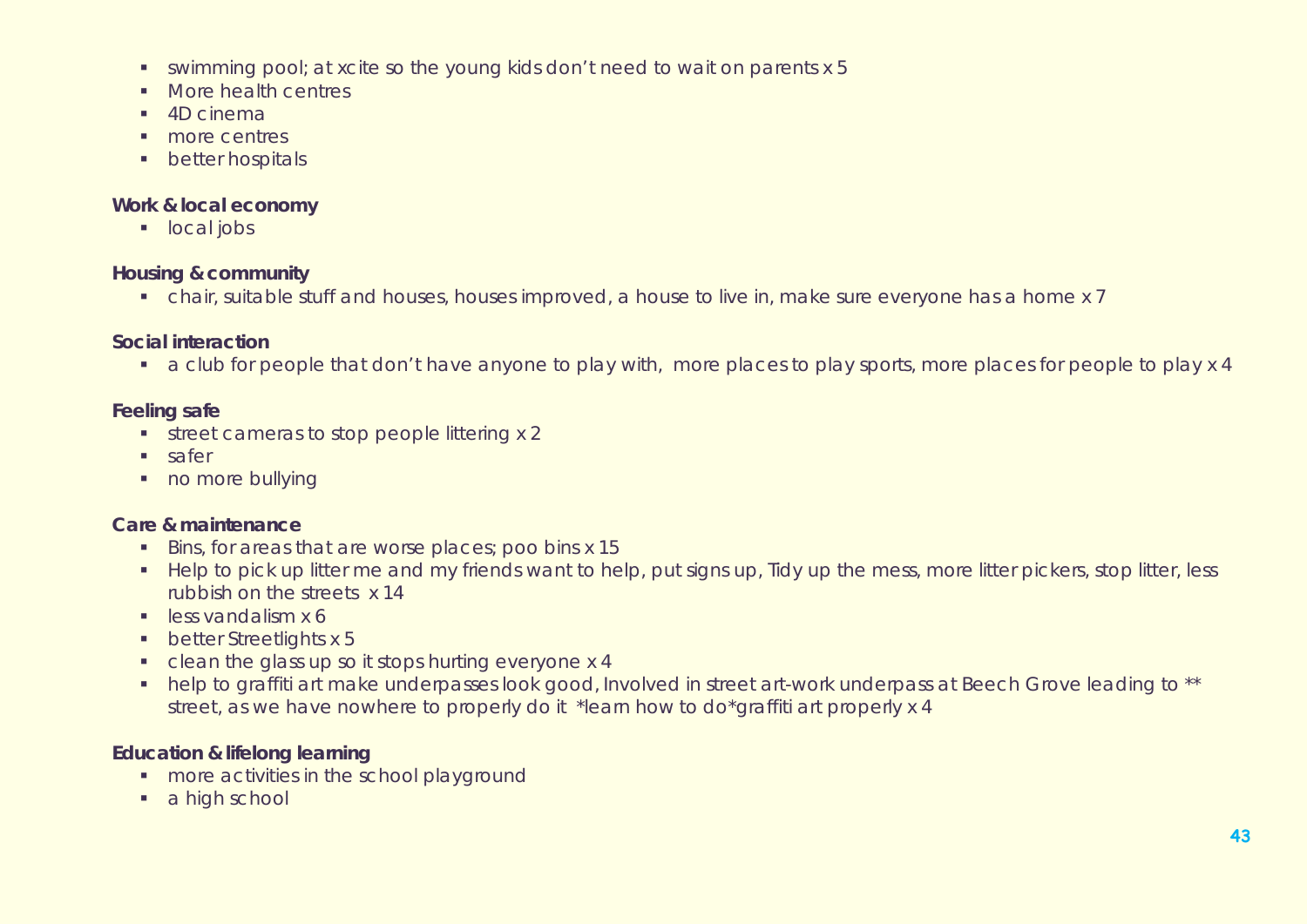### **Influence & sense of control**

- no bullies and bully and help/support group
- **respect sad people**
- I think there should be more things to see like things that stand out
- **and stop people smoking because it can make you very sick and it's not good for you**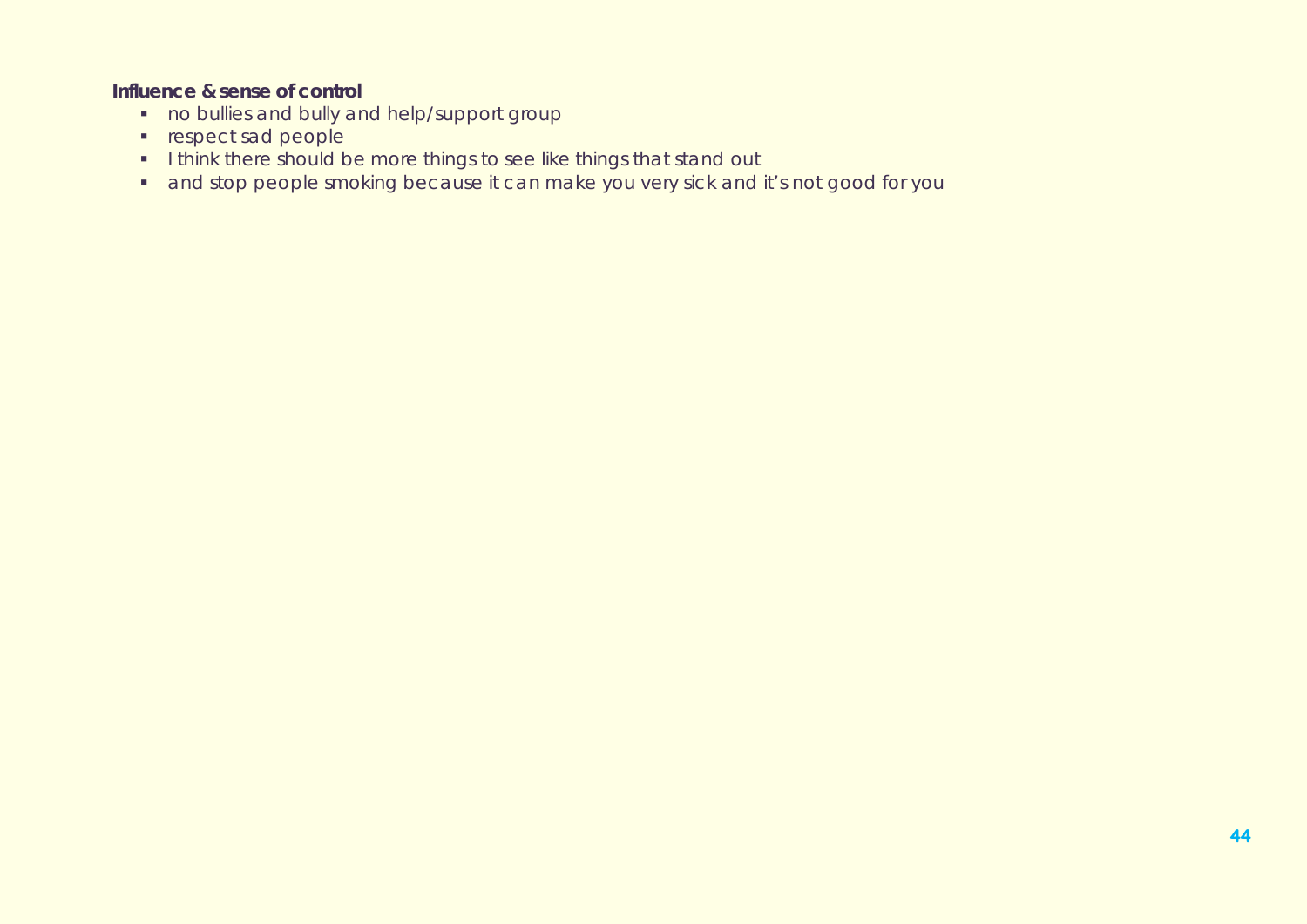# **Craigshill CONSULTATION: 12-14 years What we like**

**Age spans 12-14 years (40 responses) Demographic breakdown**

**Ethnicity**: 83% Scottish/British 13% Polish/Eastern European 3% white other 3% Chinese **Gender**: 55% Female 40% Male 35 Other 3% non-disclosed

72% that answered, 5% have access to benefits or support with finances

65% that answered, 3% access childcare

92% that answered, 18% consider themselves to have a disability or having a caring role for a family member

64% that answered

- o 29% regularly access hospital or specialist services
- o 3% access social work/care services

Of the 65% that answered on housing

- o 35% lived in mortgaged/homeowner housing
- o 8% lived in private lets
- o 10% lived in council housing
- o 13% lived in social housing

Within the remaining 40% we do not know if we have a few respondents that live in homeless accommodation and that may have contributed to this consultation. *\*\*\*\* (The questionnaire was not set up for homeless or temporary accommodation)*

### **Moving around**

- the Mall is next to my house, there's a chippy next to me, the library being close, close to schools x 4
- Almond great to cycle across the path x 2
- near the centre, don't need to travel long for shopping x 2
- **nany places close to run and jog**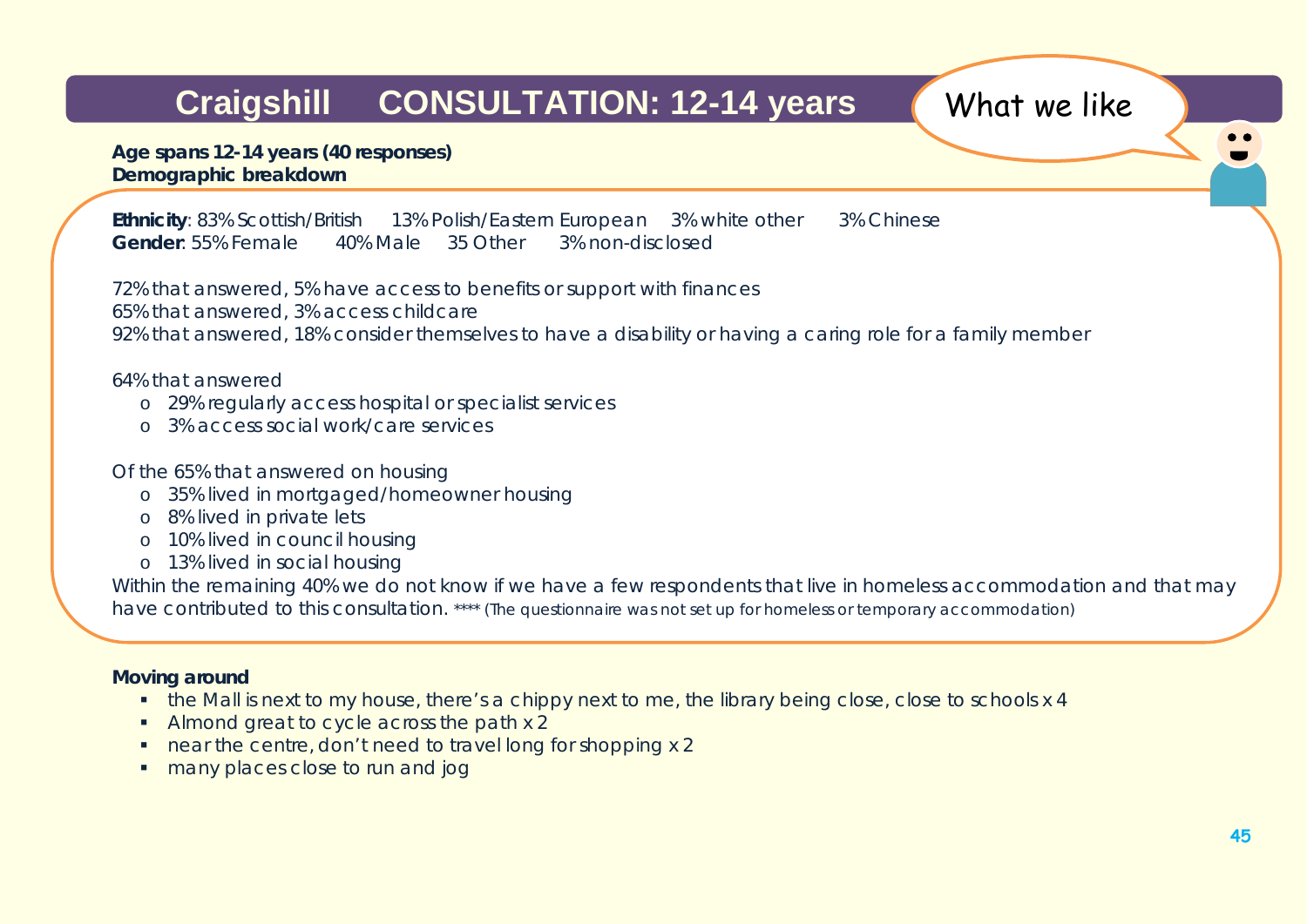### **Public transport**

- close to bus stops
- I like that it gives information of bus timetables at bus stops

### **Streets and spaces**

- **over all nice**
- **The streets**
- **the new streets are very nice looking and tidy**

### **Natural space**

- **The forest**
- almond park because it is big and peaceful

### **Play & Recreation**

- $\blacksquare$  The parks, The parks are ok, the witches park  $x 5$
- Girls group, I like all the clubs because you can relax and not be stressed, The young clubs giving you a safe space, clubs, I have youth club that I attend one night per week, There are a lot of clubs x 9
- Bowling club, rugby club, gives you something to do, I enjoy girls groups and I play football for Craigshill Thistle x 3
- **Football pitch**
- All the different thing to do there
- Amazing clubs with reasonable prices that's about it

### **Facilities and amenities**

- close to amenities, mall, coop although small has a lot of what you need centre**,** shops nearby; Handy for shops; The shops, lots of places that anybody can go to, x 11
- Like Craigsfarm and living near to it when will it be open again?
- Riverside Community Wing
- The health centre
- Food places
- the rugby club and the field next to it gives you a lot to do when needed, lots of sport facilities for fitness, Xcite x 3

### **Housing and Community**

 $\blacksquare$  like my house x 2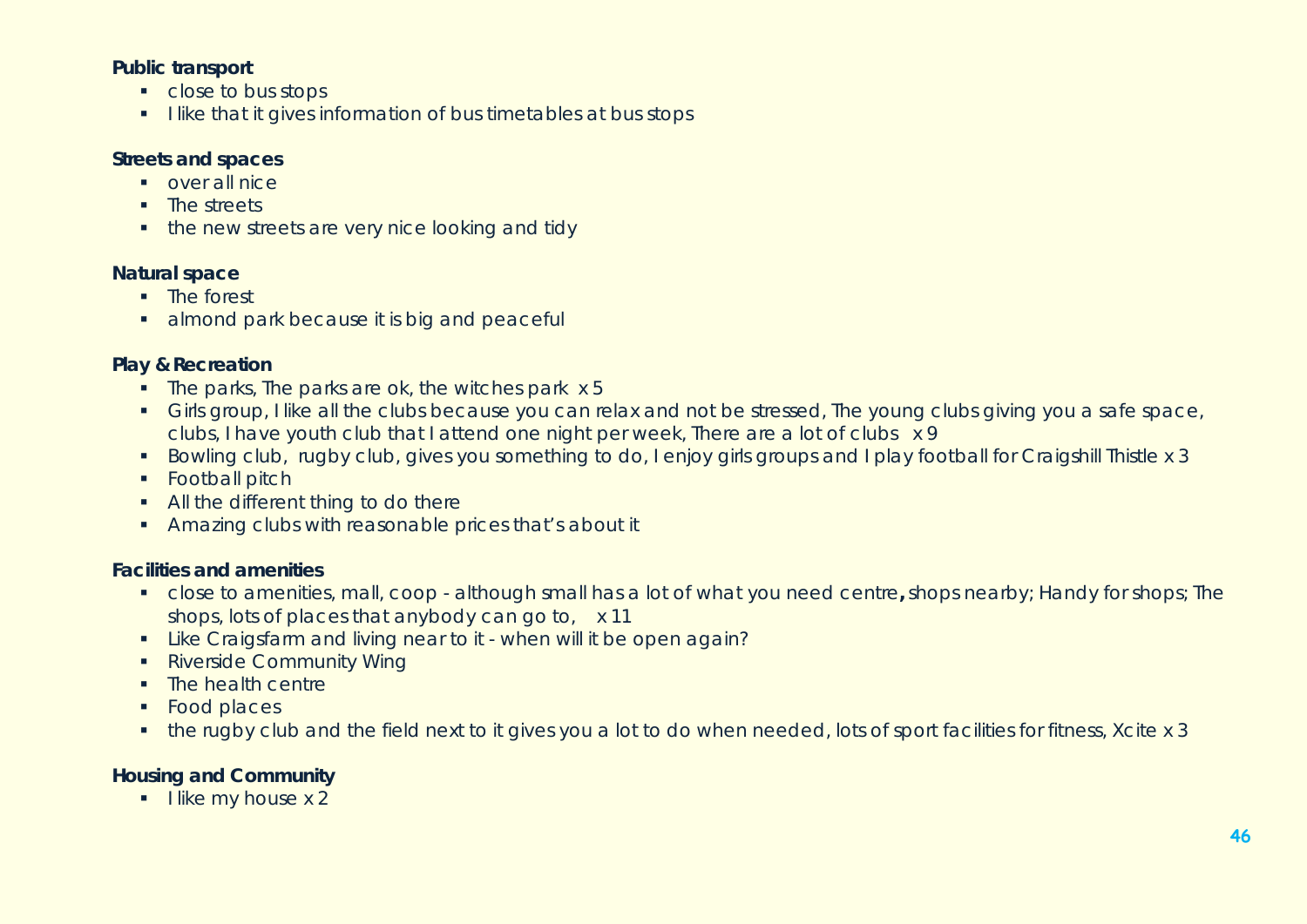**Houses-colour** 

### **Social Interaction**

- **everyone gets along**
- the people: some people are nice; nice people, There is some nice people and that's about it x 6

### **Identify and belonging**

- good community and good company x 2
- I like the community because everyone is close and helps each other, Lots of friends look out for each other x 2

### **Feeling safe**

- $\bullet$  very quiet x 4
- **If's a peaceful area to live in**
- **Feeling safe**
- **sometimes safe**

### **Care and maintenance**

I like it because there are bins scattered around the place

### **Education and lifelong learning**

- Riverside Primary, I like Inveralmond community high school because the teachers are nice x 2
- kids can get an education

### **Influence and self-control**

- **I** lenjoy volunteering at summer programme
- **Nothing**
- **It could be Knightsridge**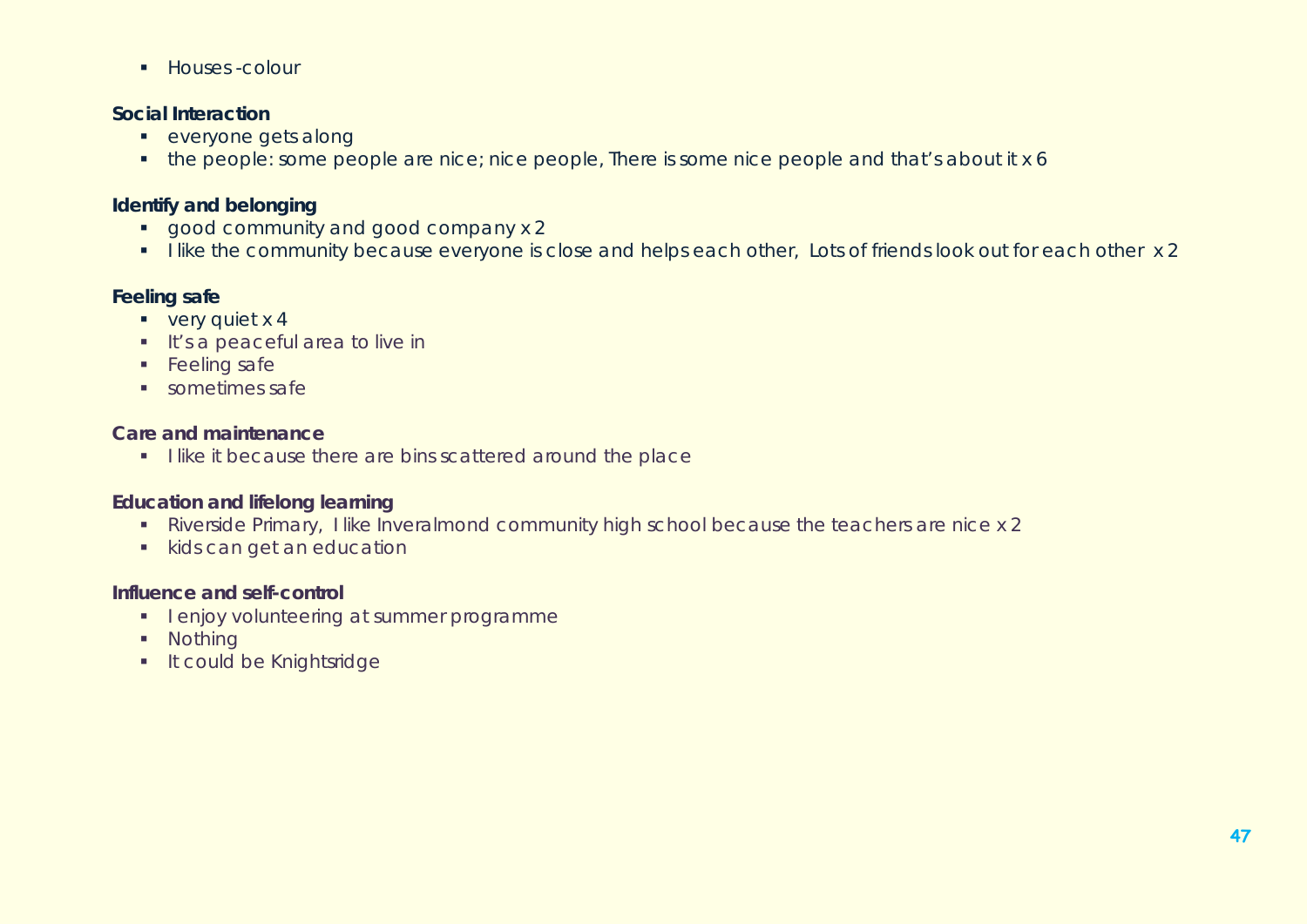## **Craigshill CONSULTATION: 12-14 years What we don't like**

### **Public transport**

- **Bus service**
- the bus stops aren't too clean/tidy
- **I** late buses

### **Traffic & Parking**

not enough parking near the Mall

### **Streets and spaces**

- I don't like how some of the underpasses lighting is not very good for at night time, lighting /lampposts x 3
- **•** chunks out roads & paths due to the snow ploughs when icy and snowing

### **Play & Recreation**

- All the parks have been made for under 5s
- Parks, Not good parks, Parks are rubbish x 3
- not enough things for teens
- The parks could be better, equipment is dirty and old so it might not work as well x 2

### **Facilities and amenities**

- not a lot of appointments for health centre, dentist
- **Craigshill mall**

### **Housing & Community**

**Houses are manky** 

### **Social interaction**

- **not good places to go**
- The people: some people x 2

 $\bullet$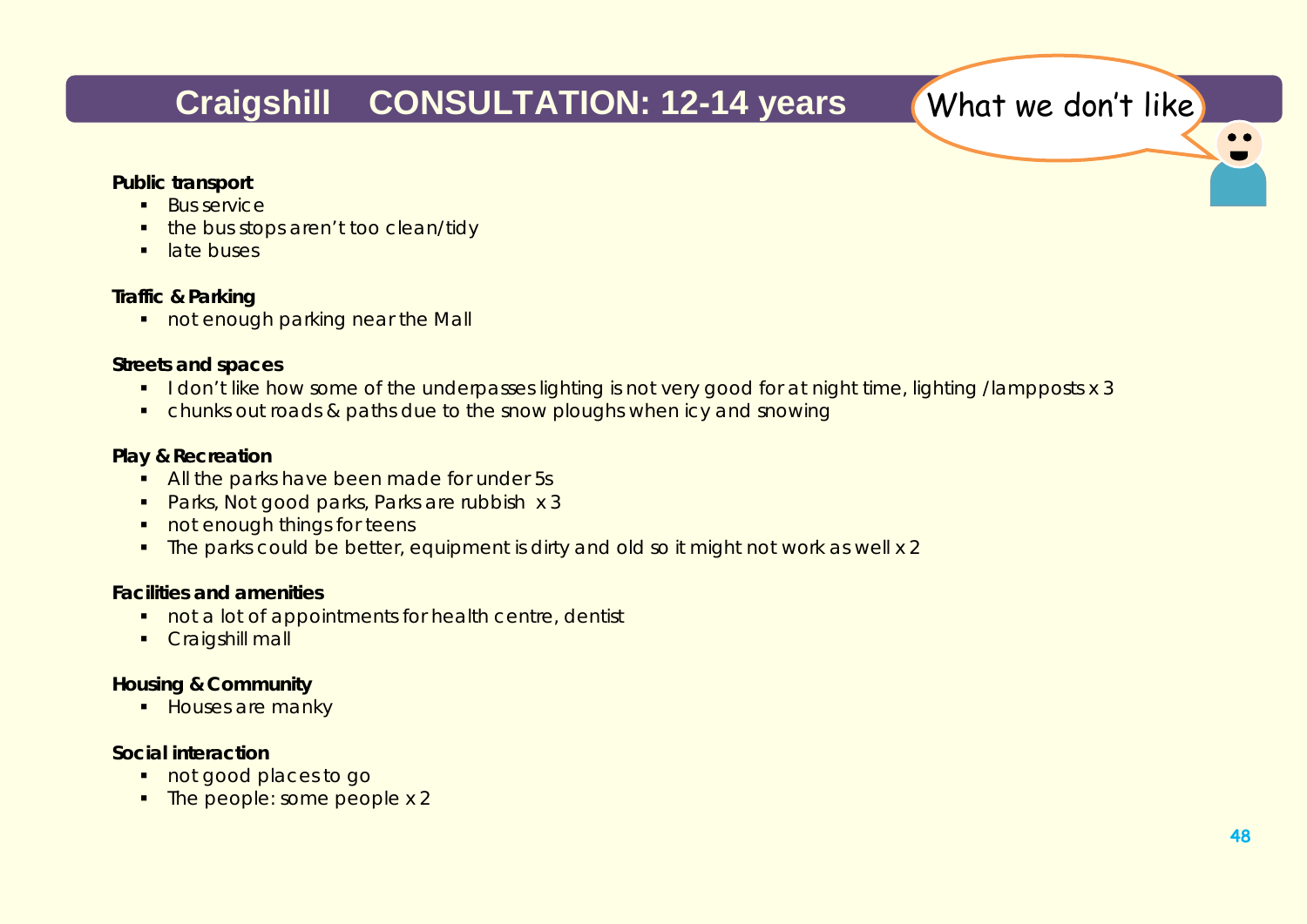### **Identity and belonging**

ı

### **Feeling Safe**

- a lot of police presence about, you find it scary at times as I don't know why they are there
- **PEOPLE put stuff in your bin**
- **that some of the parks are being ruined with spray paint**
- the fights, theft an arguments I feel its not safe for younger and elderly community x 3
- People stealing from shops
- **bullys**
- **There is too much drinking in public x 2**
- **Underpaths**
- $\blacksquare$  Junkies x 2
- **I** don't like it if I walk somewhere at night I don't feel safe
- the street lights are too dull
- I don't like the dirty flats they are scary don't feel safe

### **Care & maintenance**

- **EXECT** rubbish, dirty everywhere but mostly in the woods x 8
- Vandalism x 5
- There is a lot of glass everywhere, glass all over the place x 5
- **number** mess on the paths, Dog poo, Consistent mess of public foot path, x 5
- there is not that many bins about, I have to walk too far to find a bin x 3
- I don't like that sometimes pitches and parks get vandalised, some people like to break stuff at the parks x 2
- Some parts of it can be a mess
- The stairs at the health centre is all messed up

### **Influence and sense of control**

Stereotyping  $x 2$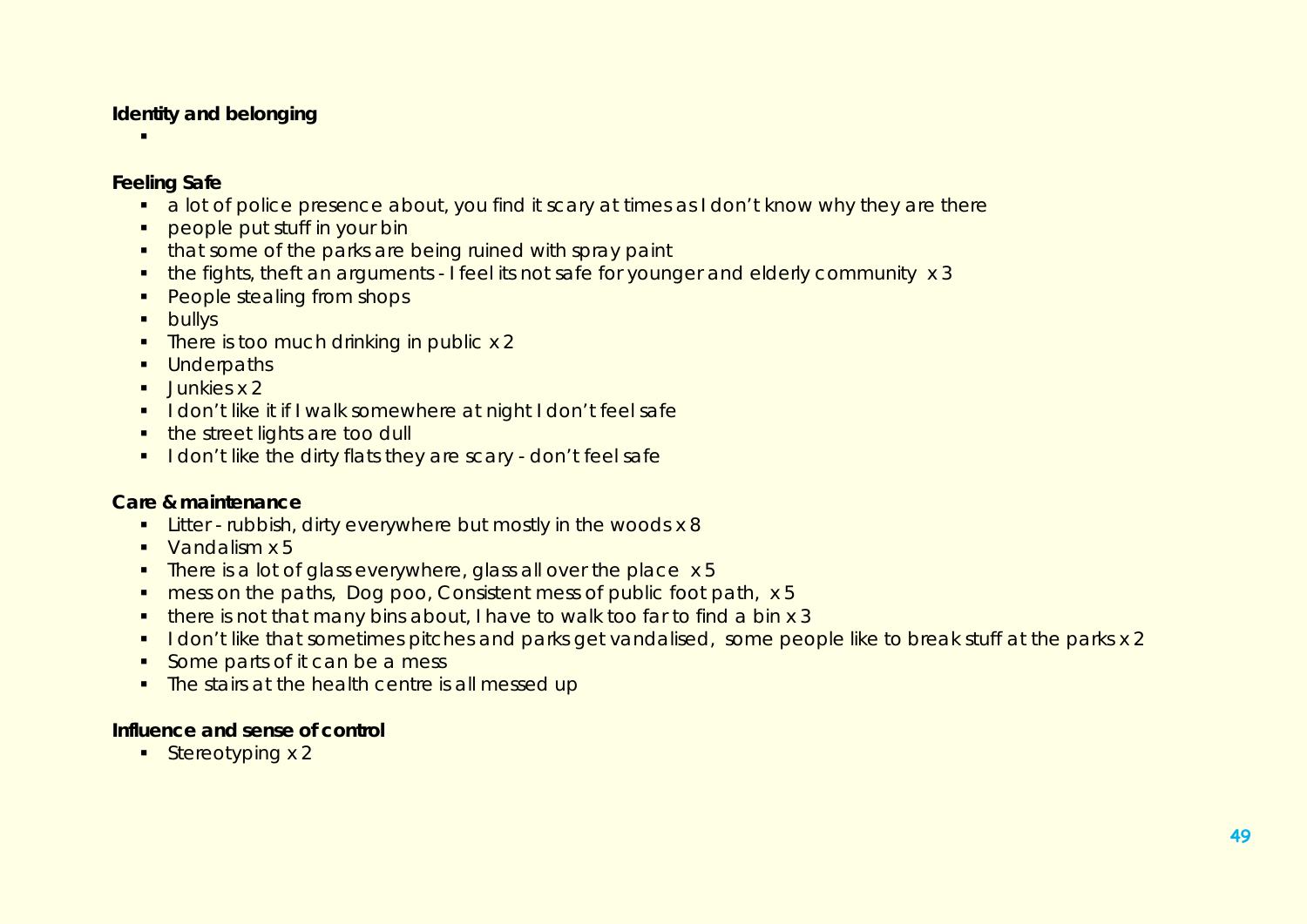## Craigshill CONSULTATION: 12-14 years (Ideas to make it better)

### **Public transport**

- **fix the bus stops; change the transparent roofs to opaque roofs as they act like greenhouses, plus since I have been very** young they have been damaged and not repaired x 3
- **Better bus routes**
- **bus trackers in bus stops**

### **Traffic and parking**

**nore parking spaces** 

### **Streets & spaces**

- a few more lamps about the street dark spots from the parks to the Mall through the houses x 3
- **to have the underpasses painted and have white lights**
- **•** brighten the place up

### **Natural space**

- **F** more woodland areas
- **more places to run**

### **Play & Recreation**

- New skate park, mini skate park x 2
- **Playground for kids**
- Make area for teenagers at weekend, More things for teenagers to do More groups, More youth group, like this girls group, would like to go to more youth groups x 8
- Dance club that is not lots of money
- some shop that will let children do crafts things for free
- **qym for children**
- **Parks:** More parks; More swings in parks; Climbing frames; Add flying fox to King Kong park, adventure courses, min golf, Biking courses, mountain bike tracks, more equipment at the Almond Nicer/ more parks, created by young people, x 12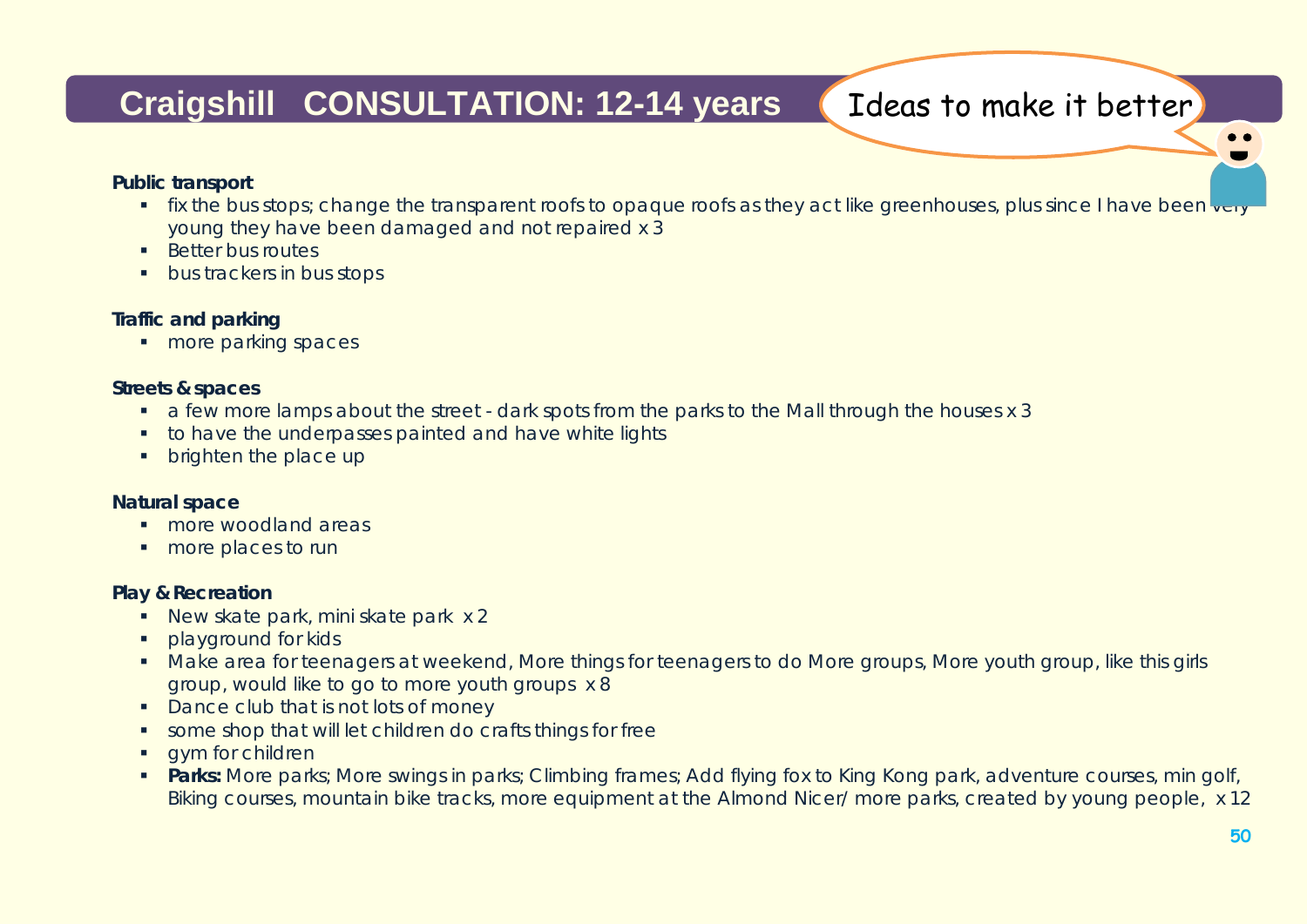- <sup>3</sup> 3G football pitches; (for rugby & public use) Basketball area; Football areas obstacle courses in parks, public 11 aside pitch, 3G football pitch, rope swing across the Almond, badminton courts x 9
- **More things for kids**
- More fun days
- **more graffiti art**
- a bigger swimming pool x 4
- we need an ice rink
- More local clubs
- **n** more for kids to do in the school holidays; more kids groups x 3

### **Facilities & amenities**

- **Milkshake bar**
- make more cafes and restaurants
- a shop for all ages full of activities like making slime, free Wi-Fi, painting, drawing; more shops in the mall x 2
- **Arcade**
- **nore** libraries
- **more local shops**

### **Work and local economy**

**nore places to volunteer** 

### **Housing & Community**

**New houses** 

### **Social interaction**

**n** make Craigshill more welcoming

### **Feeling safe**

- **nore community police so that things getting ruined stops and community feels safer at night**
- whistles in case we feel someone is following another person
- **EXECTE FOR PEOPLE IS NOTED EXECTED** Less in shops)

### **Care & maintenance**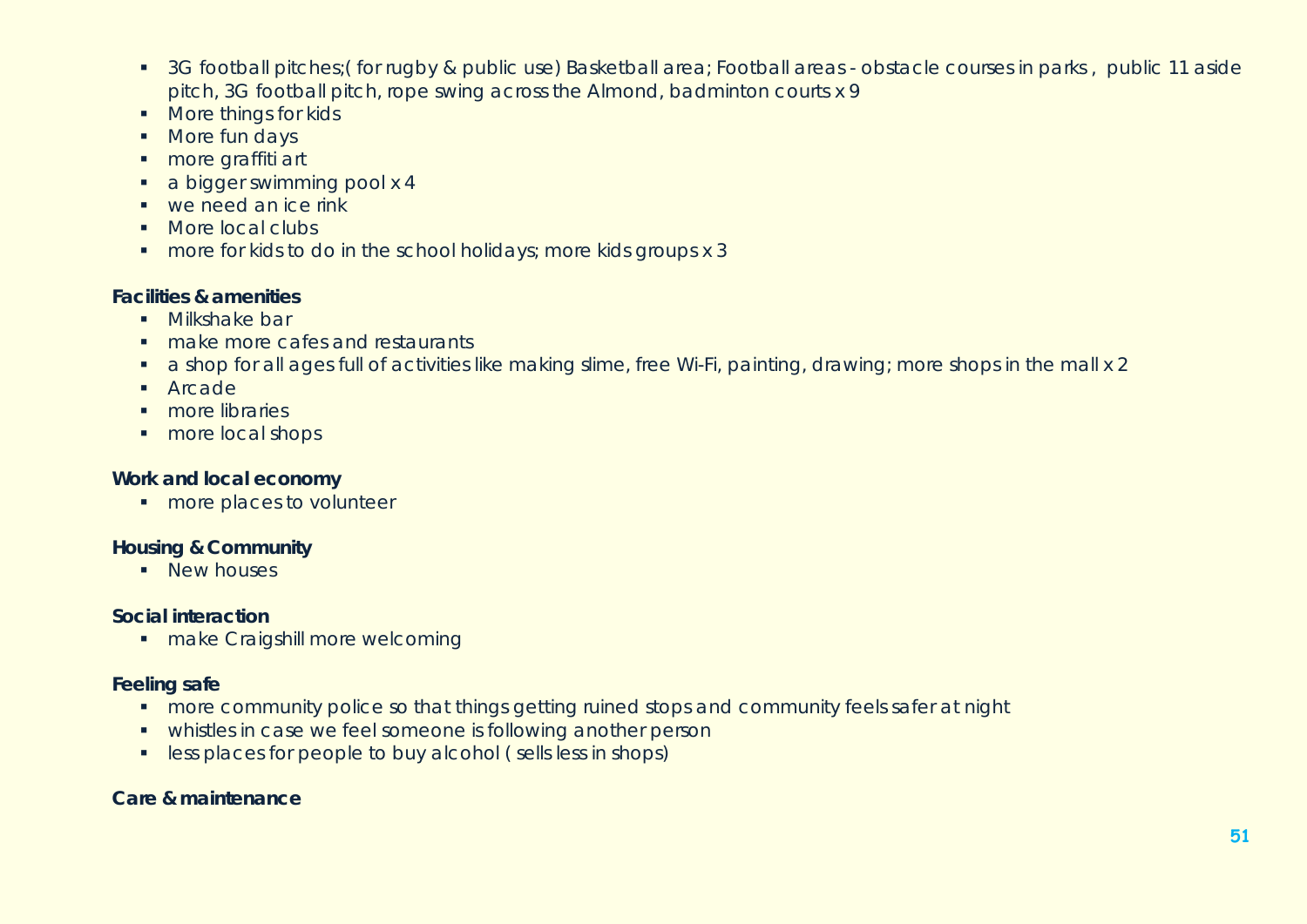- **nore bins, around the paths and Almond, parks and houses x 7**
- a bigger fine for litter and dog poo x 2
- Litter pickers and clean ups, put littering posters up around the place x 5

### **Influence and sense of control**

- **Proverty (can't afford stuff ; need to steal)**
- **drugs ( kills people)**
- **alcoholics (do stupid stuff)**
- **I** litter ( kills animals)
- Glass( kills animals and people)
- **bus (not on time)**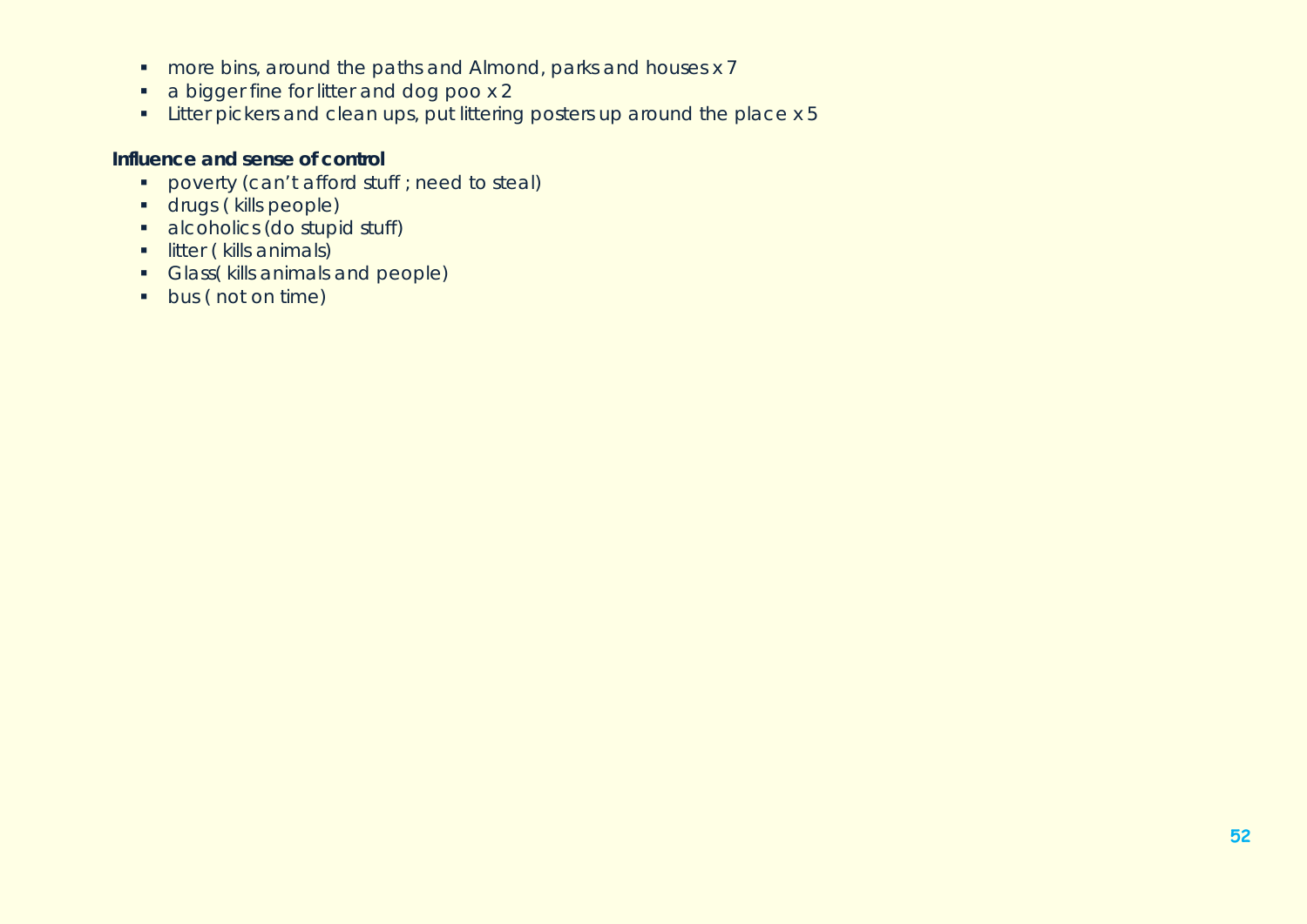# **Craigshill CONSULTATION: 15-26 years** What we like

**Age spans 15-26 years (37 responses) Demographic breakdown**

**Ethnicity**: 92% Scottish/British 8% Polish/Eastern European **Gender**: 62% Female 32% Male 2% other 11% consider themselves or someone they care for to have a disability or a caring role for a family member

From 88% that answered, 14% have access to benefits or access support with finances From 88% that answered, 5% have accessed foodbanks From 88% that answered, 8% access childcare From 88% that answered, 24% are looking for work From 81% that answered, 3% access social work/care services

From 89% that answered, 30% have children under 26 living with them Of this 30% 73% have children aged 0-4 yrs 27% have children aged 5-11yrs *\*\*Housing data collected is not robust as some consulted with have tenancies/homes of their own and some still live with families*

### **Moving around**

- near to shops, playparks and doctors, hospital, school and the centre x6
- $\blacksquare$  It is local to work x 2
- $\blacksquare$  I like that everything is sort of close if you live in the area x 2
- easy access to the roads- feels safe x 2

### **Public transport**

- $\blacksquare$  transport x 2
- **bus stops everywhere**

### **Natural space**

good places to walk dogs, down the Almond x 2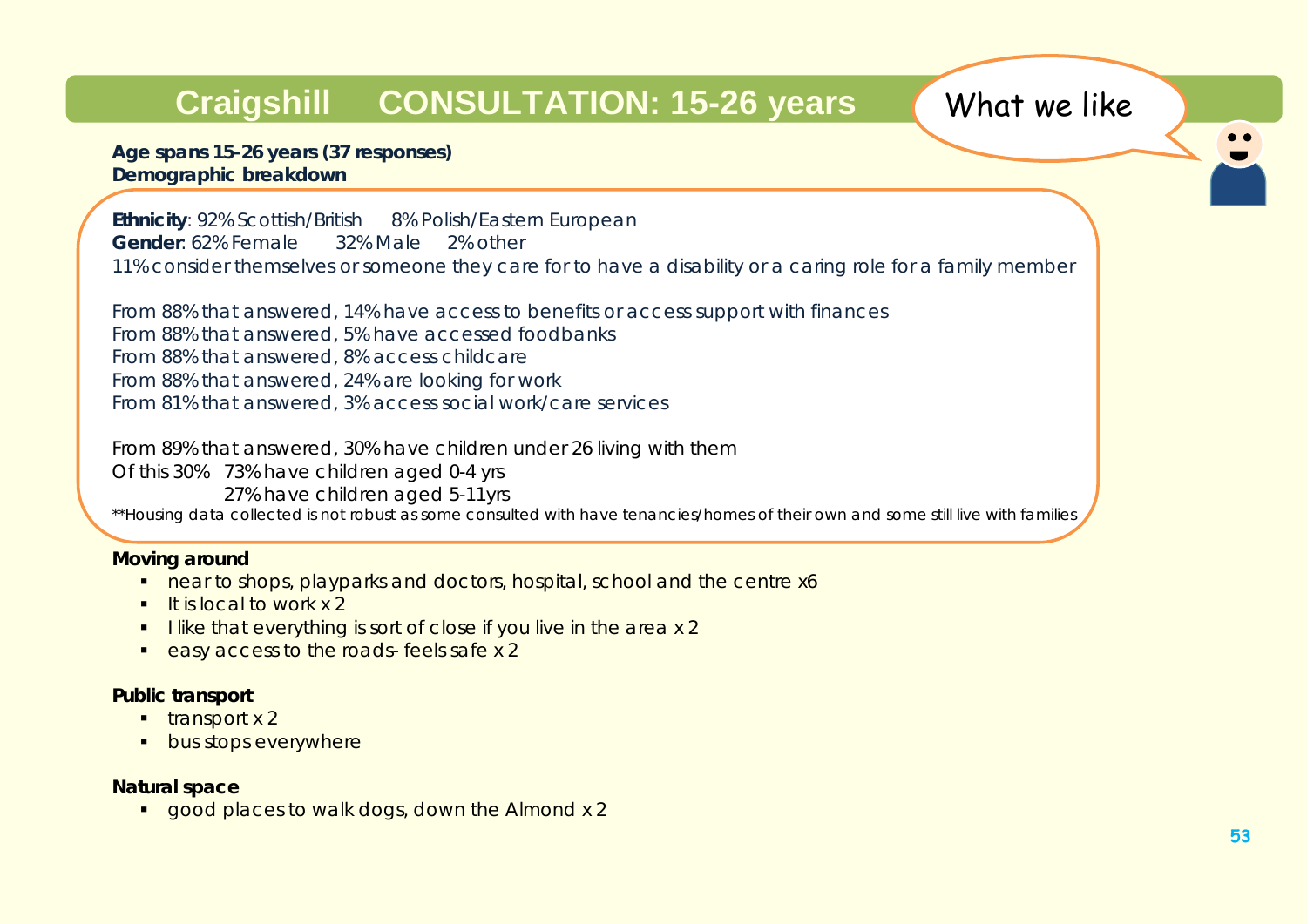- $\blacksquare$  The local nature
- **I** like being near the water its peaceful and quiet

### **Play & recreation**

- The parks; Park areas, for children to play on x 6
- Social clubs- Drop ins, many groups for young or old to participate inClubs- socialising and activities, x 3
- **Football pitch**
- **•** Youth clubs- music and social time
- Gala day and fun days
- **I** lenjoy the community projects we do in clubs working with the regeneration groups, Projects x 2
- All the activities there are in the area
- **Arts**
- $M$ usic
- **play scheme running in the summer holidays**

### **Facilities & amenities**

- **•** schools and local shops, Close stores, The mall (cafe), its good if you have a young family as it has good schools near and shops if you run out of milk and bread etc x 6
- Howden park, YAP/offbeat YAP music, daisy drop in, xcite, the facilities-gym, football pitches x 7
- There is some good services cadets,
- **social activities for kids**
- **Public library for everyone**

### **Work & local economy**

- my work is local (SJH)
- **local shops**

### **Social interaction**

- $\blacksquare$  People x 2
- **filter in the independent of the interior of the contract of the interior interior in the independent of the i**
- People in my street are polite
- **Socialising with friends and meeting new ones at clubs**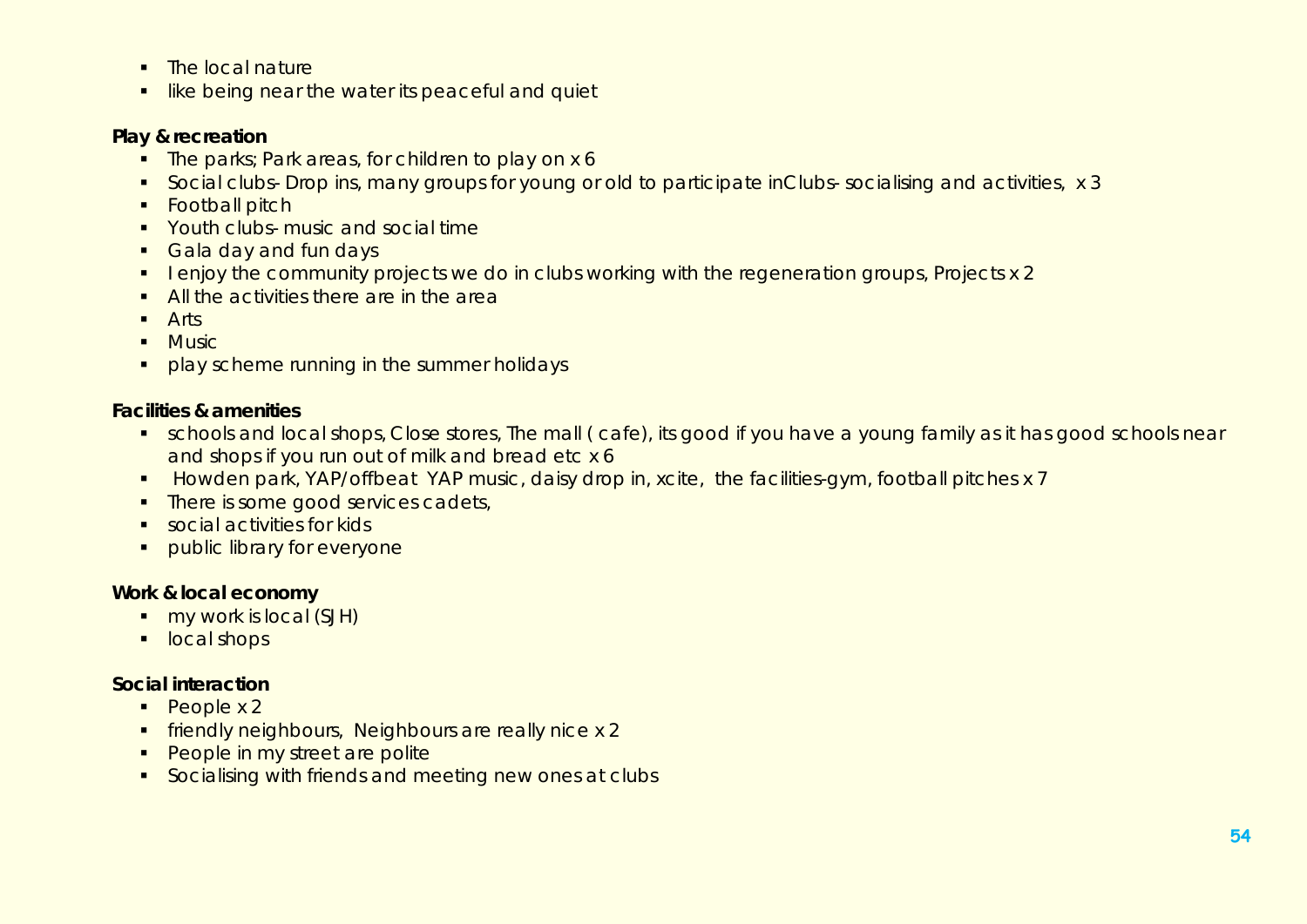### **Identity & belonging**

- I like the community feel in Craigshill everyone knows one another and most are willing to pitch in and help x 3
- There is generally quite a good community spirit good community spirits, Community x 4
- The community stay together
- I grew up in Craigshill so it is home to me

### **Feeling safe**

- **Its quiet where I live; Quiet area x 3**
- **it feels very safe**
- .

### **Care & maintenance**

- **my street is clean and tidy**
- $\blacksquare$  its nice

### **Education & lifelong learning**

 $Schools$ 

### **Childcare and respite**

**Daisy drop in** 

## Craigshill CONSULTATION: 15-26 years What we don't like

### **Moving around**

How difficult it can be to reach the town centre

### **Traffic & parking**

- streets and parking
- **•** could do with more parking in streets (Groves) plenty of room for more parking spaces, just needs the time and money spent

### **Streets and spaces**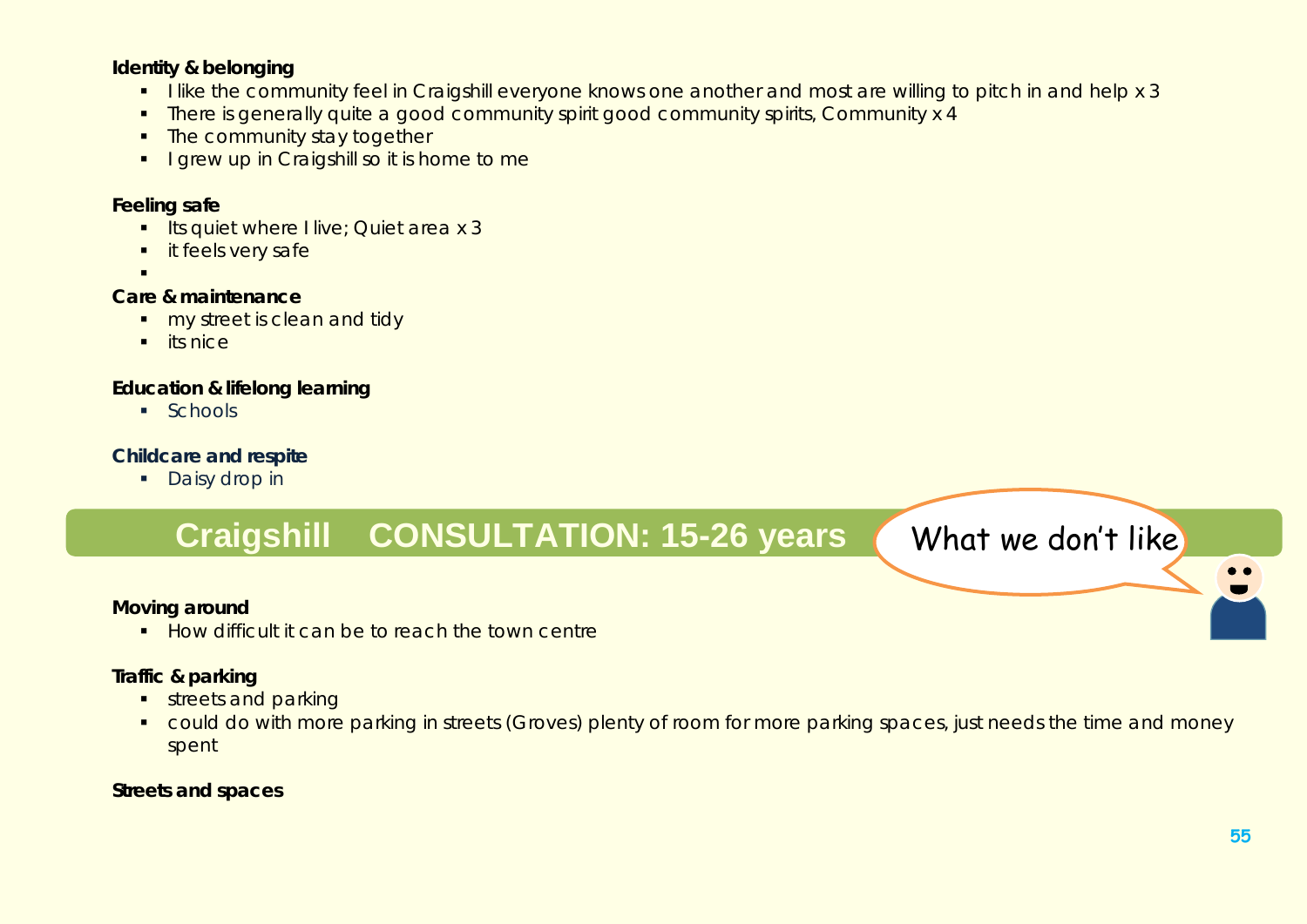- Bushes at houses it looks horrible
- more paths

### **Play & recreation**

- Nothing to do: nothing for my age group 16+; not enough for the kids, after school, more clubs out of school like football, dance classes , basketball, hockey etc x 6
- Asides from the youth clubs run by YAP there not much to do x 2
- no swimming pool
- not a lot of place for younger children eg garden, play area that is free x 2

### **Facilities & amenities**

- No community centre
- All the takeaways are in the same place
- **trying to get doctor's appointments**

### **Housing & Community**

- People from here can't get houses
- **More housing for our kids**
- Housing don't do repairs they temp fix. The flats are damp which is not good for kids

### **Social interaction**

**People are nasty** 

### **Identity & Belonging**

• the area has a lot of people

### **Feeling Safe**

- **Drink and drugs: too many taking drink and drugs; don't like the drugs and alcohol; drugs; anti-social behaviour (** weekdays and weekends from 11 pm onwards) Too much violence, I don't like how there are a lot of delinquents x 6
- Not safe
- Don't feel safe walking home at night, Walking through Craigshill football to Ladywell- scary path, bad lighting, Can be unsafe to walk at night cause of the lighting x 4
- Not enough police presence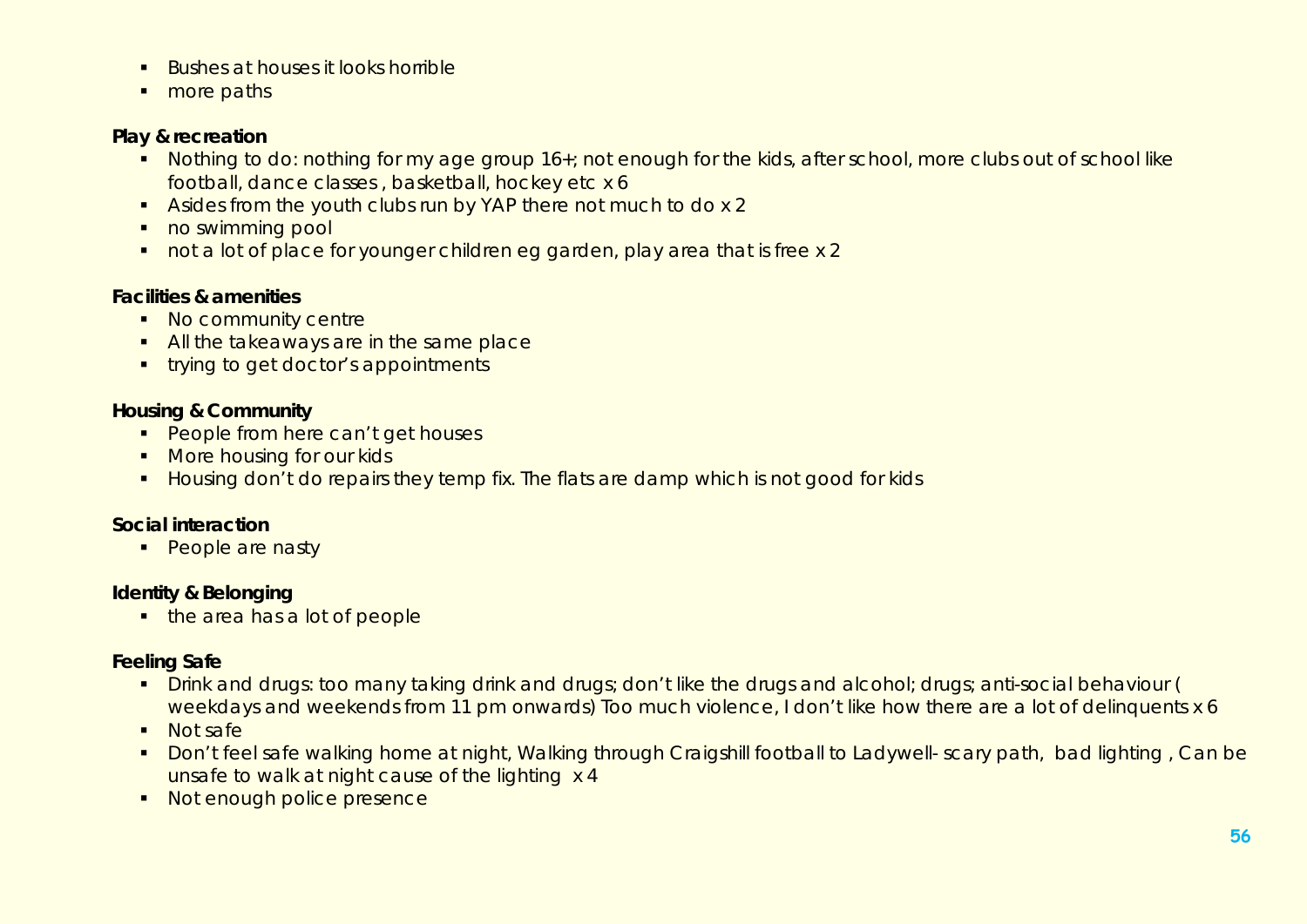- The under paths
- **looks scary**

### **Care & Maintenance**

- need to do something about the dog mess on the streets; dog waste not picked up, Really bad dog fouling around all Craigshill, There's dog poo on almost every path x 5
- **glass, bottles x 2**
- The mess of the area
- Dumping rubbish, litter in streets x 9
- Bin waste and recycling problems. A lot of flats in area only have grey bins despite requesting other bins for recycle, x 2
- **Fivally in Don drive Figure** problems, especially in Don drive
- **Street lights don't work sometimes**
- Grubby area, The streets are now a mess and look grubby x 2
- vandalism that is done to the things that are for the kids teenagers set firs to the park or pour paint on the play equipment x 2

### **Influence and self-control**

**Area has a bad name (reputation)** 

## **Craigshill CONSULTATION: 15-26 years** Ideas to make it better

### **Public transport**

- **better bus service x 2**
- **have more buses**

### **Traffic & parking**

**Crossings** 

### **Streets & spaces**

**•** brighter and more lights to feel more safe x 2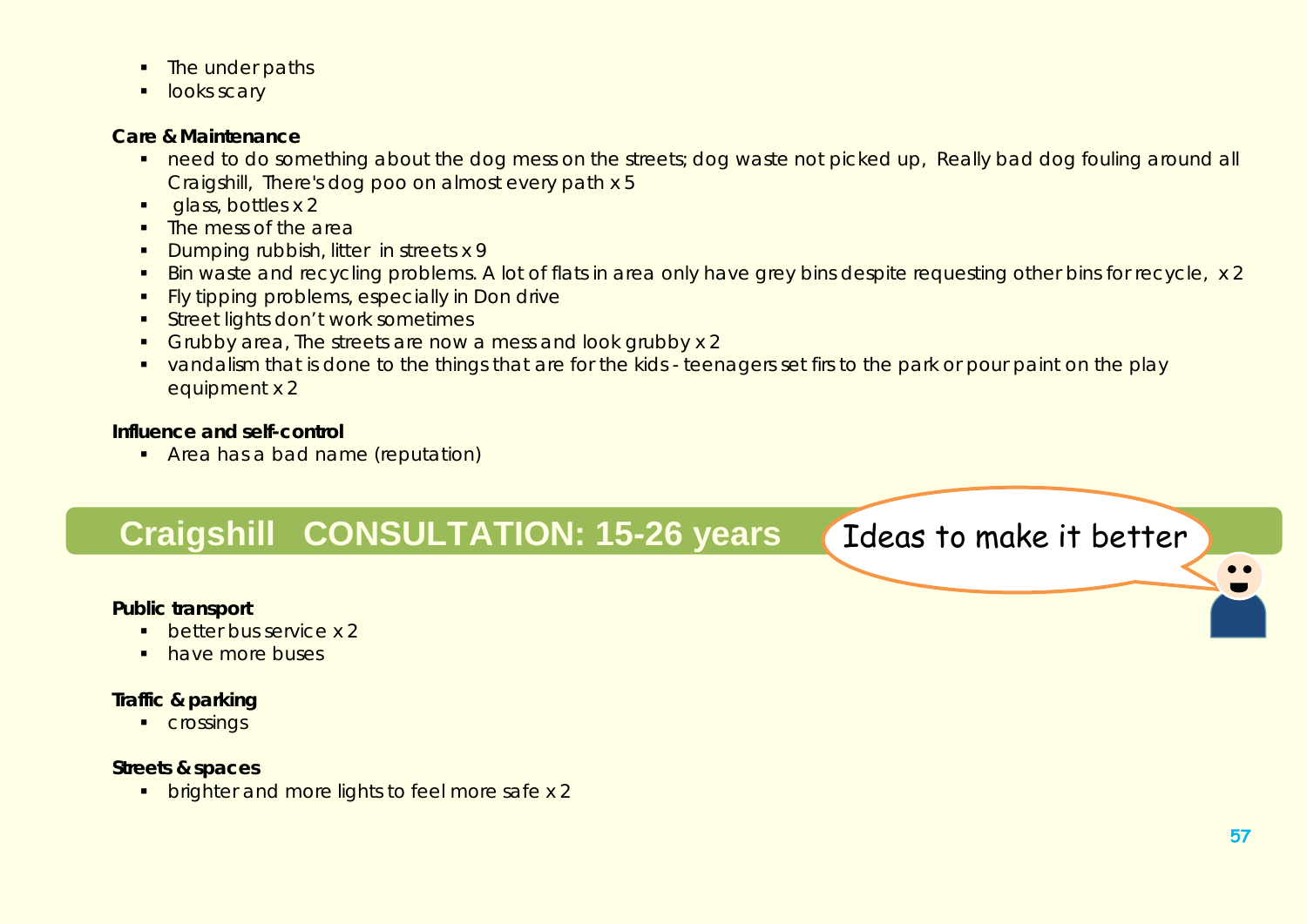- Benches/seats for people to sit on walk paths/areas
- More colour

### **Play & recreation**

- more things to keep people busy, more things to do, More social activities x 4
- More to do for our age group (16+), Somewhere for teenagers to do on Friday nights, More clubs/youth groups, More activities for youngsters (teens) 14-16, Wee areas for youths with a shelter roof- to stop them scaring older people by hanging around streets/tunnels x 6
- **number** for young children at parks, A flying fox improve public parks Skate park or bike trail, sports eg basketball x 6
- More animal parks
- More for the elderly, more adult clubs, men's group x 3
- **n** membership cards for groups
- **nore clubs to go to, for kids, youth club for boys around 6-7 years x 3**
- **more sports activities x 2**
- **More leisure activities**

### **Facilities & amenities**

- To have a community centre
- Could be more shops
- **add more public facilities**

### **Work and local economy**

**nore jobs for teenagers** 

### **Social interaction**

**nore community events** 

### **Identity and belonging**

could make it feel more homely

### **Feeling Safe**

- **nore police as too many people drinking and taking drugs x 2**
- $\blacksquare$  Less crime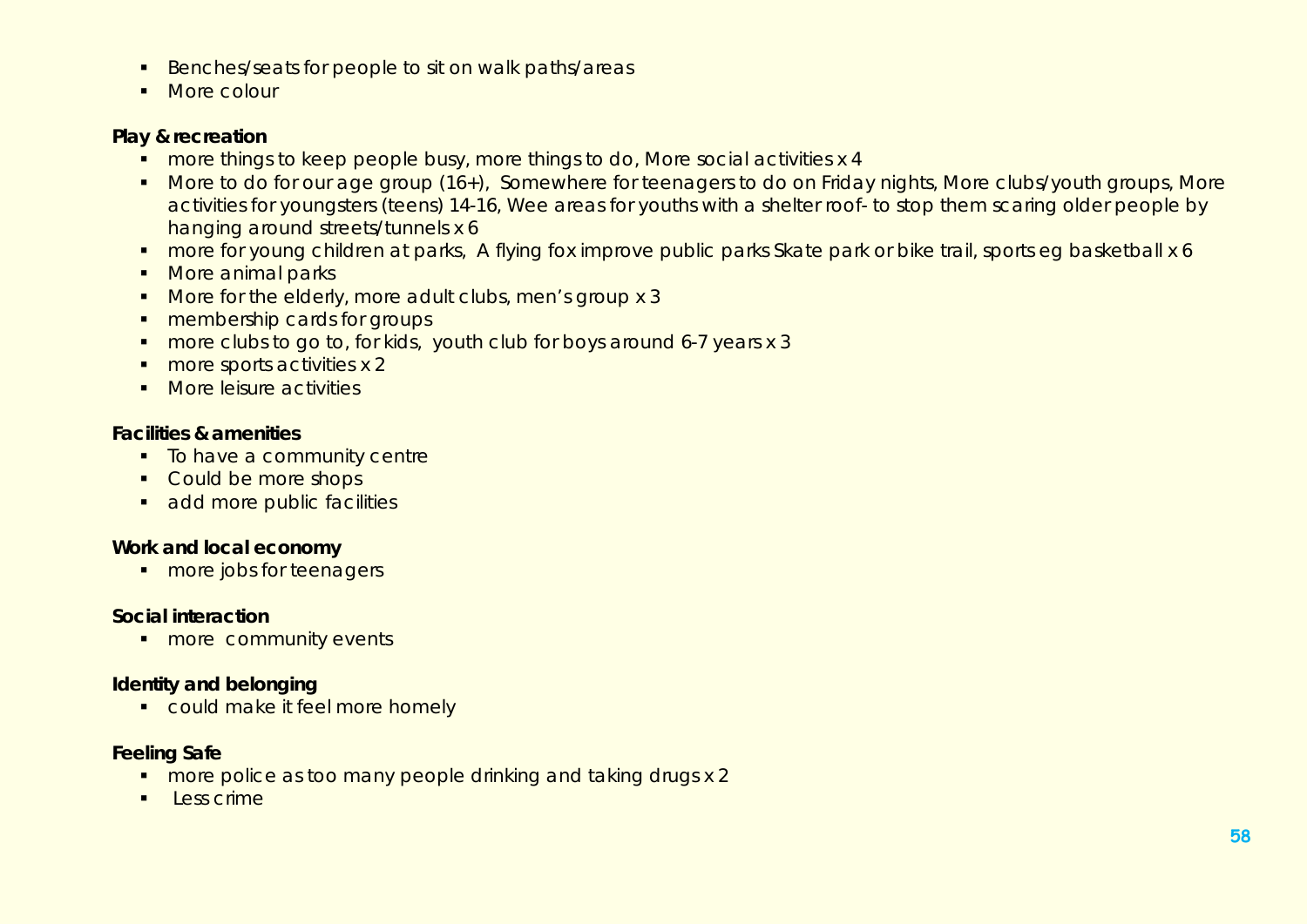- **Stop adults drinking in under passes (some Polish adults do this near my area and it is scary to pass them) Not knowing** what they are saying makes me walk over the road
- **More cameras for safety**

### **Care & maintenance**

- Clean area: cleaning the streets more; Cleaning dog poo, More vigilance on dog fouling x 7
- **More recycling facilities. For flats removing lots of smaller bins and replacing with industrial sized bins to save space (and** I'm sure money for the council) x 2
- **More authority in the area and fines should be given**
- **Making Craigshill tidier all over x 3**
- More bins around; especially in almond park x 2
- More litter pickers as a lot of rubbish in the streets x 2
- More dog bins x 2
- **•** better street lighting
- Make the area better by less vandalism
- cleaning up the glass
- **e** getting rid of graffiti

### **Influence & self-control**

More for teenagers, more advertising about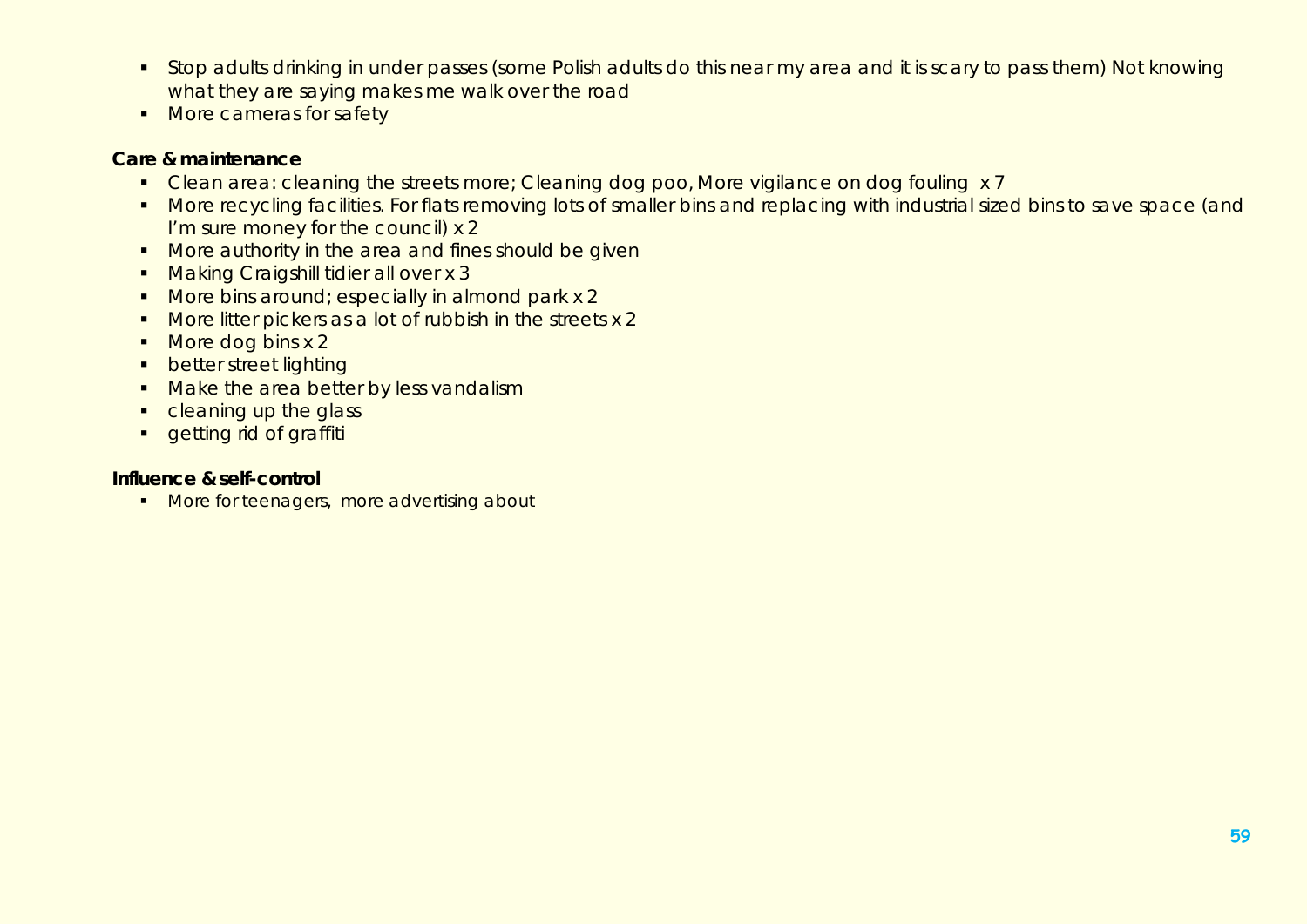## **Craigshill CONSULTATION: 27-40 years What we like**

**Age spans 27-40 years (69 responses) Demographic breakdown**

**Ethnicity**: 91% Scottish/British 4% Polish/Eastern European 1% white other 1% Pakistani 1% mixed ethnic **Gender**: 86% Female 10% Male 4% non-disclosed 29% consider themselves or someone they care for to have a disability

### **Moving around**

- **everything is accessible**; everything we need is close by when working properly; mall and shops close by
- **amenities all within walking distance, health centre, Industrial estate parks, library, chemist, schools, Schools, shops,** doctors and library all with walking distance, Daisy, playgroup x 13
- **•** central location in the town to shops, walks and parks x 3
- Easy to get to Centre x 2
- **CONVENIENT FOR WORK Livingston Rugby Club**
- plenty cafes around, don't need to go far for what you need

### **Public transport**

Good bus service X2

### **Streets and spaces**

**•** plenty under passes for safe routes for children when out playing x 2

### **Natural space**

- There is a lot of open green spaces and the woodland's enhance the feel of the area. X 9
- **Parks redeveloped and maintained Almond, Not much to be honest. Almond Park is only good thing about it, Almond** park provides a good space for the whole community, x 4
- **Close to the Almond/river Walk x 4**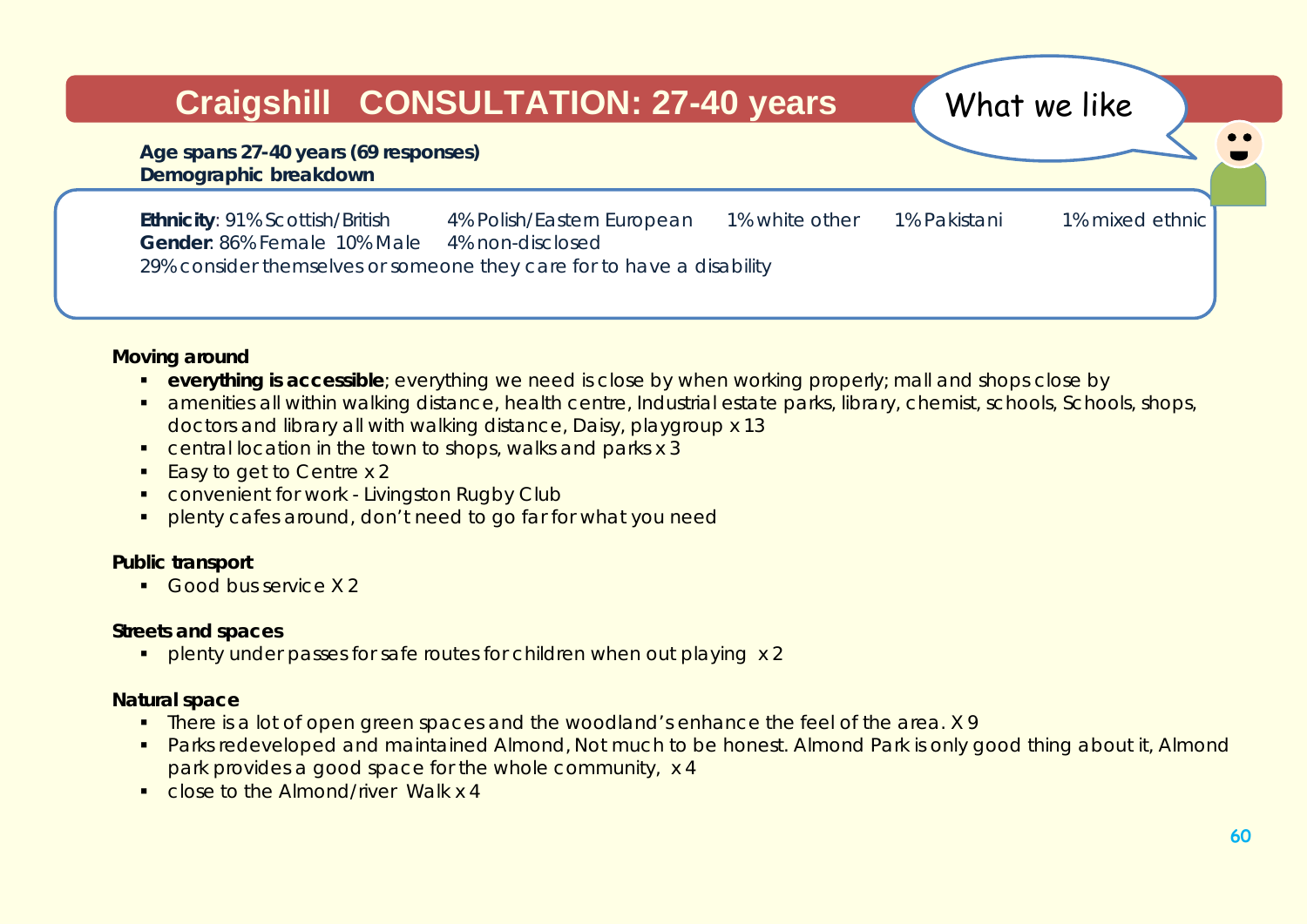**Good parks** 

### **Play & recreation**

- **Having youth action around**
- **Parks:** parks redeveloped Letham; good for the kids parks; there is very modernised parks for all the ages; few play parks available for all the ages, the choice means on a day out the kids have lots of choice of where to go and it's a cheap day out, Parks, play areas, on our doorstep, I like the parks and the almond walking route, brilliant long walks and parks x 24
- **a** lot to do for younger kids and in the summer holidays, Excellent girl groups and playscheme, kids activities on your doorstep that are good prices and affordable x 4
- Great places to spend time with kids.
- Soft play
- **qood playgrounds**

### **Facilities & amenities**

- I like the fact there is shops, doctors and schools, post office, playgroup, daisy etc in the centre of Craigshill, local fire station xcite library x 17
- **EXTERNITHS THE DAIST CONTEXNITY SON** is access to the Daisy Drop In is and my son , learned to drive through the groups. Love the Daisy Drop In to get me out of the house and for my children to meet other kids. Driving course helped me get into college and complete HND in beauty and continue to go to university. playgroup and pre school activities, plenty to do for children under 5 X 8
- **Shops:** mall shops close by; your never stuck for a shop near every street; enjoying having a local coop and shop The mall is useful but need to be pampered, varied shops, Good selection of shops at mall x 7
- **•** activities for the kids are starting to pick up quite well
- **•** playscheme come and have fun something to do during the summer holidays
- There is a lack of shopping service and places to eat/or even a cafe
- **ilike the community facilities**
- **Good GPs/ council services**
- **Craigswillow**

### **Work & local economy**

- Mall , shops, shops are great x 2
- **pubs are great**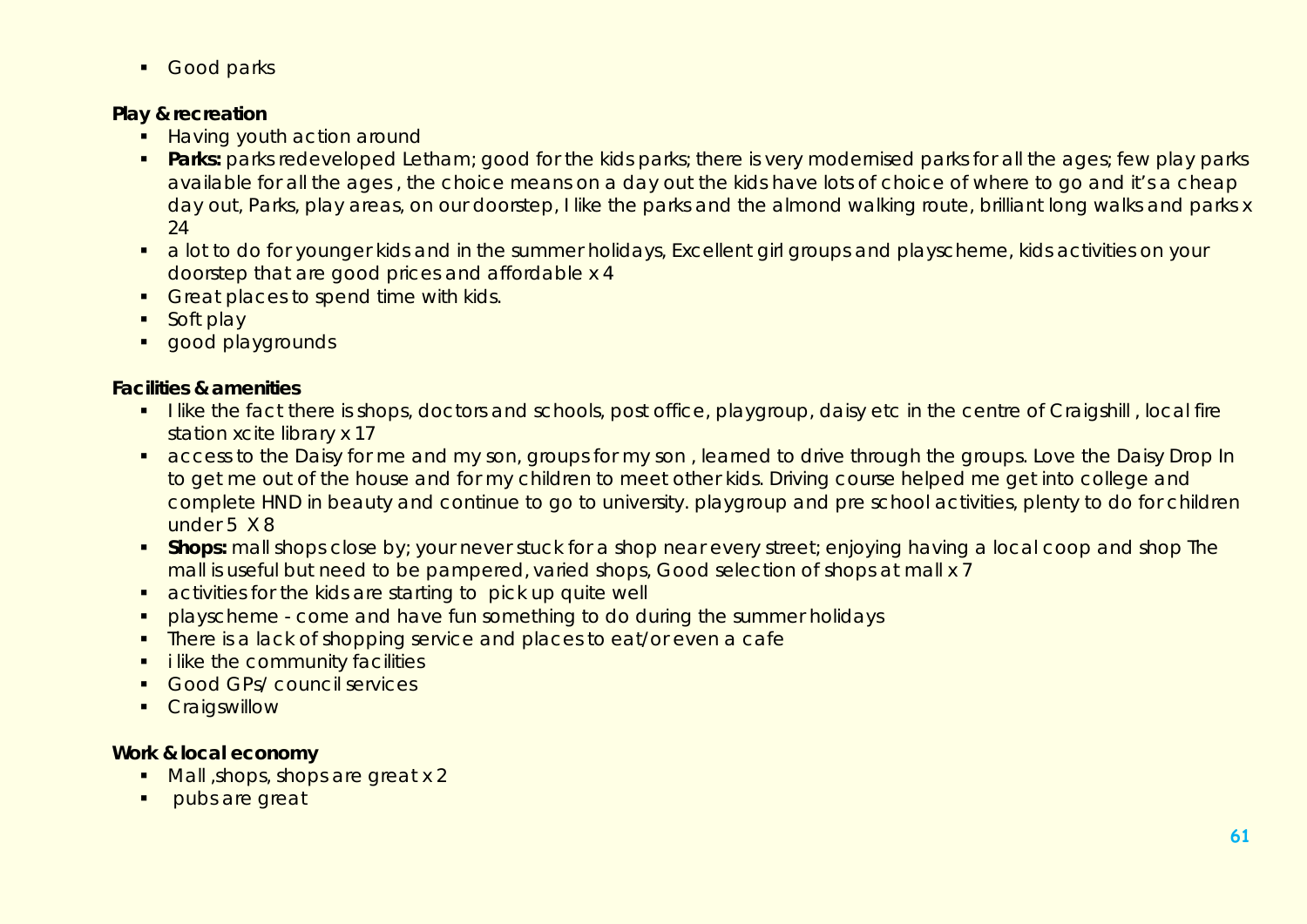### **Housing and community**

- **Good mix of housing**
- **Housing seems good.**
- **newer houses look great,**
- **qood place**
- **houses**

### **Social interaction**

- **•** been coming to the gala since I was a bairn everyone knows everyone
- **People:** most people are friendly and helpful; friendly people good network; very friendly environment; friendly; friendly people; the people know lots of people, friendly neighbours My friends live here x 18
- **schemies**
- **qroups**
- It's a very sociable area and most people look out for each other, socialising with friends whilst kids play x 2
- some of the more anti social residents

### **Identity & belonging**

- have family there, I know the area and have lots of family here x 4
- sense of community: there is a great sense of community; feel like part of the community; community spirit; good community; Community, The community spirit, its amazing, especially in Rowan Grove, supportive, tight knit solid x 23
- $\overline{\phantom{a}}$  feels homely x 5
- Everyone looks out for each other x 4
- I have lived in Craigshill for most of my life I have seen the area grow for the better in terms of parks, community groups, lived here most of my life x 5

### **Feeling Safe**

- Quiet
- **underpasses everywhere so kids don't need to cross the roads**
- most of the time feel safe to walk the streets
- **Visible police presence.**
- **feel very safe**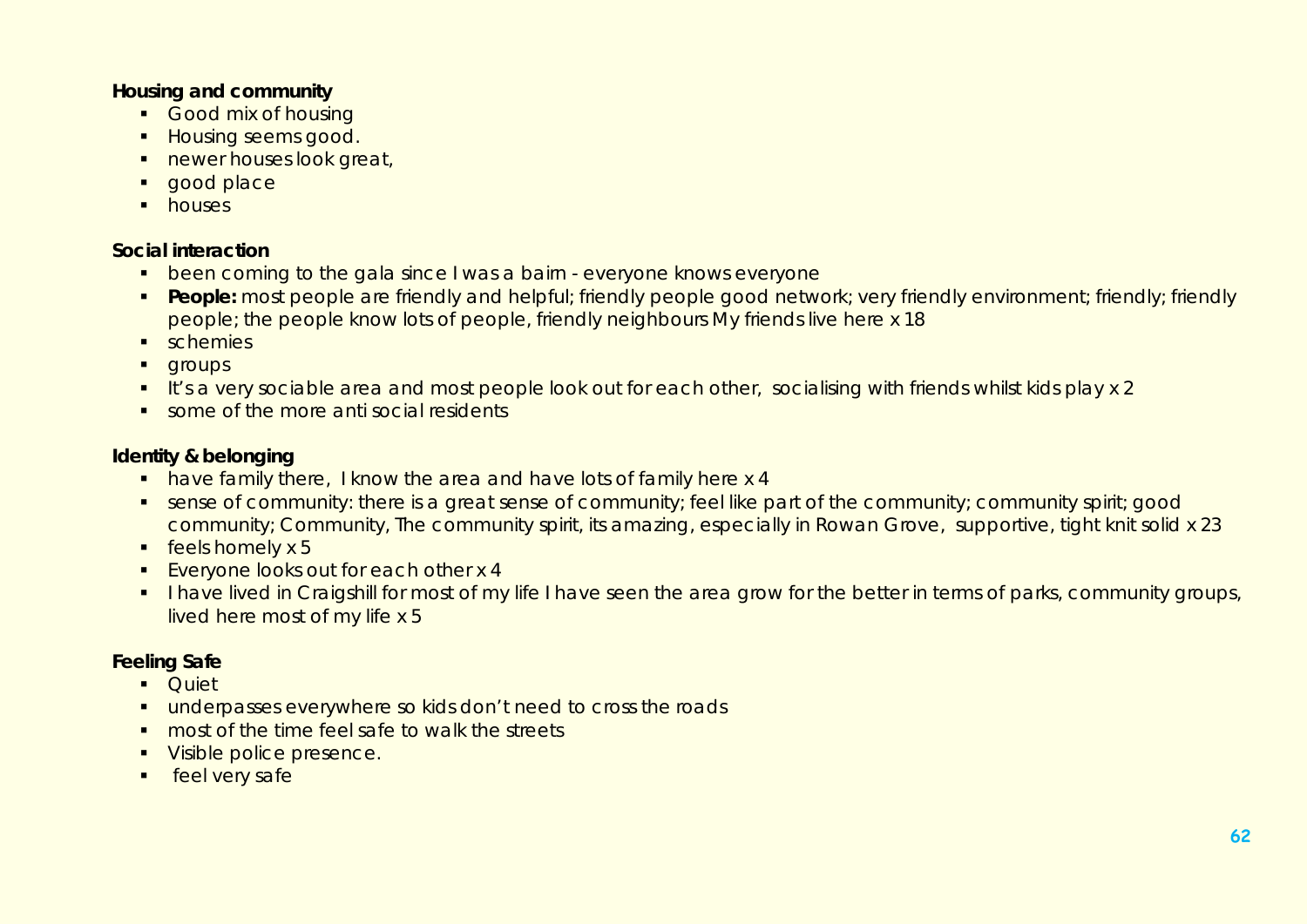### **Care and maintenance**

- **Usual things about communities, dog fouling, litter**
- mostly tidy
- The pockets of Craigshill that smell strongly of drugs

### **Education & lifelong learning**

- $\blacksquare$  local schools x 5
- **illetham ps is a great school. I went and my children x 4**
- a lot of roles for the kids at school which I feel gains confidence

## **Traigshill CONSULTATION: 27-40 years (What we don't like)**

### **Moving around**

don't like having to go to the centre for my main shopping I would prefer to do it local

### **Public transport**

- **bus service too expensive and not reliable enough**
- public transport need improvement/ horrendous x 2
- **transport not good only two buses**
- the fact that the bus to Bathgate was cancelled!!
- **Public transport I'm fortunate to have a car but I am aware of the lack of bus services in the area.**
- public transport getting stopped, lack of buses from next month to where I need to go x 2
- **i** it now take me two buses to get to work with the new timetables,- even longer travel time
- **EXECTE FIGHT FIGHTS IN A 2015 CONTROVER IS NOW A**  $\overline{a}$  and issue as I now need two buses
- **the new bus service has made a worse impact on my life and now find it harder to get around and getting to college**

### **Traffic and parking**

- **•** parking spaces in the streets, etive walk, residents blocked in, cars parking at the curb side in my street due to no parking for the amount of cars, kids cant be seen crossing the road, lack of parking at Letham for parents x 3
- **i** inglewood strett new housing promises to take grass away for more parking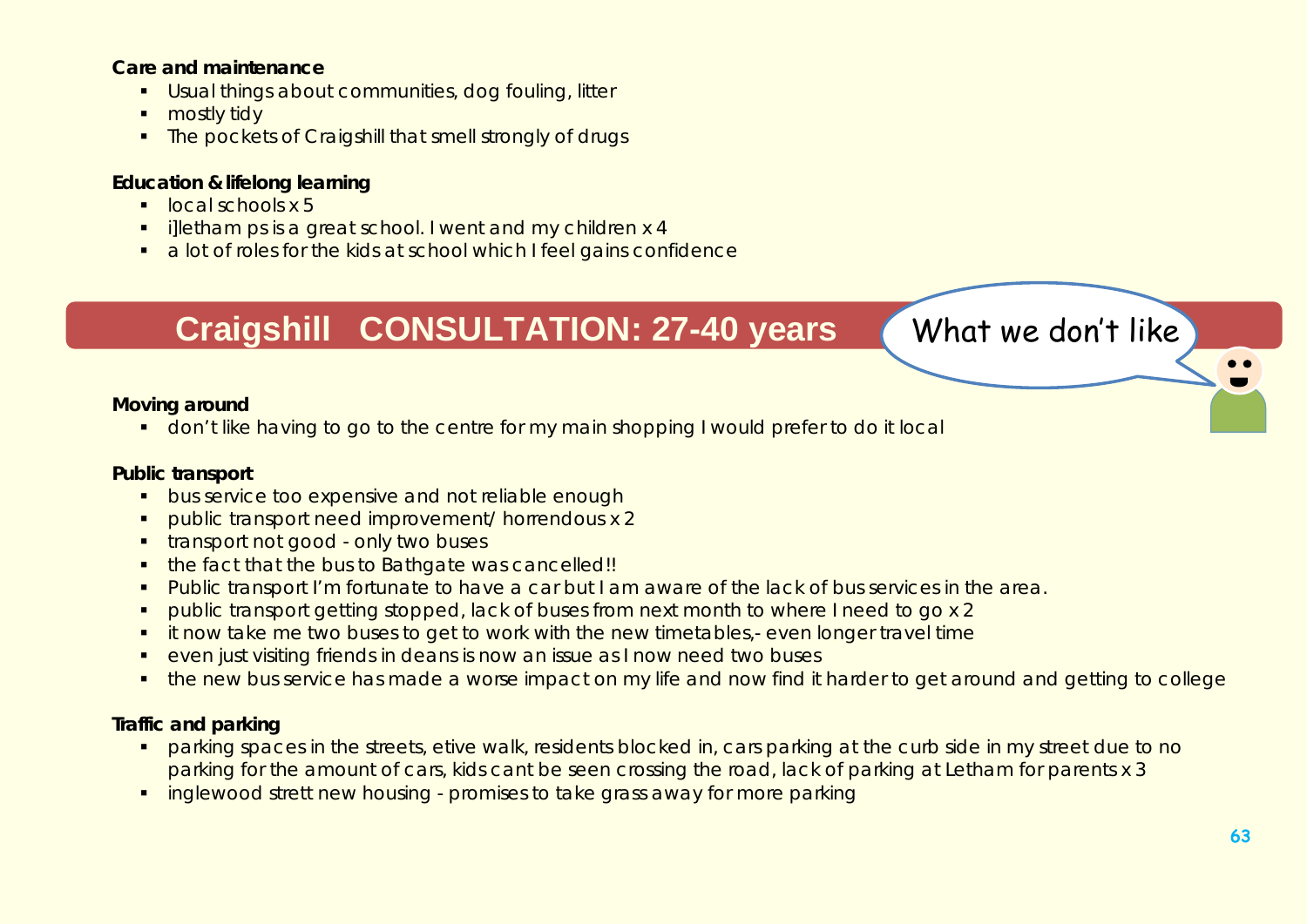- **no speed bumps**
- **Motorbikes and quads being rode after 9pm**

### **Streets & Spaces**

- not safe crossin the roads
- **•** paths are not cleared enough from glass rubbish and dirt

### **Natural space**

- **•** more engagement with the young people/families who dont use the wood/people who don't use the woods/green spaces and understand what the barriers are to them not using the wood/open areas x 2
- **the lack of green spaces between the houses being removed impacting on kids ability to play in safe view of homes**

.

### **Play & Recreation**

- youth groups not available, not enough choice for teenagers to keep them off out of trouble, Nothing for the kids or teenagers to do. No speakeasy discos etc Nothing for kids to do.5 15 years, nothing for teens to do, Youthclubs, funding comes in so late fro clubs so cant plan - Youth Action struggle to find youth club or activity to suit my teen love to see a computer club x 13
- **•** play areas for the kids, not enough play areas for small kids, soft play only caters for up to 5 years x 3
- not lots of activities for any age group esp families esp weekends that isn't expensive, Lack of community clubs for my age range 33, x 2
- **•** bubbles loophole charging for the flumes
- more stuff for the kids to do locally, Craigshill Football club is in Broxburn, if you cant drive your kids too it you cant go to training x 2
- **Activity centres-leisure centre, ice skating**
- **E** lack of tracks for bikes
- Galadays and such like events decreasing year on year

### **Facilities & Amenities**

- **EXTERN** 1 ack of access to community facility, No community centre x 3
- what is the building at riverside for? Music? Pool?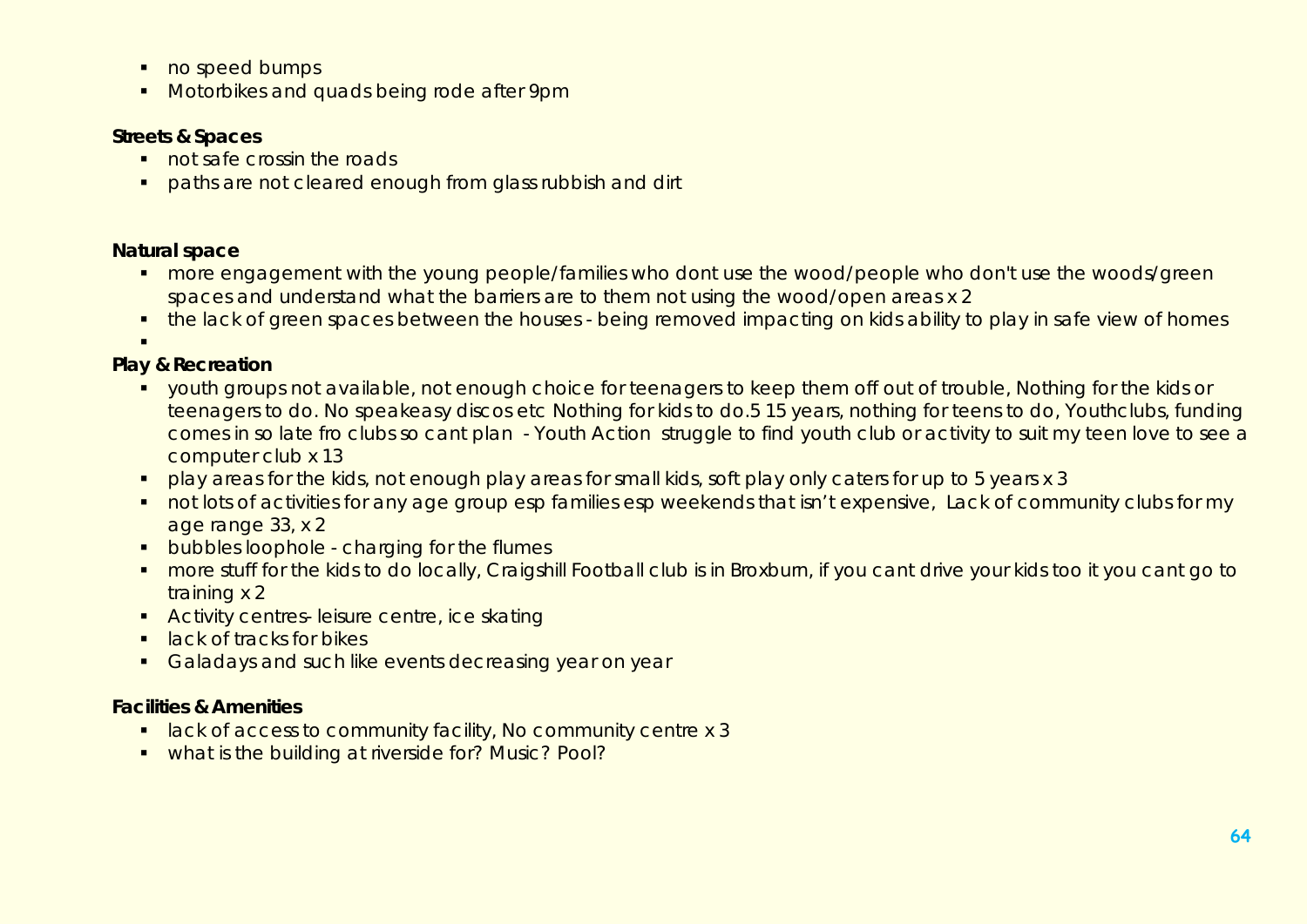- the doctor's appointment system could be better; Getting doctors' appointments and access to services such as mental health services getting harder and longer to obtain; health centre services very poor appointments, prescriptions etc x 6
- No available ATM after 6pm
- no dentist
- **There is a lack of shopping service and places to eat/or even a café x 2**
- Tower pub building looks like prison, gymnastics and taekwondo centre- ugly, grey building x 2
- Hidden services eg, there is help out there eg alcoholics anon gamblers anon Frank Anderson but difficult to find unless you are in the know or know someone in the know.
- **Hospital children's ward being closed is very bad**

### **Work and local economy**

- **don't like the Mall**
- not a lot of local businesses more support is needed for them

### **Housing & Community**

- **too many private lets**
- **•** some of the flats have dampness, have done for years would be good to see it go housing repairs
- not enough bigger properties, lack of housing for larger families, x 2
- Grey and dirty houses elevations, Older houses are very dated and cold, x 2

### **Social Interaction**

**number** more info required on what's going on for kids and adults

### **Identity & Belonging**

**stigma of being a deprived area - is it really? On selling sites on social media buyers are put off as soon as you say you** live in Craigshill- perceived reputation x 2

 $\blacksquare$ 

### **Feeling Safe**

**•** drunk and loud teens and adults (older men) causing a stir, not often but it happens (sometimes in large groups) groups of men drinking on the bench outside the coop - very intimidating, There is a lot of anti-sociable behaviour in the woodlands/fire damage and broken glass everywhere., x **8**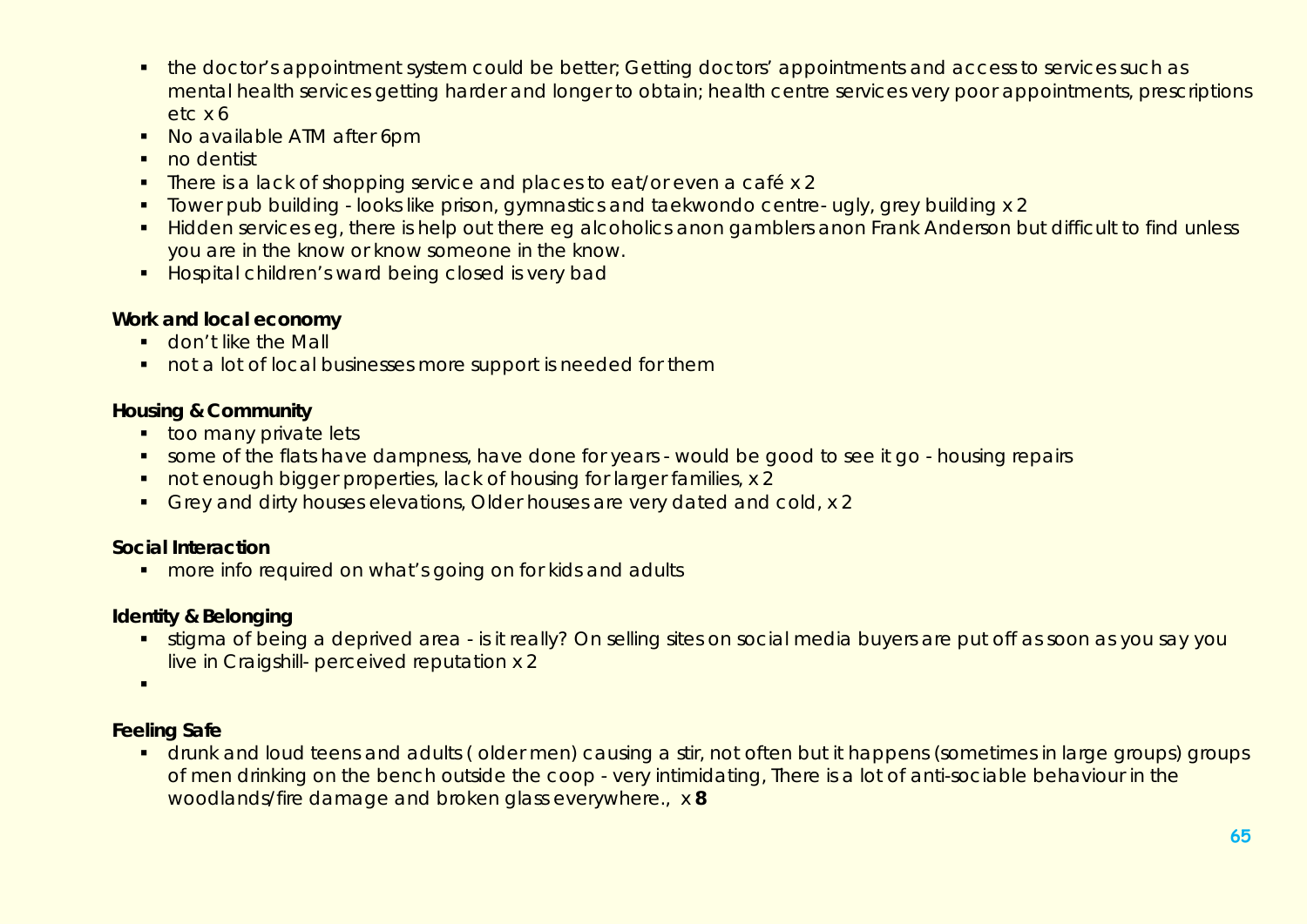- going up and down pathways on quad bikes x **5**
- Don't feel safe, my son and i rarely leave house due to health trading to walk around area yet assaulted 4 times in past 5 years .
- Poor lighting in areas x **2**
- poor recording of crimes, But safety and crime is my biggest issue in Craigshill. X **2**
- There is a lot of fly tip at the woodland entrances and in some cases residents are fly tipping over their fence into the wood.
- some areas known for trouble make me feel Unsafe to walk past, x **2**
- **a** few noisy neighbours
- a lot of drug users
- a lot of fighting
- vouths setting fires to parks

### **Care & maintenance**

- **Seeing furniture lying around the streets and gardens, Forth/Don drive power wash the streets, broken items left on the** streets, parks and woodland area ( some there for around 6 months) Litter and dumped household items as well as black bags in Gardens and on the street; litter and rubbish being thrown about (household items) litter and on streets regular Flytipping, Its a complete dump. Lots of litter, fly tipping, people here have no pride in where they stay. Not as clean as it used to be, untidy looking, x **28**
- old buildings looking tired (eg Tower) groves, letham primary tidied up, Feel the whole area looks shabby, run down and untidyit would be nice if our serviecs were improved, budget cuts - some areas looking deprived Don Drive, Forth Drive and parts of the walks Cranberra street, Onslow, and Brisbane street, x 10
- **Broken glass: broken glass in the parks, in kids playing apparatus king kong park; broken glass all over public walkways;** glass left all over the paths x 9
- Dog poo: people not cleaning up after dog poo; bad for dog poo; dogs dirt; dog poo on the grass and even the paths, The dog mess EVERYWHERE and the state of the roads in the streets, left lying on grass and pavements. It's awful! Having to manoeuvre the buggy round the dog poo. There needs o be a stronger approach to the people who do this, x 33
- **qraffeti and paint, amongst the flats x 4**
- **Ugly looking fences made of sticks**
- **Not enough bins**
- Vandalism, childrens playparks x 3
- **Public footpaths need more maintenance.**
- Bus shelters need repairing and information updated.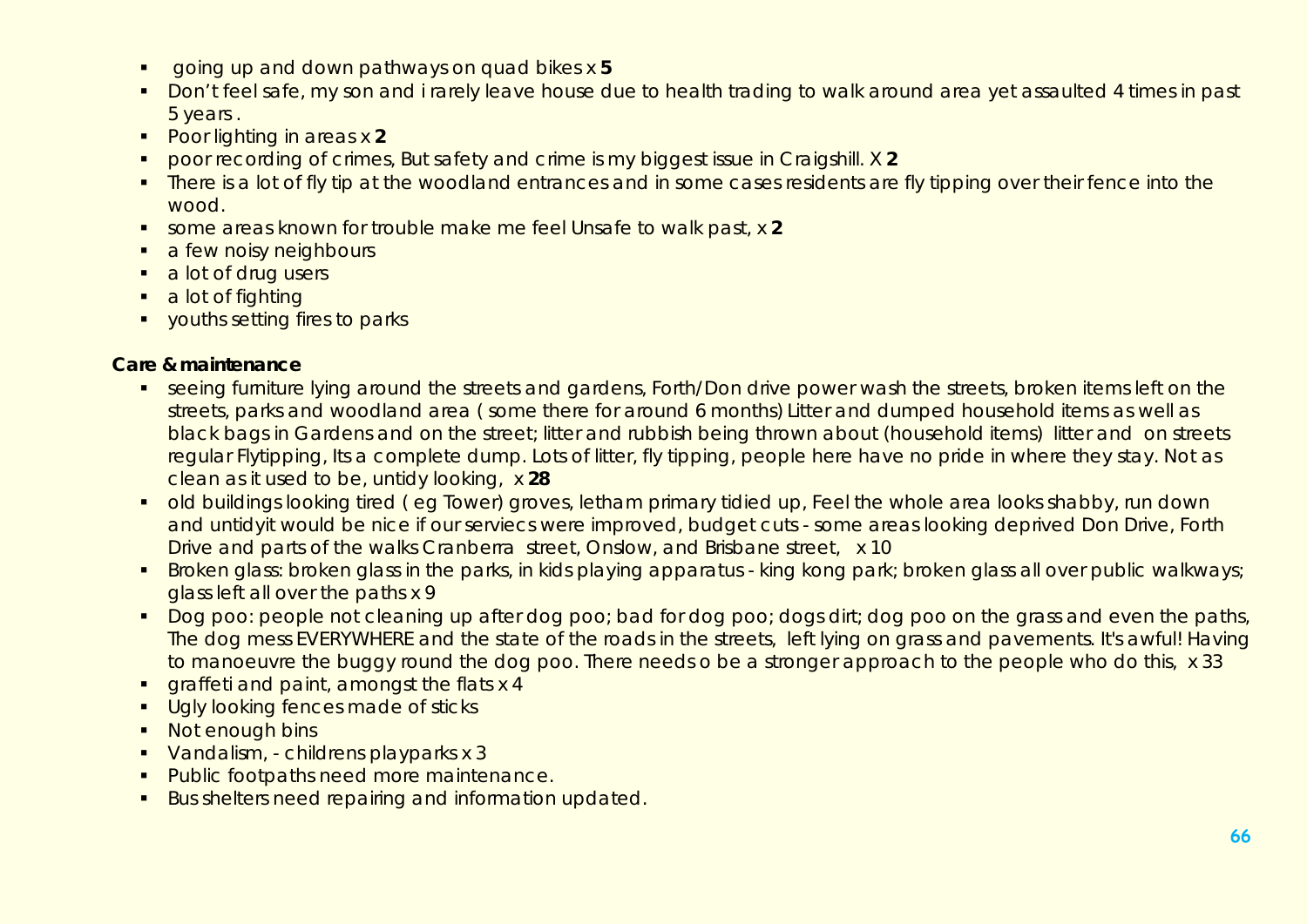### **Education and life long learning**

- **Schools don't do enough outside term time, don't get involved with the galaday**
- when children are diagnosed with dyslexia etc no continued support in mainstream schools throughout different ages and stages

### **Childcare and Respite**

no childcare

### **Influence and sense of control**

- **•** being able to afford things with lots of children isnt good; affordable activities especially important for those on low income and larger families x 2
- **i** its always the same people trying to make things happen in Craigshill
- **number money spent on Craigshill to make it nicer. Walkways, streets, rubbish.**
- organisation of the gala day to help get more funding and see what other funding is available to make it better
- letham young persons unit these children need to be introduced into the community and taught to respect Craigshill

## Craigshill CONSULTATION: 27-40 years (Ideas to make it better

### **Moving around**

**an actual bike path for safe cycling to school** 

### **Public transport**

- Add a bus to Bathgate even a couple of times a day,
- bus changes is problematic timetable difficult
- **•** better public transport

### **Traffic & parking**

**Etive walk - utilise the greenspace centre for more parking**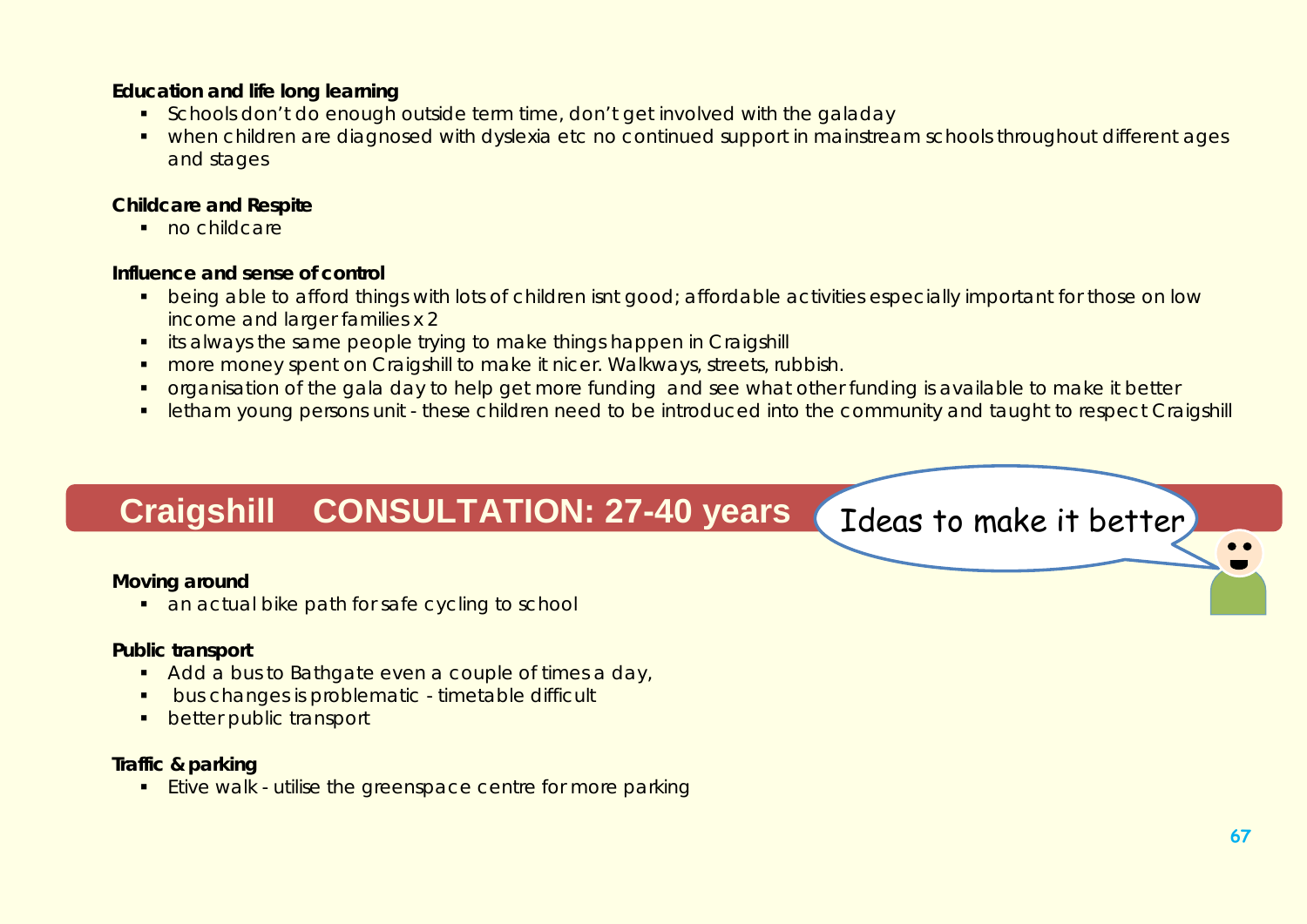### **Streets & Spaces**

- **modern building**
- **Indicaping around flats**
- Better roads going into the street as a lot are falling apart and full of potholes
- Use different colours! There is more than brown and grey...
- encourage the children to use the underpasses ie signs
- **Ilighting in underpasses**

### **Natural space**

- **•** more engagement with the young people/families who don't use the wood/people who don't use the woods/green spaces and understand what the barriers are to them not using the wood/open areas
- **numore parks and more green areas to grow your own vegetables, nature trails more stuff for the kids out in nature ie how** we live outside x 3

### **Play & Recreation**

- **number on the form school age children 5-15 yrs, more choice of after school clubs, indoor winter time activities and groups,** Indoor play options for kids., x 5
- **EXEC** leisure activities to be more affordable
- **•** coffee mornings maybe for adult interaction, more parents groups, Having an adult group so locals can get together and learn about each other as well as from each other, Adults nights: e.g bingo, cooking, arts and crafts cross stitching, more mother and baby groups, x 5
- youth groups for kids, Some youth clubs, Youth clubs or more social activities for the youths 11-18 years clubs for boys, more affordable clubs for young people 11to 18 more programmes to occupy youth from Anti-social behaviour, club for teens so they don't feel the need to shout in the street and smash bottles everywhere; more clubs for teenagers x 25
- **Play/play areas for older children 10-15yrs, better swings in the parks, Letham park could do more with the space,** more smaller kids play areas x 6
- A basketball/ 5-a-side court for the youngsters x 2
- **Introduce one large Gala day in Howden Park and make it as good as they used to be**
- **Skate park for children**
- Advertise more groups for school children not just younger children, activities better advertised so we know what is on x 2

### **Facilities & Amenities**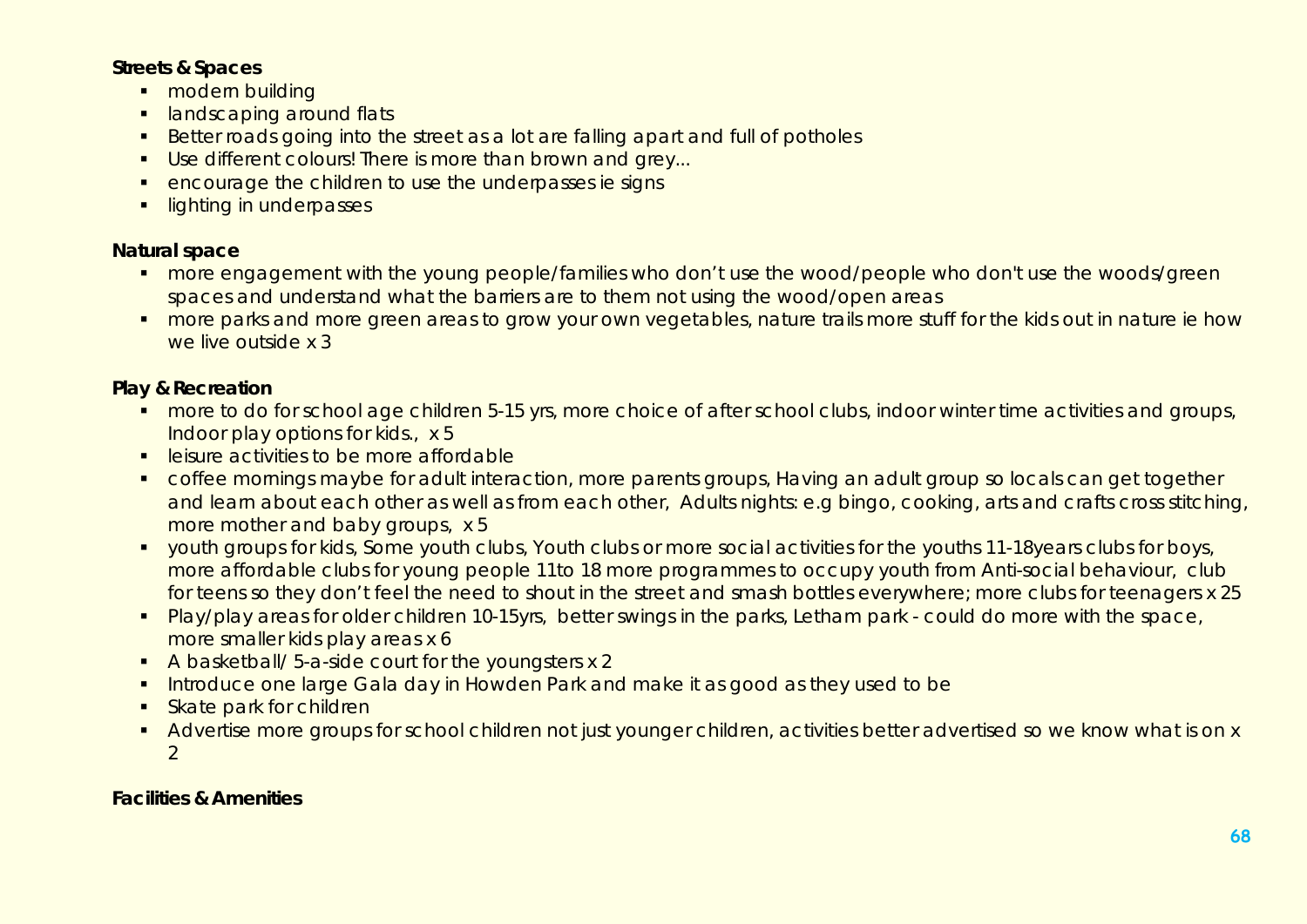- **tie in more with Craigswood for community, a community centre for everyone would be good, it would be good to see** Craigsfarm with affordable activities for the children and teenagers in Craigshill, Riverside opened up for a drop in café coffee mornings, a purpose built building similar to the one at Armadale Strathbrock x 10
- **better organisation at health centre**
- **less queuing at chemist**
- More clubs activities for women or for 20-40 more work experience opportunities to gain skills for older age groups such as admin roles to help people get work .
- Fighting to keep the library would be a good start.
- more arts and craft workshops
- have the football in Craigshill
- **•** cheap access to gyms and swimming through weekends
- $\blacksquare$  a local food bank

### **Work & local economy**

- **regenerate garage @ Carron Walk**
- **naking it easier for businesses to have business in the Mall**
- **•** put a Greas in the mall
- more shops

### **Housing & Community**

- **bigger council or local housing**
- finding ways to make area more appealing ( painting, planting etc)
- Housing to take folk seriously and do something about cold and draughty homes! housing association to listen better to tenants regarding gardens, dogs dirt bins etc, x 2

### **Social interaction**

- **nothing for older people to do**
- **friendlier people**
- **•** more community events like the gala day all to the support the committees that put them on

### **Identity & Belonging**

- need better community spirit
- **neighbours caring for their own area**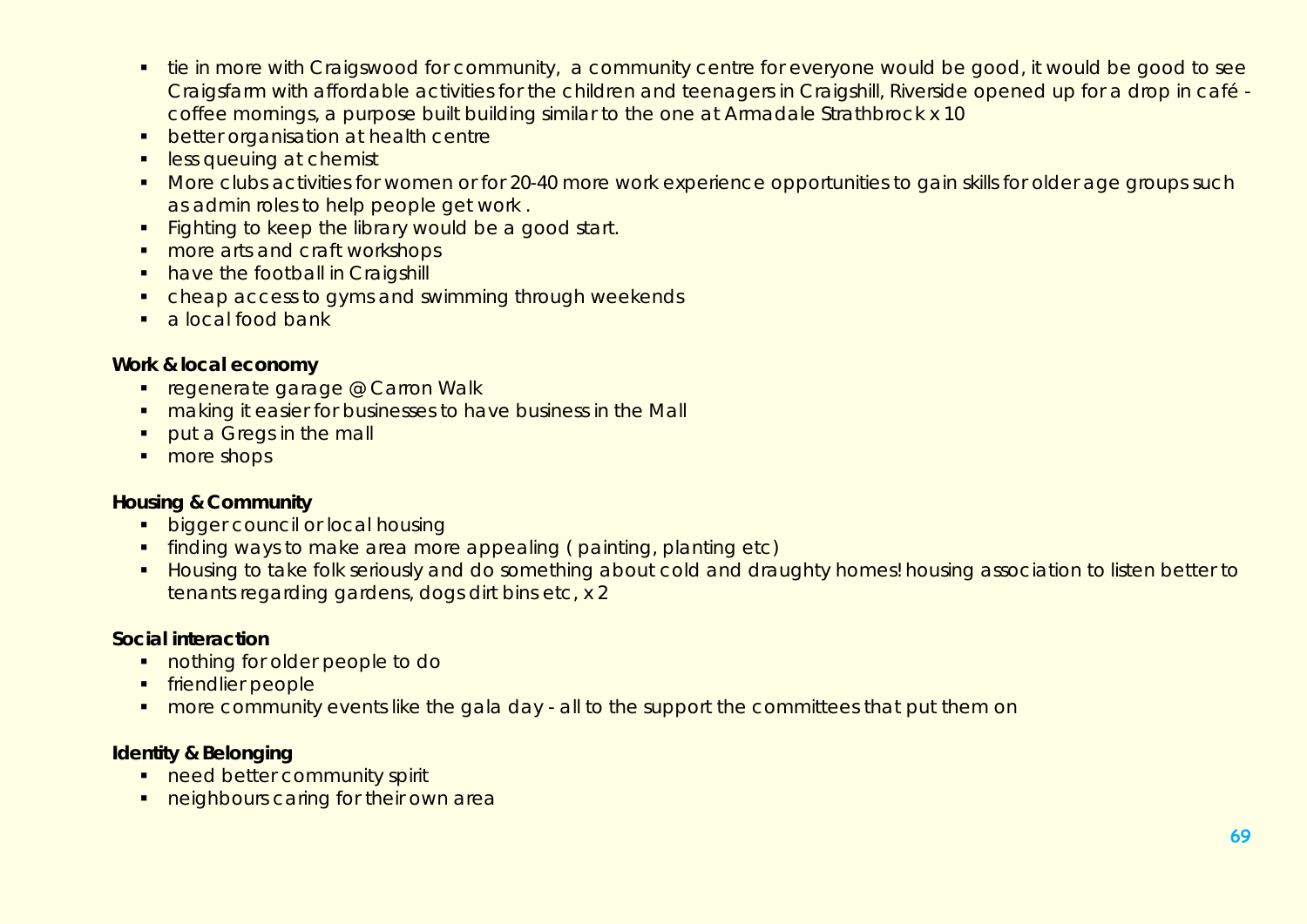### **Feeling Safe**

- **CCTV** around underpasses and patrols to prevent vandalism and fly tipping x 3
- some undesirable people
- More accurate recording of crime.
- There needs to be more local police presence.

### **Care & maintenance**

- more dog facilities around parks/ bins! A dog warden, litter bins X 5
- **upgrade the whole of Craigshill by Parks, bowling greens, roads walls, tennis court.**
- **introduce service for free uplifts every 3 months**
- **•** would be nice if the council cleaned up the area., more police presence
- **fixed the roads & paths, Footpaths/lighting need improving, x 4**
- make some areas look better, Cleaning up a bit. General untidiness. New parts of Craigshill where the houses are is much nicer than the flat area, its run down at Don Drive flats, crap on the ground, smashed windows, looks abandoned, x 3
- Would like to see the area around Letham primary improved with landscaping, shrubs, plants, better pathways to the main entrance from Forth Drive. It is a great school inside and the playground had good elements but from the outside looks almost prison like and lots of concrete. Also the litter trapped behind the railings at the community wing part brings it down too.
- More campaigns to raise awareness of cleaning up after your dog. I would like to see more done about the dog mess there is supposed to be wardens who can issue fines never seen this happen yet x 6
- More groups that could help people become more aware of their area and their part in it.
- Glass remover or a group locally organised to remove glass(I would do this!)
- **EXTER 19 Exter picked up on more regular basis and council needs to start stepping up to make it more enjoyable place to live.**

### **Education & Lifelong learning**

- **EXECT** schools could do more to help parents to teach kids
- **nore activities in school playground**

### **Influence & Self Control**

A committee to look at ways community can be involved in supporting the young people especially who more clubs may be causing some of the offending behaviours.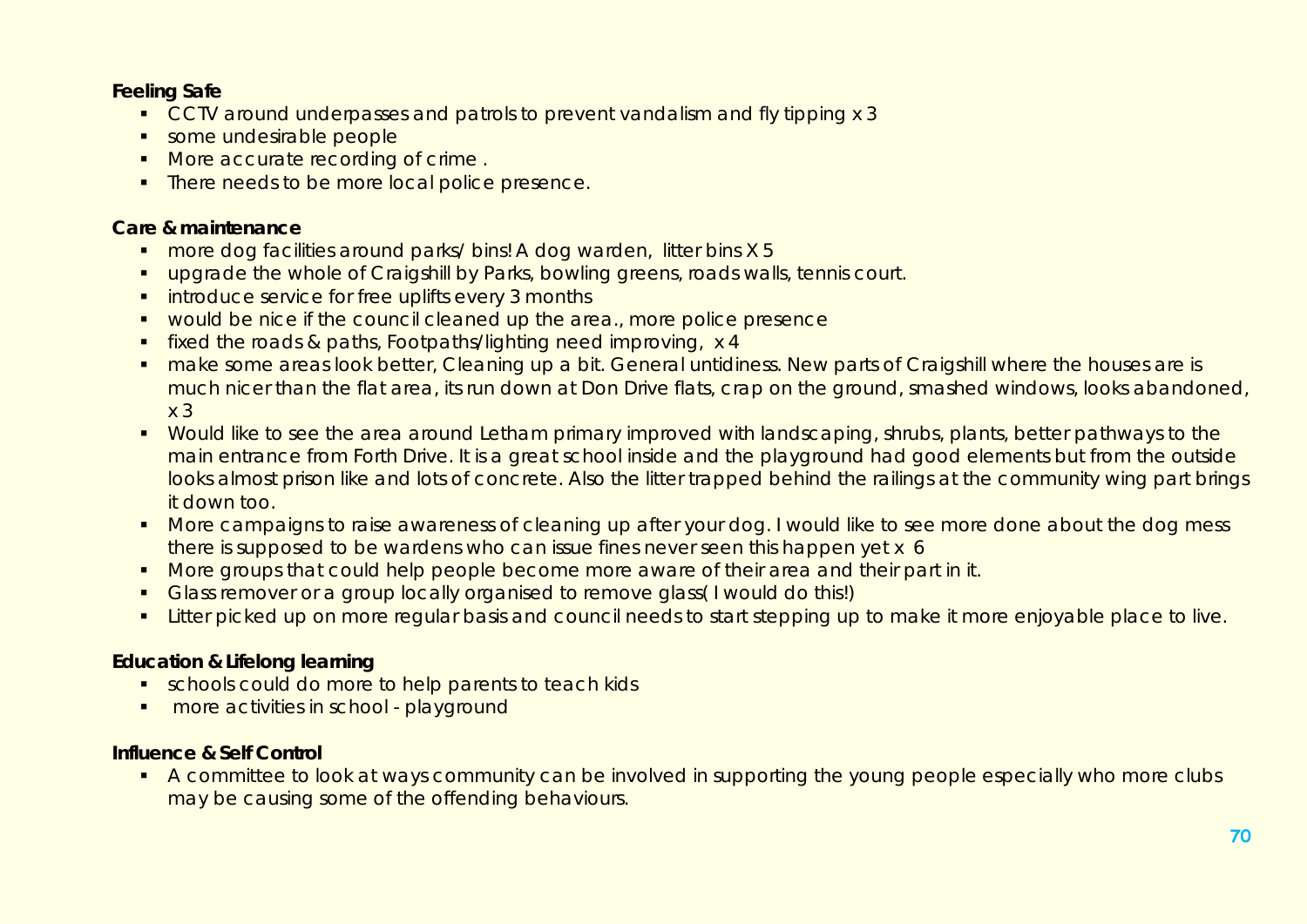- **People chipping in as a collective to make the place better eg cleaning up a garden area, or a repair with a reward** of a free burger etc or get some businesses involved to support offer incentives etc x 2
- **number charity fundraisers for the gala day. On top of WLC funding, more advertising, sponsored walk etc**
- community meetings need to be at all times not just during the day
- **•** work with the tower to help bring the community together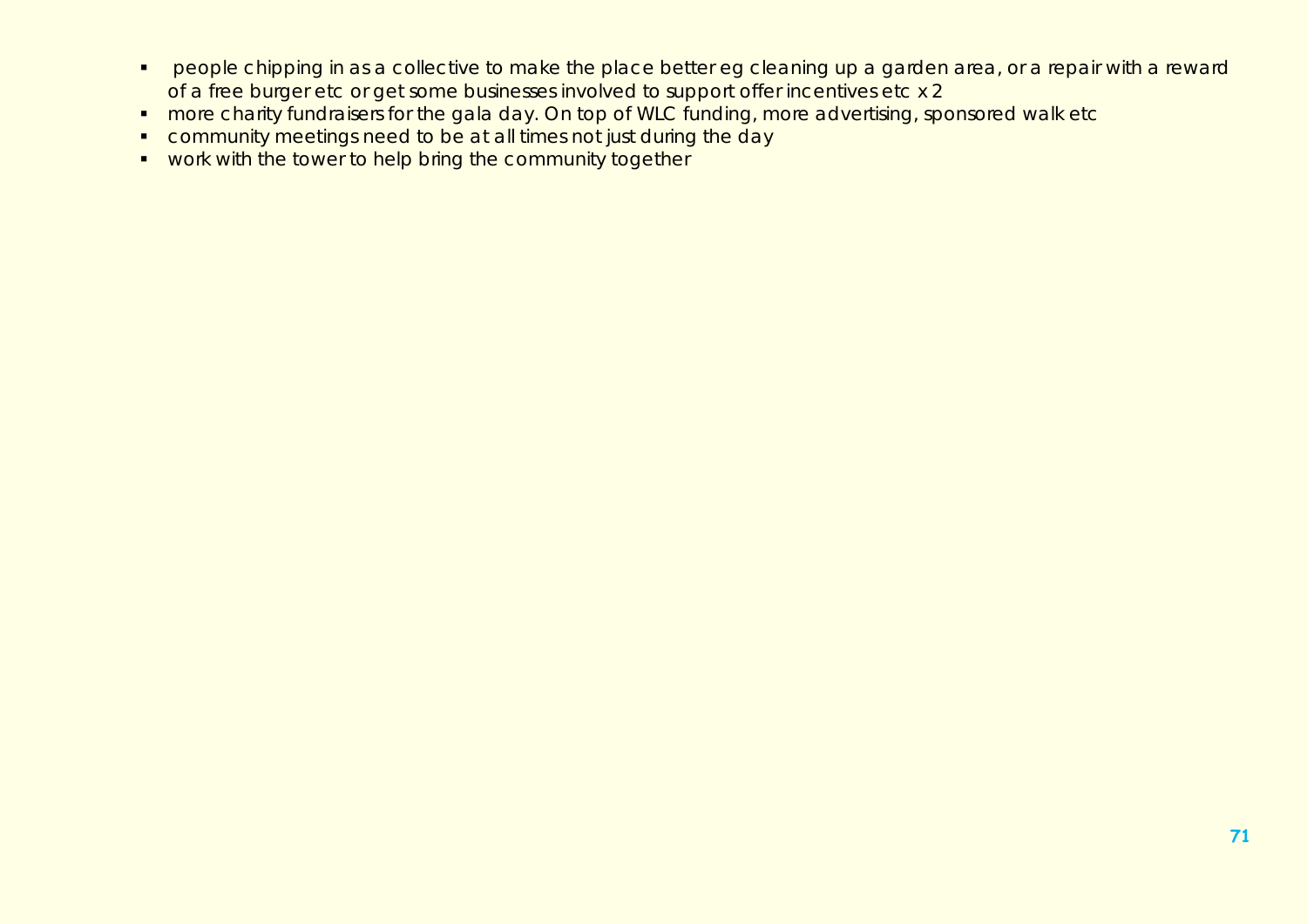# **Craigshill CONSULTATION: 41-59 years What we like**

**Age spans 41-59 years (55 responses) Demographic breakdown**

**Ethnicity**: 93% Scottish/British 4% Polish/eastern European 2% white other 2% mixed ethnic **Gender**: 85% Female 11% Male 2% non-disclosed 49% consider themselves or someone they care for to have a disability

### **Moving around**

- not far to the shops, The Mall is good for people who can't get about and central between two primary schools x 2
- close to amenities within walking distance doctors, dentist, area is central x 3
- **Close to work**
- Walking around the Almond you can spend a whole day there with the kids. It's a big area of green space with lots of different areas and space

### **Natural space**

- **next to natural walks for the dog**
- Almond Park, community woodland and open spaces- well looked after and good for local people to use, The closeness to the river and the pathways and litter bins along the route x 16
- **There is a lot of green spaces and woodland. Lots of green spaces adjacent to pavements so as a wheelchair user can** access them, It's got plenty of access to the countryside for calming walks X 4

### **Play & recreation**

- park regeneration good for the kids, all the new parks an paly areas built for children, Plenty of parks for children to play in. x 4
- **nore things to do for kids**
- **CGNN**
- youth action project young people 13 yrs + summer gig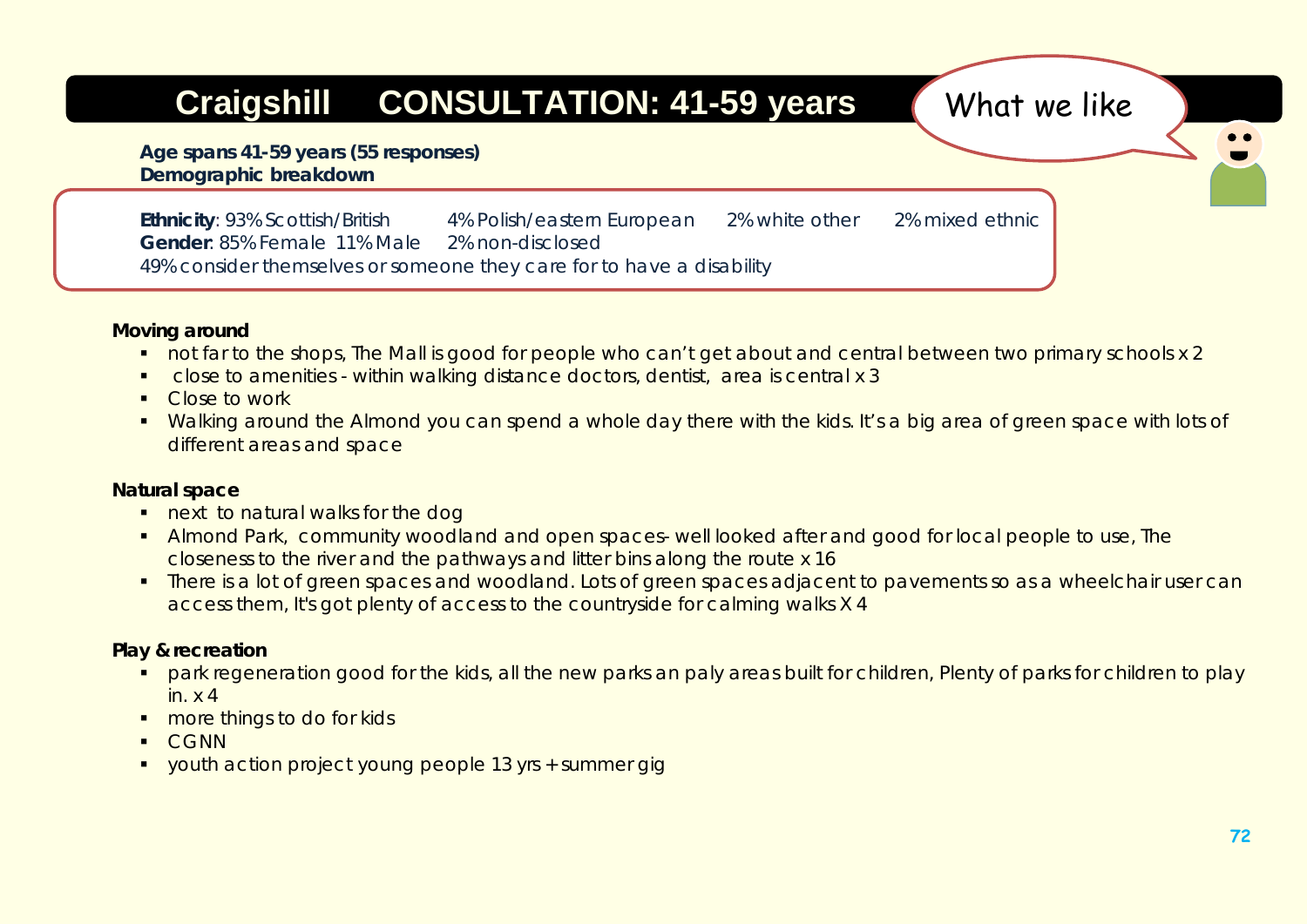#### **Facilities & amenities**

- **qood local amenities: Love the library and daisy drop in service, church, library, doctors; A great team of doctors,** charity shop i love the library i do not want it to close i love the staff are great people and very helpful, a few cafes x 10
- Gym, fire station is close x 2
- easy access to shops, schools library, dentist etc x 2
- **play scheme available and is important**
- **Loved Craigsfarm and the almond if you stop building on it**
- **Like the Mall area as gives a central meeting/connecting place. All local community services centralised therefore easy** to access. The mall is in a good location and central for everyone. I like the community facilities X 3
- Neighbourhood network needs to reach out to community more as very insular.
- **number** money being awarded for Craigsfarm refurb and upgrade

#### **Work and local economy**

- **-** looking for a job
- work place

#### **Housing and community**

- **I** lovely house and garden
- Almond Housing is good value with regular maintenance.
- **Craigshil it's ok the housing ok if new windows was put the the flats**
- **qood opportunities for housing**
- **Cost effective housing**
- **COMMUNITY WORK**

#### **Social Interaction**

- The people: like the people; generous get on well with them; people are friendly; nice people; people are brillant; helpful people; mostly friendly people; the people the atmosphere; friendly people knowing faces when you walk to shops at bus stops etc, People you see on the street are friendly and approachable. x 14
- **In local community comes together**
- Good neighbours x 3
- **People keep themselves to themselves part of modern life.**
- **good mixture of different cultures and backgrounds**
- a lot of community support if you know about it and where to find it.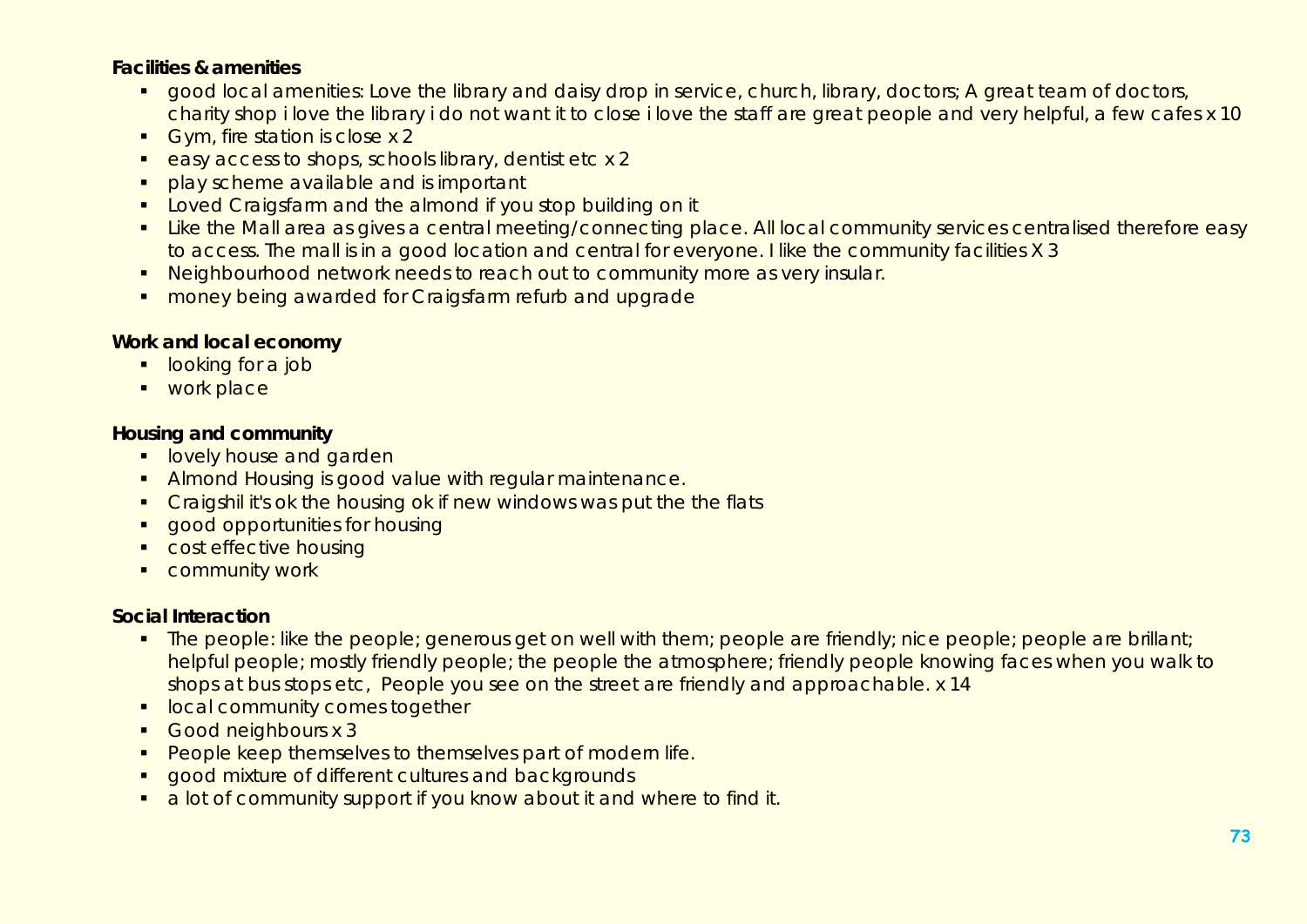$\blacksquare$  like the weans

#### **Identity & Belonging**

- I have lived here most of my life and grew up in a caring, loving community. Still this to this day people take care of each other x 2
- $\blacksquare$
- community spirit; like the place it has a good spirit; great community spirit; community spirit, a strong sense of community x 14
- church gives me strength
- **Family local**
- Got a community feeling at Mall area but not out with.

#### **Feeling Safe**

- quiet area; nice and quiet I find it a nice area It is very quiet where I stay and have never had any problems inmy street with youths or any disruption x 6
- $s$ afe
- **do not feel safe going out at night in Craigshill**

#### **Education & Life Long learning**

 $\sqrt{\frac{2}{x}}$  schools x 3

#### **Influence & Self Control**

- **I** feel that nobody thinks they are better than anybody else (not that I have come across that)
- It's god's chosen land due to the community. FULL STOP
- **a** areas being painted and decorated by local children

## **Craigshill CONSULTATION: 41-59 years What we don't like**

#### **Moving around**

- have to go further to get to the bank and larger shops
- **the shops are ease to get to**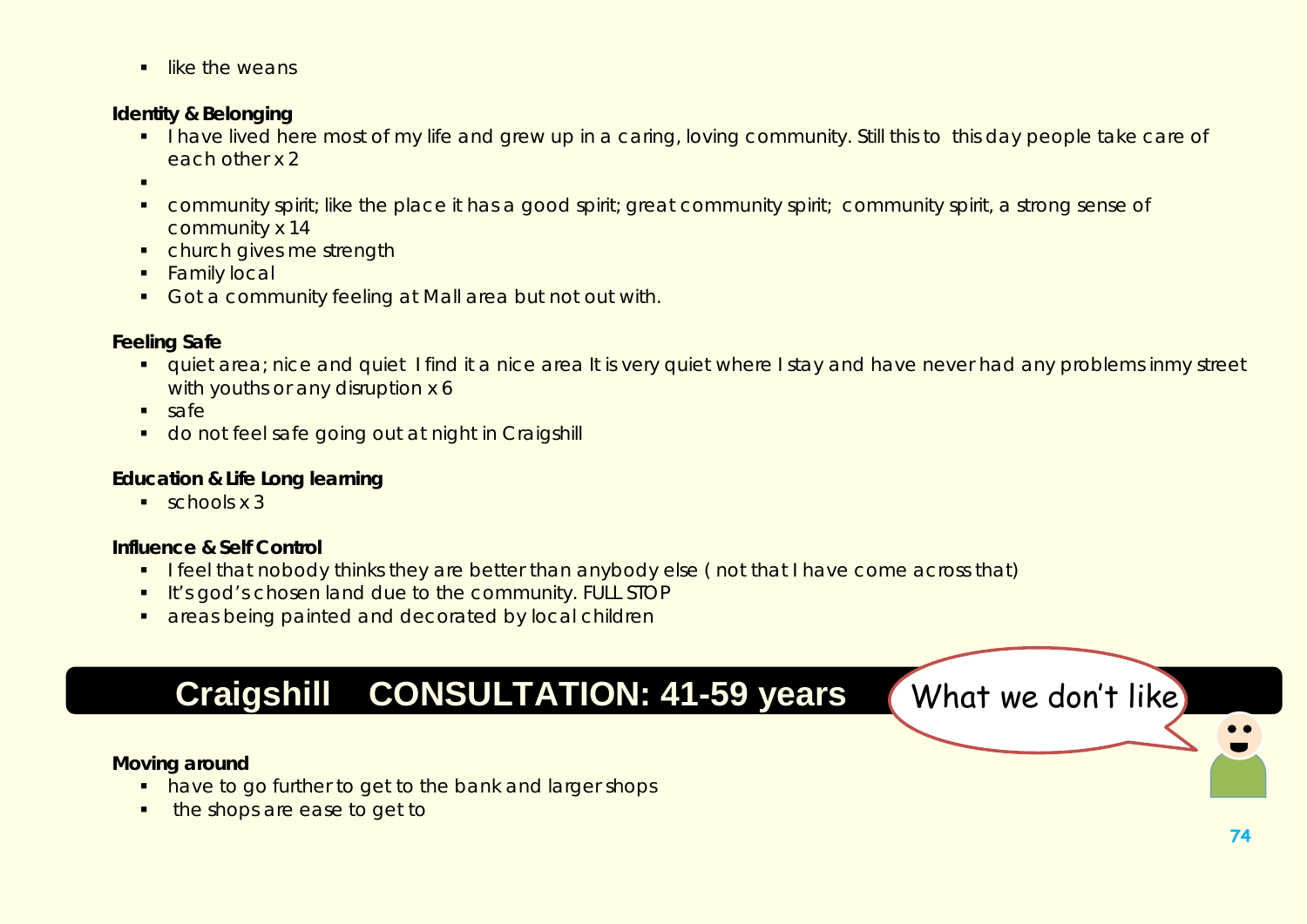#### **Public transport**

- **bus service fares are too expensive and busses don't run on time**
- Better Public Transport. X 5
- **buses not enough for the area, not enough to the bungalows, hard for folk with disabilities**

#### **Traffic & parking**

- lack of parking can cause friction between neighbours, I do not like the fact not self at night and when phoning the house about parking and get told people can park where they like, not enough car parking, people that have garages stuffed with rubbish - fire hazard - Beech Grove Parking is bad in my street far to many vans x 6
- **n** main road at back of garden
- **Parking around the Mosque needs to be looked into as cars block the roads around the fire station.**
- **Parking at Mall area really bad especially blue badge spaces not enough.**
- **the road going up to the doctors from the Drives is an accident waiting to happen due to the high speed motorist drive** up/down

#### **Streets & Spaces**

- very concrete looking x 3
- **street lighting poor**

#### **Natural spaces**

- **nore plants and flowers to add colour.**
- **u** weather

### **Play & recreation**

- **I** lack of resources especially for children and teenagers. nothing to do,, Nothing for disabled people, lack of amenities for kids aged 12-16 years x 4
- lack of decent play areas x 2

#### **Facilities & Amenities**

**•** cant get GP appointment when you need one; nightmare getting a doctors appointment, The worse thing you did was change the process of turning up before 8:30am for a same day appointment. This was NOT a change for the good of your patients. I have given up trying to get an appointment. The last time l did l called 72 times in order to get through.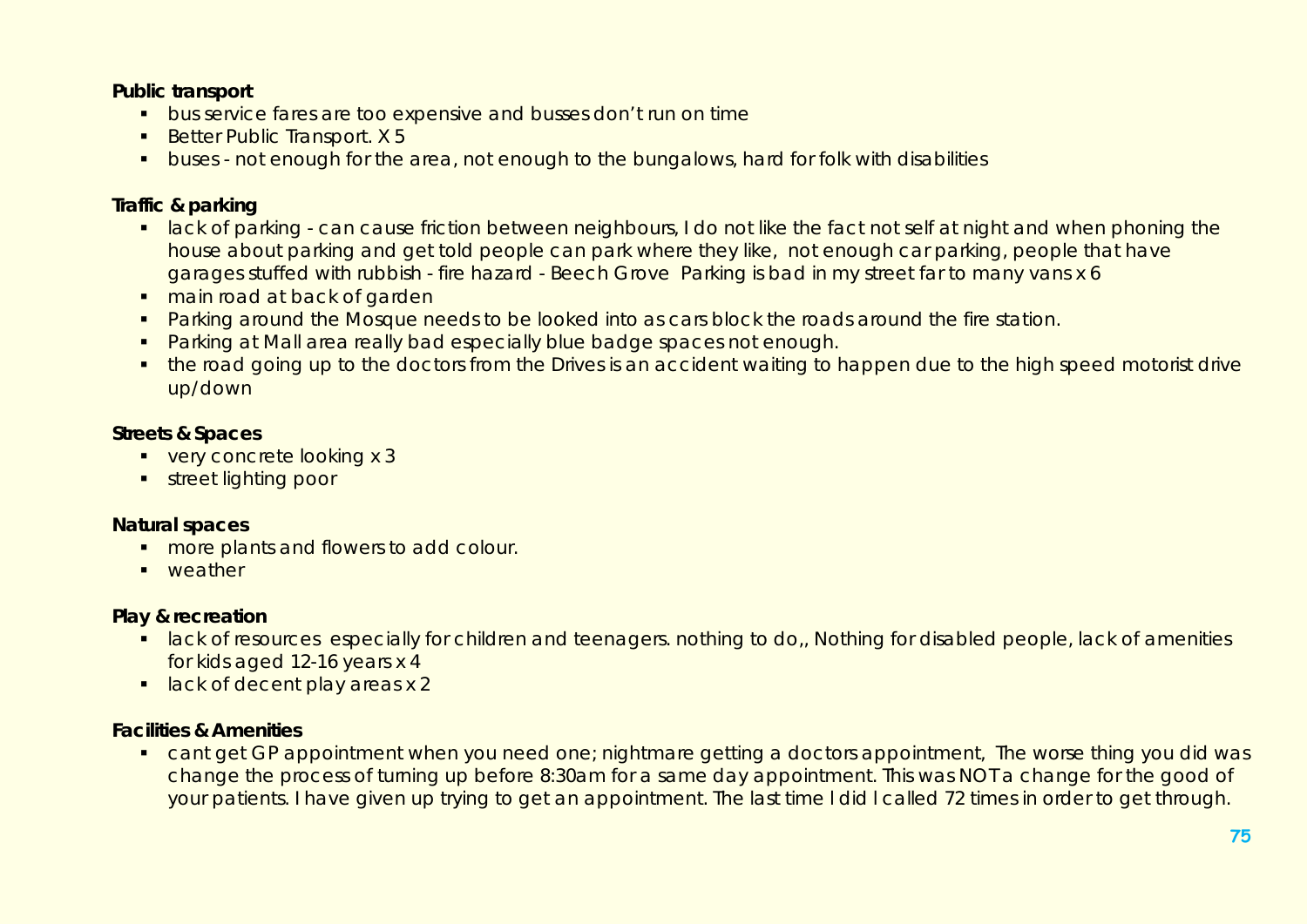It's sad when processes are changed without the patients best interests being the primary concern. I (and my whole family) am actually in the process of finding another surgery because of this x 4

- more facilities, few community spaces available to residents who work 9-5 x 2
- we need a hub that looks after junkies and alcoholics giving out methadone
- **I** lack of public seating areas around The Mall x 2
- **because you are trying to close the library**

#### **Work & Local Economy**

- **trying to make changes for many years but Criaghsill is a very deprived area**
- **I** lonely people coming into the shop
- having too go further to get to the bank and larger shops
- need better shops as only have the coop

#### **Housing & Community**

- not allowed to put high fence around garden
- not enough council housing need to be looked at- is it suitable? X 2
- The reduction in green spaces for housing

#### **Social Interaction**

- a lot of people need more meeting opportunities
- too many teenagers on the streets, youth that don't know what to do with themselves and are on the street x 2
- $\blacksquare$  isolation
- **neighbours from hell**

#### **Identity and belonging**

- **stigma that people say about Craigshill and about coming from Craigshill**
- Certain areas in C`hill not as good as others but bit I`m in is good.
- the minority of residents who trash the area and refuse to use bins

#### **Feeling Safe**

- don't like the amount of drugs etc x 3
- **v** young kids throwing eggs at my window
- high fence around garden for dog and to feel safe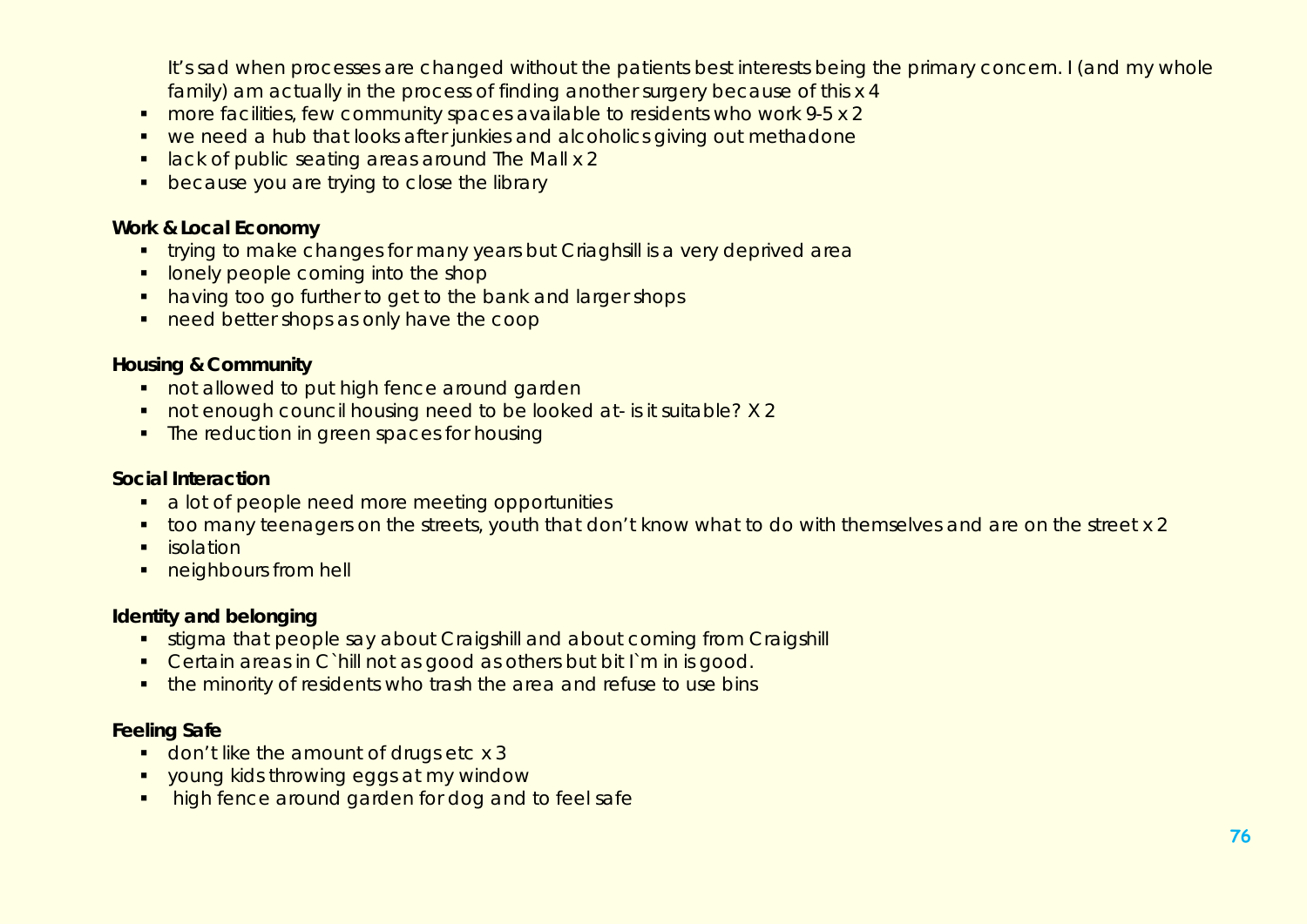- $\blacksquare$  level of crime
- youths hanging around the letham swing park drinking don't see any police walking about like they used too x 2
- **The Stroups of Eastern European males/ youths gathering and drinking in the evenings in public places around the shopping** centre and health centre area. swearing raised voices, and mannerism in front of the kids Underpasses x 5
- **noisy neighbours**

#### **Care & maintenance**

- Fly tipping
- Grove block of flats need a facelift x 5
- **mess caused by rubbish x 2**
- The council used to send the street sweepers into individual streets, this has not happened in at least 2 years.
- Dog fouling is a big problem. All the dogs dirt lying about x 11
- $\blacksquare$  Broken glass x 2
- Streets are often littered and untidy. The litter and that covers what little green space is still left. The mess that causes hazards x 5
- **Care and maintenance to pathways, roads, Paths are dirty and the car parks need maintenance x 3**
- **f** fly tipping broken glass, flytipping- outside housing estates, and various places, underpasses, parks: becoming a serious problem that's needs to be addressed x 6
- unkept garden areas and public areas, very unattractive to others. Not welcoming x 3
- **fences not being replaced by council**
- **I** lack of community policing

#### **Influence & self-control**

- **PEOPLE THAT WE DESCRIPT THAT WE ATTE THAT THE INCRYM PEOPLE IS A PEOPLE IS A PEOPLE IS A PEOPLE IS A PEOPLE ISL**
- Where the elderly are served first in the chemist instead of those on methadone programmes
- Nothing, I wouldn't change anything x 2

## **Craigshill CONSULTATION: 41-59 years** Ideas to make it better

#### **Public transport**

**More local buses**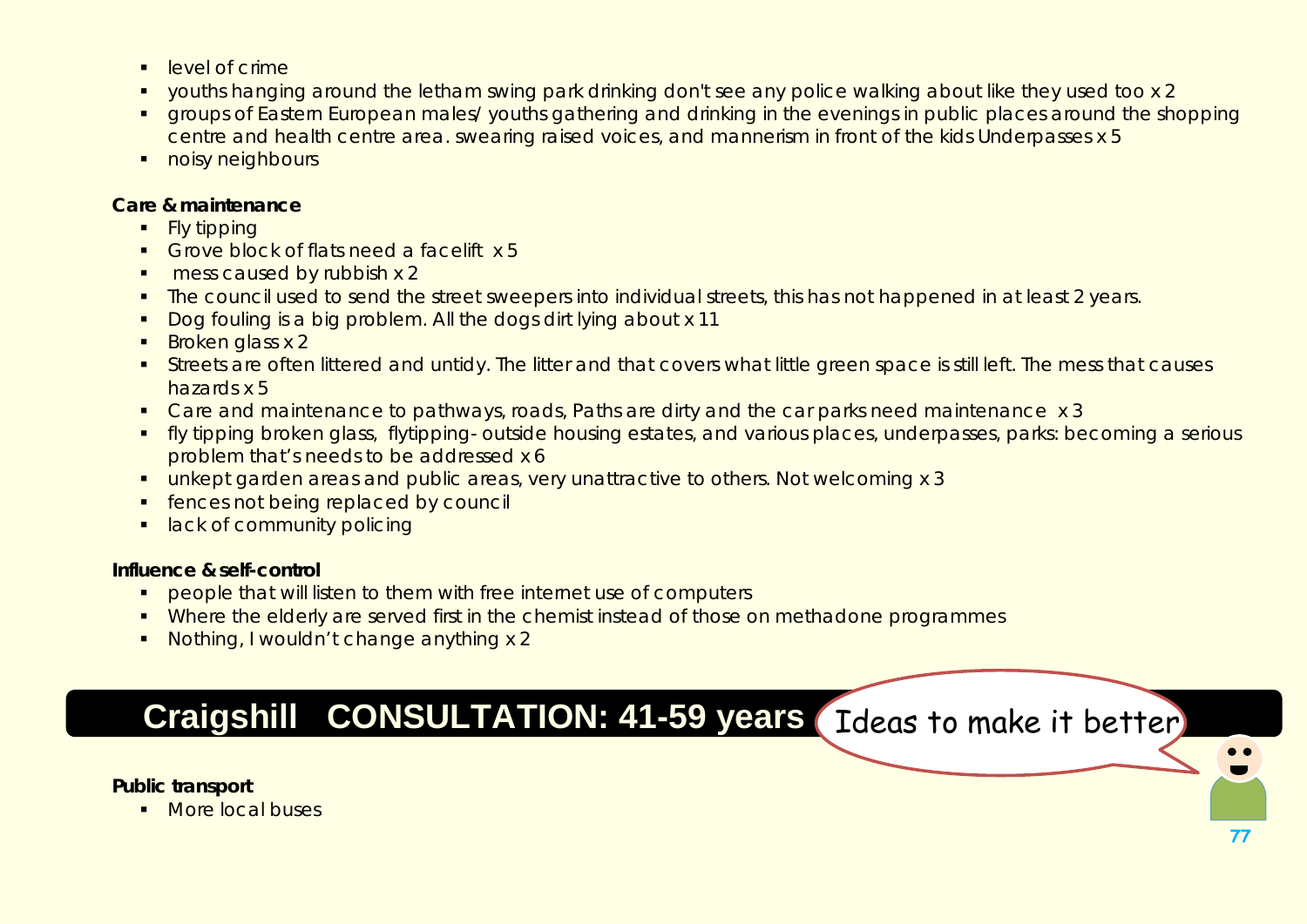$\blacksquare$  Better public transport x 3

#### **Traffic & parking**

- **•** parking on and all around the mosque in surrounding streets too much
- More parking spaces esp blue badge ones;
- **loss of garages could be turned into parking spaces**
- **speed reducing measures around certain areas**

#### **Streets & Spaces**

- **IMPROVE LOOK of buildings**
- Better paths so you don't need to go off pavement
- **More benches**,
- **naking street lighting better in certain areas**

#### **Natural space**

- open area turned into quiet places (waste ground)
- would like assurances that our Almond Park and local woodlands will be conserved.
- $\blacksquare$

### **Play & recreation**

- social gatherings/activities x 2
- **evening drop in for kids**
- summer groups for kids x 3
- **qroups / clubs for youths**
- A large play area/space for kids with bench or seating for adults would be an asset. This would allow children a safer environment to play.
- **nore thing to do, more think to do for the kids, kids programmes, we need much more community facilities, clubs for** kids x 5
- **·** improve the older parks
- **•** coffee mornings
- **•** more amenities for the youth, youth clubs even christian youth clubs x 5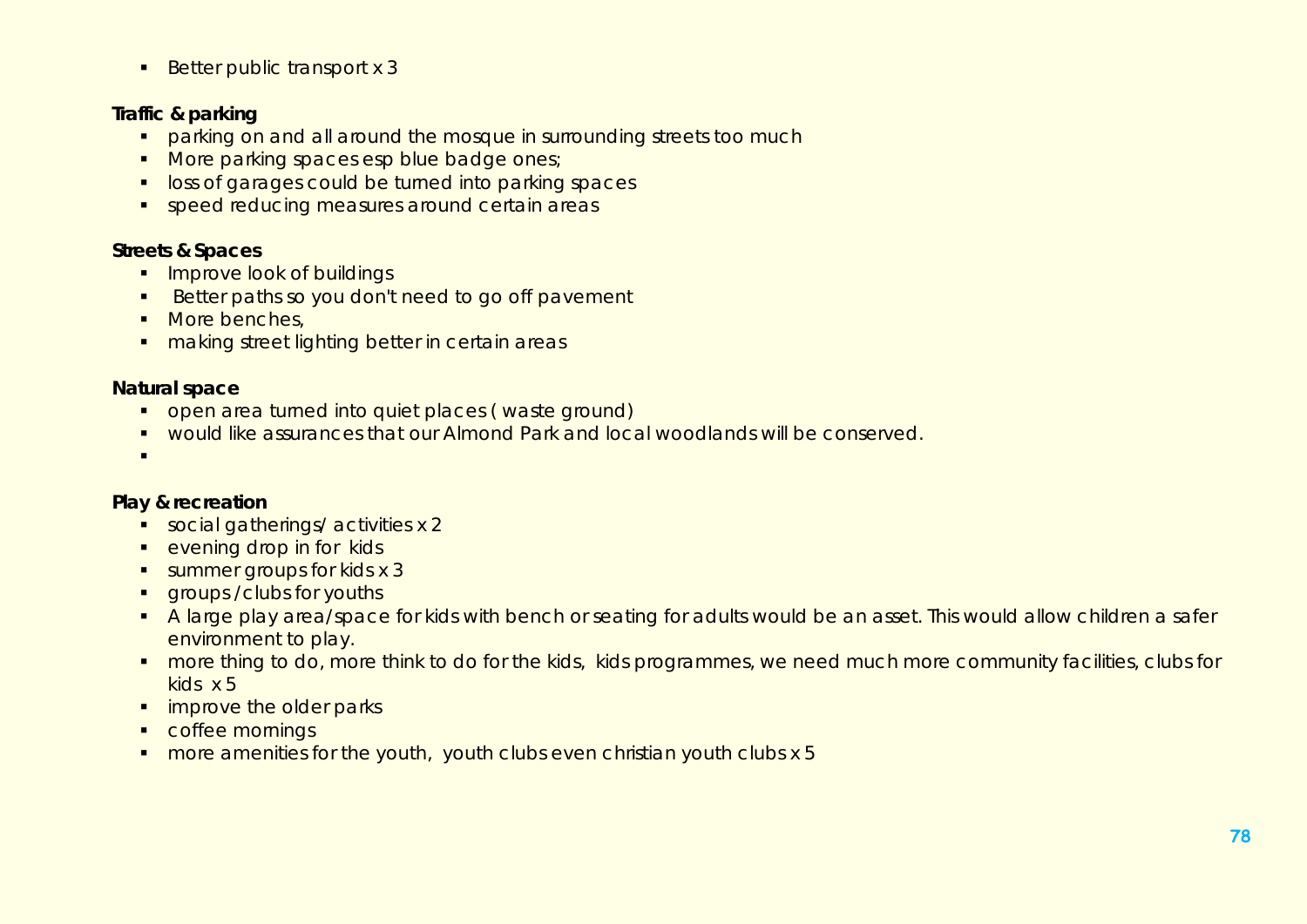#### **Facilities & amenities**

- health centre to meet demand, Simply put your patients first and bring back the walk in "same day" appointments. (doctors), Better GP service x 5
- Drop in's: drop in for the elderly; drop in service for adults and kids; drop in services for 16-20 for drugs and alcohol; drop in for single parents x 4
- Keep library service here plus computer access at library, library/Almondbank centre/Good neighbour network should offer classes and activities at weekends and evenings X 3
- $A$  bank x 2
- **nore resources for youth action, pottery project etc.**
- **•** workshops
- services that you can just go to without being referred
- **nore choice of shops, the Mall**
- **nore community centre involvement**
- **swimming pool needed**

#### **Work & local economy**

- **Looking to attract more shops and business that meet the resources the community's needs**
- **jobs, types, pay, need to be looked at?**
- **nore done to encourage businesses in the area**

#### **Housing & community**

- **Council Housing associations enforces policies to encourage people to keep their gardens and outside areas clear of** rubbish, Almond housing maintain properly the green areas as some bits very badly neglegted x 2
- **•** more adaptable housing for people with disabilities
- The houses are dated and Almond Housing needs to work harder on the upkeep. I think this would encourage people to take pride in their homes and in the community.
- Almond housing out patrolling and looking at the state of some of the houses and gardens- like old LDC did, garden inspections

#### **Social Interaction**

**nore community events**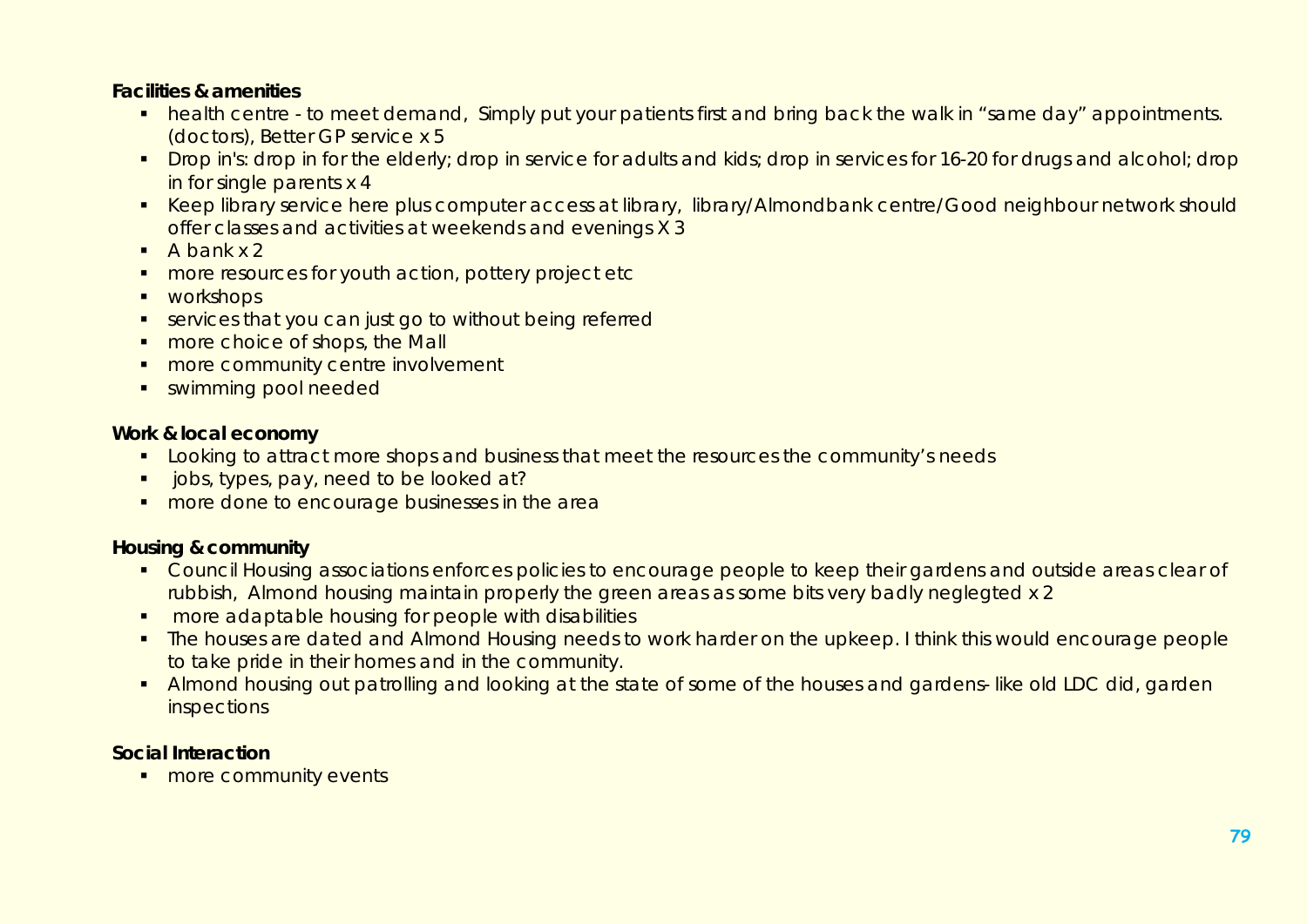#### **Feeling Safe**

- **F** Troublemakers dealt with
- More local police patrolling: visible, More policing of areas were youths hang about, x 4
- **CCTV** to catch disrespectful people
- **reduce and deter public drinking**

#### **Care & maintenance**

- **•** bulky uplifts especially of things that cause hazards, More street cleaning needs to be done as there is often a lot of bulky rubbish, clean up the streets from flytipping, fine the residents who constantly fly tip and do not use the bins provided x 5
- face lift on older buildings needed, outside of buildings painted to make the Mall more appealing x 2
- Get the community to take part in litter picks, Regular community litter picks in all areas of Craigshill, not simply around the courts and parks x 3
- **Uphold the fines against dog fouling and littering, A way of enforcing dog owners to clean up after their pets. X 3.**
- **Encourage people to recycle as they are supposed to.**
- **•** More litter bin
- clean up the streets from dig fouling
- Better maintenance. And looking after resources x 2
- More lighting on streets x 2
- **bins emptied more often x 2**
- **nore enforcement on the upkeep of gardens**
- **Cleaner environment**
- address private landlords conditions of buildings and gardens

### **Education & lifelong learning**

- **-** language classes
- **Good school**
- we still had a high school now too many houses

#### **Influence & self-Control**

**Craigshill newsletter what on etc.**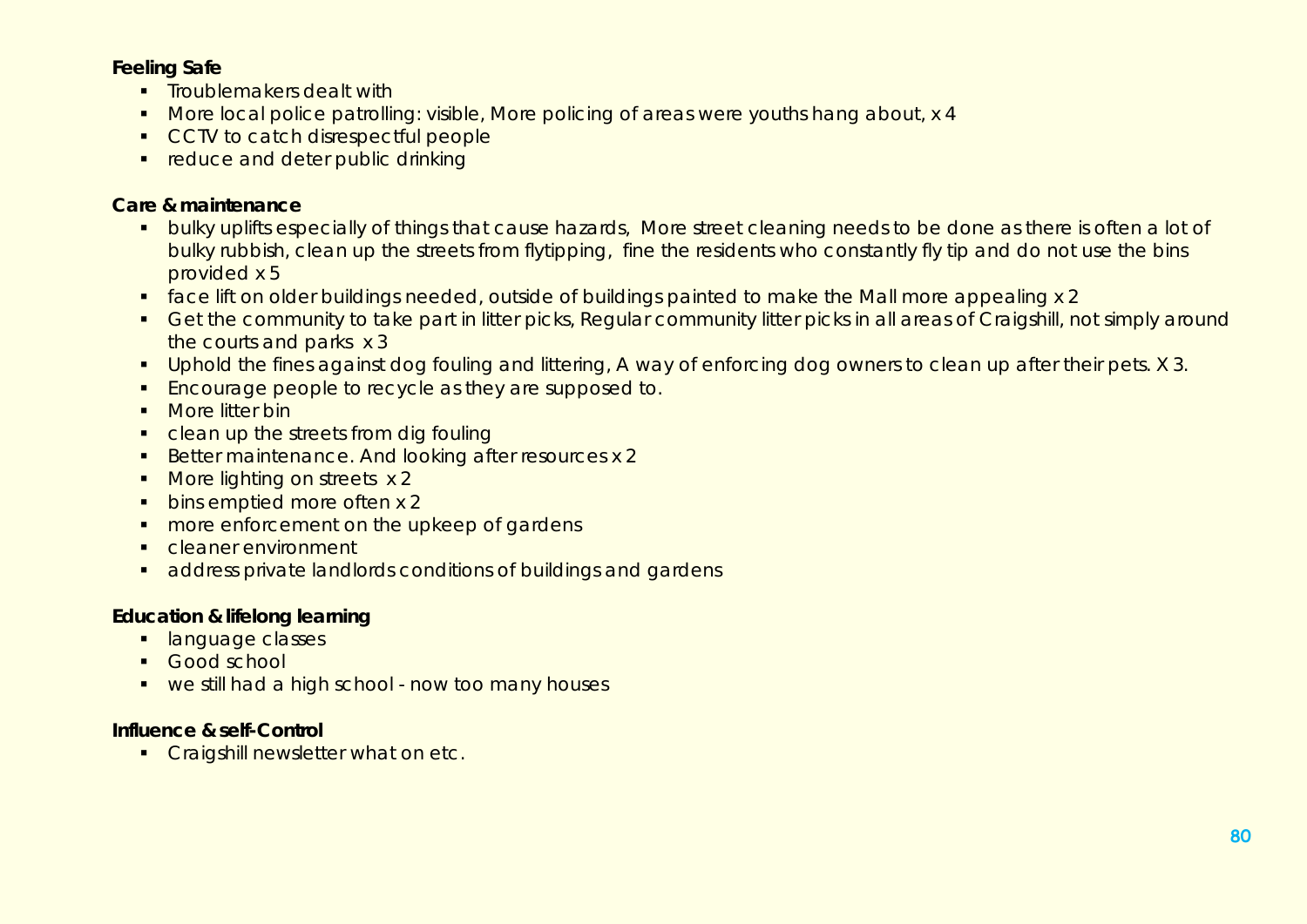## **Craigshill CONSULTATION: 60-74 years What we like**

**Age spans 60-74 years (23 responses) Demographic breakdown**

**Ethnicity**: 91% Scottish/British 4% white other 4% not disclosed **Gender**: 74% Female 17% Male 9% non-disclosed 22% consider themselves or someone they care for to have a disability

#### **Moving around**

- close to motorway
- near the Centre x 2
- close to river for country walks x 2
- **Close to bus services**
- close to the health centre x 2
- close to schools
- **Central**

#### **Public Transport**

- **Close to train station**
- **regular bus service**

#### **Streets and spaces**

- **qood walking areas**
- Good area in Craigshill

#### **Natural Space**

**Propenty of green areas** 

#### **Play and recreation**

**lots for kids to do** 

 $\bullet$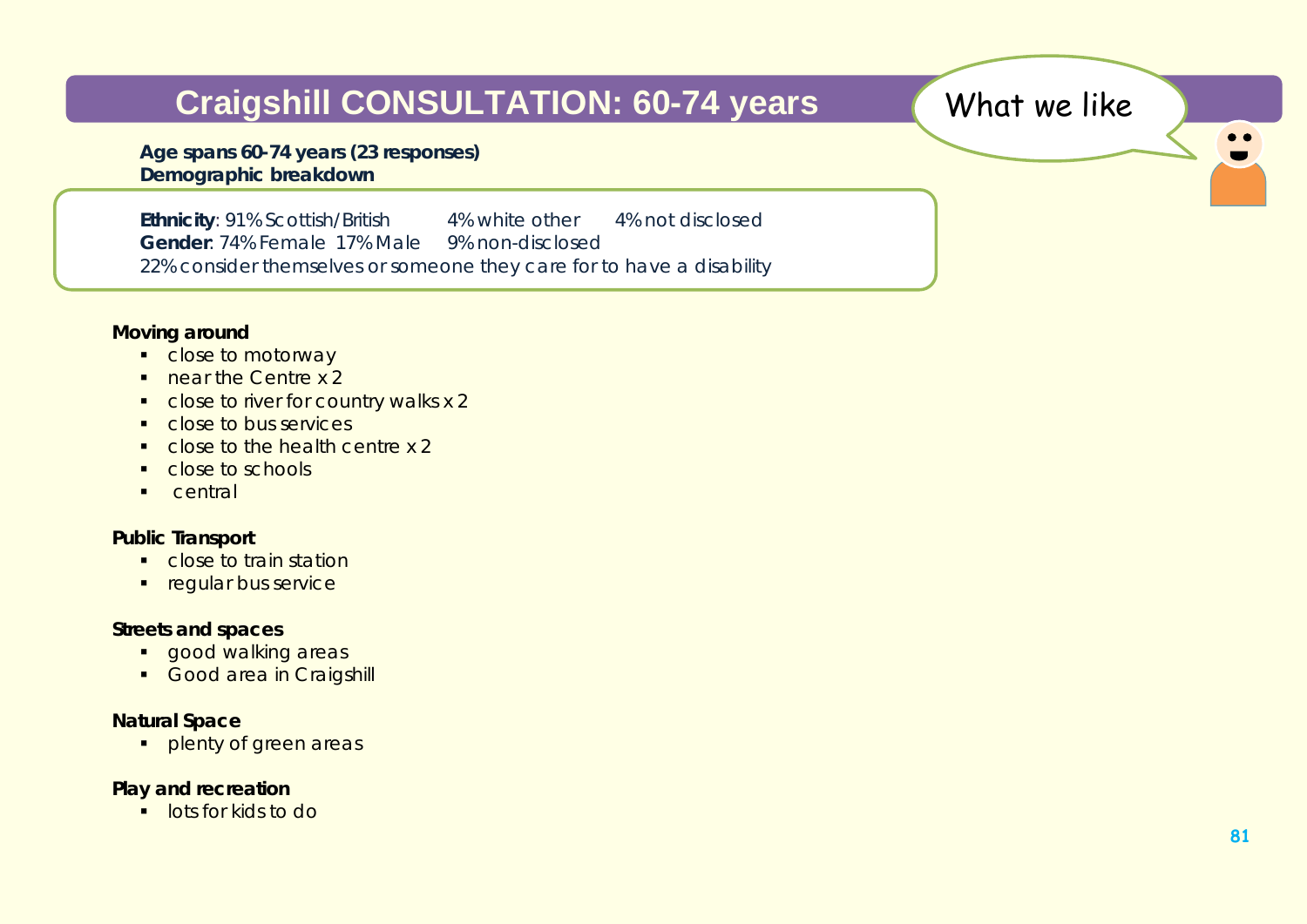$\blacksquare$  like the parks we have in our areas

#### **Facilities & amenities**

- **Neighbour network is great**
- **ullibrary**
- convenient for shops, and doctors with all necessary amenities close to hand x 3
- I feel the council are doing a good job in Craigshill
- the playgroup has been a great help for my two son in laws
- **local shops**
- **good waste management services**

#### **Work and local economy**

- **I** lwork in Craigshill for 31 years
- **e** enjoy being part of a town

#### **Housing & Community**

- **I**like my house
- the fact the Almond HA are now sprucing up the housing

#### **Social Interaction**

- **our area has nice people including Polish people**
- Knowing lots of people
- **If likes the dogs**
- $\blacksquare$

#### **Identity & Belonging**

- all my family were able to find houses near by
- **familiar**
- **I like living in Craigshill and belonging to the community.**
- **•** been my home for 40 years and never wanted to live anywhere else x 3
- It has a great community spirit, sense of community, People: very friendly; friendly people; friendly community; good people x 6
- not much as changed very settled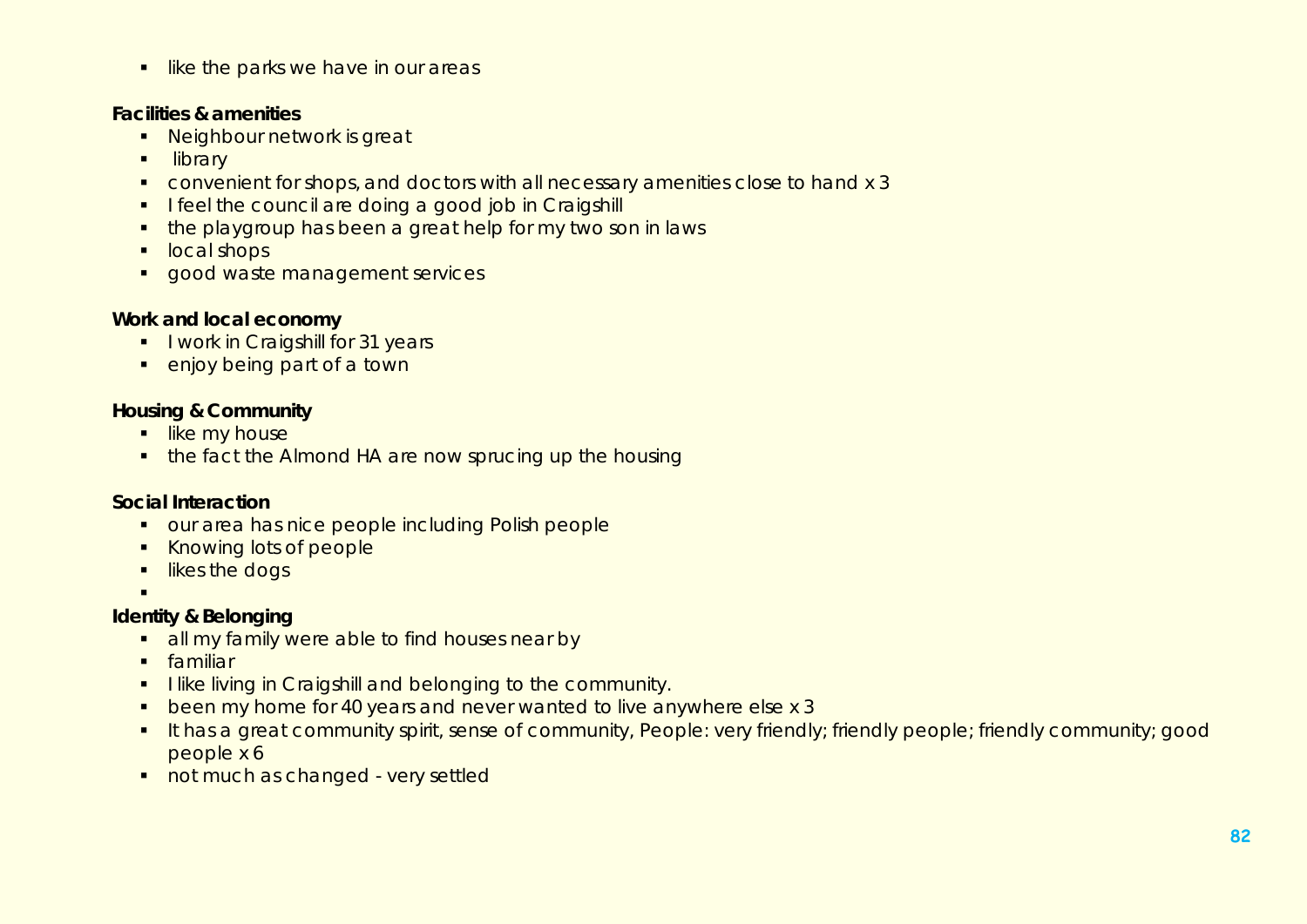## **Craigshill CONSULTATION: 60-74 years What we don't like**

#### **Moving around**

not a descent pathway for wheelchairs to go to the centre

#### **Public Transport**

- **taxis are expensive**
- used to have 7 or 8 buses an hour now just 2 after the hour and half hour. Both go round Craigshill at the same time with nearly half an hour in between them
- We could do with a better bus service from east/mid Calder up to Pumpherston/Broxburn.
- **sporadic bus service**

#### **Traffic & Parking**

**not enough parking spaces for local residents and visitors** 

#### **Streets & Spaces**

- streets are quiet now as kids are all indoors
- **•** better lighting for pathways

#### **Natural Space**

**•** weather ha ha!

#### **Play and recreation**

- **swing park- nothing for disabled children**
- not much for old people
- Could do more for younger people, safe places where they can go and meet friends but not in a pub or bar

#### **Facilities & Amenities**

- **shopping Mall has no general shops now x 2**
- **-** lack of doctors and nurses wanting to work in local health centres
- **the lack of community centre/facility which can be adaptable**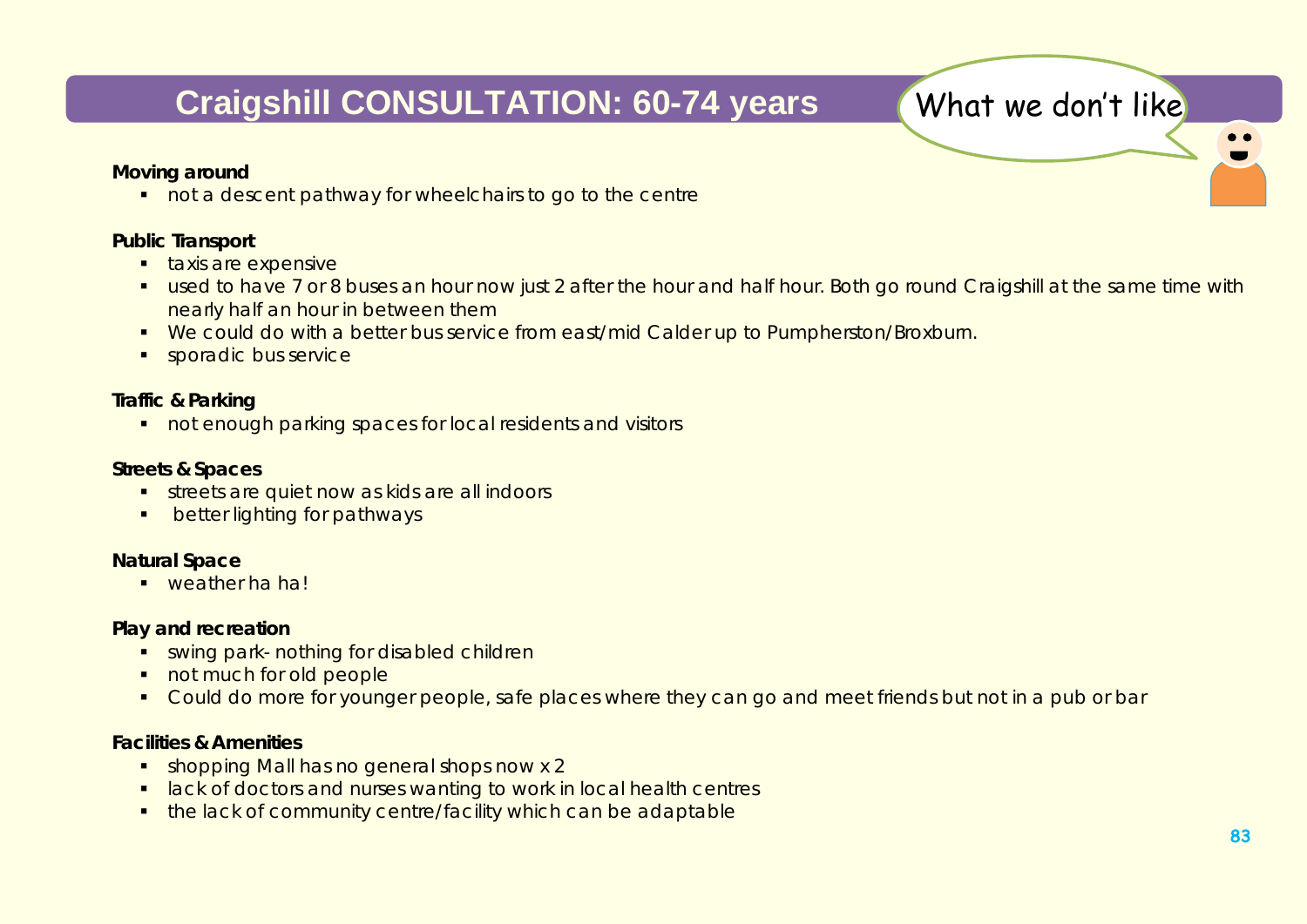#### **Work and local economy**

• the mall needs to be revitalised

#### **Housing & Community**

- **too many untidy gardens**
- Can't afford better

#### **Social Interaction**

- **n** the idiots
- **there's less mixing between young people now**

#### **Identity & belonging**

- **nothing for disabled here**
- the bad name Craigshill has

#### **Feeling safe**

- Would not like to walk in evenings/ night round about tower area
- **PEOPLE Trying to get into our door**
- **PEOPLE put things in our bin**

#### **Care & Maintenance**

- some areas need renovated and tidied up, its an area that seems to be forgotten as in tidiness etc, feels abandoned by the council x 3
- **I** litter which people just dump, lots of rubbish not collected when its been scattered x 2
- dog poo

#### **Child care and respite**

- **lack of after school clubs**
- **I** lack of assistance with special needs children

#### **Influence & self-control**

- **There is nothing I don't like about Craigshill apart from it's reputation.**
- **the amount of money which has been wasted in Craigshill in the past on pet projects**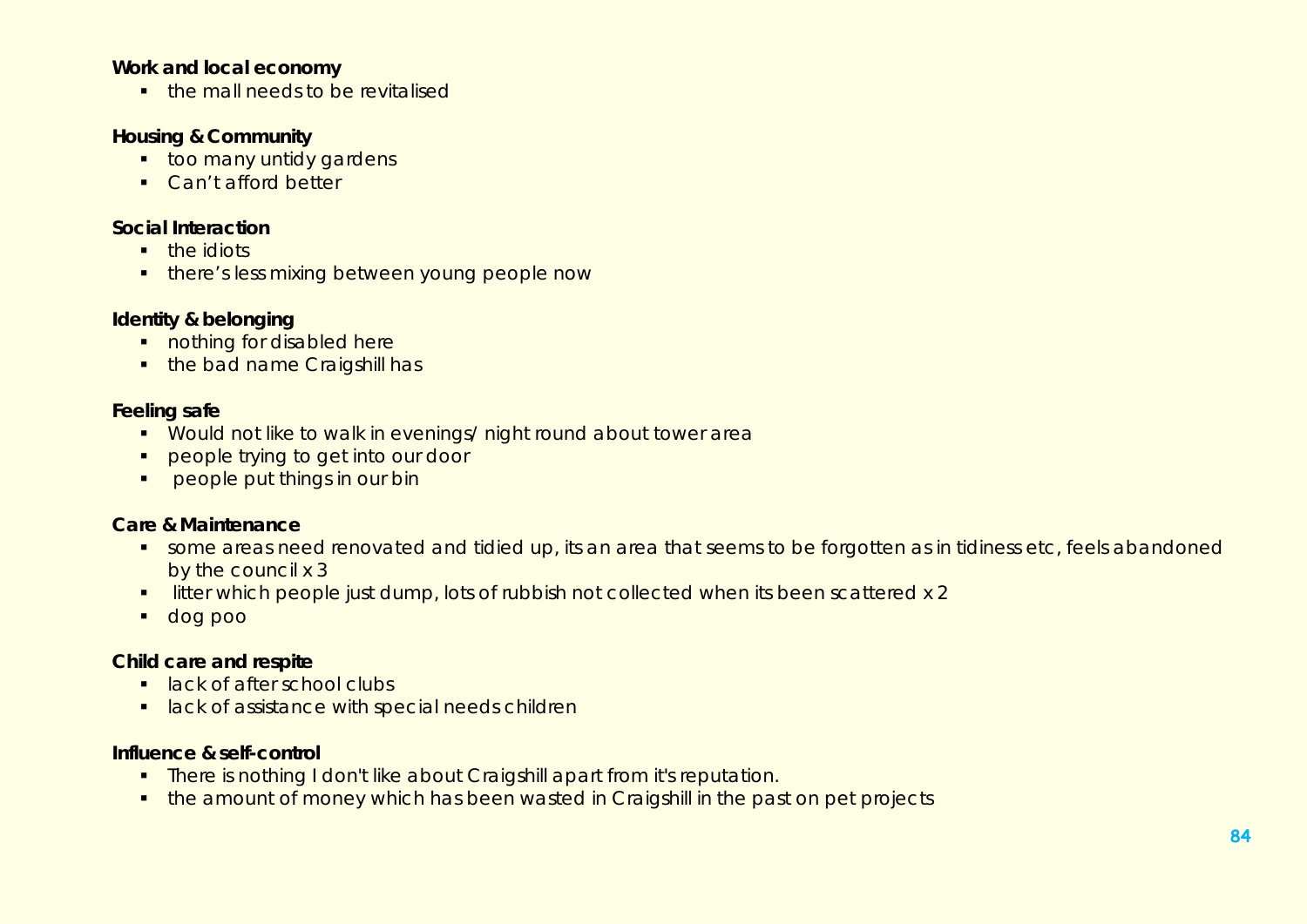## **Craigshill CONSULTATION: 60-74 years** Ideas to make it better

#### **Play & Recreation**

- **nore things for young children x 2**
- **Could do with more facilities for young teenagers, youth clubs x 4**
- safe play areas

#### **Facilities & Amenities**

**n** meetings for disabled with teas/coffee

#### **Work and local economy**

**nore shops for those of us without transport, suitable for the area. Poundland, card factory etc** 

#### **Housing & Community**

**nore investment in upgrading housing** 

#### **Social interaction**

**EXECTE EXECTE CONTROL Represents** 

#### **Feeling safe**

- patrol the place- more police x 2
- **alarm systems/security**

#### **Care & maintenance**

- Craigshill Rugby club edging is a disgrace weeds never cut!!
- dog fouling need stickers and bins
- **there should be big fines for people who drop litter**
- **improve the area with extra gardening services**

#### **Influence & self-control**

**•** development trust to generate money to be spent within Craigshill on the likes of the CGNN, summer playscheme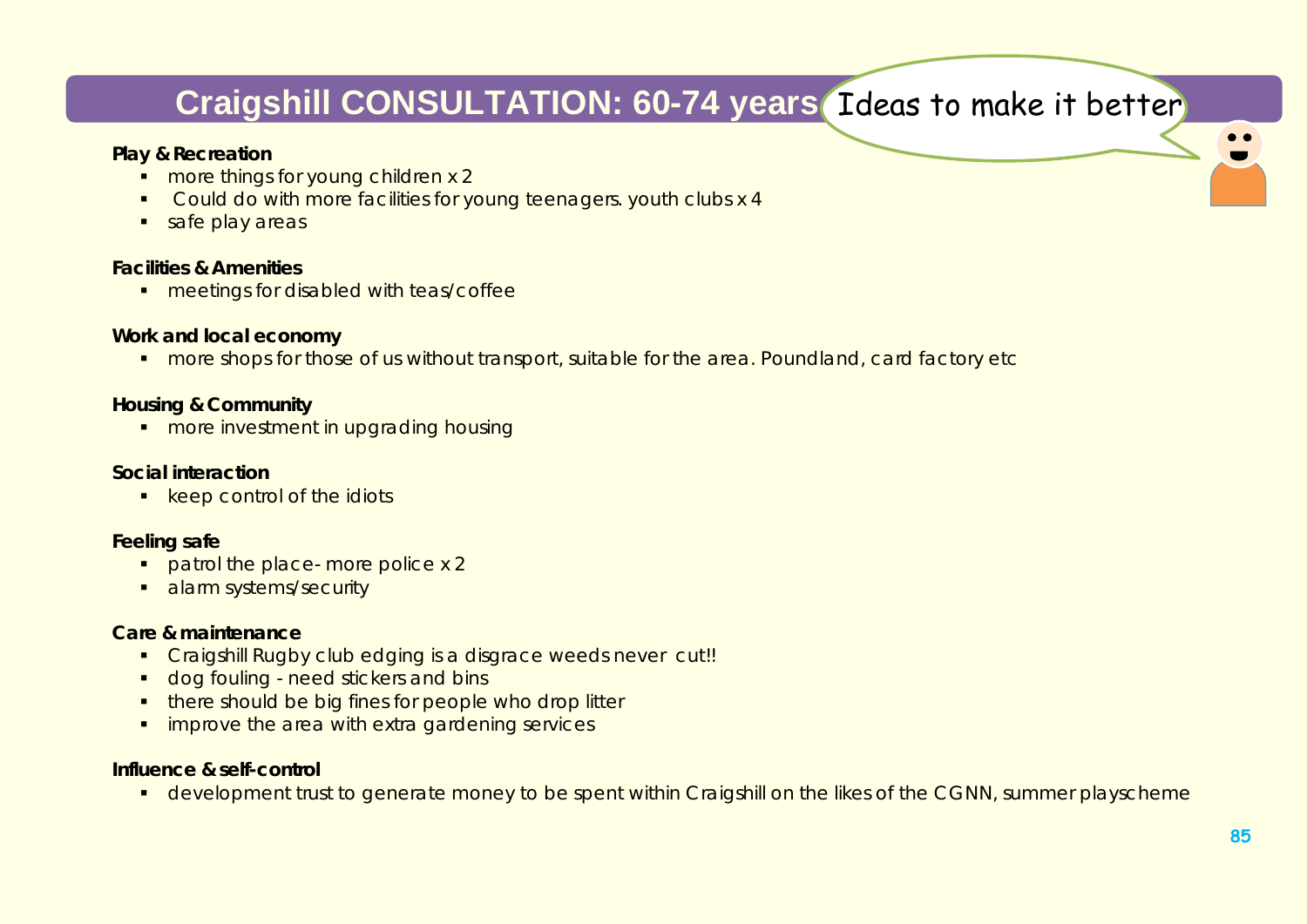### **Craigshill CONSULTATION: 74 +years What we like**

**Age spans 74+ years (10 responses) Demographic breakdown**

**Ethnicity**: 90% Scottish/British 10% other white **Gender**: 50% Female 50% Male 50% consider themselves or someone they care for to have a disability

#### **Public Transport**

**qood bus service** 

#### **Traffic and parking**

- **Easy Parking around the Mall, the Surgery, the Library.**
- Would like to make visitors to meetings in the Library more aware to the easy spacious parking behind the Co-Op and beside the Bottle Bank. This would help other visitors doing shopping to be able to park near Co-Op and Beatlie School.

#### **Streets & spaces**

**Clean streets** 

#### **Natural Space**

- close to the big park and river
- I like the green spaces

#### **Play & Recreation**

• Plenty of activity

#### **Facilities & amenities**

- **health service is good ( health centre)**
- **local for shops, buses, health centre**
- **EXcite Craigswood**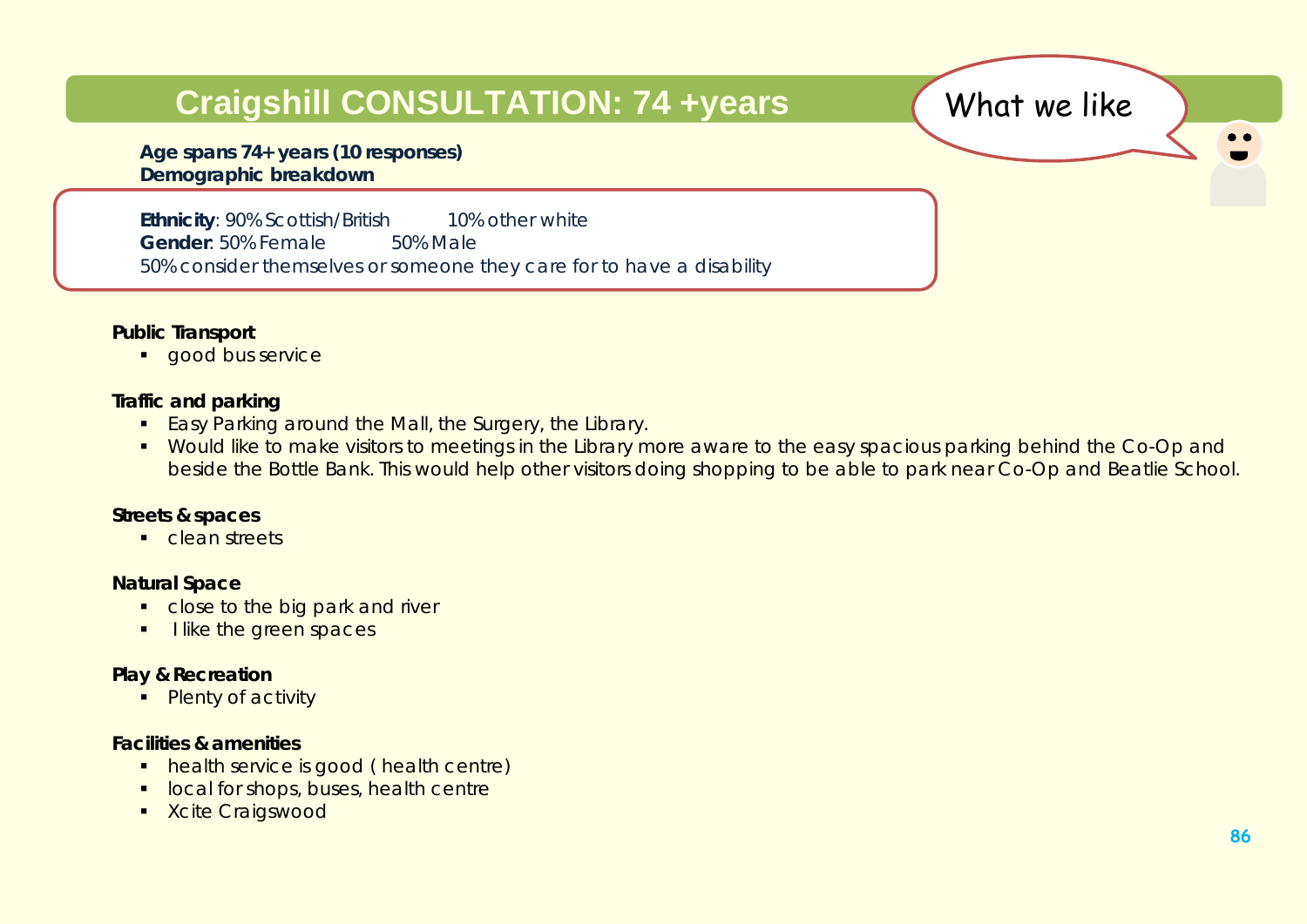**The new GOOD NEIGHBOUR NETWORK and the upgraded Craigs Farm will be a positive place for Social Opportunities** 

#### **Social Interaction**

- people are friendly x 3
- **PEOPLE I know a long time**

#### **Identity & belonging**

- **been here for years it is my town**
- $I$  am happy
- **qood community spirit**

#### **Feeling safe**

quiet area x 2

#### **Care & maintenance**

**•** well maintained

### **Craigshill CONSULTATION: 74 +years What we don't like**

#### **Traffic & Parking**

- **I** lack of parking eg in our cul de sac there are 13 houses and only 9 parking bays x 3
- **The Parking problems near the Mall Shopping Centre caused by large numbers of visitors to Library meetings could** easily park above the Co-Op premises.

#### **Natural space**

- **not much greenery parks gone Buildings everywhere**
- **I** landscaping is excellent, thanks to LDC planning

#### **Play & Recreation**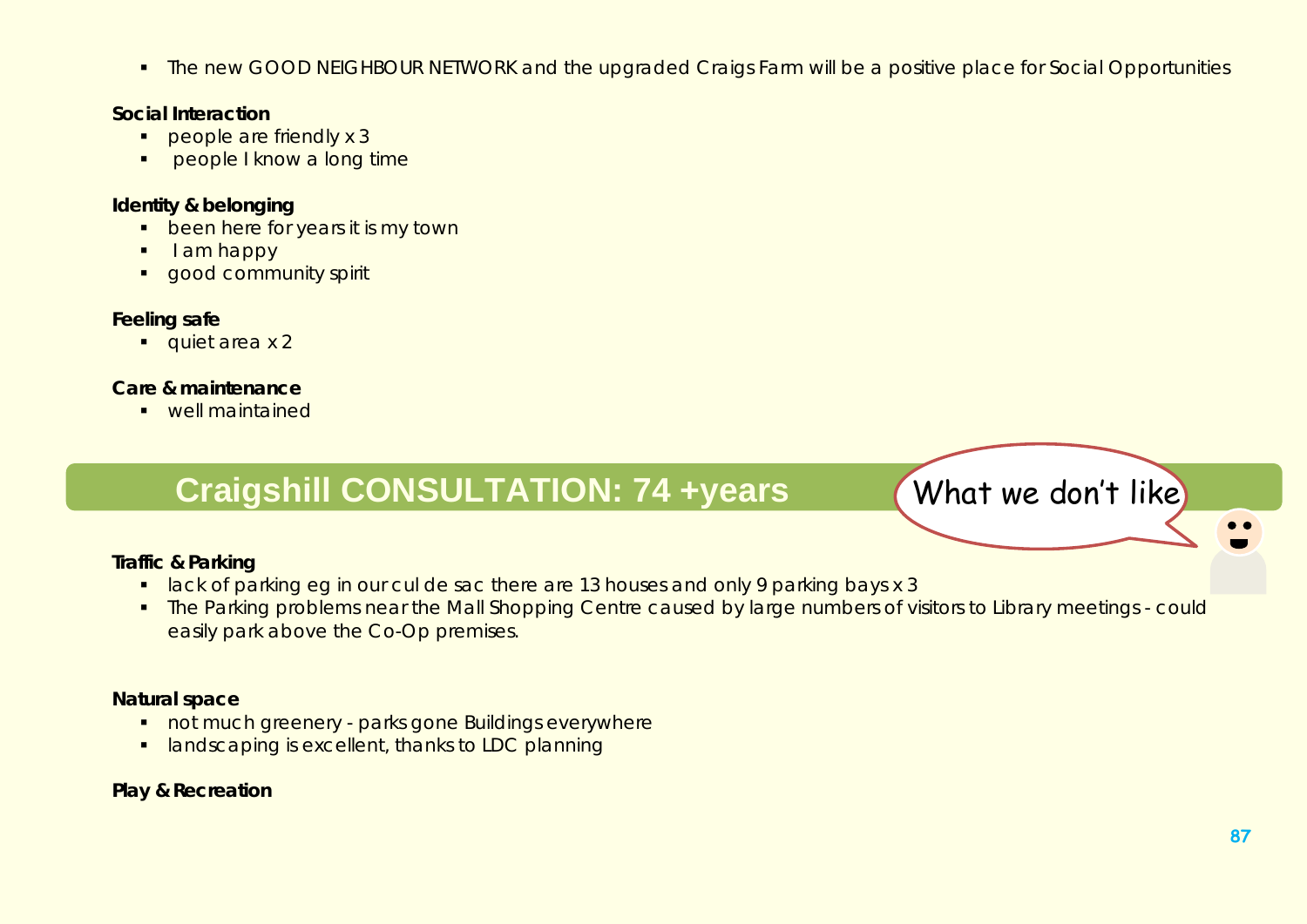#### not enough for kids

#### **Facilities & Amenities**

- lack of shops
- **Appointment at the health centre not good**

#### **Work and local economy**

- **too many shops closing**
- not enough help for school leavers

#### **Housing & Community**

**Example 2 selling a lot of houses for letting leading to multiple occupancy** 

#### **Social interaction**

- **Kids don't know how to communicate, young people loud, no one to correct them x 3**
- **•** bad language

#### **Identity & belonging**

- **people come and go**
- **If** lack of community spirit

#### **Feeling safe**

- **v** voung people loud at cash machine gets concerning
- underpass coming from Mall people drinking and dropping glass

#### **Care & Maintenance**

- **•** place is not clean (it's the people tossing rubbish)
- **The fact that there are not nearly enough Dog Waste baskets provided many are full to overflowing both in the local** area and particularly in Almond Park. As a Dog Walker I have noticed how many more people pick up after their pets responsibly - good for them - stupid not to have enough Waste baskets

**Craigshill CONSULTATION: 74 +years (Ideas to make it better**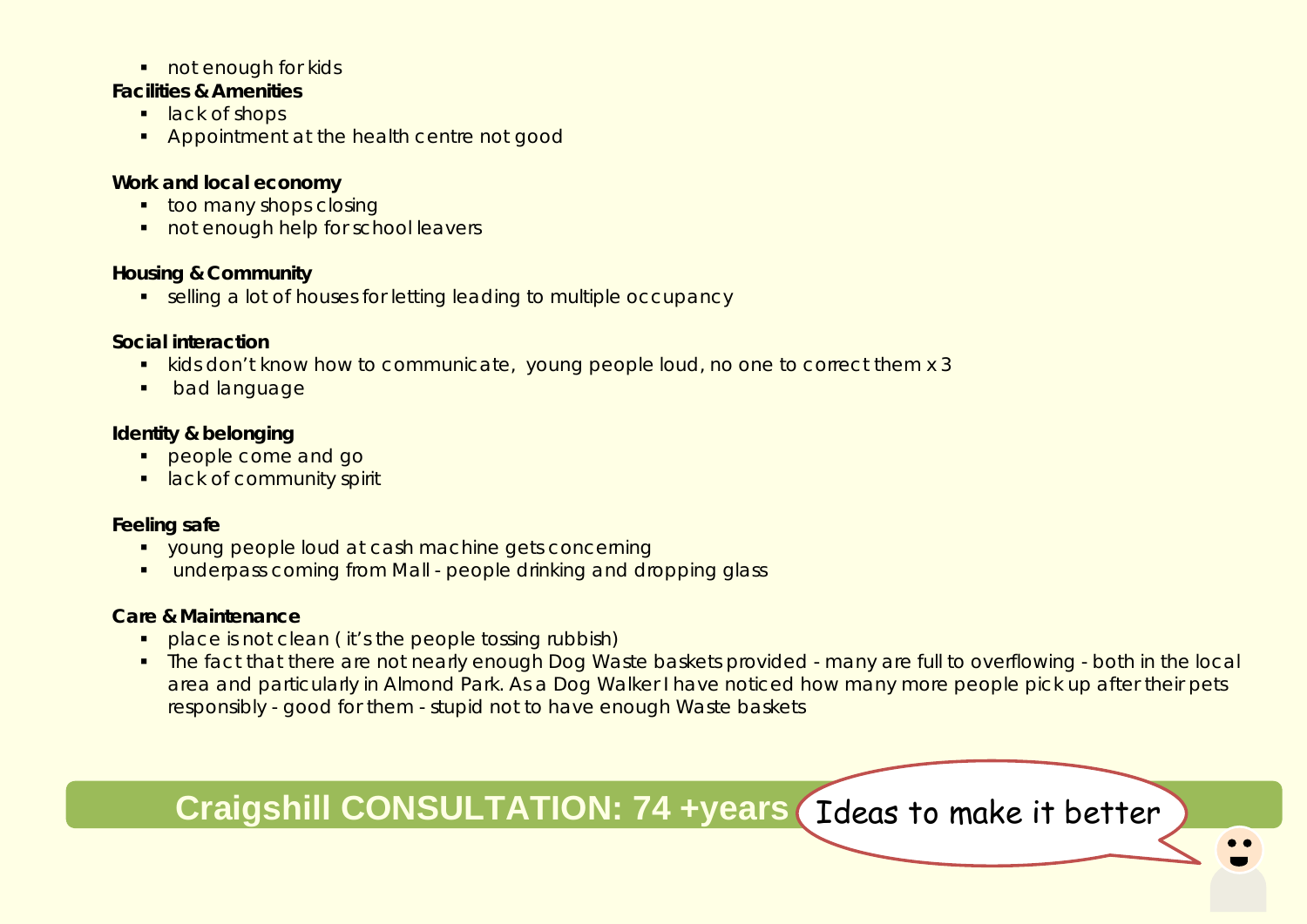#### **Moving around**

only the mall left - old people can't get to the centre

#### **Public transport**

- **Good bus service**
- **•** public transport could be vastly improved. Don't like having to wait ages for buses
- I would like a quicker service to edinburgh rather than the present one-something like an express would be great

#### **Traffic & parking**

**sort out parking situations now that houses have 2-3 cars and sometimes caravans; and it would solve a lot of disputes** between neighbours

#### **Play & recreation**

**n** more services for youths to prevent them hanging around the streets

#### **Facilities & Amenities**

- **those with mobility issues need local shops like butcher and bakers**
- **•** more staff for st johns hospital i.e doctors and nurse

#### **Housing & community**

**nore disabled housing and car park** 

### **Identity & belonging**

**try and make the community come together more** 

#### **Care & maintenance**

- vandalism could be stopped
- people cleaning up after their dogs, more Dog Waste Baskets x 2
- **number 10** and the one behind the Co-Op is often overflowing bottles are left outside and then smashed by kids. I am 79 and take up my bottles in my Shopping Trolley - have no intention of dragging them back home again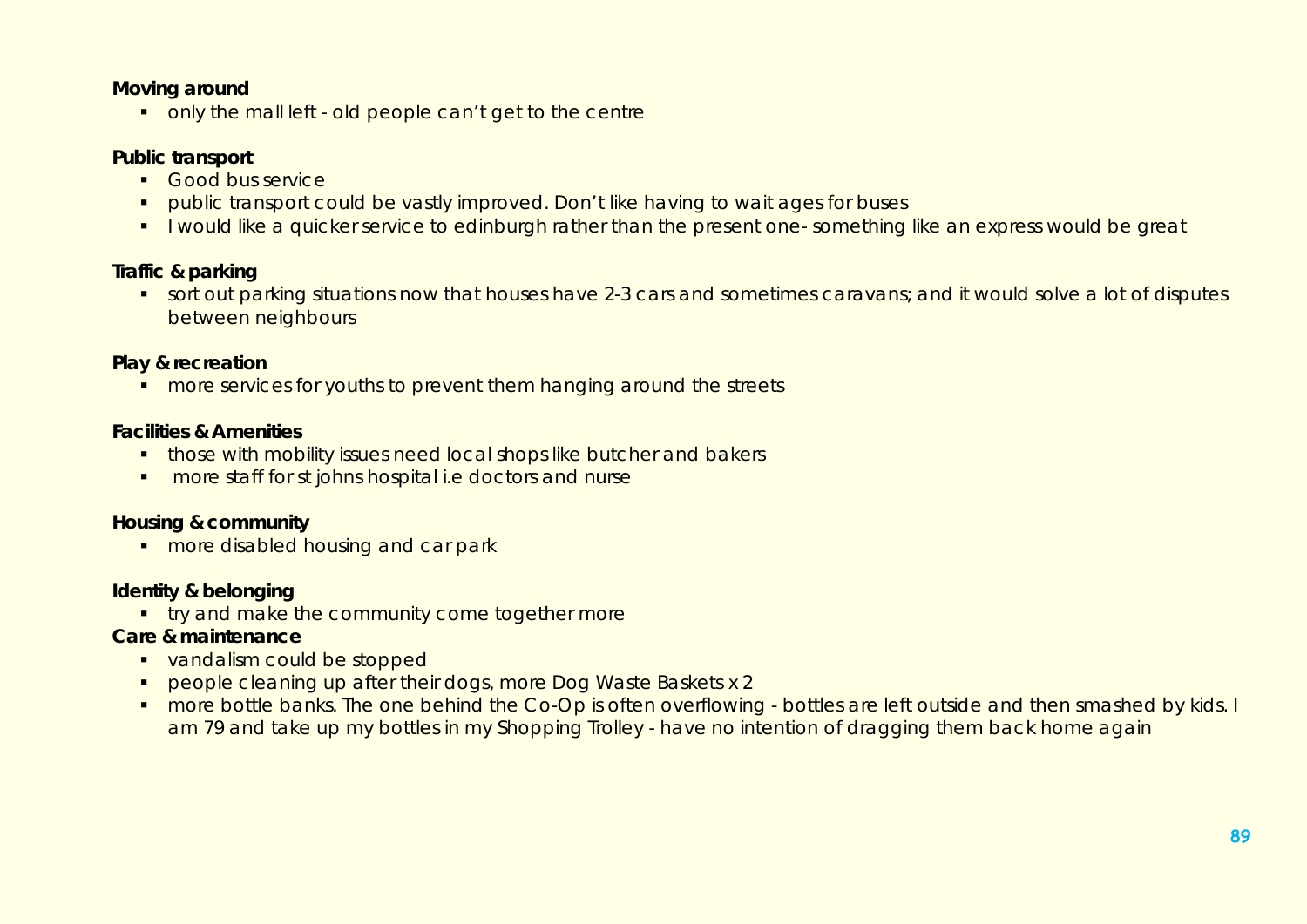# **Craigshill CONSULTATION: no demographic information** What we like

**No demographic age breakdown (30 responses)**

#### **Moving around**

- **Everything is in reach**
- **Everything is accessible for my wheelchair**
- **Shops, doctors, chemist all close.**
- **good location**

#### **Public transport**

qood and regular public transport,

#### **Natural spaces**

- Access to areas to walk dogs; good dog walking area x 2
- The green space-lots in the area x 2
- The environment is good x 2
- **The green belt area. The gardening keep it beautiful with flower, shrubs and trees**

#### **Play & recreation**

- **Parks: A lot of money has been put into the parks. There are plenty of swing parks for the kids, play parks x 5**
- **Good for Kids**
- Coming to classes
- **going on trips**
- $\blacksquare$  Lots of activities for over 50's

#### **Facilities & amenities**

- has everything needed doctors, chemist, library; has good access x 4
- $\blacksquare$  Shops, mall x 3
- **Good facilities for families**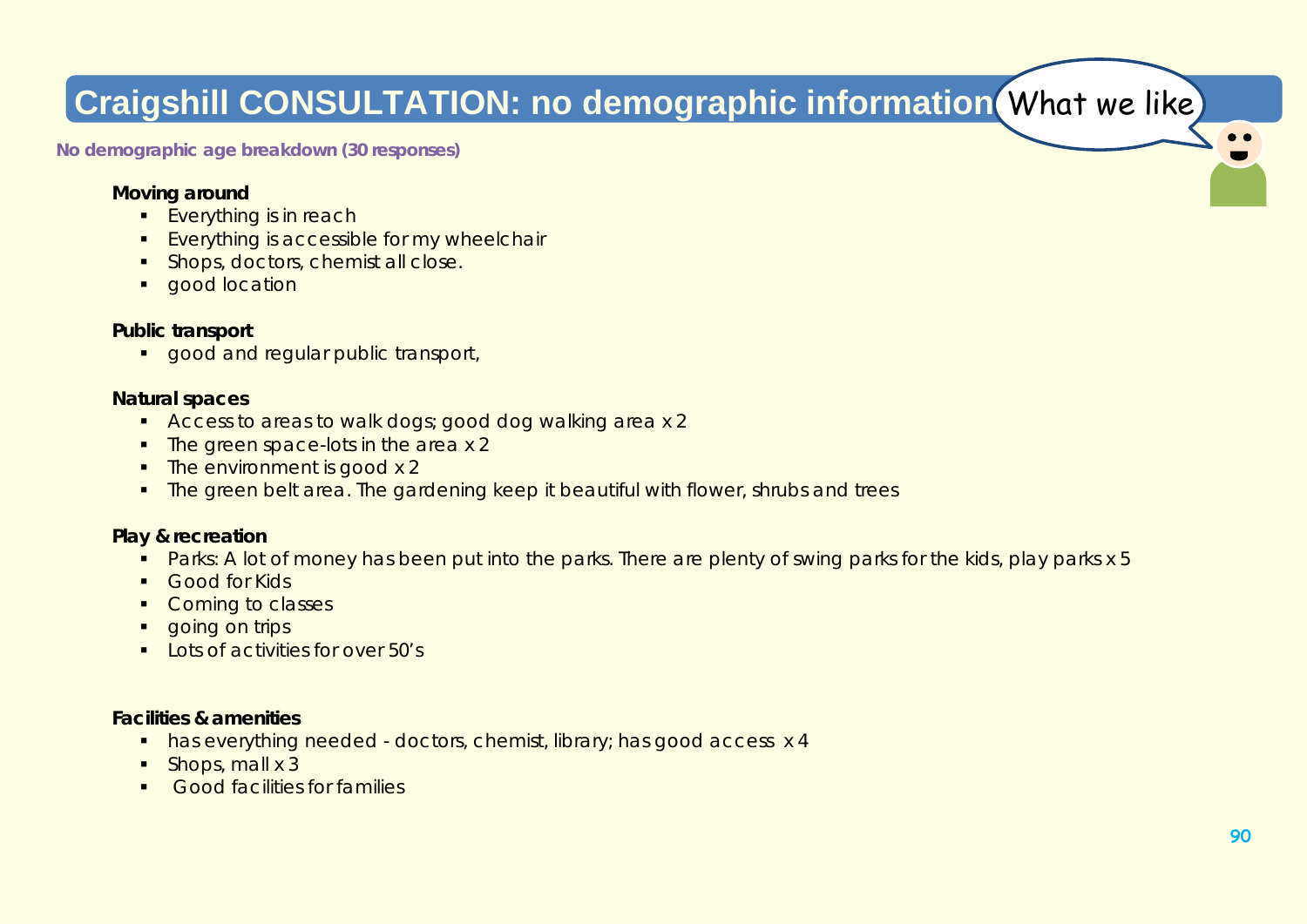#### **Social Interaction**

- Cafe, library-, especially for children, good meeting places x 2
- not to busy
- $\blacksquare$  the people and the community grew up with
- Friendly, Friends are here, meeting new friends, Getting to meet new people and having a laugh x 4
- $\blacksquare$  I like the mix of people x 2
- **Good neighbour network**
- **People always willing to help, people are very friendly willing to help in everyway x 2**

#### **Identity & belonging**

- Community, Community spirit x 2
- Been here 40 years- never had any bother
- **Neighbourhood feel- 10yr resident**
- **been happy here**

#### Education and life long learning

**t** two good schools with good reputations x 3

#### **Influence & self-control**

**Better that it used to be** 

## **Craigshill CONSULTATION: no demographic information** What we don't like

#### **Public Transport**

- Poor bus services x 2
- **Wouldn't want the premier bus pass to go**
- **Bus transportation to local trains and Glasgow etc.**

#### **Traffic and parking**

Cars racing around Craigshill, cars speeding up and down the street or the main road where the kids cross x 2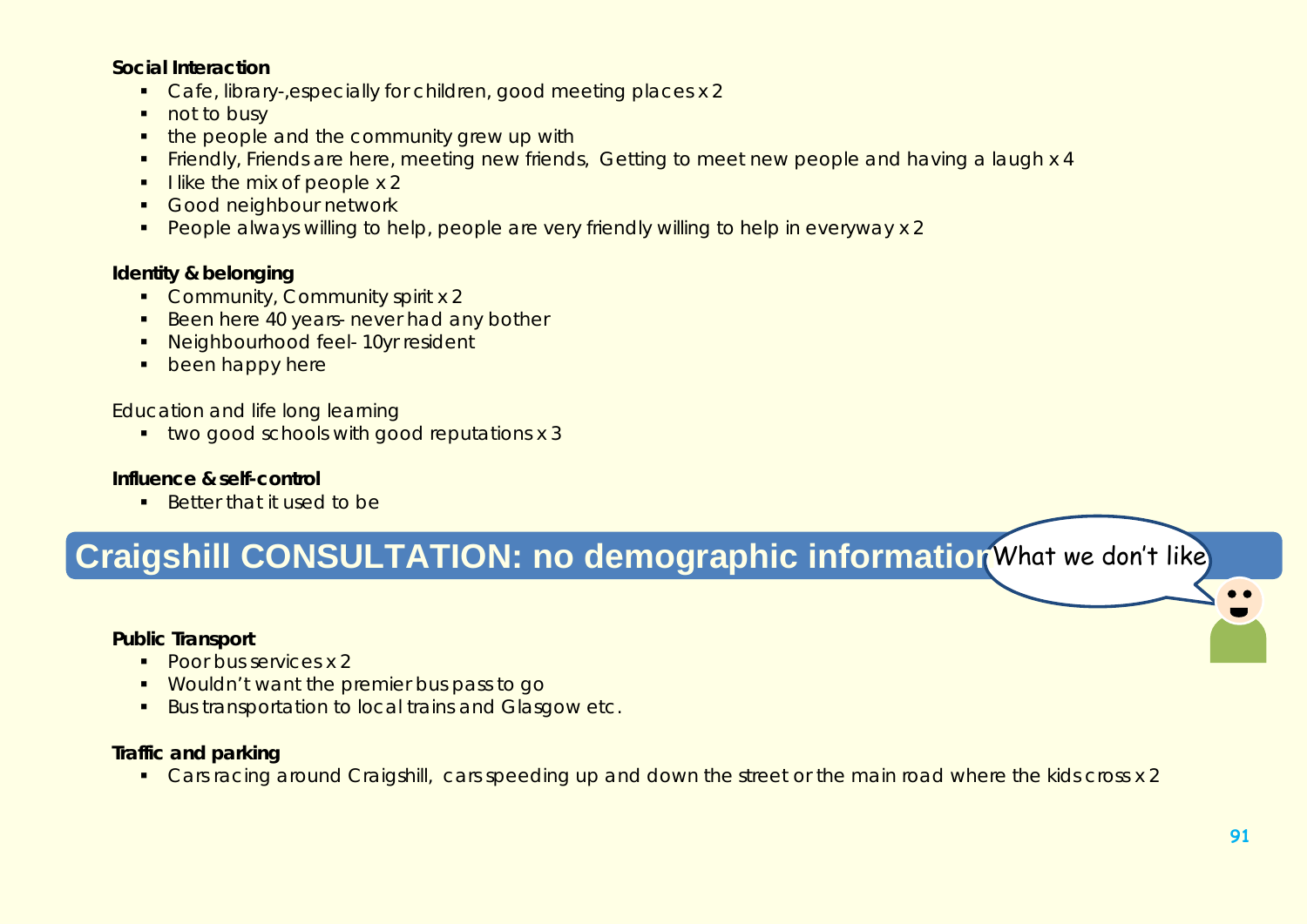#### **Streets & spaces**

**F** roadway into street and like battle areas

#### **Play and recreation**

- not enough things to do
- not enough parks for basketball and football

#### **Facilities and amenities**

- not much shops that are accessible
- **GP** access poor
- I don't like that we don't have a community centre like many other places

#### **Housing & community**

- **Locals getting access to the housing (people that have stayed in the area all their life)**
- Keep building houses on green space- the kids used to play on these areas

#### **Social interaction**

**I**solation

#### **Identity and belonging**

**area** is to big

#### **Feeling safe**

- **Live near open door, have to put up with anti-social behaviour, constant phone to police, feel nothing gets done**
- **Polish drinking in street and young ones i.e craigshill the mall**
- Kids running across the road late at night to the shops
- police presence is negligible x 2
- I don't like the fact that most streets smell of cannabis obviously down to an individual rather than anyone else,

#### **Care & maintenance**

- Dog fouling: people that don't clean up after their dogs, Not enough dog wardens x 9
- Fence needs fixed pathway between bailley and shop area of mall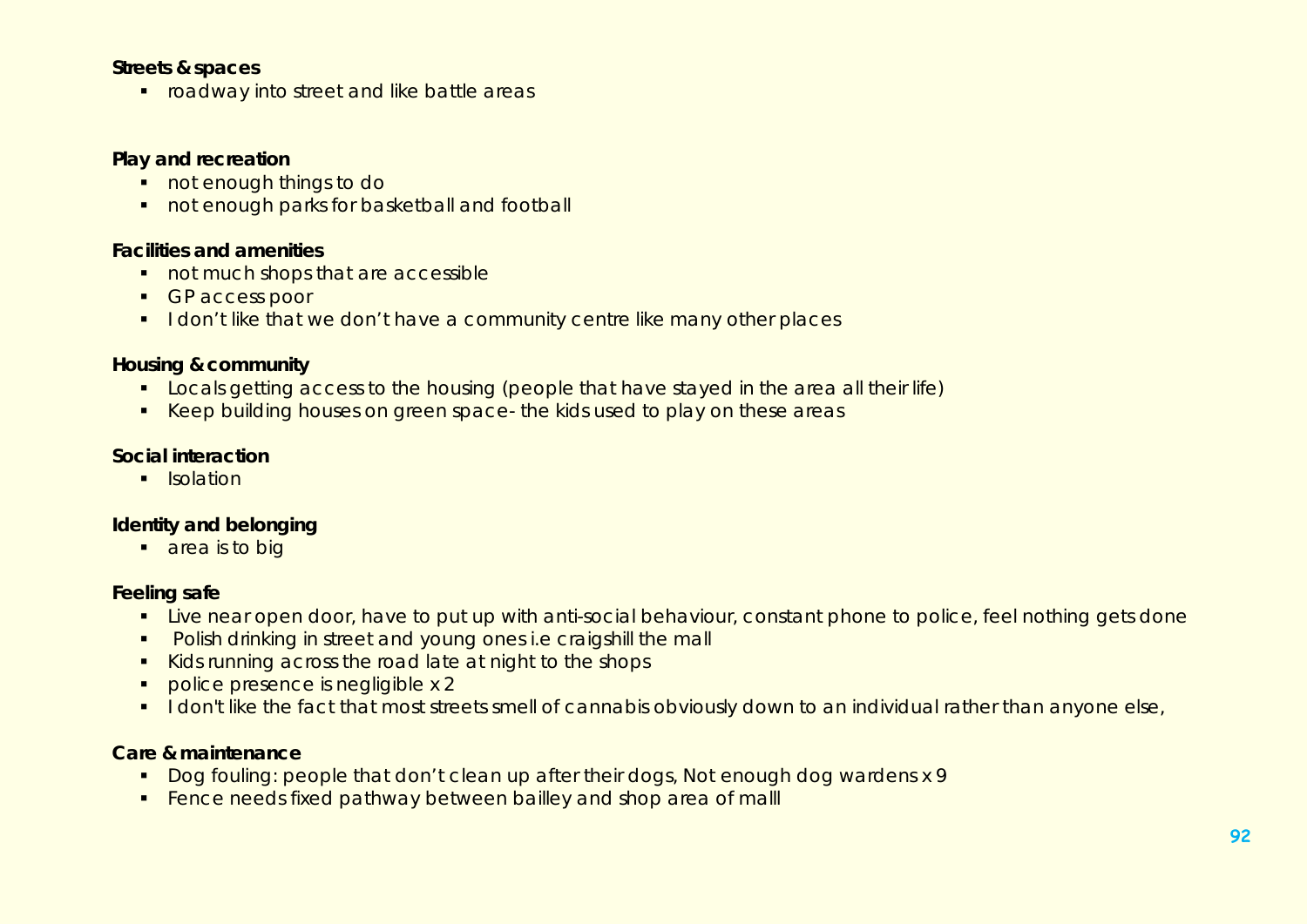- **Needles lying about park at Craigsfarm**
- The mess of the areas
- Address bin situation at the flats
- People leaving rubbish, Litter and general neglect of open spaces x 6
- $\blacksquare$  Fly tipping x 5
- Beer bottles/ broken glass on streets x 2
- **Length of time to get bulk uplift**
- **There is not being enough street lights on the back paths**
- paths and council furniture i.e handrails etc. neglected
- .

#### **Influence & self-control**

- Need central area where we can get listened to as we are constantly being pasted from pillar to post
- A right to welcome new people to the community

### **Trafficient Dedridge CONSULTATION: no demographic information Lideas To better**

#### **Public transport**

- Better bus service x 2
- More bus stops (some too far apart)
- Can't get a bus to Howden/ Bathgate need to go to town centre
- **Bring back Glasgow bus**

#### **Traffic and parking**

car park limited, not enough spaces to do my shopping at the coop

#### **Streets & spaces**

- More ramps at shops and getting down to cross roads
- **Improve paths**

#### **Natural space**

- **Wooded areas have been abandoned by council**
- **bush and shrubs and fast disappearing**

Ideas to make it